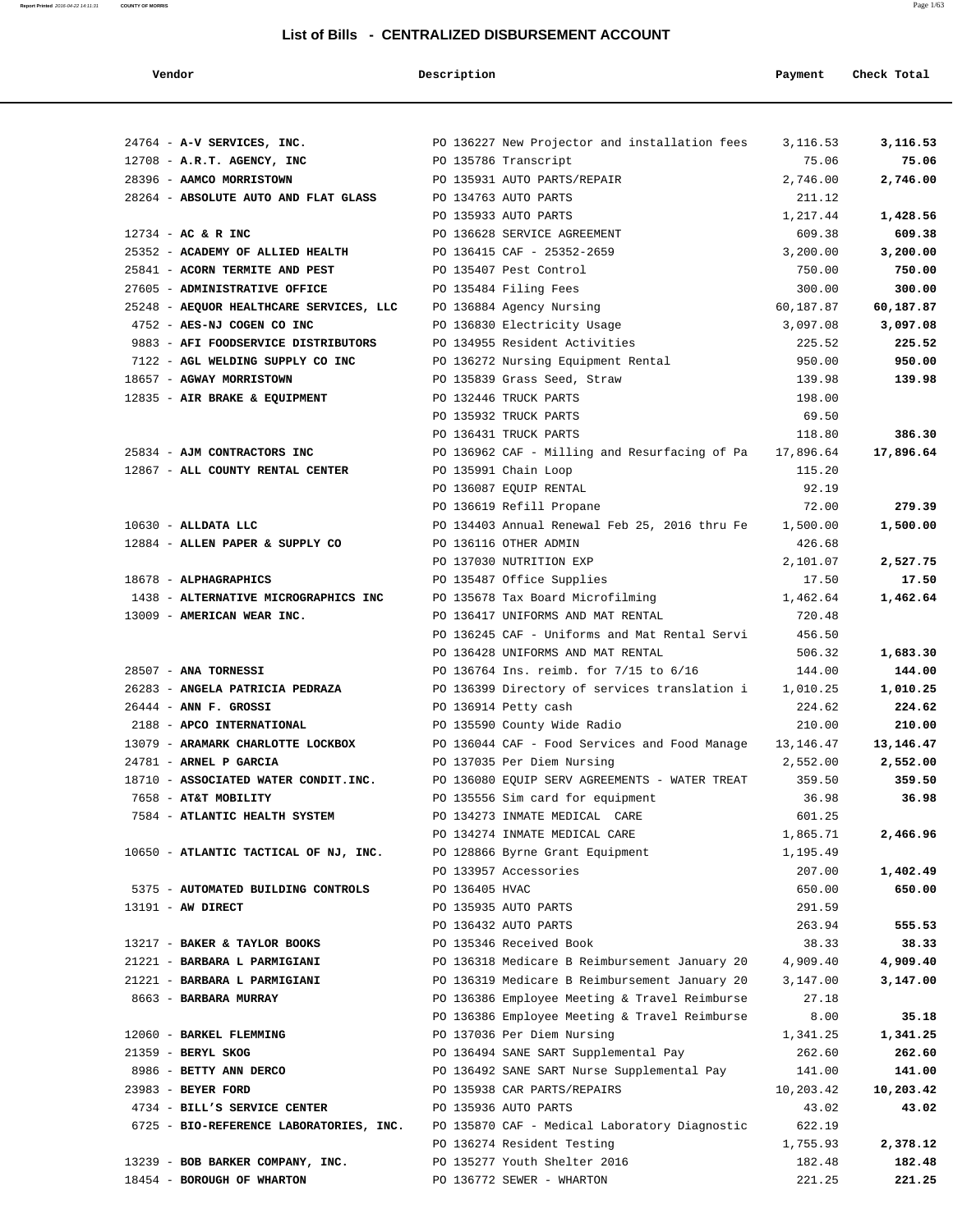| Vendor | Description | Payment | Check Total |
|--------|-------------|---------|-------------|

| 21703 - BOSWELL ENGINEERING INC                                                         |                  | PO 136480 CAF - Engineering Design Services f 1,505.40                    |                    | 1,505.40          |
|-----------------------------------------------------------------------------------------|------------------|---------------------------------------------------------------------------|--------------------|-------------------|
| 27481 - BRAD SCHMITT<br>21033 - BRANFORD INSTITUTE                                      |                  | PO 137008 travel reimbursement<br>PO 136992 CAF - 21033-2794              | 58.90<br>2,920.00  | 58.90<br>2,920.00 |
| 6230 - BROWN INDUSTRIES INC                                                             |                  | PO 136275 Employee Recognition                                            | 100.00             | 100.00            |
| 24321 - BROWN'S HUNTERDON                                                               |                  | PO 130417 CAF - 2016 International 4400 Rollb 112,951.42                  |                    | 112,951.42        |
| 24321 - BROWN'S HUNTERDON                                                               |                  | PO 132449 TRUCK PARTS                                                     | 2,269.85           | 2,269.85          |
| 24321 - BROWN'S HUNTERDON                                                               |                  | PO 135937 TRUCK PARTS                                                     | 1,932.07           | 1,932.07          |
| 24321 - BROWN'S HUNTERDON                                                               |                  | PO 135939 TRUCK PARTS/REPAIRS                                             | 4,985.02           | 4,985.02          |
| 11101 - BROWNELLS INC                                                                   |                  | PO 134181 PLEASE ORDER - Parts / CIS L. Flynn                             | 73.55              | 73.55             |
| 20985 - BTII INSTITUTE, LLC                                                             |                  | PO 136995 CAF - 20985-2710                                                | 1,664.00           | 1,664.00          |
| 20985 - BTII INSTITUTE, LLC                                                             |                  | PO 136996 CAF - 20985-2464                                                | 3,200.00           | 3,200.00          |
| 5643 - BUNKY'S HEAVY TOWING, LLC                                                        |                  | PO 135940 VEHICLE TOW                                                     | 375.00             |                   |
|                                                                                         |                  | PO 136436 VEHICLE TOW                                                     | 875.00             | 1,250.00          |
| 13856 - CABLEVISION                                                                     |                  | PO 135757 Cable Service for Administration                                | 375.24             | 375.24            |
| 20526 - CABLEVISION                                                                     |                  | PO 136782 2nd QUARTER, APRIL, MAY, JUNE 201                               | 251.51             | 251.51            |
| 8451 - CABLEVISION                                                                      |                  | PO 136785 Cable Service                                                   | 242.52             | 242.52            |
| 13591 - CABLEVISION                                                                     |                  | PO 136843 Cable Television/Internet for Resid                             | 90.14              | 90.14             |
| 2102 - CAESAR'S ENTERTAINMENT CORP.                                                     |                  | PO 135049 Reservations for the NJAC Conferenc                             | 1,530.00           |                   |
|                                                                                         |                  | PO 135554 Room Reservation for the NJAC Confe                             | 180.00             | 1,710.00          |
| $13609$ - CALEA                                                                         |                  | PO 135699 Commission Conference - Sgt D. Thor                             | 855.00             | 855.00            |
| 27428 - CALICO INDUSTRIES, INC.                                                         |                  | PO 136381 CAF - Can Liners                                                | 1,354.00           | 1,354.00          |
| 24595 - CAPOZZI OVERHEAD DOORS, INC.                                                    |                  | PO 134263 REPLACEMENT OVERHEAD DOOR W&M BLDG                              | 4,900.00           | 4,900.00          |
| $6030$ - CARL LANGE                                                                     |                  | PO 136204 EXPENSE VOUCHER                                                 | 90.00              | 90.00             |
| 25474 - CARRELLE L CALIXTE                                                              |                  | PO 137037 Per Diem Nursing                                                | 2,784.00           | 2,784.00          |
| 5603 - CARRIER CORPORATION                                                              |                  | PO 135906 CAF - Labor Rates HVAC Repairs & Se                             | 13,665.47          | 13,665.47         |
| 21725 - CARTRIDGE WORLD FAIRFIELD                                                       |                  | PO 135347 Confirm 05A Jumbo Cartridges                                    | 879.80             | 879.80            |
| 5087 - CATERERS OF EXCELLENCE/ BON                                                      |                  | PO 136546 FY 2016 Countywide Training - Meeti                             | 241.85             | 241.85            |
| 10296 - CCG MARKETING SOLUTIONS                                                         |                  | PO 135821 CAF - Printing of Addresses and Mai                             | 614.14             |                   |
|                                                                                         |                  | PO 135820 CAF - Poll Book Production Services                             | 425.00             | 1,039.14          |
| 4598 - CDW GOVERNMENT LLC                                                               |                  | PO 133731 Computer accessories                                            | 53.76              |                   |
|                                                                                         |                  | PO 134157 Investigative Expense                                           | 57.75              |                   |
|                                                                                         |                  | PO 134416 Book/Technical Manual                                           | 58.97              |                   |
|                                                                                         |                  | PO 135316 Mosquito Commission Project<br>PO 135411 Headset for VOiP Phone | 1,513.73<br>254.70 | 1,938.91          |
| 793 - CENTENNIAL PRODUCTS INC.                                                          |                  | PO 135667 Morgue Supplies                                                 | 759.42             | 759.42            |
| 3638 - CENTER POINT LARGE PRINT                                                         |                  | PO 135348 Confirm Large Print Books                                       | 119.45             | 119.45            |
| 20487 - CENTURYLINK                                                                     |                  | PO 121198 NUTRITION TELEPHONE BILL                                        | 43.44              | 43.44             |
| 4735 - CERBO LUMBER & HARDWARE                                                          |                  | PO 136277 Building Supplies                                               | 760.68             | 760.68            |
| 26522 - CHARLES MOORE                                                                   |                  | PO 136720 Reimbursement of Cell Phone                                     | 60.00              | 60.00             |
| 14980 - CHARLOTTE GRAHAM                                                                |                  | PO 131343 Medicare B Reimbursement July 2015                              | 629.40             | 629.40            |
| 1627 - CHEMUNG SUPPLY CORP                                                              |                  | PO 135941 SNOW PLOWING PARTS                                              | 7,525.30           | 7,525.30          |
| 13788 - CHERRY WEBER & ASSOC. PC                                                        |                  | PO 136760 CAF - Construction Inspection Servi                             | 15,660.00          | 15,660.00         |
| 20753 - CHESTER POST OFFICE                                                             |                  | PO 136976 Permit 418 Renewal Fees 2016                                    | 450.00             | 450.00            |
| 11375 - CHIRON TRAINING CENTER                                                          |                  | PO 137009 CAF - 11375-2770                                                | 907.98             | 907.98            |
| 25571 - CLEARY GIACOBBE ALFIERI &                                                       |                  | PO 136754 Various legal services rendered                                 | 21,531.60          | 21,531.60         |
| 25571 - CLEARY GIACOBBE ALFIERI &                                                       |                  | PO 136858 Open Space-legal services                                       | 182.00             | 182.00            |
| 25571 - CLEARY GIACOBBE ALFIERI &                                                       |                  | PO 136997 Labor Manager - 2/23/16 - 3/23/16                               | 7,872.00           | 7,872.00          |
| 13857 - CLIFFSIDE BODY CORP                                                             |                  | PO 135943 TRUCK PARTS                                                     | 2,818.73           | 2,818.73          |
| 8454 - CLIFTON ELEVATOR SERVICE CO INC                                                  |                  | PO 136229 CAF - Elevator Maintenance for Vari                             | 185.00             |                   |
|                                                                                         |                  | PO 136259 CAF - Elevator Maintenance & Inspec                             | 6,205.00           | 6,390.00          |
| 4605 - COACH & EQUIPMENT MANUFACTURING CO. PO 135942 TRUCK PARTS                        |                  |                                                                           | 276.90             | 276.90            |
| 13895 - COLONNELLI BROTHERS INC                                                         |                  | PO 136959 CAF - Rehabilitation of Bi-County B                             | 104,029.94         | 104,029.94        |
| 27521 - COMMERCIAL CONSTRUCTION MANAGEMENT PO 136738 Re-siding of Five County Propertie |                  |                                                                           | 3,962.84           | 3,962.84          |
| 26074 - COMMUNICATIONS SERVICE                                                          |                  | PO 135485 Vehicle Radios                                                  | 510.15             | 510.15            |
| 26074 - COMMUNICATIONS SERVICE                                                          | PO 135489 Repair |                                                                           | 350.00             | 350.00            |
| 26074 - COMMUNICATIONS SERVICE                                                          |                  | PO 135547 Installation Sert Truck - SHERIFF'S                             | 265.40             | 265.40            |
| 26074 - COMMUNICATIONS SERVICE<br>26074 - COMMUNICATIONS SERVICE                        |                  | PO 136206 Car Radios<br>PO 136396 Repairs on "2003" Crown Victoria -      | 364.85<br>108.66   | 364.85<br>108.66  |
| 26074 - COMMUNICATIONS SERVICE                                                          |                  | PO 136397 Remove Equipment from Van - SHERIFF                             | 270.00             | 270.00            |
|                                                                                         |                  |                                                                           |                    |                   |
|                                                                                         |                  |                                                                           |                    |                   |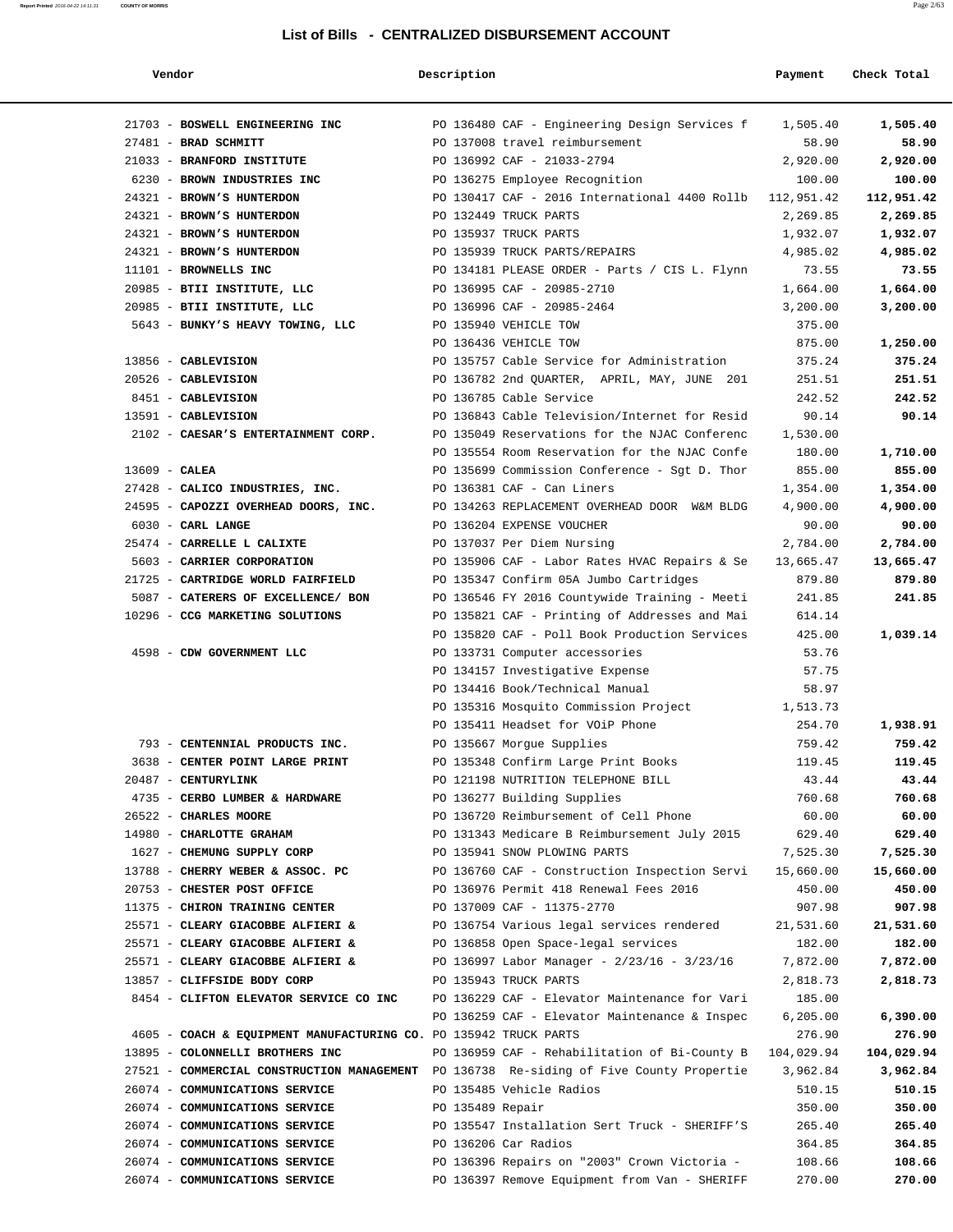| Vendor                                                         | Description           |                                                                                             | Payment              | Check Total          |
|----------------------------------------------------------------|-----------------------|---------------------------------------------------------------------------------------------|----------------------|----------------------|
| 27936 - CONTINENTAL TRADING &                                  |                       | PO 136226 BLDG MAINT/ PLUMBING                                                              | 6,258.82             | 6,258.82             |
| 14643 - CORNERSTONE FAMILY                                     |                       | PO 136425 Operation of Adult Day Care                                                       | 9,976.66             |                      |
|                                                                |                       | PO 136883 CAF - Social Work Services                                                        | 24,890.00            | 34,866.66            |
| 14022 - COUNTY COLLEGE OF MORRIS                               |                       | PO 137141 4/16 OPERATING BUDGET                                                             | 492,916.67           | 492,916.67           |
| 14031 - COUNTY CONCRETE CORP.                                  |                       | PO 136232 GROUND MAINT                                                                      | 64.00                | 64.00                |
| 10209 - COUNTY NARCOTICS COMMANDERS                            | PO 135467 Annual Dues |                                                                                             | 400.00               | 400.00               |
| 13 - COUNTY OF MORRIS                                          |                       | PO 137107 ANDREW GILLEN-1ST Q 2016-EMPLOYEE C                                               | 2,232.60             | 2,232.60             |
| 13 - COUNTY OF MORRIS                                          |                       | PO 137112 1ST HALF APRIL 2016 METERED MAIL                                                  | 215.41               | 215.41               |
| 13 - COUNTY OF MORRIS                                          |                       | PO 137140 1st HALF OF 4/16 METERED MAIL                                                     | 9,032.47             | 9,032.47             |
| 14041 - COUNTY WELDING SUPPLY CO                               |                       | PO 135897 welding materials                                                                 | 38.35                | 38.35                |
| $20306$ - CPANJ                                                | PO 136076 Dues        |                                                                                             | 1,037.00             | 1,037.00             |
| 1214 - CREATIVE FORECASTING INC.                               |                       | PO 136276 Subscriptions to Recreational Activ                                               | 60.00                | 60.00                |
| 14099 - CUSTOM BANDAG INC                                      |                       | PO 135944 WHEEL PARTS                                                                       | 200.00               | 200.00               |
| 14108 - D & B PARTS CORPORATION PO 136278 Maintenance Supplies |                       |                                                                                             | 870.16               | 870.16               |
| 12523 - D&B AUTO SUPPLY                                        |                       | PO 135945 AUTO PARTS                                                                        | 2,938.51             |                      |
|                                                                |                       | PO 136438 AUTO PARTS                                                                        | 2,326.70             | 5,265.21             |
| 14123 - DAILY RECORD                                           |                       | PO 136332 AD 0001160534 ASB 188072                                                          | 98.36                | 98.36                |
| 14123 - DAILY RECORD                                           |                       | PO 136439 Contract Award - $3/23/16$ Meeting                                                | 70.20                | 70.20                |
| 14123 - DAILY RECORD                                           |                       | PO 136725 ADVERTISEMENT                                                                     | 76.80                | 76.80                |
| 14123 - DAILY RECORD                                           |                       | PO 136813 AD 0001179826 ASB 188072                                                          | 98.36                | 98.36                |
| 14123 - DAILY RECORD                                           |                       | PO 136909 Legal Ad - Acct # ASB-70021874                                                    | 71.96                | 71.96                |
| 27177 - DAMACINA L. OKE                                        |                       | PO 137038 Per Diem Nursing                                                                  | 1,276.00             | 1,276.00             |
| 11155 - DANILO LAPID                                           |                       | PO 137039 Per Diem Nursing                                                                  | 1,776.00             | 1,776.00             |
| 25386 - DAVID JEAN-LOUIS                                       |                       | PO 137041 Per Diem Nursing                                                                  | 2,335.08             | 2,335.08             |
| 11434 - DAWN CENTER FOR INDEPENDENT                            | PO 136983 Grant       |                                                                                             | 9,279.00             |                      |
|                                                                | PO 136984 Grant       |                                                                                             | 1,115.00             |                      |
|                                                                | PO 136985 Grant       |                                                                                             | 11,191.00            | 21,585.00            |
| 28509 - DEANNA GARDNER                                         |                       | PO 136758 Travel Expense                                                                    | 266.28               | 266.28               |
| 14202 - DECOTIIS, FITZPATRICK &                                |                       | PO 136859 Greystone Psychiatric Hospital                                                    | 2,081.50             | 2,081.50             |
| 5414 - DEENA LEARY                                             |                       | PO 136387 Reibursement Voucher DL APA, AICP &                                               | 840.00               | 840.00               |
| 14228 - DELL MARKETING L.P.                                    |                       | PO 135760 Stock Order                                                                       | 314.88               | 314.88               |
| 14249 - DELUXE INTERNATIONAL                                   |                       | PO 135952 TRUCK PARTS                                                                       | 468.98               |                      |
|                                                                |                       | PO 136440 TRUCK PARTS                                                                       | 784.06               | 1,253.04             |
| 13038 - DEMCO<br>26686 - DIEGNAN & BROPHY, LLC.                |                       | PO 135349 Material for Children's Programs<br>PO 136865 Adult Protective Services (APS) leg | 76.09<br>4,368.00    | 76.09<br>4,368.00    |
| 24349 - DIRECT ENERGY BUSINESS MARKETING                       |                       |                                                                                             |                      |                      |
| 24349 - DIRECT ENERGY BUSINESS MARKETING                       |                       | PO 136410 NATURAL GAS DIRECT ENERGY ACCOUNT #<br>PO 136891 NATURAL GAS                      | 1,427.43<br>1,832.51 | 1,427.43<br>1,832.51 |
| 7067 - DIRECT MACHINERY SERVICE CORP.                          |                       | PO 136279 CAF - Laundry Equipment Service & R                                               | 953.13               | 953.13               |
| 24335 - DISCOVERY BENEFITS INC.                                |                       | PO 135153 COBRA February 2016                                                               | 779.00               | 779.00               |
| 24335 - DISCOVERY BENEFITS INC.                                |                       | PO 135336 COBRA payments for February 2016.                                                 | 65.00                | 65.00                |
| 11808 - DITSCHMAN/FLEMINGTON FORD                              |                       | PO 130514 *** PLEASE ORDER***                                                               | 5,675.00             | 5,675.00             |
| 24659 - DOROTHY DIFABIO                                        |                       | PO 136493 SANE SART Supplemental Pay                                                        | 102.10               | 102.10               |
| 24659 - DOROTHY DIFABIO                                        |                       | PO 136799 SANE SART Grant Expense                                                           | 1,126.71             | 1,126.71             |
| 14379 - DOVER BRAKE & CLUTCH CO INC                            |                       | PO 135955 TRUCK PARTS                                                                       | 498.64               |                      |
|                                                                |                       | PO 136442 TRUCK PARTS                                                                       | 24.74                | 523.38               |
| 8791 - E-TEK COMPUTER TRAINING                                 |                       | PO 136609 CAF - 8791-2480                                                                   | 800.00               | 800.00               |
| 14445 - EAGLE POINT GUN SHOP                                   |                       | PO 135551 PLEASE ORDER - Ammo/CIS/B. Dunn - S 21,851.56                                     |                      | 21,851.56            |
| 18985 - EBSCO INFORMATION SERVICES                             |                       | PO 134240 Spring Renewal - 109 titles                                                       | 8,090.43             | 8,090.43             |
| 12467 - EDITHA MARQUEZ                                         |                       | PO 137042 Per Diem Nursing                                                                  | 888.00               | 888.00               |
| 14505 - ELIZABETHTOWN GAS COMPANY                              |                       | PO 136898 NATURAL GAS - LONG VALLEY                                                         | 269.33               | 269.33               |
| 27141 - ELLEN M. NOLL                                          |                       | PO 137043 Per Diem Nursing                                                                  | 943.37               | 943.37               |
| 2047 - EMPLOYMENT HORIZONS, INC.                               |                       | PO 136816 CAF - Office Cleaning                                                             | 45,379.00            | 45,379.00            |
| 26988 - ERIC HANNA                                             |                       | PO 136941 Travel Expense                                                                    | 507.24               | 507.24               |
| 20265 - EVELYN TOLENTINO                                       |                       | PO 137044 Per Diem Nursing                                                                  | 1,366.04             | 1,366.04             |
| 14604 - EXTEL COMMUNICATIONS                                   |                       | PO 113869 MORRIS COUNTY - FREEHOLDERS/ COUNCI                                               | 4,480.00             | 4,480.00             |
| 14641 - FAMILY INTERVENTION                                    |                       | PO 135503 staff workshop                                                                    | 2,500.00             | 2,500.00             |
| 12515 - FASTENAL COMPANY                                       |                       | PO 136115 BUILD MAINT                                                                       | 47.66                | 47.66                |
| 14668 - FEDEX                                                  | PO 135271 Shipping    |                                                                                             | 134.31               |                      |
|                                                                | PO 136092 Postage     |                                                                                             | 34.50                |                      |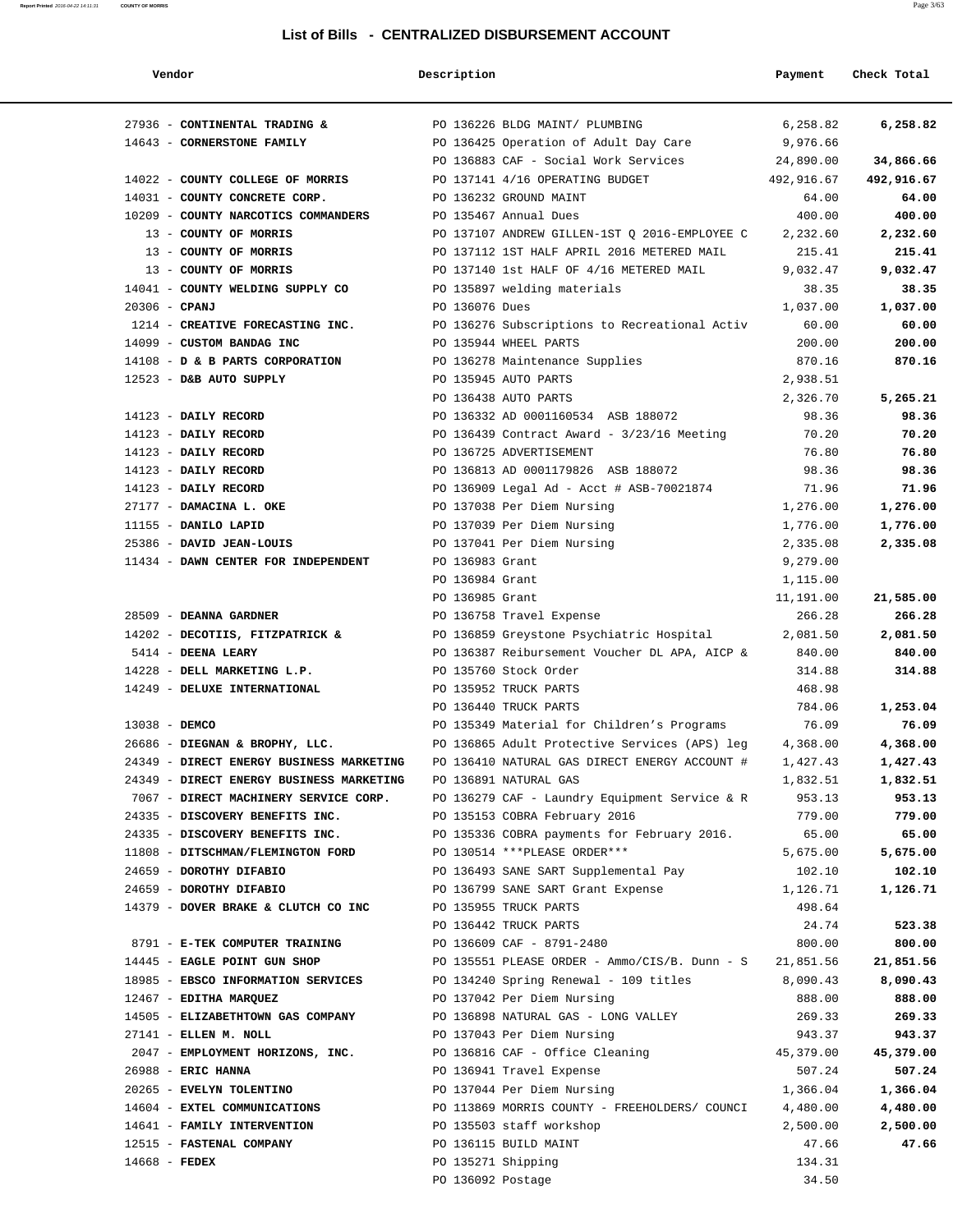| Vendor                                      | Description        |                                                                             | Payment               | Check Total           |
|---------------------------------------------|--------------------|-----------------------------------------------------------------------------|-----------------------|-----------------------|
|                                             |                    |                                                                             |                       |                       |
|                                             |                    | PO 135787 Express Mail                                                      | 103.31                |                       |
|                                             |                    | PO 136172 Express Mail                                                      | 183.74                |                       |
|                                             | PO 136818 Shipping |                                                                             | 27.83                 |                       |
|                                             |                    | PO 136832 Express Shipping                                                  | 36.88                 | 520.57                |
| 9388 - FF1 PROFESSIONAL SAFETY SERVICES     |                    | PO 136491 Uniforms, Accessories                                             | 56.24                 | 56.24                 |
| 25548 - FIRST PRIORITY VEHICLES INC.        |                    | PO 134037 PLEASE ORDER - Equipment / CIS Ford                               | 6,518.22              | 6,518.22              |
| 25548 - FIRST PRIORITY VEHICLES INC.        |                    | PO 136118 PLEASE ORDER - Items for "2015" Che                               | 1,861.87              | 1,861.87              |
| 3051 - LAZ PARKING                          |                    | PO 136645 CAF - Juror Parking                                               | 8,872.50              | 8,872.50              |
| 12151 - FLEMINGTON BUICK CHEVROLET          |                    | PO 135953 CAR PARTS                                                         | 1,648.61              |                       |
|                                             |                    | PO 136443 CAR PARTS                                                         | 522.10                | 2,170.71              |
| 27167 - FLEMINGTON CHRYSLER                 |                    | PO 135958 CAR PARTS                                                         | 2,919.04              | 2,919.04              |
| 25330 - FLEMINGTON DEPT STORE INC           | PO 135525 T-Shirts |                                                                             | 849.00                | 849.00                |
| 2147 - FLEMINGTON DEPT STORE INC            |                    | PO 136207 Uniforms & Asseccories                                            | 813.52                | 813.52                |
| 13313 - FORTIS INSTITUTE                    |                    | PO 136994 CAF - 13313-2005                                                  | 701.80                | 701.80                |
| 25300 - FREDRIC M. KNAPP                    |                    | PO 136475 Petty Cash Reimbursement                                          | 35.00                 | 35.00                 |
| 28238 - FRIENDLY CARE MEDICAL               |                    | PO 136283 Medical Transport                                                 | 2,623.00              | 2,623.00              |
| 14839 - GALE                                |                    | PO 135350 Received Book                                                     | 135.90                | 135.90                |
| 14852 - GANN LAW BOOKS                      |                    | PO 134391 Confirm Order 2016 NJ Zoning & Land                               | 125.00                | 125.00                |
| 19081 - GATES FLAG & BANNER, CO. INC.       |                    | PO 135902 OTHER OPER                                                        | 603.50                | 603.50                |
| 24243 - GEORGE I. ANYANWU                   |                    | PO 136869 Employee Reimbursement                                            | 30.00                 | 30.00                 |
| 8269 - GEORGINA GRAY-HORSLEY                |                    | PO 137045 Per Diem Nursing                                                  | 928.00                | 928.00                |
| 27440 - GERISCRIPT PHARMACY                 |                    | PO 136833 CAF - Pharmaceutical and Related Se                               | 32,137.97             | 32,137.97             |
| 14908 - GFOA OF NEW JERSEY                  |                    | PO 137108 2016 SPRING MINI-CONFERENCE REGISTR                               | 95.00<br>629.40       | 95.00<br>629.40       |
| $16566$ - GLORIA NIEC<br>$14984$ - GRAINGER |                    | PO 131543 Medicare B Reimbursement July 2015<br>PO 135946 SHOP SUPPLIES     | 414.29                |                       |
|                                             |                    | PO 136121 HVAC/ BUILD MAINT/ GROUND MAINT                                   | 3,425.29              | 3,839.58              |
| $14983$ - GRAINGER                          |                    | PO 136285 Maintenance Parts & Supplies                                      | 302.35                | 302.35                |
| $24884$ - GRAINGER                          |                    | PO 136637 Nutrition                                                         | 11.18                 | 11.18                 |
| $24884$ - GRAINGER                          |                    | PO 136640 Nutrition expense                                                 | 4.38                  | 4.38                  |
| 28303 - GREENERGY, LLC                      |                    | PO 136834 Resident Activities                                               | 200.00                | 200.00                |
| 28260 - GRIFFITH ELECTRIC SUPPLY CO, INC.   |                    | PO 135900 CAF - Electrical Supplies                                         | 233.76                |                       |
|                                             |                    | PO 135900 CAF - Electrical Supplies                                         | 278.91                |                       |
|                                             |                    | PO 135903 ELECTRICAL                                                        | 43.68                 |                       |
|                                             |                    | PO 136234 CAF - Electrical Supplies                                         | 1,894.08              |                       |
|                                             |                    | PO 136380 CAF - Electrical Supplies                                         | 357.76                | 2,808.19              |
| 20005 - GROFF TRACTOR NEW JERSEY, LLC       |                    | PO 136483 TRUCK PARTS                                                       | 54.29                 | 54.29                 |
| 15490 - GUARANTEED REBUILDERS INC           |                    | PO 135968 TRUCK PARTS                                                       | 360.00                | 360.00                |
| 25522 - HARRY L. SCHWARZ & CO.              |                    | PO 136391 Flanders Netcong Rd. Erosion Contro                               | 5,625.00              | 5,625.00              |
| 10752 - HATCH MOTT MACDONALD LLC            |                    | PO 136960 CAF - Milling & Resurfacing of Desi                               | 5,008.52              | 5,008.52              |
| 24287 - HAZEL HUNTE                         |                    | PO 136870 Employee Reimbursement                                            | 30.00                 | 30.00                 |
| 15174 - HB & HS, INC.                       |                    | PO 136287 Rehabilitation Supplies                                           | 944.90                | 944.90                |
| 28520 - HEAD START COMMUNITY                |                    | PO 136998 CAF - Grant in Aid 2016 - Fatherhoo                               | 1,950.00              | 1,950.00              |
| $11102 - HELM$<br>928 - HINDSIGHT, INC      |                    | PO 135951 SOFTWARE RENEWAL<br>PO 136561 Support & Maintenance of Integrated | 1,300.00<br>59,940.00 | 1,300.00<br>59,940.00 |
| 20737 - HOOVER TRUCK CENTERS INC            |                    | PO 135956 TRUCK PARTS                                                       | 391.35                | 391.35                |
| 15241 - HORIZON BLUE CROSS BLUE SHIELD      |                    | PO 128093 Dental coverage for 11/15                                         | 4,442.60              | 4,442.60              |
| 27183 - HUY DINH                            |                    | PO 136951 travel reimbursement                                              | 19.84                 | 19.84                 |
| $11278 - IACIS$                             | PO 136378 Training |                                                                             | 2,795.00              | 2,795.00              |
| 26660 - ILIFF-RUGGIERO FUNERAL HOME INC.    |                    | PO 136328 Morgue Transportation                                             | 2,655.00              |                       |
|                                             |                    | PO 136372 Removal of Deceased Human Remains                                 | 2,400.00              | 5,055.00              |
| 10767 - ILLIENE CHARLES, RN                 |                    | PO 137046 Per Diem Nursing                                                  | 3,302.25              | 3,302.25              |
| 4592 - INFORMATION & TECHNOLOGY             |                    | PO 136611 CAF - 4292-2753                                                   | 1,440.00              |                       |
|                                             |                    | PO 136501 CAF - 4592-2758                                                   | 1,440.00              |                       |
|                                             |                    | PO 137010 CAF - 4592-2729                                                   | 3,200.00              | 6,080.00              |
| 1664 - INGRAM LIBRARY SERVICES              |                    | PO 135362 Received Books                                                    | 1,044.94              |                       |
|                                             |                    | PO 135330 Received Books                                                    | 2,334.06              | 3,379.00              |
| 4859 - INSTITUTE FOR FORENSIC PSYCHOLOGY    |                    | PO 136189 R#44 1/13/16, Evaluation                                          | 1,800.00              | 1,800.00              |
| 19236 - INSTITUTE FOR FORENSIC PSYCHOLOGY   |                    | PO 136650 Psychological Evaluations                                         | 700.00                | 700.00                |
| 8906 - INTEGRATED SYSTEMS & SERVICES        | PO 135777 DVR      |                                                                             | 5,921.50              | 5,921.50              |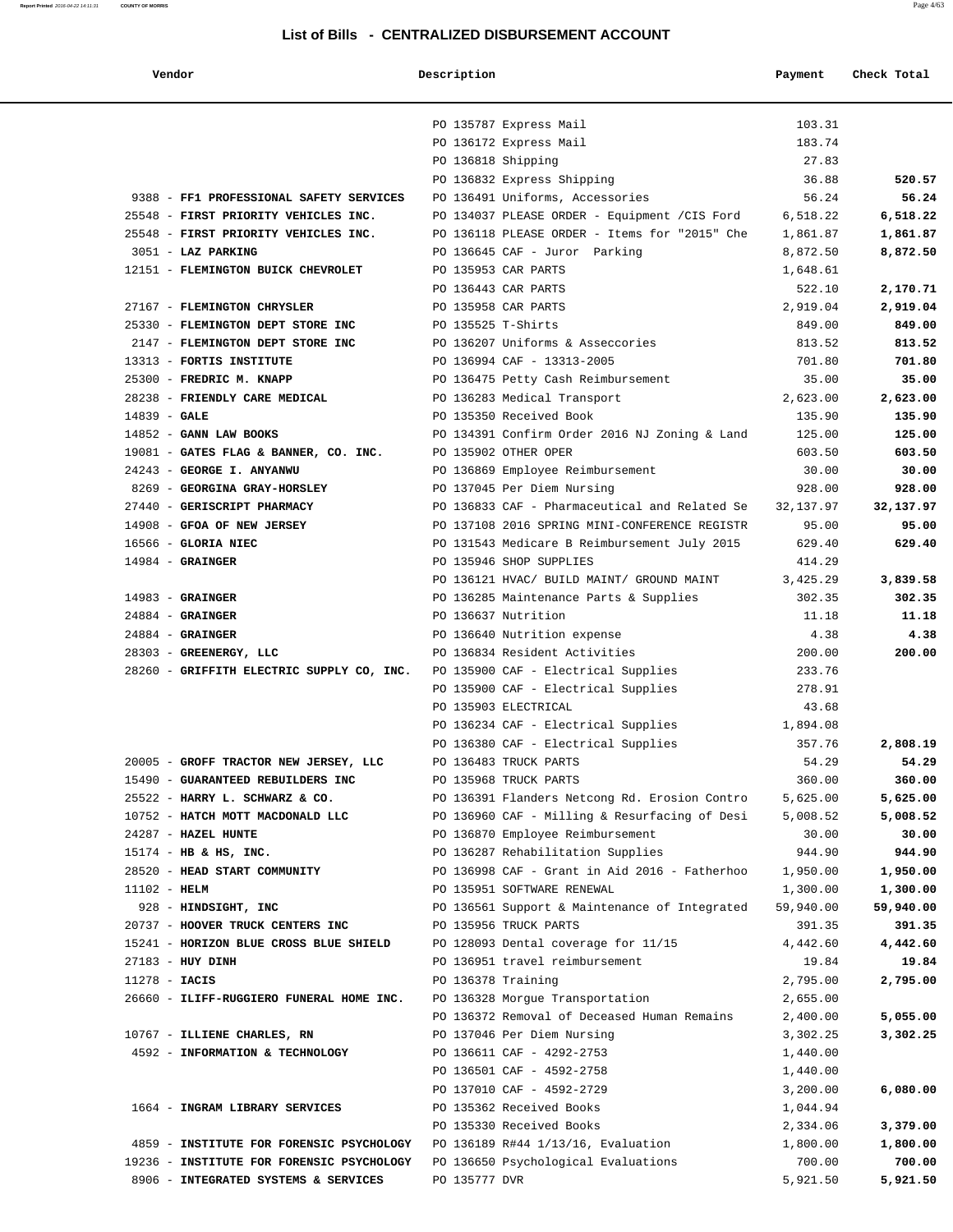| Vendor                                                                                  | Description       |                                                   | Payment     | Check Total |
|-----------------------------------------------------------------------------------------|-------------------|---------------------------------------------------|-------------|-------------|
|                                                                                         |                   |                                                   |             |             |
| 6100 - INTER CITY TIRE                                                                  | PO 136486 TIRES   |                                                   | 2,653.62    | 2,653.62    |
| 4172 - INTERNATIONAL ASSOCIATION                                                        |                   | PO 135779 Membership                              | 150.00      | 150.00      |
| $15433 - J$ & D SALES & SERVICE LLC                                                     |                   | PO 136490 SERVICE WATER RECYCLER                  | 350.64      | 350.64      |
| 8482 - JAGDISH DANG                                                                     |                   | PO 136838 Psychiatric Services                    | 2,200.00    | 2,200.00    |
| 27446 - JAIME SHANAPHY                                                                  |                   | PO 135785 SANE SART Nurse Supplemental Pay 152.70 |             |             |
|                                                                                         |                   | PO 136496 SANE SART Supplemental Pay              | 104.10      | 256.80      |
| 26526 - JASON VIVIAN                                                                    |                   | PO 136721 Reimbursement for Cell Phone            | 60.00       | 60.00       |
| 28201 - JC LANDSCAPE CONSTRUCTION &                                                     |                   | PO 137031 CAF - Ann Street Improvements - Ero     | 70,414.20   | 70,414.20   |
| 26512 - JEFFREY DONNELLY                                                                |                   | PO 136713 Reimbursement for Cell Phone            | 60.00       | 60.00       |
| 20591 - JEFFREY PAUL                                                                    |                   | PO 136727 EOC Expenses                            | 545.90      | 545.90      |
| 960 - JERSEY CENTRAL POWER & LIGHT                                                      |                   | PO 136488 Utility - Electric JCPL                 | 2,395.65    | 2,395.65    |
| 960 - JERSEY CENTRAL POWER & LIGHT                                                      | PO 136516 JCP&L   |                                                   | 52.57       | 52.57       |
| 960 - JERSEY CENTRAL POWER & LIGHT                                                      |                   | PO 136585 ELECTRIC - MOSQUITO CONTROL             | 664.80      | 664.80      |
| 960 - JERSEY CENTRAL POWER & LIGHT                                                      |                   | PO 136769 ELECTRIC - MASTER ACCOUNT               | 43,737.70   | 43,737.70   |
| 960 - JERSEY CENTRAL POWER & LIGHT                                                      |                   | PO 136839 Electricity Usage                       | 36,504.14   | 36,504.14   |
| 960 - JERSEY CENTRAL POWER & LIGHT                                                      |                   | PO 136887 ELECTRIC - 0538 REMOTE LOCATIONS        | 4,442.43    | 4,442.43    |
| 960 - JERSEY CENTRAL POWER & LIGHT                                                      |                   | PO 136888 ELECTRIC - 0537 THE HILL                | 83,829.10   | 83,829.10   |
| 960 - JERSEY CENTRAL POWER & LIGHT                                                      |                   | PO 136890 ELECTRIC - RUTH DAVIS DR / CAC          | 286.72      | 286.72      |
| 16888 - JERSEY PAPER PLUS INC                                                           |                   | PO 134257 CAF - Coarse Paper & Household Supp     | 3,142.00    |             |
|                                                                                         |                   | PO 136224 CAF - Coarse Paper & Household Supp     | 690.00      |             |
|                                                                                         |                   | PO 136225 CAF - Coarse Paper & Household Supp     | 220.50      | 4,052.50    |
| $1815$ - JESCO INC.                                                                     |                   | PO 135965 TRUCK PARTS                             | 1,921.90    | 1,921.90    |
| 15508 - JML MEDICAL INC.                                                                |                   | PO 136836 Adult Briefs                            | 18,257.60   |             |
|                                                                                         |                   | PO 136837 CAF - Various Medical Supplies          | 27,639.22   | 45,896.82   |
| 17288 - JOHN E. REID AND ASSOCIATES INC                                                 |                   | PO 133911 Megan's Law Training                    | 550.00      | 550.00      |
| 16956 - JOHN PECORARO                                                                   |                   | PO 136808 Mileage Reimbursement                   | 9.45        | 9.45        |
| 13008 - JOHN WILLS STUDIOS INC                                                          | PO 135480 Etching |                                                   | 468.06      | 468.06      |
| $26528$ - JOHN ZEGERS                                                                   |                   | PO 136723 Reimbursement for Cell Phone            | 60.00       | 60.00       |
| 15521 - JOHNSON TRUCK ACCESSORIES INC                                                   |                   | PO 135964 AUTO PARTS                              | 1,077.98    | 1,077.98    |
| 8131 - JOHNSTONE SUPPLY                                                                 | PO 136923 HVAC    |                                                   | 653.63      | 653.63      |
| 7432 - JUNE WITTY                                                                       |                   | PO 136476 SANE SART GRANT Reimbursement           | 1,394.10    |             |
|                                                                                         |                   | PO 136495 SANE SART Supplemental Pay              | 50.50       | 1,444.60    |
| 26511 - JUSTIN CHUPLIS                                                                  |                   | PO 136711 Reimbursement of Cell Phone             | 60.00       | 60.00       |
| 20384 - KAITLYN HELLYER                                                                 |                   | PO 136825 Mi. reimb. for 2/16                     | 16.45       | 16.45       |
| 24924 - KEEGAN TECHNOLOGY &                                                             |                   | PO 136575 CAF - Materials Testing of County-w     | 90.00       | 90.00       |
| 28525 - KEISHA PETERSON                                                                 |                   | PO 136873 Employee Reimbursement                  | 30.00       | 30.00       |
| 13227 - KENNETH SALVO                                                                   |                   | PO 135895 Volunteer Reception Entertainment f     | 775.00      | 775.00      |
| 11510 - KENNY DAVID                                                                     |                   | PO 135776 Extradidtion - Mandatory Retake         | 268.94      | 268.94      |
| 15587 - KEYSTONE PUBLIC SAFETY INC.                                                     |                   | PO 133548 R#2 12/21/15, Proprietary Software      | 300.00      |             |
|                                                                                         |                   | PO 136184 R#2 12/21/15, Keystone                  | 2,608.00    | 2,908.00    |
| 11955 - KIMBERLY JOHNSON                                                                |                   | PO 136606 travel reimbursement                    | 55.57       | 55.57       |
| 11406 - KONKUS CORPORATION                                                              |                   | PO 136426 CAF - Replacement of Bridge #1400-1     | 89,569.06   | 89,569.06   |
| 15634 - KORNER STORE INC                                                                |                   | PO 136228 MEAL RECEIPTS                           | 30.00       | 30.00       |
| 26521 - KRISTIAN MCMORLAND                                                              |                   | PO 136717 Reimbursement for Cell Phone            | 60.00       | 60.00       |
| 3088 - KRONOS INC                                                                       |                   | PO 132736 Kronos WTK7 Upgrade - Project 20594     | 8,390.00    | 8,390.00    |
| 15694 - LASHEN ELECTRONICS INC                                                          |                   | PO 136097 Equipment                               | 55.40       | 55.40       |
| 25486 - LASZLO CSENGETO                                                                 |                   | PO 136539 Mi. reimb. for 3/16                     | 31.50       | 31.50       |
| 25383 - LAW OFFICE OF ROBERT J. GREENBAUM PO 136703 Various legal services rendered Feb |                   |                                                   | 2,160.00    | 2,160.00    |
| 5068 - LEXIS NEXIS/ MATTHEW BENDER                                                      |                   | PO 134819 PLEASE ORDER - Law Book / SHERIFF'S     | 105.00      | 105.00      |
| 412 - LINDA CSENGETO                                                                    |                   | PO 136541 Mi. reimb. for 3/16                     | 66.85       | 66.85       |
| 24269 - LOIS L. LINDO                                                                   |                   | PO 136871 Employee Reimbursement                  | 30.00       | 30.00       |
| 15820 - LOOSELEAF LAW PUBLICATIONS INC                                                  |                   | PO 134299 2016 Looseleaf Law Updates              | 46.20       | 46.20       |
| 8307 - LOREEN RAFISURA                                                                  |                   | PO 137047 Per Diem Nursing                        | 583.49      | 583.49      |
| 21100 - LOUISE R. MACCHIA                                                               |                   | PO 137048 Per Diem Nursing                        | 2,824.21    | 2,824.21    |
| 28089 - MAARV WATERPROOFING, INC.                                                       |                   | PO 136627 CAF - Ann St Parking Garage Repair      | 233, 259.60 | 233,259.60  |
| 7568 - MADUKWE IMO IBOKO, RN                                                            |                   | PO 137049 Per Diem Nursing                        | 1,776.00    | 1,776.00    |
| 6514 - MAJOR POLICE SUPPLY                                                              |                   | PO 132463 AUTO PARTS                              | 198.00      | 198.00      |
| 15988 - MANUFACTURERS NEWS INC                                                          |                   | PO 135352 Received NJ Manufacturers Register      | 155.90      | 155.90      |
| 25080 - MARIA CARMELITA OBLINA                                                          |                   | PO 137050 Per Diem Nursing                        | 464.00      | 464.00      |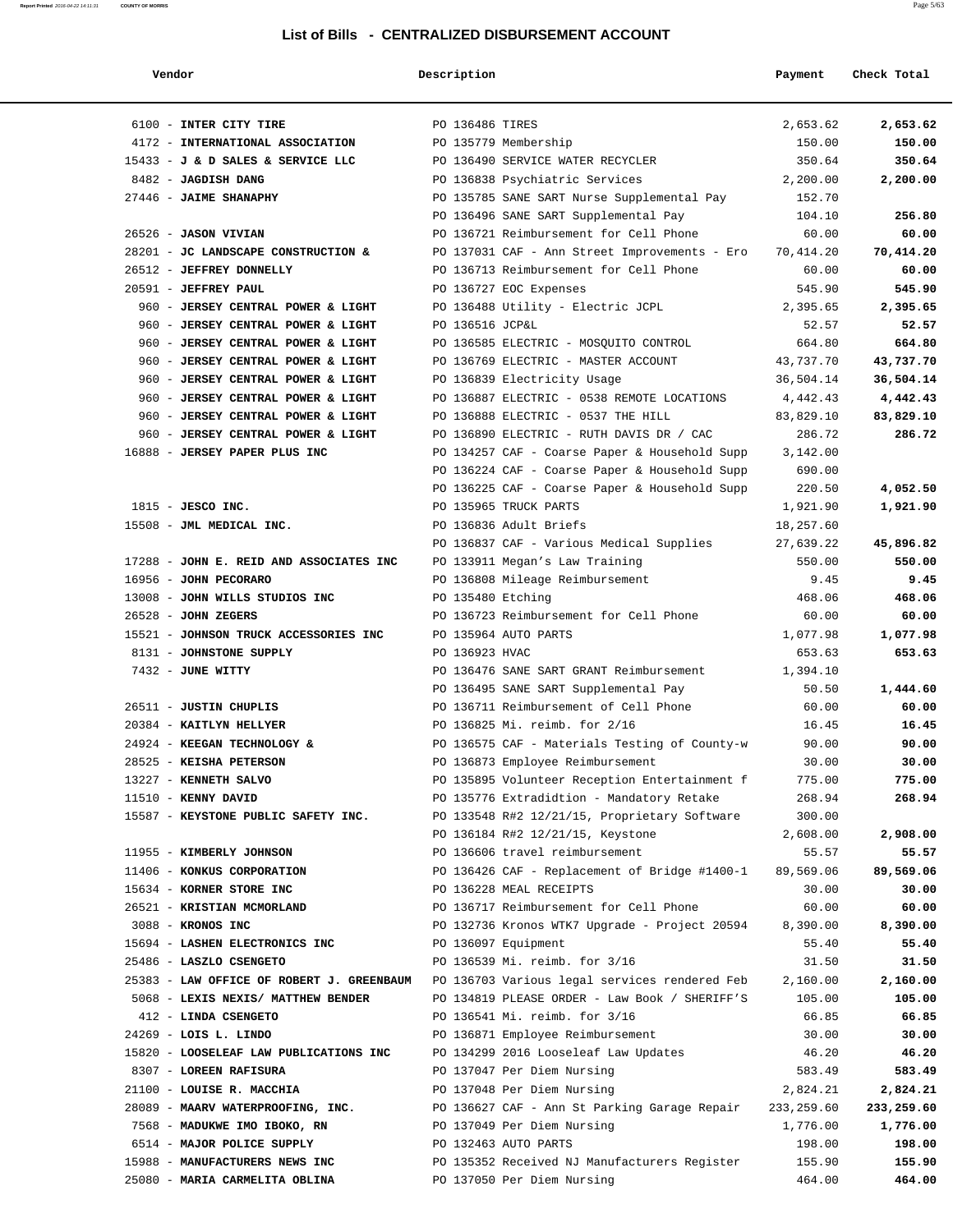| Vendor | Description | Pavment | Check Total |
|--------|-------------|---------|-------------|
|        |             |         |             |

| 26678 - MARION ENNIS                     | PO 137051 Per Diem Nursing                                                                  | 906.00<br>906.00       |
|------------------------------------------|---------------------------------------------------------------------------------------------|------------------------|
| 27866 - MARK CARTER                      | PO 136633 EXPENSE VOUCHER                                                                   | 493.43<br>493.43       |
| $20680$ - MARTHA MINA                    | PO 136786 Ins. reimb. for 1/16 to 6/16                                                      | 72.00<br>72.00         |
| $11023$ - MARTHA YAGHI                   | PO 137052 Per Diem Nursing                                                                  | 584.60<br>584.60       |
| 11821 - MARTINA FIELD                    | PO 136582 2016 WORK BOOTS - HILL                                                            | 90.00<br>90.00         |
| 5107 - MARTINDALE -HUBBELL               | PO 132612 Book Received in 2015                                                             | 96.00<br>96.00         |
| 9383 - MATERNAL FETAL MEDICINE           | PO 121529 INMATE MEDICAL CARE                                                               | 94.25                  |
|                                          | PO 123038 INMATE MEDICAL CARE                                                               | 292.50<br>386.75       |
| 26354 - MATTHEW SCHNEIDERMAN             | PO 136530 Membership                                                                        | 145.00<br>145.00       |
| 9650 - MC LEAGUE OF MUNICIPALITIES       | PO 135741 Registration for Director Leary to                                                | 50.00<br>50.00         |
| 16065 - MC VOCATIONAL SCHOOL DISTRICT    | PO 137012 Various Capital Projects<br>84,598.38                                             | 84,598.38              |
| 16095 - MCMASTER-CARR SUPPLY CO          | PO 135716 Misc. supplies                                                                    | 276.46<br>276.46       |
| 16096 - MCMASTER-CARR SUPPLY CO          | PO 136511 AUTO PARTS                                                                        | 314.72<br>314.72       |
| 12460 - MEDIA SUPPLY, INC.               | PO 136077 Data Processing Supplies                                                          | 81.50<br>81.50         |
|                                          | 20839 - MEDLINE INDUSTRIES INC <b>DEPENSION PO 136290</b> Resident Shower Gurneys for Newly | 2,947.04<br>2,947.04   |
| 27688 - MELISSA MARTIN                   | PO 136718 Reimbursement for Cell Phone                                                      | 60.00<br>60.00         |
| 8443 - MELOJANE CELESTINO                | PO 137053 Per Diem Nursing                                                                  | 885.41<br>885.41       |
| 27879 - METRO PET SUPPLY INC.            | PO 135822 Food - K9                                                                         | 1,366.62<br>1,366.62   |
| 26517 - MICHAEL HENDERSON                | PO 136715 Reimbursement of Cell Phone                                                       | 60.00<br>60.00         |
| 24951 - MICHELLE CAPILI                  | PO 137054 Per Diem Nursing                                                                  | 592.00<br>592.00       |
| 295 - MID-ATLANTIC TRUCK CENTRE INC      | PO 135967 TRUCK PARTS                                                                       | 317.39                 |
|                                          | PO 136512 TRUCK PARTS                                                                       | 289.68<br>607.07       |
| 11453 - MIDWEST TAPE LLC                 | PO 135353 Received DVD's                                                                    | 49.97<br>49.97         |
| 6408 - MIRION TECHNOLOGIES (GDS) INC     | PO 135545 TLD Badges - SHERIFF'S OFFICE                                                     | 929.43<br>929.43       |
| 25428 - MIRLENE ESTRIPLET                | PO 137055 Per Diem Nursing                                                                  | 4,215.41<br>4,215.41   |
| 568 - MOBILE LIFTS, INC.                 | PO 135970 TRUCK PARTS                                                                       | 2,211.60<br>2,211.60   |
| 27296 - MONARCH HOUSING ASSOCIATES, INC. | PO 136980 CAF - Continuum of Care Planning Ag                                               | 6,250.00<br>6,250.00   |
| 6213 - MORRIS COUNTY ENGRAVING LLC       | PO 136231 OTHER OPERATING                                                                   | 56.32<br>56.32         |
| 12819 - MORRIS COUNTY M.U.A              | PO 135888 FACILITY GARBAGE COMPACTOR TIPPING                                                | 670.00<br>670.00       |
| 12819 - MORRIS COUNTY M.U.A              | PO 136776 DUMPSTER SERVICE: MARCH 2016                                                      | 350.00<br>350.00       |
| 19483 - MORRIS COUNTY MUNICIPAL          | PO 136291 Rubbish & Trash Removal                                                           | 6,644.06<br>6,644.06   |
| 16297 - MORRIS MUSEUM                    | PO 136474 Membership at the Library (Family)                                                | 200.00<br>200.00       |
| 16298 - MORRIS PLAINS MUNICIPAL ALL.     | PO 136982 CAF - 2016 Municipal Aliance Funds                                                | 2,994.24<br>2,994.24   |
| 16316 - MORRISTOWN AUTO BODY INC         | PO 135963 VEHICLE TOW                                                                       | 115.00                 |
|                                          | PO 136533 VEHICLE TOW                                                                       | 153.00<br>268.00       |
| 16321 - MORRISTOWN LUMBER &              | PO 135849 Sheetrock and Wood for Fire Props                                                 | 932.20                 |
|                                          | PO 136082 materials                                                                         | 37.14                  |
|                                          | PO 136081 batteries                                                                         | 25.98                  |
|                                          | PO 136535 SHOP SUPPLIES                                                                     | 54.53<br>1,049.85      |
| 16327 - MORRISTOWN MEDICAL CENTER        | PO 135579 Morgue Use                                                                        | 1,140.00<br>1,140.00   |
| 16323 - MORRISTOWN MEDICAL CENTER        | PO 136788 TB Clinic Services                                                                | 10,000.00<br>10,000.00 |
| 16323 - MORRISTOWN MEDICAL CENTER        | PO 136789 TB Clinic Services                                                                | 10,000.00<br>10,000.00 |
| 16340 - MORRISTOWN PARKING AUTHORITY     | PO 136885 ELECTRIC - SCHUYLER ANNEX PARKING                                                 | 3,915.81<br>3,915.81   |
| 27295 - MORTON SALT, INC.                | PO 135302 CAF - Rock Salt                                                                   | 17,817.13<br>17,817.13 |
| 20763 - MUNICIPAL SOFTWARE INC           | PO 135653 1Q16 Fund Accounting & Web Requisit                                               | 8,137.50<br>8,137.50   |
| $27865 - N J N E O A$                    | PO 136179 Training                                                                          | 25.00<br>25.00         |
| 19523 - N.J. NATURAL GAS COMPANY         | PO 133784 NATURAL GAS - WHARTON BRIDGE GEN                                                  | 26.88                  |
|                                          | PO 136777 NATURAL GAS - DOVER PROBATION                                                     | 209.45                 |
|                                          | PO 136778 NATURAL GAS - WHARTON BRIDGE GEN                                                  | 25.94                  |
|                                          | PO 136779 NATURAL GAS - WHARTON OFF                                                         | 209.45                 |
|                                          | PO 136780 NATURAL GAS - WHARTON BRIDGES                                                     | 1,307.05               |
|                                          | PO 136781 NATURAL GAS - WHARTON ROADS                                                       | 607.66<br>2,386.43     |
| 21122 - NATIONAL FUEL OIL INC.           | PO 132440 CAF - DIESEL FUEL                                                                 | 13,270.06<br>13,270.06 |
| 21122 - NATIONAL FUEL OIL INC.           | PO 137138 FUEL CHARGES 3/16                                                                 | 30,214.96              |
|                                          | PO 137138 FUEL CHARGES 3/16                                                                 | 36,478.72<br>6,263.76  |
| 28305 - NATIONAL TERMINAL INC.           | PO 132439 CAF - DIESEL FUEL                                                                 | 10,287.72              |
|                                          | PO 135987 CAF - DIESEL FUEL                                                                 | 23,565.28<br>33,853.00 |
| 24247 - NERLANDE DEFORGES                | PO 136872 Employee Reimbursement                                                            | 30.00<br>30.00         |
| 28330 - NESTLE WATERS NORTH AMERICA INC. | PO 135923 Drinking Water bill 02/15/16 - 03/1                                               | 357.50                 |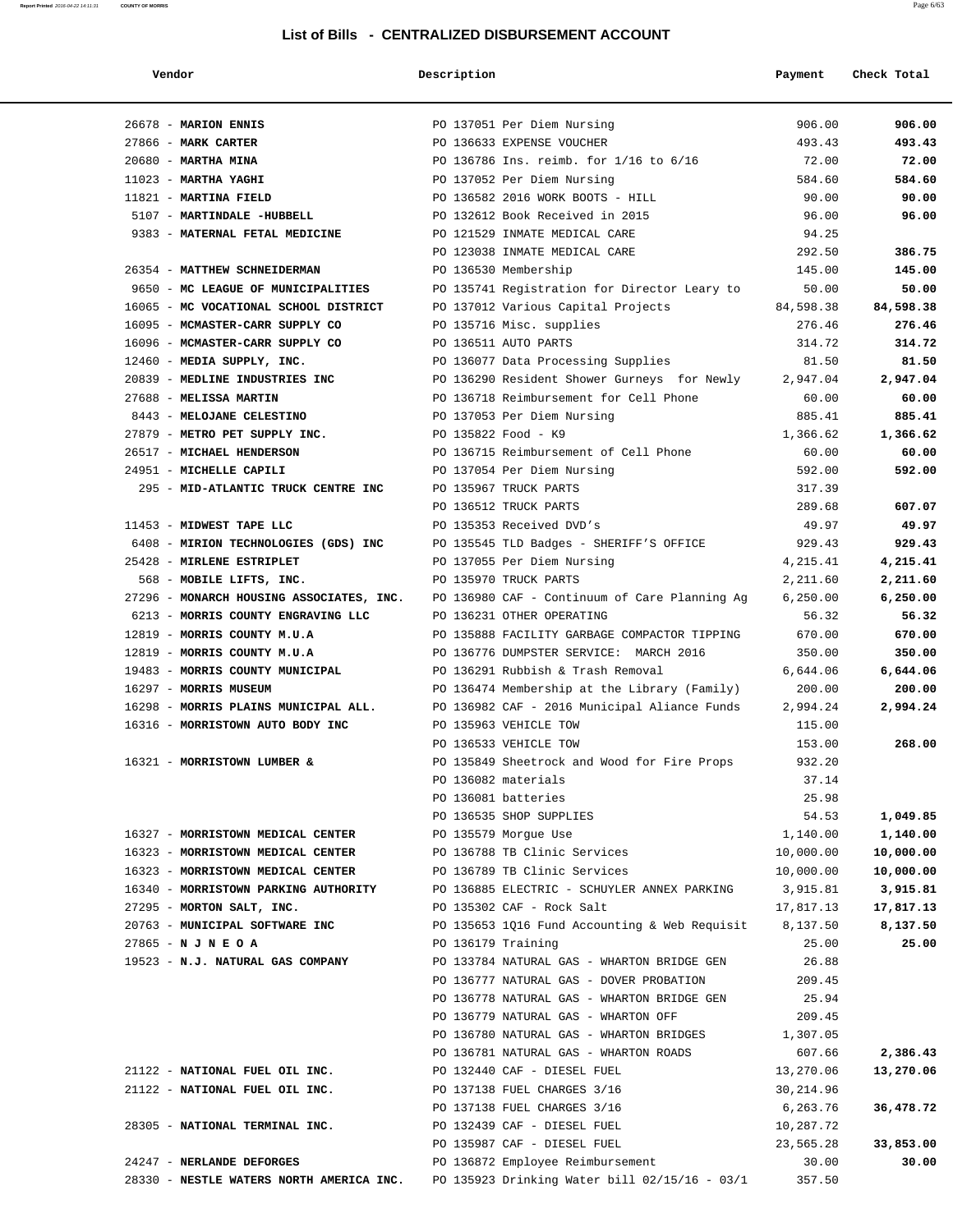| Vendor                                   | Description     |                                                | Payment   | Check Total |
|------------------------------------------|-----------------|------------------------------------------------|-----------|-------------|
|                                          |                 | PO 135974 WATER COOLER RENTAL/COFFEE SERVICE   | 353.85    |             |
|                                          |                 | PO 136045 Monthly Water Delivery               | 52.42     |             |
|                                          |                 | PO 136051 water cooler                         | 109.68    |             |
|                                          |                 | PO 136072 water & cup supply                   | 40.37     |             |
|                                          |                 | PO 136335 bottled water for the office accoun  | 128.61    |             |
|                                          |                 | PO 136195 drinking water for ETS - Bill dated  | 60.60     |             |
|                                          |                 | PO 136065 2/16 Bottled water delivery & renta  | 21.90     | 1,124.93    |
| 28330 - NESTLE WATERS NORTH AMERICA INC. |                 | PO 136216 Office Water                         | 406.22    |             |
|                                          |                 | PO 136292 Water for Boiler Room Personnel      | 11.46     |             |
|                                          |                 | PO 136390 DRINKING WATER                       | 11.46     |             |
|                                          |                 | PO 136573 Bottled Water                        | 63.81     | 492.95      |
| 14560 - NEW JERSEY AIDS SERVICES         |                 | PO 137002 CAF - Grant in Aid 2016 - Tradition  | 8,900.00  | 8,900.00    |
| 27451 - NEWARK BRUSH COMPANY LLC         |                 | PO 136544 TRUCK PARTS                          | 392.00    | 392.00      |
| 16552 - NEWBRIDGE SERVICES INC           |                 | PO 136989 CAF - NEWSER-16M-WIA                 | 400.35    | 400.35      |
| 24712 - NICHOLAS L. ROCCAFORTE           |                 | PO 136840 Resident Activities                  | 75.00     | 75.00       |
| 23981 - NIELSEN DODGE - C-J-R            |                 | PO 135962 AUTO PARTS                           | 538.90    | 538.90      |
| 23981 - NIELSEN DODGE - C-J-R            |                 | PO 136545 AUTO PARTS                           | 201.92    | 201.92      |
| 16708 - NJ ASSOCIATION OF AREA           | PO 136701 Aging |                                                | 1,000.00  | 1,000.00    |
| 12601 - NJ ASSOC OF VICTIM WITNESS       |                 | PO 135440 Membership                           | 175.00    | 175.00      |
| 21704 - NJ DEPARTMENT OF TREASURY        |                 | PO 136382 SEWER - CAC                          | 105.00    | 105.00      |
| 580 - NJ SEX CRIMES OFFICERS ASSOC       |                 | PO 132632 Training - L. Bertelli               | 165.00    | 165.00      |
| 16638 - NJ STATE LEAGUE OF               |                 | PO 135354 Confirm Order 2016 Municipal DIrect  | 45.00     | 45.00       |
| $12550 - NJLM$                           |                 | PO 135850 MS\$ Webinar Registration for Virgin | 25.00     |             |
|                                          |                 | PO 136600 2016 Municipal Directory             | 30.00     | 55.00       |
| 2244 - NORTHAMPTON COMMUNITY COLLEGE     |                 | PO 137004 CAF - 2244-2431                      | 800.00    | 800.00      |
| 26357 - NORTHEAST COMMUNICATIONS, INC.   |                 | PO 130541 *** PLEASE ORDER *** 15-R-13         | 1,830.00  | 1,830.00    |
| 26357 - NORTHEAST COMMUNICATIONS, INC.   |                 | PO 135972 TRUCK PARTS / COMMUNICATION EQUIPME  | 673.00    | 673.00      |
| 26357 - NORTHEAST COMMUNICATIONS, INC.   |                 | PO 136096 Radio Installation/Removal           | 1,193.50  | 1,193.50    |
| 26357 - NORTHEAST COMMUNICATIONS, INC.   |                 | PO 136564 Parts for radio to be installed      | 124.00    | 124.00      |
| 10182 - NORTHEASTERN ARBORIST SUPPLY     |                 | PO 135836 Single Cable & Pulley                | 68.10     | 68.10       |
| 16738 - NORTHEASTERN HARDWARE CO INC     |                 | PO 135916 Rakes, Chisels, Handles, Brooms      | 414.85    | 414.85      |
| 16742 - NORTHERN SAFETY CO. INC.         |                 | PO 135695 Safety Items                         | 794.27    | 794.27      |
| 21565 - OCLC ONLINE COMPUTER             |                 | PO 135607 Confirm OnLine Service February 01,  | 2,101.86  | 2,101.86    |
| 21565 - OCLC ONLINE COMPUTER             |                 | PO 135650 Confirm Monthly OnLine Service - Ja  | 2,101.86  | 2,101.86    |
| 28524 - OCTAVIA ROBINSON                 |                 | PO 136868 Employee Reimbursement               | 30.00     | 30.00       |
| 26726 - OFFICE CONCEPTS GROUP, INC.      |                 | PO 135345 Received Materials and Supplies      | 937.35    | 937.35      |
| 26726 - OFFICE CONCEPTS GROUP, INC.      |                 | PO 135720 OFFICE SUPPLIES                      | 3,824.41  | 3,824.41    |
| 26726 - OFFICE CONCEPTS GROUP, INC.      |                 | PO 136071 office supplies                      | 243.86    | 243.86      |
| 26726 - OFFICE CONCEPTS GROUP, INC.      |                 | PO 136178 Office Supplies                      | 314.90    | 314.90      |
| 26726 - OFFICE CONCEPTS GROUP, INC.      |                 | PO 136230 Disinfectant for Gym mats            | 96.25     | 96.25       |
| 26726 - OFFICE CONCEPTS GROUP, INC.      |                 | PO 136293 Office Suplies                       | 155.22    | 155.22      |
| 26726 - OFFICE CONCEPTS GROUP, INC.      |                 | PO 136327 Misc. Office Supplies                | 95.19     | 95.19       |
| 26726 - OFFICE CONCEPTS GROUP, INC.      |                 | PO 136592 supplies invoice                     | 40.24     | 40.24       |
| 26726 - OFFICE CONCEPTS GROUP, INC.      |                 | PO 136629 Misc. Office Supplies                | 108.16    | 108.16      |
| 10246 - OFFICE OF TEMPORARY ASSISTANCE   |                 | PO 136571 Estimated Co. Share of ASSIR for 4/  | 40,000.00 | 40,000.00   |
| 10246 - OFFICE OF TEMPORARY ASSISTANCE   |                 | PO 136572 Estimated Co. Share for TANF Recipi  | 10,000.00 | 10,000.00   |
| 4654 - OFFICE TEAM                       |                 | PO 136063 T. Gould w/e 3/11/16 & 3/18/16       | 1,750.00  | 1,750.00    |
| 4654 - OFFICE TEAM                       |                 | PO 136385 T. Gould w/e 3/25/16                 | 700.00    | 700.00      |
| 25021 - ONE SOURCE OF NEW JERSEY LLC     |                 | PO 135992 Misc. Supplies                       | 99.29     | 99.29       |
| 16847 - OXFORD UNIVERSITY PRESS          |                 | PO 135355 Confirm OnLine Service - Drs Hostin  | 75.00     | 75.00       |
| 16887 - PAPER MART INC                   |                 | PO 134781 Plotter Paper 36 inch x 150 foor -   | 185.60    |             |
|                                          |                 | PO 136120 Envelope Order for Volunteer Recept  | 171.00    |             |
|                                          |                 | PO 136393 Copy paper supply                    | 119.20    |             |
|                                          |                 | PO 136847 Office Paper Supplies                | 589.00    | 1,064.80    |
| 25411 - PATRICIA W. GIBBONS              | PO 136409       | CAF Nutrition SupportServices                  | 300.78    | 300.78      |
| 25411 - PATRICIA W. GIBBONS              |                 | PO 137029 CAF Servoices under Nutrition Proj   | 644.71    | 644.71      |
| 2163 - PENN STATE UNIVERSITY             |                 | PO 135680 Field Training Officer (TFO) - Gord  | 450.00    | 450.00      |
| 18102 - PEQUANNOCK TOWNSHIP              |                 | PO 136554 CAF - 2016 Municipal Aliance Funds   | 745.38    | 745.38      |
| 18102 - PEQUANNOCK TOWNSHIP              |                 | PO 136558 CAF - 2016 Municipal Aliance Funds   | 2,546.39  | 2,546.39    |
|                                          |                 |                                                |           |             |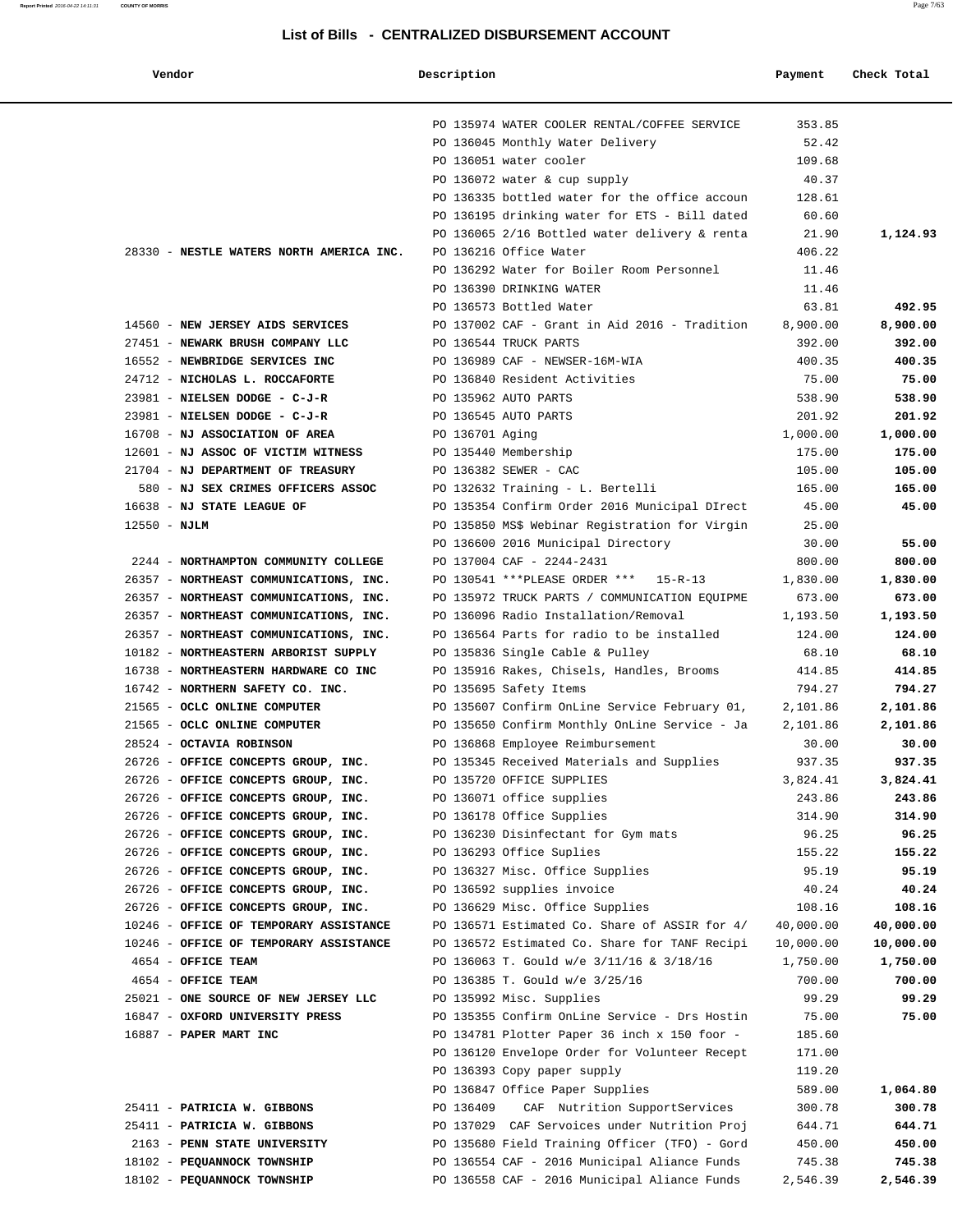**Report Printed** 2016-04-22 14:11:31 **COUNTY OF MORRIS** 

| Vendor                                                                                              | Description       |                                               | Payment   | Check Total |
|-----------------------------------------------------------------------------------------------------|-------------------|-----------------------------------------------|-----------|-------------|
|                                                                                                     |                   |                                               |           |             |
| 18102 - PEQUANNOCK TOWNSHIP 60 PO 136560 CAF - 2015 Supplemental Municipal A                        |                   |                                               | 2,000.00  | 2,000.00    |
| 12426 - PETROCHOICE                                                                                 |                   | PO 135973 OIL AND LUBRICANTS                  | 940.58    | 940.58      |
| 17005 - PHARMA CARE INC                                                                             |                   | PO 136881 Pharmaceutical Consultation         | 4,019.76  | 4,019.76    |
| 17019 - PHILLIPSBURG SCHOOL BASED                                                                   |                   | PO 137016 CAF - PHILS-16Y-WIA                 | 3,192.00  |             |
|                                                                                                     |                   | PO 137017 CAF - PHILS-16Y-WIA                 | 2,478.00  |             |
|                                                                                                     |                   | PO 137018 CAF - PHILS-16Y-WIA                 | 276.00    | 5,946.00    |
| 17032 - PHYSICIANS' FEE REFERENCE                                                                   |                   | PO 135358 Confirming Order - DO NOT DULICATE  | 160.95    | 160.95      |
| 17066 - PLAINSMAN AUTO SUPPLY                                                                       |                   | PO 135975 AUTO PARTS                          | 6,470.24  |             |
|                                                                                                     |                   | PO 135990 Spotlight Switch                    | 31.50     | 6,501.74    |
| 17066 - PLAINSMAN AUTO SUPPLY                                                                       |                   | PO 136556 AUTO PARTS                          | 10,174.92 | 10,174.92   |
| 26363 - PRAXAIR DISTRIBUTION                                                                        |                   | PO 134956 Oxygen Tanks                        | 1,567.74  | 1,567.74    |
| 26363 - PRAXAIR DISTRIBUTION                                                                        |                   | PO 135966 WELDING SUPPLIES                    | 381.94    | 381.94      |
| 26363 - PRAXAIR DISTRIBUTION                                                                        |                   | PO 136557 WELDING SUPPLIES                    | 504.30    | 504.30      |
| 21397 - PRESERVATION DESIGN PARTNERSHIP LLC PO 136790 CAF - Historic Preservation Archite 15,525.00 |                   |                                               |           | 15,525.00   |
| 24230 - PRIORITY DISPATCH CORP.                                                                     |                   | PO 135610 Education, School, Training         | 620.00    | 620.00      |
| 20422 - PROGRESSIVE HYDRAULICS INC THE PO 136552 TRUCK PARTS                                        |                   |                                               | 331.80    | 331.80      |
| 3316 - PROJECT SELF SUFFICIENCY                                                                     |                   | PO 136828 CAF - PSS3316-JR/JS-16-WFNJ (Cost-r | 15,522.00 | 15,522.00   |
| 17189 - PSE&G CO                                                                                    |                   | PO 136774 GAS - PSE & G - MOSQUITO            | 596.76    |             |
|                                                                                                     |                   | PO 136845 Gas Usage                           | 11,435.73 |             |
|                                                                                                     |                   | PO 136846 Gas Usage                           | 1,179.30  | 13,211.79   |
| 264 - R & J CONTROL, INC.                                                                           |                   | PO 136644 CAF - Generator Repair Services     | 3,465.00  | 3,465.00    |
| 12473 - R.D. SALES DOOR & HARDWARE LLC                                                              |                   | PO 136233 DOOR REPAIR                         | 315.00    |             |
|                                                                                                     |                   | PO 136294 Repair Doors, Locks & Keys          | 1,820.88  | 2,135.88    |
| 15620 - R.S. KNAPP CO INC                                                                           |                   | PO 136083 Service Contract                    | 66.64     | 66.64       |
| 11850 - RAHWAY TRAVEL                                                                               |                   | PO 136456 Extradition                         | 1,012.50  | 1,012.50    |
| 26223 - RE-TRON TECHNOLOGIES INC.                                                                   |                   | PO 135976 AUTO PARTS                          | 1,495.45  | 1,495.45    |
| 26223 - RE-TRON TECHNOLOGIES INC.                                                                   |                   | PO 136568 AUTO PARTS                          | 1,546.90  | 1,546.90    |
| 17269 - RECORDED BOOKS LLC                                                                          |                   | PO 135356 Received Replacement CD             | 6.95      | 6.95        |
| 25564 - RFS COMMERCIAL, INC.                                                                        |                   | PO 136392 REPLACE CARPET                      | 3,745.00  | 3,745.00    |
| 25564 - RFS COMMERCIAL, INC.                                                                        |                   | PO 136624 CARPET REPLACEMENT                  | 5,400.00  | 5,400.00    |
| 25564 - RFS COMMERCIAL, INC.                                                                        |                   | PO 136795 CARPET REPLACEMENT                  | 17,900.00 | 17,900.00   |
| 12034 - RICCIARDI BROTHERS OF                                                                       |                   | PO 135758 PAINT & SUPPLIES W&M BUILDING INTER | 56.89     |             |
|                                                                                                     |                   | PO 136341 paint supplies                      | 231.21    | 288.10      |
| 28336 - RICHARD JOHNSON                                                                             |                   | PO 136961 Expense Voucher                     | 220.00    | 220.00      |
| 19765 - RICOH AMERICAS CORPORATION                                                                  |                   | PO 129006 Request for Replacement Copier Leas | 2,625.86  |             |
|                                                                                                     |                   | PO 133546 Quotation for copier lease          | 754.66    |             |
|                                                                                                     |                   | PO 134915 INV 63561 Color Copies 10/1/15 thru | 96.74     |             |
|                                                                                                     | PO 135689 MAPS    |                                               | 465.80    |             |
|                                                                                                     |                   | PO 136260 OFFICE MACHINE RENTAL               | 746.39    |             |
|                                                                                                     |                   | PO 136464 4th Qtr Color Prints                | 148.40    |             |
|                                                                                                     |                   | PO 136344 Copier Lease                        | 499.10    |             |
|                                                                                                     |                   | PO 136570 copier lease                        | 690.99    | 6,027.94    |
| 19765 - RICOH AMERICAS CORPORATION                                                                  |                   | PO 136617 lease payment on copier in Registry | 1,268.94  |             |
|                                                                                                     |                   | PO 136648 Ricoh Digital copier MP4503SP CONTR | 940.16    | 2,209.10    |
| 7952 - RIOS' ENGRAVING                                                                              |                   | PO 135543 Name Plate - M. Puzio/SHERIFF'S OFF | 260.00    | 260.00      |
| 17334 - RIOS' ENGRAVING                                                                             |                   | PO 136151 name plates for employees           | 20.00     | 20.00       |
| 13770 - ROBERT A. CHARMOY, DMD PA                                                                   |                   | PO 135803 Dental Program                      | 125.00    | 125.00      |
| 1395 - ROBERT ALVIENE                                                                               |                   | PO 136784 PETTY CASH REIMBURSEMENT 1ST QRTR 2 | 108.66    | 108.66      |
| 20549 - ROBERT J SWEENEY                                                                            |                   | PO 135130 NJACTB Annual Educational Conferenc | 760.00    | 760.00      |
| 26509 - ROGER ARMSTRONG                                                                             |                   | PO 136710 Reimbursement of Cell Phone         | 60.00     | 60.00       |
| 26515 - RONALD FOSTER                                                                               |                   | PO 136714 Reimburse for Cell Phone            | 60.00     | 60.00       |
| 7805 - ROSE DUMAPIT                                                                                 |                   | PO 137056 Per Diem Nursing                    | 2,034.63  | 2,034.63    |
| 24397 - ROSEMARY BATANE COBCOBO                                                                     |                   | PO 137057 Per Diem Nursing                    | 1,480.00  | 1,480.00    |
| 5345 - ROUTE 23 AUTOMALL LLC                                                                        |                   | PO 134971 AUTO PARTS                          | 3,048.07  |             |
|                                                                                                     |                   | PO 135985 AUTO PARTS                          | 1,149.03  | 4,197.10    |
| 696 - ROXBURY DAY CARE CENTER, INC.                                                                 |                   | PO 137005 CAF - Grant in Aid 2016 - Infant To | 8,229.00  | 8,229.00    |
| 26942 - RT. 23 PATIO & MASON CENTER                                                                 | PO 135840 Pallets |                                               | 1,530.00  | 1,530.00    |
| 9938 - RUTGERS CENTER FOR CONTINUING                                                                |                   | PO 136826 CAF - 9938-2790                     | 1,555.00  |             |
|                                                                                                     |                   | PO 137011 CAF - 9938-2728                     | 744.24    |             |
|                                                                                                     |                   |                                               |           |             |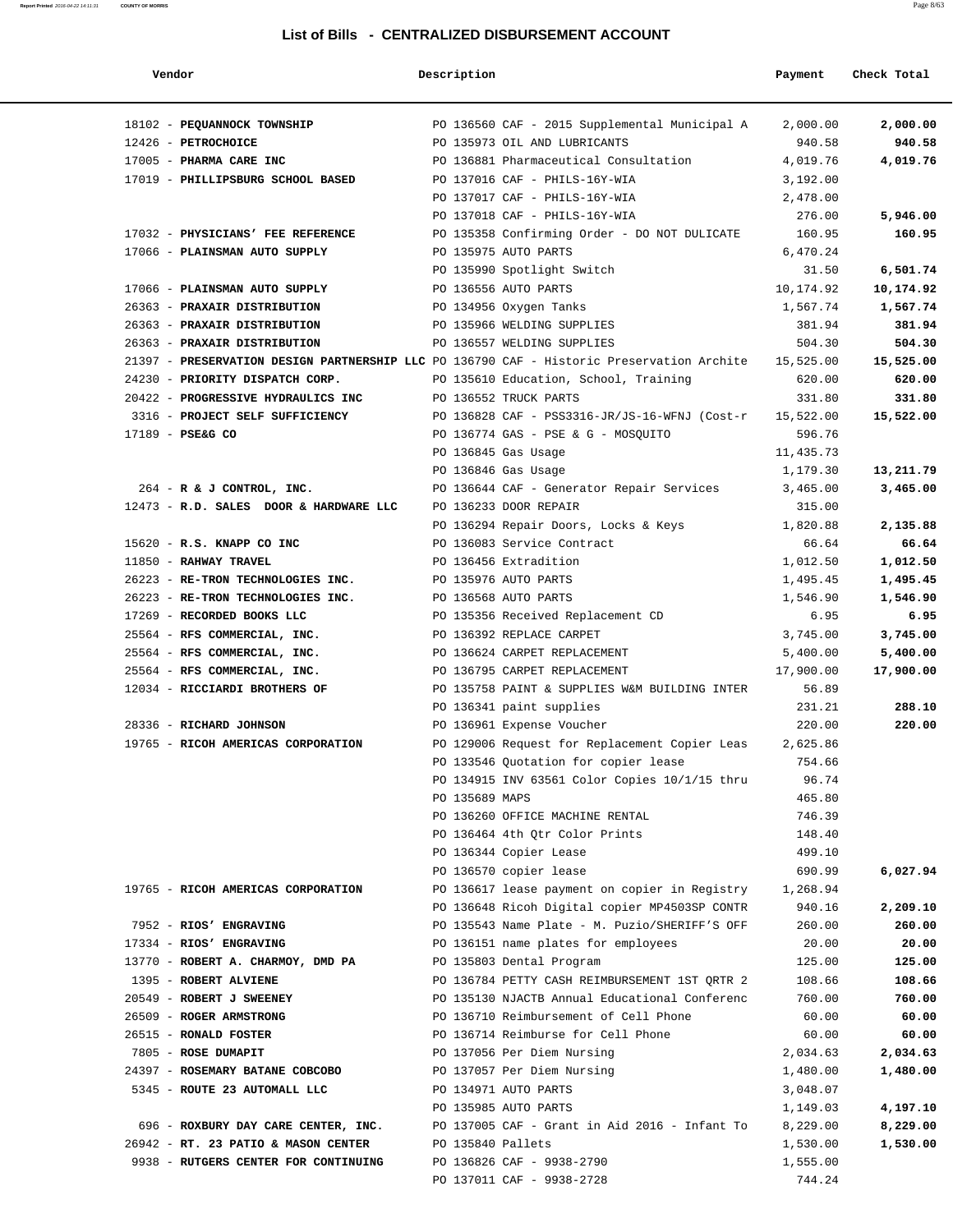| Vendor                                  | Description                                   | Payment                                                | Check Total |
|-----------------------------------------|-----------------------------------------------|--------------------------------------------------------|-------------|
|                                         | PO 137014 CAF - 9938-2427                     | 539.00                                                 | 2,838.24    |
| 9325 - RUTGERS SCHOOL OF BUSINESS       | PO 136610 CAF - 9325-2775                     | 3,200.00                                               | 3,200.00    |
| 17448 - RUTGERS THE STATE UNIVERSITY    | PO 136623 Aging Training No Caf #             | 129.00                                                 | 129.00      |
| 26340 - SANDRA HOYER                    | PO 136498 SANE SART Supplemental Pay          | 79.10                                                  | 79.10       |
| 24238 - SCANTRON CORPORATION            | PO 136085 Exam Answer Sheets                  | 1,035.50                                               | 1,035.50    |
| 26535 - SEAN DEL BENE                   | PO 136712 Reimbursement of Cell Phone         | 60.00                                                  | 60.00       |
| 24284 - SELECT REHABILITATION INC.      | PO 136849 Resident Rehabilitation             | 193,664.44                                             | 193,664.44  |
| 24284 - SELECT REHABILITATION INC.      | PO 137023 Rehabilitation Services for Morris  | 158,715.54                                             | 158,715.54  |
| 6104 - SENIOR CITIZENS OF LONG HILL     | PO 135909 March 8, 2016 Watchung Hills Region | 50.00                                                  | 50.00       |
| 20899 - SGS TESTCOM INC                 | PO 136577 MONTHLY INSPECTION MAINTENANCE      | 189.41                                                 | 189.41      |
| 19854 - SHEAFFER SUPPLY INC.            | PO 136298 Tools for B&G Maintenance           | 191.71                                                 | 191.71      |
| 17621 - SHEAFFER SUPPLY, INC.           | PO 135977 HARDWARE                            | 6.93                                                   | 6.93        |
| 27853 - SHELLEY REINER                  | PO 137058 Per Diem Nursing                    | 1,215.97                                               | 1,215.97    |
| 17365 - SHERIFF EDWARD V. ROCHFORD      | PO 136761 Petty Cash                          | 258.10                                                 | 258.10      |
| 17632 - SHERIFF'S ASSOCIATION OF        |                                               | PO 135823 Membership Dues "2016" - Sheriff E. 1,182.00 | 1,182.00    |
| 19858 - SHERWIN WILLIAMS                | PO 136299 Paint & Painting Supplies           | 145.91                                                 | 145.91      |
| 17636 - SHERWIN-WILLIAMS                | PO 136213 PAINT                               | 118.09                                                 | 118.09      |
| 17726 - SHI INTERNATIONAL CORP          | PO 134736 CAF - Infoshare Case Management App | 20,000.00                                              |             |
|                                         | PO 135337 Yearly Maintenance Renewal          | 2,634.02                                               | 22,634.02   |
| 9283 - SIRCHIE AQUISITIONS COMPANY      | PO 135486 SANE SART Grant                     | 190.87                                                 | 190.87      |
| 17699 - SMITH MOTOR CO., INC.           | PO 135986 AUTO PARTS                          | 1,811.29                                               | 1,811.29    |
| 10124 - SNAP-ON EQUIPMENT               | PO 136596 EQUIPMENT REPAIR                    | 299.00                                                 | 299.00      |
| 7722 - SNAP-ON INDUSTRIAL               | PO 135978 TOOLS                               | 24.60                                                  | 24.60       |
| 6981 - SODEXO INC & AFFILIATES          | PO 136559 Meals for the month of March 2016 f | 7,453.64                                               | 7,453.64    |
| 6981 - SODEXO INC & AFFILIATES          | PO 136607 NUTRITION                           | 175,493.58                                             | 175,493.58  |
| 6981 - SODEXO INC & AFFILIATES          | PO 136671 CAF - Dietary Services              | 8,612.24                                               | 8,612.24    |
| 6981 - SODEXO INC & AFFILIATES          | PO 136850 Laundry                             | 108,402.98                                             | 108,402.98  |
| 6981 - SODEXO INC & AFFILIATES          | PO 136875 Catering for Morris View Event      | 41.00                                                  | 41.00       |
| 6981 - SODEXO INC & AFFILIATES          | PO 137032 NUTRITION                           | 219,904.47                                             | 219,904.47  |
| 17755 - SOUTHEAST MORRIS COUNTY         | PO 136587 WATER - FIRE LINES & HYDRANTS       | 6,396.74                                               | 6,396.74    |
| 17755 - SOUTHEAST MORRIS COUNTY         | PO 136877 Water Usage                         | 6,262.79                                               | 6,262.79    |
| 17755 - SOUTHEAST MORRIS COUNTY         | PO 137124 WATER - QTR DT                      | 272.99                                                 | 272.99      |
| 20804 - SPECIALTY MEDICAL PRODUCTS INC. | PO 136300 Rental of Medical Equipment         | 1,102.00                                               | 1,102.00    |
| 26668 - STANLEY HEALTHCARE              | PO 136301 CAF                                 | 55.00                                                  |             |
|                                         | PO 136302 CAF                                 | 1,204.17                                               |             |
|                                         | PO 136303 CAF                                 | 414.50                                                 | 1,673.67    |
| $19919$ - STAR LEDGER                   | PO 136882 Newspapers for the Bistro           | 57.25                                                  | 57.25       |
| 17837 - STATE OF NJ                     | PO 135431 State Subsidized Food for Dietary D | 3,838.95                                               | 3,838.95    |
| 21595 - STEPHEN NEBESNI                 | PO 136621 FY 2016 Countrywide Coordination -  | 100.00                                                 | 100.00      |
| 28449 - STRATFORD CAREER INSTITUTE      | PO 135979 TRAINING                            | 749.00                                                 | 749.00      |
| 17901 - SUBURBAN CONSULTING             | PO 136481 old Ref# CF08000826000              | 750.00                                                 | 750.00      |
| 8621 - SUBURBAN PROPANE -2347           | PO 135848 Propane Delivery                    | 181.27                                                 | 181.27      |
| 25400 - SUZIE COLLIN                    | PO 137059 Per Diem Nursing                    | 2,386.50                                               | 2,386.50    |
| 18067 - T J'S SPORTWIDE TROPHY          | PO 135781 Office Supplies                     | 359.36                                                 | 359.36      |
| 16110 - T. Y. LIN INTERNATIONAL         | PO 136423 CAF - Final Design Bi-County Bridge | 21,124.10                                              | 21,124.10   |
| 20814 - T.Y. LIN INTERNATIONAL          | PO 136422 CAF - Construction Support Services | 15,846.09                                              | 15,846.09   |
| 26030 - TABB INC.                       | PO 136612 Background checks                   | 58.00                                                  | 58.00       |
| 25523 - TACTICAL MEDICAL SOLUTIONS INC. | PO 132821 Tactical Medical Training Equipment | 16,561.32                                              | 16,561.32   |
| 17990 - TELESEARCH INC                  | PO 136244 temporary staffing                  | 3,455.55                                               | 3,455.55    |
| 26677 - TEODORA O. DELEON               | PO 137060 Per Diem Nursing                    | 296.00                                                 | 296.00      |
| 26513 - TERESA DUCKWORTH                | PO 136910 Reimbursement for Cell Phone        | 60.00                                                  | 60.00       |
| 21294 - TETRA TECH INC.                 | PO 136787 NJ UASI Emer Mgt and Homeland Secur | 35,537.00                                              | 35,537.00   |
| 21214 - TEW FUNERAL SERVICES INC.       | PO 136326 Removal of Deceased Human Remains   | 1,415.00                                               | 1,415.00    |
| 14476 - THE EDUCATIONAL CENTER          | PO 136401 11 hours of one on one mentoring    | 715.00                                                 | 715.00      |
| 20797 - THE MUSIAL GROUP PA             | PO 136537 CAF - Final Design and Constr Docs  | 2,300.00                                               | 2,300.00    |
| 28487 - THE ORHOPEDIC INSTITUTE OF NJ   | PO 136841 Off-Site Medical Treatment          | 52.50                                                  |             |
|                                         | PO 136844 Off-Site Medical Treatment          | 638.08                                                 | 690.58      |
| 19739 - THE RBA GROUP INC.              | PO 136424 old Ref# CF09001500000              | 89,409.80                                              | 89,409.80   |

27687 - **THOMAS REMBIS** PO 136722 Reimbursement for Cell Phone 60.00 **60.00**

**Report Printed** 2016-04-22 14:11:31 **COUNTY OF MORRIS** Page 9/63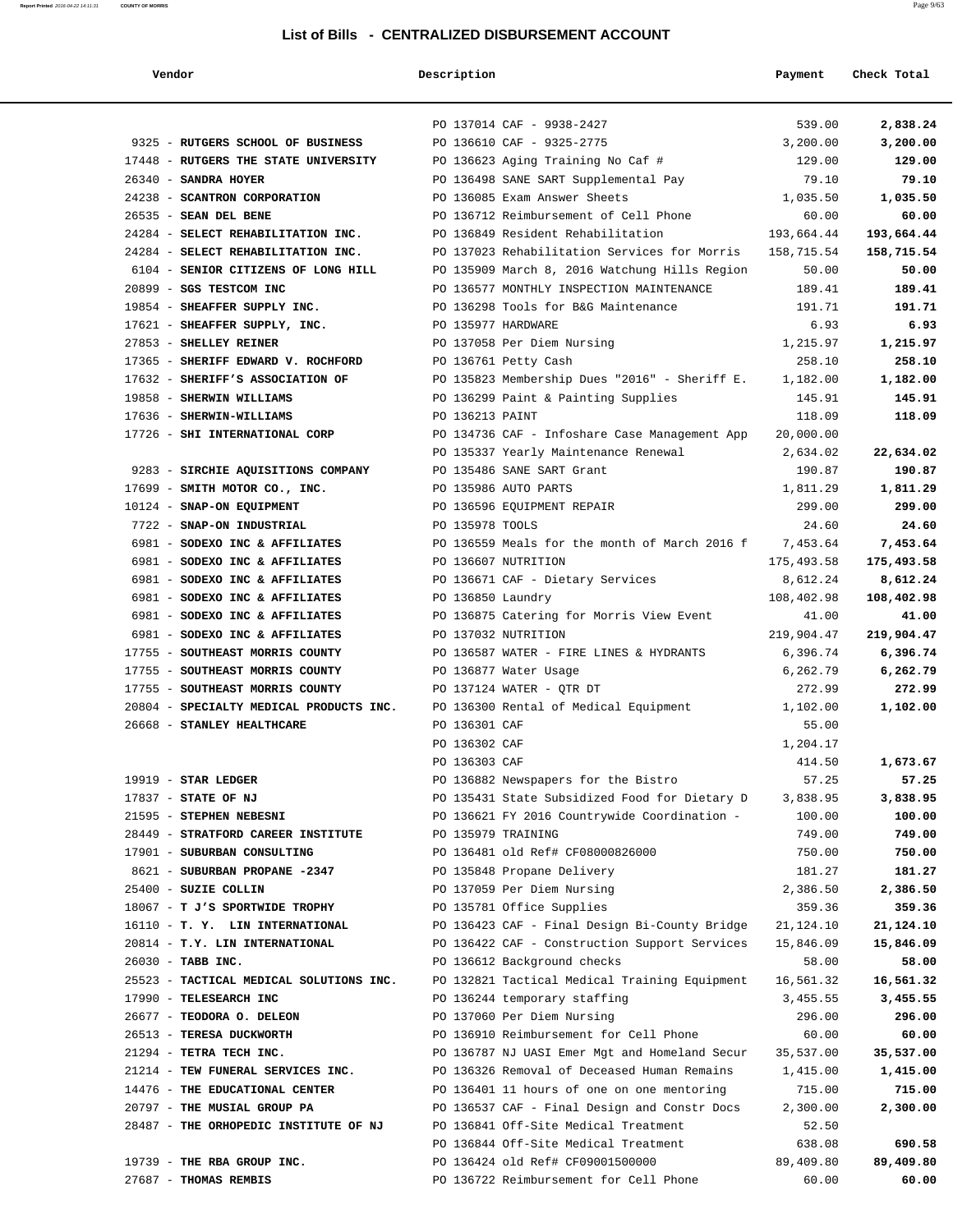| Vendor                                 | Description       |                                               | Payment   | Check Total |
|----------------------------------------|-------------------|-----------------------------------------------|-----------|-------------|
| 27967 - THOMAS SHAUGER                 |                   | PO 136419 EXPENSE VOUCHER                     | 74.98     | 74.98       |
| 18437 - THOMSON REUTERS                |                   | PO 134399 Confirm Monthly On-Line Billing Jan | 1,499.40  |             |
|                                        |                   | PO 134319 Database for Lawbooks - SHERIFF'S O | 238.00    | 1,737.40    |
| 10812 - THOMSON REUTER-WEST            | PO 135490 WESTLAW |                                               | 3,912.94  | 3,912.94    |
| 10812 - THOMSON REUTER-WEST            |                   | PO 135853 County Counsel Subscriptions 2016   | 692.80    | 692.80      |
| 10812 - THOMSON REUTER-WEST            |                   | PO 135855 County Counsel Subscriptions 2016   | 445.79    | 445.79      |
| 281 - TOMAR INDUSTRIES INC             |                   | PO 136369 Misc. Supplies                      | 174.25    | 174.25      |
| 9099 - TONY SANCHEZ LTD                |                   | PO 135984 TRUCK PARTS                         | 3,074.36  |             |
|                                        |                   | PO 136602 TRUCK PARTS                         | 1,750.00  | 4,824.36    |
| 16352 - TOWN OF MORRISTOWN             |                   | PO 136210 INSPECTION FEES                     | 5,080.00  | 5,080.00    |
| 2484 - TOWNSHIP OF BOONTON             |                   | PO 136814 CAF - 2016 Municipal Aliance Funds  | 575.00    | 575.00      |
| 15475 - TOWNSHIP OF JEFFERSON          |                   | PO 136641 MAPS funding of SCADRTAP<br>CAF#1   | 18,000.00 | 18,000.00   |
| 18398 - TOWNSHIP OF WASHINGTON         |                   | PO 136797 CAF - 2016 Municipal Aliance Funds  | 55.00     | 55.00       |
| 11791 - TRANSYSTEMS CORPORATION        |                   | PO 136421 CAF - Preliminary Design Services f | 17,271.03 | 17,271.03   |
| 19995 - TREASURER-STATE OF NEW JERSEY  |                   | PO 136304 Annual State Safety Inspection of E | 3,286.00  | 3,286.00    |
| 20000 - TREASURER-STATE OF NEW JERSEY  |                   | PO 136707 Invoice Date: 3/10/14 00FY2015 Pub  | 900.00    |             |
|                                        |                   | PO 136739 Invoice Date: 3/10/16 FY 2016 High  | 5,100.00  | 6,000.00    |
| 11758 - TREASURER-STATE OF NJ          |                   | PO 136254 Vehicle Registration                | 22.00     | 22.00       |
| 785 - TRIANGLE COMMUNICATIONS LLC      |                   | PO 135594 Upgrade Cty Radio System            | 3,630.00  |             |
|                                        |                   | PO 136112 Radio Repair                        | 95.00     | 3,725.00    |
| 12333 - TRIMBOLI & PRUSINOWSKI, LLC    |                   | PO 136702 Morris County - legal services      | 864.00    |             |
|                                        |                   | PO 136740 Prosecutor's Office legal services  | 226.50    |             |
|                                        |                   | PO 136767 Sheriff's Office legal services     | 120.00    | 1,210.50    |
| $2181$ - TRIUS, INC.                   |                   | PO 136603 TRUCK PARTS                         | 12,478.00 | 12,478.00   |
| 24362 - TRUMBA CORPORATION             |                   | PO 136313 OPI Annual Connect Subscription     | 3,479.40  | 3,479.40    |
| 12739 - TURTLE & HUGHES, INC.          |                   | PO 135905 ELECTRICAL                          | 242.35    | 242.35      |
| 9285 - U.S. SECURITY ASSOCIATES, INC.  |                   | PO 134823 CAF - Unarmed Security Guards - SHE | 18,046.89 |             |
|                                        |                   | PO 137022 Unarmed Security for Morris View    | 29,172.72 | 47,219.61   |
| 18217 - UNION COUNTY COLLEGE           |                   | PO 137113 SPRING 2016 TUITION CHARGEBACK      | 4,012.44  | 4,012.44    |
| 18233 - UNITED PARCEL SERVICE          |                   | PO 136146 summary of charges 6x7742           | 100.00    | 100.00      |
| 15732 - UNIVERSAL UNIFORM SALES CO INC | PO 132794 Shirts  |                                               | 112.94    | 112.94      |
| 15732 - UNIVERSAL UNIFORM SALES CO INC |                   | PO 135542 Uniforms - SHERIFF'S OFFICE         | 346.00    | 346.00      |
| 15732 - UNIVERSAL UNIFORM SALES CO INC |                   | PO 135544 Uniforms - SHERIFF'S OFFICE         | 788.99    | 788.99      |
| 15732 - UNIVERSAL UNIFORM SALES CO INC |                   | PO 135826 CAF - Contract Renewal              | 8.00      | 8.00        |
| 15732 - UNIVERSAL UNIFORM SALES CO INC |                   | PO 135827 Uniforms - SHERIFF'S OFFICE         | 10,207.49 | 10,207.49   |
| $18269$ - URISA                        |                   | PO 130860 Mail to- URISA 701 Lee St, Ste 680, | 1,300.00  |             |
|                                        |                   | PO 132223 2016 GIS/CAMA Technologies Conferen | 650.00    | 1,950.00    |
| 10356 - VENMILL INDUSTRIES INC         |                   | PO 134398 Please Order Quote#19790; Feb 03, 2 | 259.95    | 259.95      |
| $1286$ - VERIZON                       |                   | PO 136047 PRI Service L&PS Circuits           | 5,501.41  | 5,501.41    |
| $1286$ - VERIZON                       |                   | PO 136048 PRI Service - Schuyler Circuit      | 6,595.58  | 6,595.58    |
| 10158 - VERIZON                        |                   | PO 136321 Annual Pole Rental for Fiber Runs   | 5,817.50  | 5,817.50    |
| $1286$ - VERIZON                       |                   | PO 136520 Telephone pobox4833                 | 59.84     | 59.84       |
| $1286 - VERIZON$                       |                   | PO 136823 PENTHOUSE- A & R BLDG               | 67.20     | 67.20       |
| $1286 - VERIZON$                       |                   | PO 136878 Telephone Service                   | 29.92     | 29.92       |
| 21097 - VERIZON BUSINESS               |                   | PO 135587 Telephone Services (NUMS)           | 295.00    | 295.00      |
| $10668$ - VERIZON CABS                 |                   | PO 135580 Telephone Services - T1 American To | 1,104.79  |             |
|                                        |                   | PO 135581 Telephone Services - 911 switch     | 2,269.44  | 3,374.23    |
| 1348 - VERIZON WIRELESS                |                   | PO 135470 Cell Phones                         | 7,542.24  |             |
|                                        |                   | PO 135549 Monthly Statement -                 | 845.75    |             |
|                                        |                   | PO 135546 Monthly Statement -                 | 1,665.70  |             |
|                                        |                   | PO 136182 cell phones                         | 59.72     |             |
|                                        |                   | PO 136217 Cell Phones                         | 833.72    |             |
|                                        |                   | PO 137092 Wireless Service                    | 80.04     | 11,027.17   |
| 21550 - VIANINI PIPE INC.              | PO 135675 pipe    |                                               | 423.20    | 423.20      |
| 25832 - VOIANCE LANGUAGE SERVICES, LLC |                   | PO 136631 Interpreter fees                    | 526.32    | 526.32      |
| 6146 - W.B. MASON COMPANY INC          |                   | PO 134336 Office Supplies                     | 95.36     |             |
|                                        |                   | PO 135359 Received Murphy's Oil               | 15.05     |             |
|                                        |                   | PO 135588 Office Supplies - WB Mason          | 621.60    |             |
|                                        |                   | PO 135604 supplies for bridge dept.           | 208.75    |             |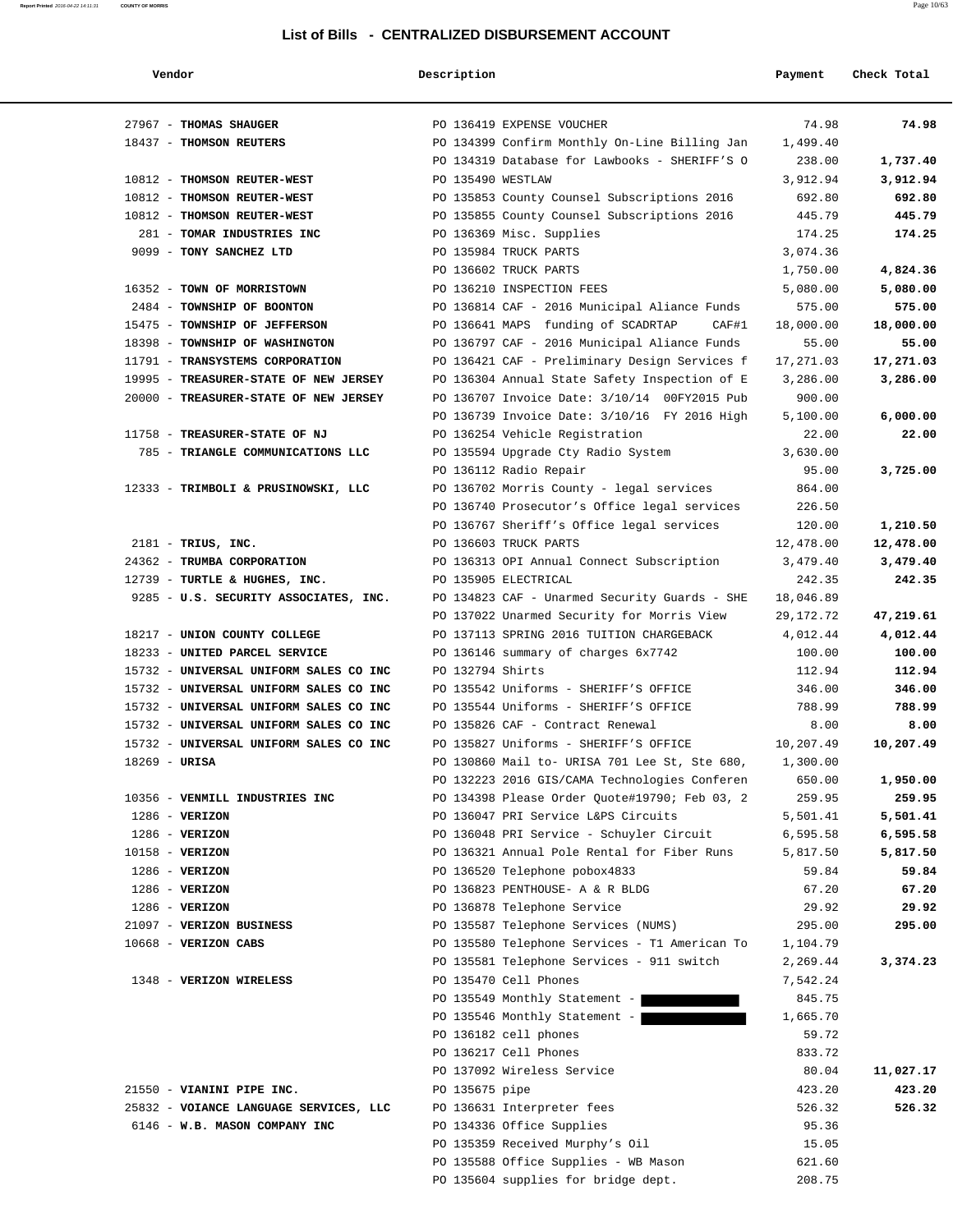# **Report Printed** 2016-04-22 14:11:31 **COUNTY OF MORRIS** Page 11/63 **List of Bills - CENTRALIZED DISBURSEMENT ACCOUNT**

| Vendor                                   | Description        |                                               | Payment    | Check Total  |
|------------------------------------------|--------------------|-----------------------------------------------|------------|--------------|
|                                          |                    | PO 135759 Office Paper                        | 145.02     |              |
|                                          |                    | PO 135788 Office Supplies                     | 793.49     |              |
|                                          |                    | PO 136110 mis supplies for office             | 1,217.14   |              |
|                                          |                    | PO 135925 Office supplies - invoice #13301805 | 2,694.52   | 5,790.93     |
| 6146 - W.B. MASON COMPANY INC            | PO 135898 supplies |                                               | 54.20      |              |
|                                          |                    | PO 136605 office supplies                     | 54.18      |              |
|                                          |                    | PO 136420 Nutrition Supplies                  | 24.95      |              |
|                                          |                    | PO 136119 Office supplies                     | 86.95      |              |
|                                          |                    | PO 136126 Office Supplies                     | 818.52     |              |
|                                          |                    | PO 136057 Treasurer's Office Supplies 3/16/16 | 65.84      |              |
|                                          |                    | PO 136193 office supplies for ETS             | 854.62     |              |
|                                          |                    | PO 136079 Office Supplies                     | 255.99     | 2,215.25     |
| 6146 - W.B. MASON COMPANY INC            |                    | PO 136411 Nutrition Supplies                  | 597.19     |              |
|                                          |                    | PO 136280 Office Supplies                     | 255.99     |              |
|                                          |                    | PO 136306 Office / Nursing/Housekeeping Suppl | 923.37     |              |
|                                          |                    | PO 136333 INV 133267486 & INV 133279776       | 1,845.31   |              |
|                                          |                    | PO 136580 OFFICE SUPPLIES                     | 95.00      |              |
|                                          |                    | PO 136613 OFFICE SUPPLIES                     | 29.86      |              |
|                                          |                    | PO 136632 Treasurer's & Adjuster's Office Sup | 458.16     |              |
|                                          |                    | PO 136636 Treasurer's Office Paper 3/30/16    | 241.70     | 4,446.58     |
| 6146 - W.B. MASON COMPANY INC            |                    | PO 136649 mis office supplies                 | 441.62     | 441.62       |
| 27401 - WALLKILL GROUP INC               |                    | PO 136879 CAF - Shower Suite Alterations      | 103,013.21 | 103,013.21   |
| 26518 - WALTER JONES                     |                    | PO 136716 Reimbursement for Cell Phone        | 60.00      | 60.00        |
| 20080 - WASHINGTON TOWNSHIP M.U.A.       |                    | PO 136771 WATER & SEWER - LONG VALLEY         | 364.93     | 364.93       |
| 24231 - WATERS, MCPHERSON, MCNEILL, P.C. |                    | PO 136860 Schooley's Mountain Rd. -acquisitio | 2,057.91   | 2,057.91     |
| 24231 - WATERS, MCPHERSON, MCNEILL, P.C. |                    | PO 136862 Flanders-Netcong Rd. Erosion contro | 2,202.20   | 2,202.20     |
| 24231 - WATERS, MCPHERSON, MCNEILL, P.C. |                    | PO 136863 Sussex Turnpike Improvement Proj. 1 | 3,597.63   | 3,597.63     |
| 24231 - WATERS, MCPHERSON, MCNEILL, P.C. |                    | PO 136864 Main Rd. Changebridge Montville pro | 1,140.00   | 1,140.00     |
| 13392 - WEBSTER PLUMBING &               |                    | PO 136117 CAF - Labor Rates Plumbing & Heatin | 84.00      | 84.00        |
| 18456 - WHITE & SHAUGER INC.             |                    | PO 136308 B&G Maintenance Supplies            | 88.54      | 88.54        |
| 4677 - WHITEMARSH CORPORATION            |                    | PO 135982 GAS PUMP EOUIPMENT                  | 560.28     | 560.28       |
| 26523 - WILLIAM MOTT                     |                    | PO 136719 Reimbursement for Cell Phone        | 60.00      | 60.00        |
| 6052 - WILMAR HORMAZA                    |                    | PO 136583 2016 WORK BOOTS - HILL              | 90.00      | 90.00        |
| 10905 - WILTON BLAKE                     |                    | PO 136798 2016 WORK BOOTS - NIGHT CREW        | 90.00      | 90.00        |
| 20119 - WINNER FORD FLEET                |                    | PO 124881 CAF - NJSC#88728 - 2x 2016 Ford Exp | 58,460.40  | 58,460.40    |
| 28302 - WINTER EQUIPMENT COMPANY INC.    |                    | PO 135981 SNOW PLOW PARTS                     | 233.50     | 233.50       |
| 13120 - WOLTERS KLUWER LAW & BUSINESS    |                    | PO 135360 Confirm Social Security & Medicare  | 384.98     | 384.98       |
| 3793 - WOODRUFF ENERGY                   |                    | PO 136880 Gas Usage                           | 12,447.34  | 12,447.34    |
| $20820 - Y - PERS INC$                   |                    | PO 136615 SHOP SUPPLIES                       | 267.32     | 267.32       |
| 18568 - YBP LIBRARY SERVICE              |                    | PO 126084 Confirm 2 Titles                    | 875.36     |              |
|                                          |                    | PO 129637 Received Books                      | 718.14     |              |
|                                          |                    | PO 129642 Received Books                      | 59.79      | 1,653.29     |
| $18599$ - ZEP SALES & SERVICE            |                    | PO 135980 JANITORIAL SUPPLIES                 | 245.90     | 245.90       |
| TOTAL                                    |                    |                                               |            | 3,993,663.51 |

|  |  |  |  | Total to be paid from Fund 13 Dedicated Trust | 18,444.18    |
|--|--|--|--|-----------------------------------------------|--------------|
|  |  |  |  | Total to be paid from Fund 04 County Capital  | 898,319.92   |
|  |  |  |  | Total to be paid from Fund 02 Grant Fund      | 390,242.56   |
|  |  |  |  | Total to be paid from Fund 01 Current Fund    | 2,686,656.85 |

 **3,993,663.51**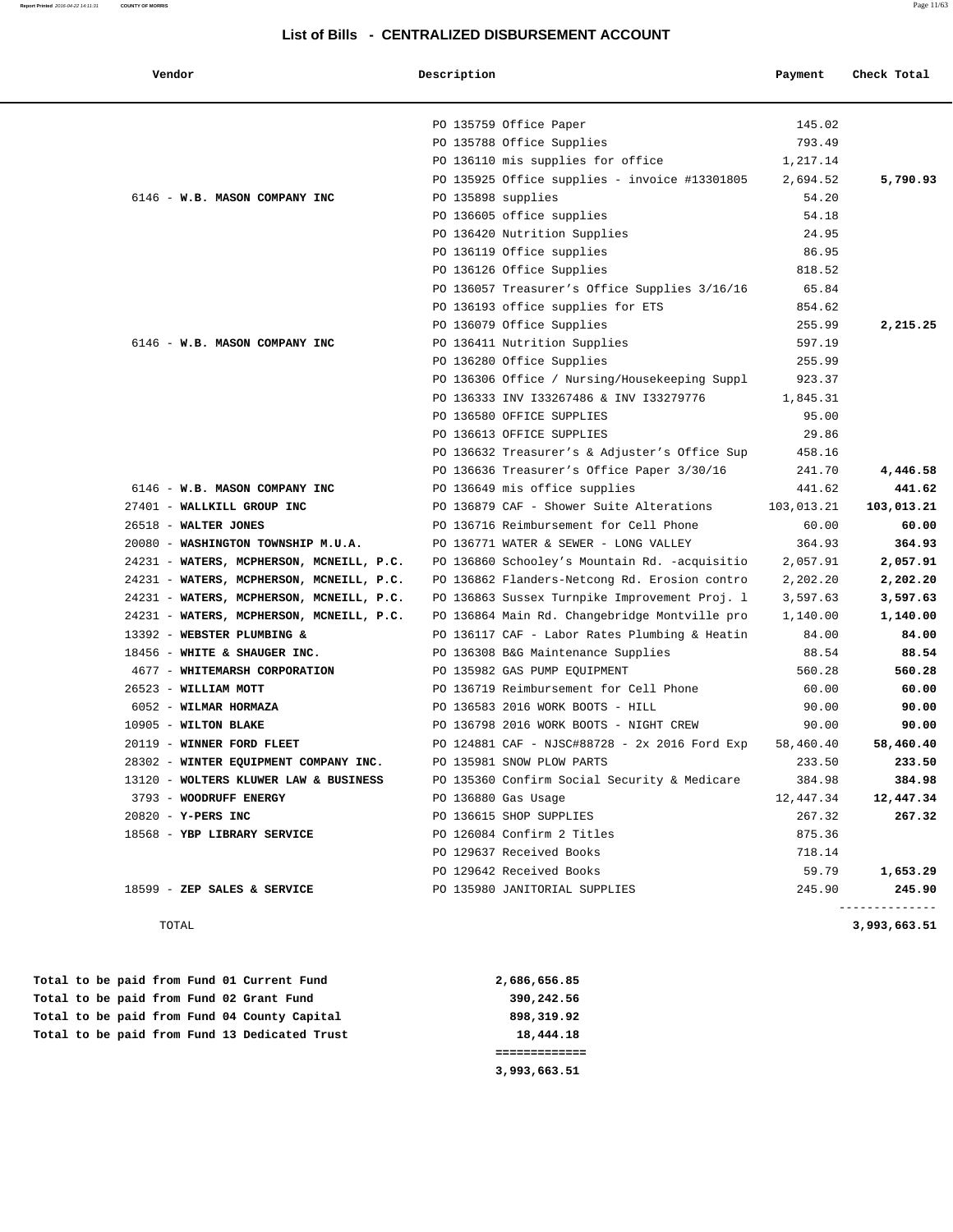| Account | P <sub>0</sub> | Vendor | Description | Payment | Account Total<br>. |
|---------|----------------|--------|-------------|---------|--------------------|
|         |                |        |             |         |                    |

## **Current Fund**

## **County Administrator**

|                                | 136393 PAPER MART INC                                   | Copy paper supply                                                             | 119.20   |              |
|--------------------------------|---------------------------------------------------------|-------------------------------------------------------------------------------|----------|--------------|
| 01-201-20-100100-058           | Office Supplies & Stationery                            | TOTAL FOR ACCOUNT                                                             |          | 119.20       |
|                                |                                                         |                                                                               |          |              |
|                                | 137140 COUNTY OF MORRIS                                 | 1st HALF OF 4/16 METERED MAIL                                                 | 4.56     |              |
|                                | 01-201-20-100100-068 Postage & Metered Mail             | TOTAL FOR ACCOUNT                                                             |          | 4.56         |
|                                | 135049 CAESAR'S ENTERTAINMENT CORP.                     | Reservations for John Bonanni and Cathy                                       | 340.00   |              |
|                                | 135049 CAESAR'S ENTERTAINMENT CORP.                     | Additional Room Charge                                                        | 20.00    |              |
| $01 - 201 - 20 - 100100 - 082$ | Travel Expense                                          | TOTAL FOR ACCOUNT                                                             |          | 360.00       |
|                                | 136313 TRUMBA CORPORATION                               | Subscription 5/1/16-4/30/17                                                   | 3,479.40 |              |
|                                | 136612 TABB INC.                                        | Background check                                                              | 58.00    |              |
|                                | 136997 CLEARY GIACOBBE ALFIERI &                        | Labor Mgr: Svcs Rendered thru 3/23/16                                         | 7,872.00 |              |
| 01-201-20-100100-084           | Other Outside Services                                  | TOTAL FOR ACCOUNT                                                             |          | 11,409.40    |
|                                |                                                         |                                                                               |          |              |
|                                | 135757 CABLEVISION                                      | 07876-629394-01-4 Cable service 4/15/16                                       | 375.24   |              |
|                                | $01 - 201 - 20 - 100100 - 164$ Office Machines - Rental | TOTAL FOR ACCOUNT                                                             |          | 375.24       |
|                                |                                                         | 130541 NORTHEAST COMMUNICATIONS, INC. SUPPLY AND INSTALL WHELEN 4 CORNER LEDS | 1,830.00 |              |
|                                | 130514 DITSCHMAN/FLEMINGTON FORD                        | MEYER LOT PRO 9FT W/RUBBER DEFLECTOR                                          | 4,685.00 |              |
|                                | 130514 DITSCHMAN/FLEMINGTON FORD                        | DOT 4 AMBER LED'S, 2 IN GRILLE AND 2 IN                                       | 795.00   |              |
|                                | 130514 DITSCHMAN/FLEMINGTON FORD                        | KEY WITH FOB, PROGRAMMED                                                      | 195.00   |              |
| 01-203-20-100100-167           | (2015) Transportation Vehicles                          | TOTAL FOR ACCOUNT                                                             |          | 7,505.00     |
|                                |                                                         |                                                                               |          | ============ |
|                                | TOTAL for County Administrator                          |                                                                               |          | 19,773.40    |
|                                |                                                         |                                                                               |          |              |

## **Personnel**

| 136079 W.B. MASON COMPANY INC                        | Office Supplies, Customer #C1033751, Inv | 255.99 |
|------------------------------------------------------|------------------------------------------|--------|
| 136280 W.B. MASON COMPANY INC                        | Office Supplies, Customer #C1033751, Inv | 255.99 |
| Office Supplies & Stationery<br>01-201-20-105100-058 | TOTAL FOR ACCOUNT                        | 511.98 |
|                                                      |                                          |        |
| 137140 COUNTY OF MORRIS                              | 1st HALF OF 4/16 METERED MAIL            | 91.19  |
| Postage & Metered Mail<br>01-201-20-105100-068       | TOTAL FOR ACCOUNT                        | 91.19  |
|                                                      |                                          |        |
|                                                      |                                          |        |
| TOTAL for Personnel                                  |                                          | 603.17 |
|                                                      |                                          |        |

#### **Board of Chosen Freeholders**

| 136120 PAPER MART INC                                | 500 envelopes 5 1/2 bar ivory, printed 0 | 159.40 |
|------------------------------------------------------|------------------------------------------|--------|
| 136120 PAPER MART INC                                | Freight                                  | 11.60  |
| Office Supplies & Stationery<br>01-201-20-110100-058 | TOTAL FOR ACCOUNT                        | 171.00 |
| 137140 COUNTY OF MORRIS                              | 1st HALF OF 4/16 METERED MAIL            | 55.10  |

**Report Printed** 2016-04-22 14:11:43 **COUNTY OF MORRIS** Page 12/63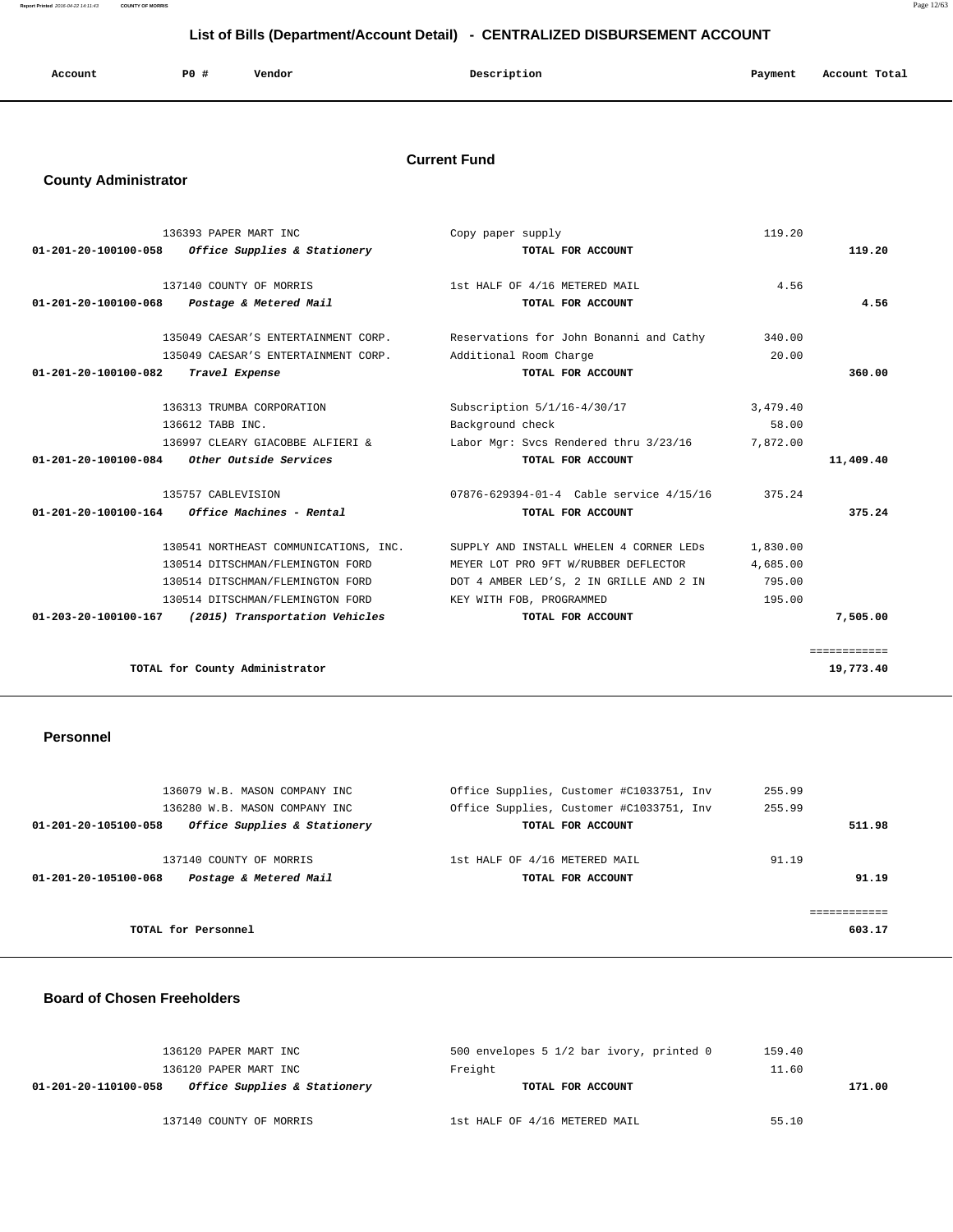| Account | P0 # | Vendor | Description | Payment | Account Total |
|---------|------|--------|-------------|---------|---------------|
|         |      |        |             |         |               |

## **Board of Chosen Freeholders**

| 01-201-20-110100-068<br>Postage & Metered Mail | TOTAL FOR ACCOUNT                        | 339.64   |
|------------------------------------------------|------------------------------------------|----------|
| 135049 CAESAR'S ENTERTAINMENT CORP.            | Reservations for Freeholders Doug Cabana | 850.00   |
| 135049 CAESAR'S ENTERTAINMENT CORP.            | Additional Room Charge                   | 50.00    |
| 135554 CAESAR'S ENTERTAINMENT CORP.            | Reservation for Freeholder John Cesaro t | 170.00   |
| 135554 CAESAR'S ENTERTAINMENT CORP.            | Additional Room Charge                   | 10.00    |
| 135895 KENNETH SALVO                           | Banjo Entertainment Group for 5/17 Volun | 775.00   |
| Special Projects<br>01-201-20-110100-079       | TOTAL FOR ACCOUNT                        | 1,855.00 |
|                                                |                                          |          |
| TOTAL for Board of Chosen Freeholders          |                                          | 2,365.64 |

## **Clerk of the Board**

| 136439 DAILY RECORD                                  | ASB-70021774 Keller & Kirkpatrick (p/d 3 | 70.20  |
|------------------------------------------------------|------------------------------------------|--------|
| 136725 DAILY RECORD                                  | ASB-03668474 SEALED BIDS 16-41 LABOR RAT | 76.80  |
| Advertising<br>01-201-20-110105-022                  | TOTAL FOR ACCOUNT                        | 147.00 |
| 136605 W.B. MASON COMPANY INC                        | Spiral Steno pads                        | 1.85   |
| 136605 W.B. MASON COMPANY INC                        | Certificate Holder                       | 4.90   |
| 136605 W.B. MASON COMPANY INC                        | Black Ink Medium Flair Pens              | 12.59  |
| 136605 W.B. MASON COMPANY INC                        | $81/2 \times 14$ Copy Paper              | 34.84  |
| 136592 OFFICE CONCEPTS GROUP, INC.                   | #10 Envelopes                            | 28.11  |
| 136592 OFFICE CONCEPTS GROUP, INC.                   | Folders                                  | 12.13  |
| Office Supplies & Stationery<br>01-201-20-110105-058 | TOTAL FOR ACCOUNT                        | 94.42  |
|                                                      |                                          |        |
|                                                      |                                          |        |
| TOTAL for Clerk of the Board                         |                                          | 241.42 |

# **County Clerk**

|                                | 136600 NJLM                             | 2016 Municipal Directory                 | 30.00    |          |
|--------------------------------|-----------------------------------------|------------------------------------------|----------|----------|
| $01 - 201 - 20 - 120100 - 028$ | <i>Books &amp; Periodicals</i>          | TOTAL FOR ACCOUNT                        |          | 30.00    |
|                                |                                         |                                          |          |          |
|                                | 136110 W.B. MASON COMPANY INC           | wheel chair and mis. toners for the offi | 710.11   |          |
|                                | 136110 W.B. MASON COMPANY INC           | calculator, desk organizer, and mis othe | 507.03   |          |
|                                | 136649 W.B. MASON COMPANY INC           | mis. office supplies.staples correction  | 441.62   |          |
|                                | 136151 RIOS' ENGRAVING                  | name plates w/eng. Brenda Whitmore and S | 20.00    |          |
|                                | 136914 ANN F. GROSSI                    | petty cash -BJ mis office supplies.      | 64.94    |          |
|                                | 136914 ANN F. GROSSI                    | petty cash-shop rite. plants for the mun | 51.36    |          |
| 01-201-20-120100-058           | Office Supplies & Stationery            | TOTAL FOR ACCOUNT                        |          | 1,795.06 |
|                                |                                         |                                          |          |          |
|                                | 137140 COUNTY OF MORRIS                 | 1st HALF OF 4/16 METERED MAIL            | 1,988.46 |          |
| 01-201-20-120100-068           | Postage & Metered Mail                  | TOTAL FOR ACCOUNT                        |          | 1,988.46 |
|                                | 136146 UNITED PARCEL SERVICE            | summary of charges week 2/20/16 to 3/12/ | 100.00   |          |
| 01-201-20-120100-084           | <i>Other Outside Services</i>           | TOTAL FOR ACCOUNT                        |          | 100.00   |
|                                | 136335 NESTLE WATERS NORTH AMERICA INC. | 0429033129 1/15/16-2/14/16 Bottled water | 62.81    |          |
|                                | 136335 NESTLE WATERS NORTH AMERICA INC. | 0429033129 02/15/16-03/14/16 Bottled wat | 65.80    |          |
| 01-201-20-120100-095           | Other Administrative Supplies           | TOTAL FOR ACCOUNT                        |          | 128.61   |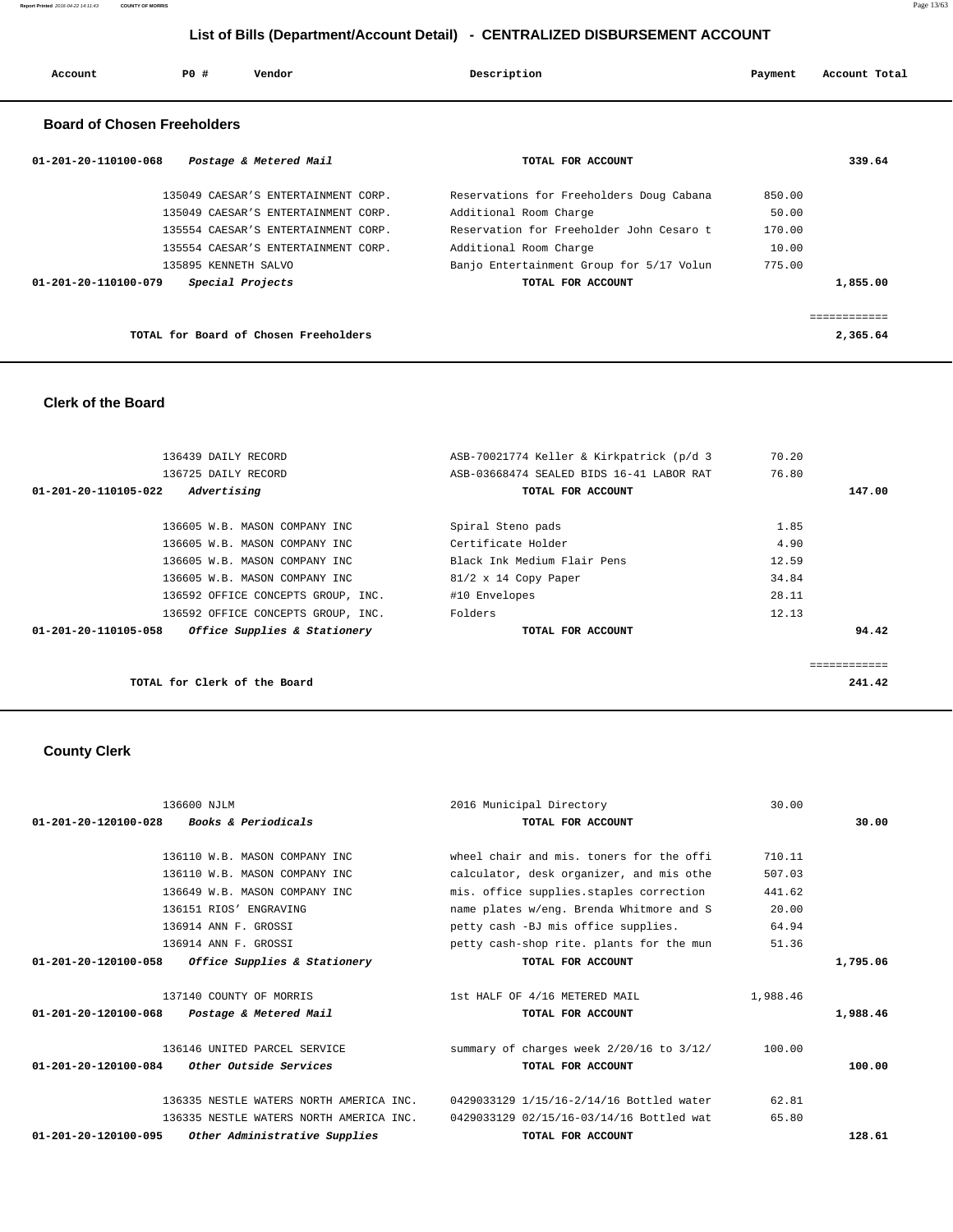**Report Printed** 2016-04-22 14:11:43 **COUNTY OF MORRIS** Page 14/63

## **List of Bills (Department/Account Detail) - CENTRALIZED DISBURSEMENT ACCOUNT**

| Account                        | PO#                                                                                          | Vendor                                                        | Description                                                                                                                                                                  | Payment                         | Account Total                   |
|--------------------------------|----------------------------------------------------------------------------------------------|---------------------------------------------------------------|------------------------------------------------------------------------------------------------------------------------------------------------------------------------------|---------------------------------|---------------------------------|
| <b>County Clerk</b>            |                                                                                              |                                                               |                                                                                                                                                                              |                                 |                                 |
| 01-201-20-120100-164           |                                                                                              | 136617 RICOH AMERICAS CORPORATION<br>Office Machines - Rental | lease payment on Ricoh MPC303S copier E1<br>TOTAL FOR ACCOUNT                                                                                                                | 634.47                          | 1,268.94                        |
|                                | 136914 ANN F. GROSSI<br>136914 ANN F. GROSSI<br>136914 ANN F. GROSSI<br>136914 ANN F. GROSSI |                                                               | petty cash bagelicious 2/22/16 mis bagel<br>petty cash Costco 2/21/16 john wmis supp<br>petty cash weis mis items maryann picked<br>petty cash BJ mis items for the office 4 | 24.70<br>7.99<br>15.65<br>59.98 |                                 |
| $01 - 201 - 20 - 120100 - 185$ | Food<br>TOTAL for County Clerk                                                               |                                                               | TOTAL FOR ACCOUNT                                                                                                                                                            |                                 | 108.32<br>=========<br>5,419.39 |

## **County Board of Elections**

| 137140 COUNTY OF MORRIS<br>Postage & Metered Mail<br>01-201-20-121100-068                    | 1st HALF OF 4/16 METERED MAIL<br>TOTAL FOR ACCOUNT            | 105.51<br>105.51 |
|----------------------------------------------------------------------------------------------|---------------------------------------------------------------|------------------|
| 134915 RICOH AMERICAS CORPORATION<br>(2015) Office Machines - Rental<br>01-203-20-121100-164 | 10/1/15 thru 12/31/15 Board of Elections<br>TOTAL FOR ACCOUNT | 96.74<br>96.74   |
| TOTAL for County Board of Elections                                                          |                                                               | 202.25           |

#### **Superintendent of Elections**

| 136332 DAILY RECORD                                             | ASB-188072 - Legal Notice Party Declarat  | 63.36    |          |
|-----------------------------------------------------------------|-------------------------------------------|----------|----------|
| 136332 DAILY RECORD                                             | Affidavit of Publication Charge           | 35.00    |          |
| 136813 DAILY RECORD                                             | ASB-188072 - Legal Notice Party Declarat  | 63.36    |          |
| 136813 DAILY RECORD                                             | Affidavit of Publication Charge           | 35.00    |          |
| $01 - 201 - 20 - 121105 - 022$ Advertising                      | TOTAL FOR ACCOUNT                         |          | 196.72   |
| 136333 W.B. MASON COMPANY INC                                   | CUSTOMER C1033751 Item CAS054901P Paper   | 1,307.80 |          |
| 136333 W.B. MASON COMPANY INC                                   | Item HEWO5950A Toner Blk                  | 168.31   |          |
| 136333 W.B. MASON COMPANY INC                                   | Item AVE5160 Label,Addrs, 2-5/8x1,3M      | 362.80   |          |
| 136333 W.B. MASON COMPANY INC                                   | Item UNV10200VP Clip Binder, Small, 144/P | 6.40     |          |
| 01-201-20-121105-058<br><i>Office Supplies &amp; Stationery</i> | TOTAL FOR ACCOUNT                         |          | 1,845.31 |
| 137140 COUNTY OF MORRIS                                         | 1st HALF OF 4/16 METERED MAIL             | 1,283.31 |          |
| 01-201-20-121105-068 Postage & Metered Mail                     | TOTAL FOR ACCOUNT                         |          | 1,283.31 |
| 135820 CCG MARKETING SOLUTIONS                                  | March 8, 2016 Watchung Hills Regional HS  | 425.00   |          |
| 135821 CCG MARKETING SOLUTIONS                                  | March 8, 2016 Watchung Hills Regional HS  | 614.14   |          |
| 135909 SENIOR CITIZENS OF LONG HILL                             | March 8, 2016 Watchung Hills Regional Hi  | 50.00    |          |
| School Board Elections<br>01-201-20-121105-076                  | TOTAL FOR ACCOUNT                         |          | 1,089.14 |
|                                                                 |                                           |          |          |
|                                                                 |                                           |          |          |

============

**TOTAL for Superintendent of Elections 4,414.48**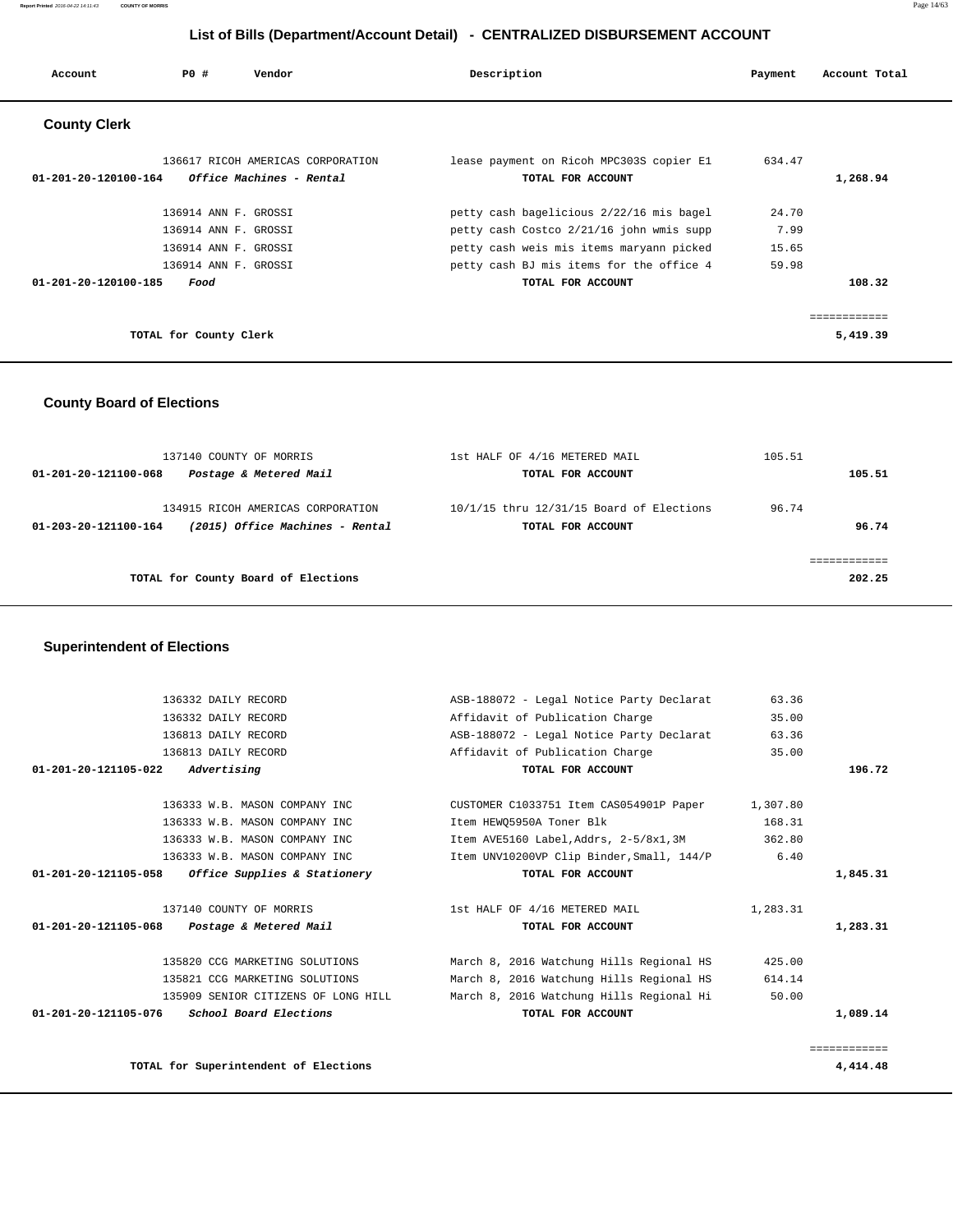**Report Printed** 2016-04-22 14:11:43 **COUNTY OF MORRIS** Page 15/63

## **List of Bills (Department/Account Detail) - CENTRALIZED DISBURSEMENT ACCOUNT**

| Account              | PO# | Vendor                                            | Description                                        | Account Total<br>Payment |
|----------------------|-----|---------------------------------------------------|----------------------------------------------------|--------------------------|
|                      |     |                                                   |                                                    |                          |
| 01-201-20-121110-068 |     | 137140 COUNTY OF MORRIS<br>Postage & Metered Mail | 1st HALF OF 4/16 METERED MAIL<br>TOTAL FOR ACCOUNT | 109.22<br>109.22         |
|                      |     | TOTAL for County Elections (Cty Clerk)            |                                                    | ============<br>109.22   |

# **County Treasurer**

| 136063 OFFICE TEAM                                              | T. Gould w/e 3/11/16                              | 875.00       |
|-----------------------------------------------------------------|---------------------------------------------------|--------------|
| 136063 OFFICE TEAM                                              | T. Gould w/e 3/18/16                              | 875.00       |
| 136385 OFFICE TEAM                                              | T. Gould w/e 3/25/16                              | 700.00       |
| 01-201-20-130100-016<br><i>Outside Salaries &amp; Wages</i>     | TOTAL FOR ACCOUNT                                 | 2,450.00     |
| 137108 GFOA OF NEW JERSEY                                       | 2016 SPRING MINI-CONFERENCE REGISTRATION          | 95.00        |
| $01-201-20-130100-039$ Education Schools & Training             | TOTAL FOR ACCOUNT                                 | 95.00        |
| 136057 W.B. MASON COMPANY INC                                   | Treasurer's Office Supplies 3/16/16               | 65.84        |
| 136632 W.B. MASON COMPANY INC                                   | Treasurer's Office Supplies                       | 8.37         |
| 136632 W.B. MASON COMPANY INC                                   | Treasurer's Office Supplies                       | 322.04       |
| 136636 W.B. MASON COMPANY INC                                   | Paper, Flgshp, Bright 8.5x11                      | 241.70       |
| 01-201-20-130100-058<br><i>Office Supplies &amp; Stationery</i> | TOTAL FOR ACCOUNT                                 | 637.95       |
| 137140 COUNTY OF MORRIS                                         | 1st HALF OF 4/16 METERED MAIL                     | 335.76       |
| 01-201-20-130100-068 Postage & Metered Mail                     | TOTAL FOR ACCOUNT                                 | 335.76       |
| 135653 MUNICIPAL SOFTWARE INC                                   | 1016 Fund Accounting & Web Requisition S 8,137.50 |              |
| <i>Software Maintenance</i><br>01-201-20-130100-078             | TOTAL FOR ACCOUNT                                 | 8,137.50     |
|                                                                 |                                                   | ============ |
| TOTAL for County Treasurer                                      |                                                   | 11,656.21    |
|                                                                 |                                                   |              |

## **Purchasing Division**

| 137140 COUNTY OF MORRIS                        | 1st HALF OF 4/16 METERED MAIL | 195.59 |
|------------------------------------------------|-------------------------------|--------|
| Postage & Metered Mail<br>01-201-20-130105-068 | TOTAL FOR ACCOUNT             | 195.59 |
|                                                |                               |        |
|                                                |                               |        |
| TOTAL for Purchasing Division                  |                               | 195.59 |
|                                                |                               |        |

#### **Office Services**

| 136976 CHESTER POST OFFICE                     | Permit 418 First Class Presort Renewal F | 225.00 |
|------------------------------------------------|------------------------------------------|--------|
| 136976 CHESTER POST OFFICE                     | Permit 418 Standard Mail Renewal Fee 201 | 225.00 |
| Postage & Metered Mail<br>01-201-20-130110-068 | TOTAL FOR ACCOUNT                        | 450.00 |
|                                                |                                          |        |
|                                                |                                          |        |
| TOTAL for Office Services                      |                                          | 450.00 |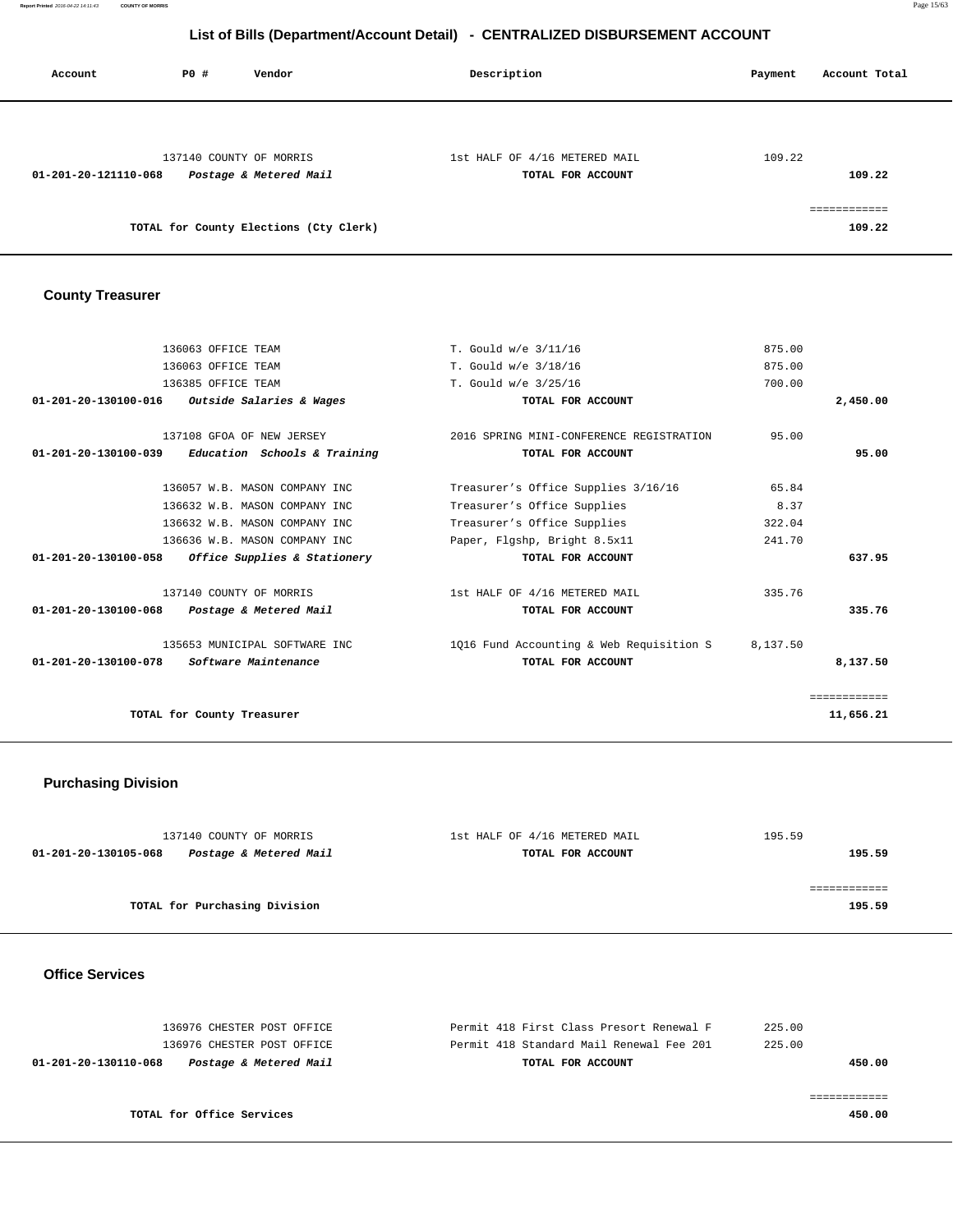| Account                        | P0#          | Vendor                                  | Description                              | Payment  | Account Total |
|--------------------------------|--------------|-----------------------------------------|------------------------------------------|----------|---------------|
|                                |              |                                         |                                          |          |               |
|                                |              | 134416 CDW GOVERNMENT LLC               | Beginning ASP.NET 4.5.1: in C# and VB    | 58.97    |               |
| $01 - 201 - 20 - 140100 - 028$ |              | Books & Periodicals                     | TOTAL FOR ACCOUNT                        |          | 58.97         |
|                                |              | 135678 ALTERNATIVE MICROGRAPHICS INC    | Microfilming Service                     | 1,462.64 |               |
| $01 - 201 - 20 - 140100 - 054$ | Microfilming |                                         | TOTAL FOR ACCOUNT                        |          | 1,462.64      |
|                                |              | 136045 NESTLE WATERS NORTH AMERICA INC. | Account 0419423314 1/30/16-2/29/16       | 52.42    |               |
| $01 - 201 - 20 - 140100 - 058$ |              | Office Supplies & Stationery            | TOTAL FOR ACCOUNT                        |          | 52.42         |
|                                |              | 137140 COUNTY OF MORRIS                 | 1st HALF OF 4/16 METERED MAIL            | 5.16     |               |
| $01 - 201 - 20 - 140100 - 068$ |              | Postage & Metered Mail                  | TOTAL FOR ACCOUNT                        |          | 5.16          |
|                                |              | 135337 SHI INTERNATIONAL CORP           | Password Policy Enforcer 1,700 user Prem | 1,211.34 |               |
|                                |              | 135337 SHI INTERNATIONAL CORP           | ANIXIS Password Reset 1,700 user Premium | 1,422.68 |               |
| $01 - 201 - 20 - 140100 - 078$ |              | Software Maintenance                    | TOTAL FOR ACCOUNT                        |          | 2,634.02      |
|                                |              | 135760 DELL MARKETING L.P.              | Dell USB SoundBar - AC511                | 314.88   |               |
| 01-201-20-140100-098           |              | Other Operating&Repair Supply           | TOTAL FOR ACCOUNT                        |          | 314.88        |
|                                |              |                                         |                                          |          | ============  |
|                                |              | TOTAL for Information Technology Div    |                                          |          | 4,528.09      |

## **County Board of Taxation**

| 137140 COUNTY OF MORRIS                        | 1st HALF OF 4/16 METERED MAIL | 207.16 |
|------------------------------------------------|-------------------------------|--------|
| Postage & Metered Mail<br>01-201-20-150100-068 | TOTAL FOR ACCOUNT             | 207.16 |
|                                                |                               |        |
|                                                |                               |        |
| TOTAL for County Board of Taxation             |                               | 207.16 |
|                                                |                               |        |

# **County Counsel**

| 135853 THOMSON REUTER-WEST                                   | 1003671819 - West Information Charges Fe | 692.80    |          |
|--------------------------------------------------------------|------------------------------------------|-----------|----------|
| 135855 THOMSON REUTER-WEST                                   | 1003671819 - Library Plan Charges Feb 5  | 445.79    |          |
| Law Books<br>01-201-20-155100-050                            | TOTAL FOR ACCOUNT                        |           | 1,138.59 |
|                                                              |                                          |           |          |
| 136754 CLEARY GIACOBBE ALFIERI &                             | Sheriff's SOA                            | 3,552.00  |          |
| 136754 CLEARY GIACOBBE ALFIERI & General Counsel             |                                          | 14,798.00 |          |
| 136754 CLEARY GIACOBBE ALFIERI &                             | Labor                                    | 1,537.60  |          |
| 136754 CLEARY GIACOBBE ALFIERI &                             | General                                  | 1,644.00  |          |
| 136703 LAW OFFICE OF ROBERT J. GREENBAUM                     | In re: Carberry-Civil Service            | 48.00     |          |
| 136703 LAW OFFICE OF ROBERT J. GREENBAUM                     | In re: Crayne-Civil Service              | 48.00     |          |
| 136703 LAW OFFICE OF ROBERT J. GREENBAUM                     | In re: Denis-EEOC                        | 132.00    |          |
| 136703 LAW OFFICE OF ROBERT J. GREENBAUM                     | In re: Holmes-EEOC                       | 48.00     |          |
| 136703 LAW OFFICE OF ROBERT J. GREENBAUM                     | MCCF-Sheriff                             | 1,836.00  |          |
| 136703 LAW OFFICE OF ROBERT J. GREENBAUM                     | Restreppo-Civil Service                  | 48.00     |          |
| 136702 TRIMBOLI & PRUSINOWSKI, LLC                           | Murray, G.                               | 36.00     |          |
| 136702 TRIMBOLI & PRUSINOWSKI, LLC                           | Roa, Jose                                | 96.00     |          |
| 136702 TRIMBOLI & PRUSINOWSKI, LLC CWA Local 1040-Ubertaccio |                                          | 24.00     |          |
| 136702 TRIMBOLI & PRUSINOWSKI, LLC Council No. 6             |                                          | 480.00    |          |
| 136702 TRIMBOLI & PRUSINOWSKI, LLC                           | General                                  | 228.00    |          |
|                                                              |                                          |           |          |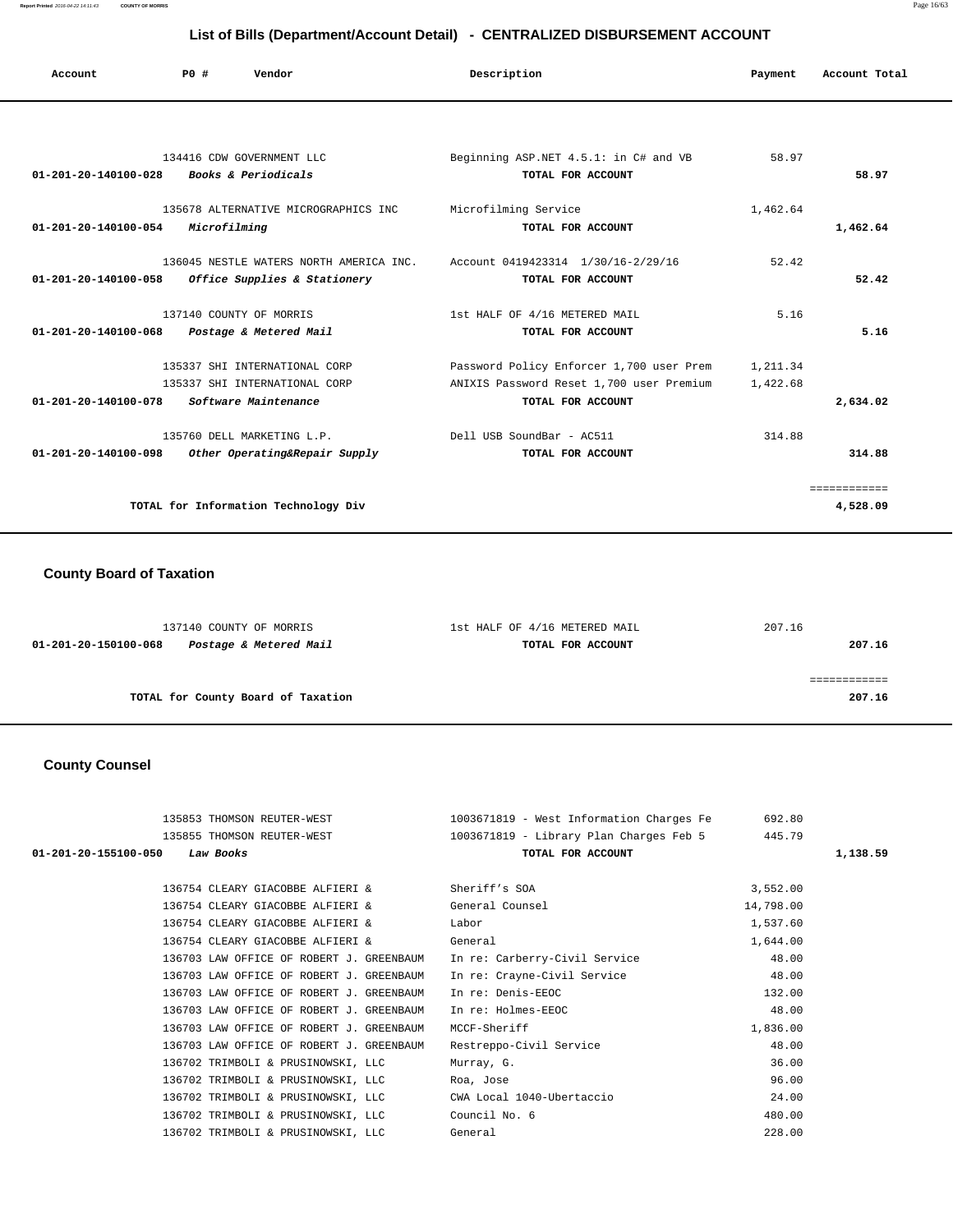| Account               | PO#                      | Vendor                             | Description                   | Payment  | Account Total |
|-----------------------|--------------------------|------------------------------------|-------------------------------|----------|---------------|
| <b>County Counsel</b> |                          |                                    |                               |          |               |
|                       |                          | 136740 TRIMBOLI & PRUSINOWSKI, LLC | PBA327 CO2016-031             | 58.50    |               |
|                       |                          | 136767 TRIMBOLI & PRUSINOWSKI, LLC | Munoz, J.                     | 120.00   |               |
|                       |                          | 136865 DIEGNAN & BROPHY, LLC.      | James Monaghan                | 408.00   |               |
|                       |                          | 136865 DIEGNAN & BROPHY, LLC.      | Marliese Werthhammer          | 132.00   |               |
|                       |                          | 136865 DIEGNAN & BROPHY, LLC.      | Jean MacCracken               | 108.00   |               |
|                       |                          | 136865 DIEGNAN & BROPHY, LLC.      | Raymond Colfax                | 984.00   |               |
|                       |                          | 136865 DIEGNAN & BROPHY, LLC.      | Reinhard Feldman              | 300.00   |               |
|                       |                          | 136865 DIEGNAN & BROPHY, LLC.      | Joyce Grounard                | 780.00   |               |
|                       |                          | 136865 DIEGNAN & BROPHY, LLC.      | Harry Mutchko                 | 60.00    |               |
|                       |                          | 136865 DIEGNAN & BROPHY, LLC.      | Toni Albert                   | 1,104.00 |               |
|                       |                          | 136865 DIEGNAN & BROPHY, LLC.      | Alison Kalish                 | 60.00    |               |
|                       |                          | 136865 DIEGNAN & BROPHY, LLC.      | Robert Bilko                  | 432.00   |               |
| 01-201-20-155100-051  | Legal                    |                                    | TOTAL FOR ACCOUNT             |          | 29,270.10     |
|                       | 137140 COUNTY OF MORRIS  |                                    | 1st HALF OF 4/16 METERED MAIL | 21.67    |               |
| 01-201-20-155100-068  |                          | Postage & Metered Mail             | TOTAL FOR ACCOUNT             |          | 21.67         |
|                       |                          |                                    |                               |          | ============= |
|                       | TOTAL for County Counsel |                                    |                               |          | 30,430.36     |

# **County Surrogate**

|                      | 137140 COUNTY OF MORRIS                               | 1st HALF OF 4/16 METERED MAIL                                | 404.87 |        |
|----------------------|-------------------------------------------------------|--------------------------------------------------------------|--------|--------|
| 01-201-20-160100-068 | Postage & Metered Mail                                | TOTAL FOR ACCOUNT                                            |        | 404.87 |
| 01-201-20-160100-095 | 136808 JOHN PECORARO<br>Other Administrative Supplies | MILEAGE FOR PRESENTATION IN DENVILL, NJ<br>TOTAL FOR ACCOUNT | 9.45   | 9.45   |
|                      |                                                       |                                                              |        |        |
|                      | TOTAL for County Surrogate                            |                                                              |        | 414.32 |

# **Engineering**

| 0434495495 2/15/16-3/14/16 Water & Cups  | 40.37  |        |
|------------------------------------------|--------|--------|
| brown wallet folders, manila & green off | 217.83 |        |
| Black Markers, Magnum & King Size 4 pks. | 26.03  |        |
| TOTAL FOR ACCOUNT                        |        | 284.23 |
| 1st HALF OF 4/16 METERED MAIL            | 0.97   |        |
| 1st HALF OF 4/16 METERED MAIL            | 28.48  |        |
| 1st HALF OF 4/16 METERED MAIL            | 0.93   |        |
| TOTAL FOR ACCOUNT                        |        | 30.38  |
| Sim card for equipment for equipment use | 36.98  |        |
| TOTAL FOR ACCOUNT                        |        | 36.98  |
| AISC Membership                          | 140.00 |        |
| NJPE License Renewal                     | 80.00  |        |
| TOTAL FOR ACCOUNT                        |        | 220.00 |
|                                          |        |        |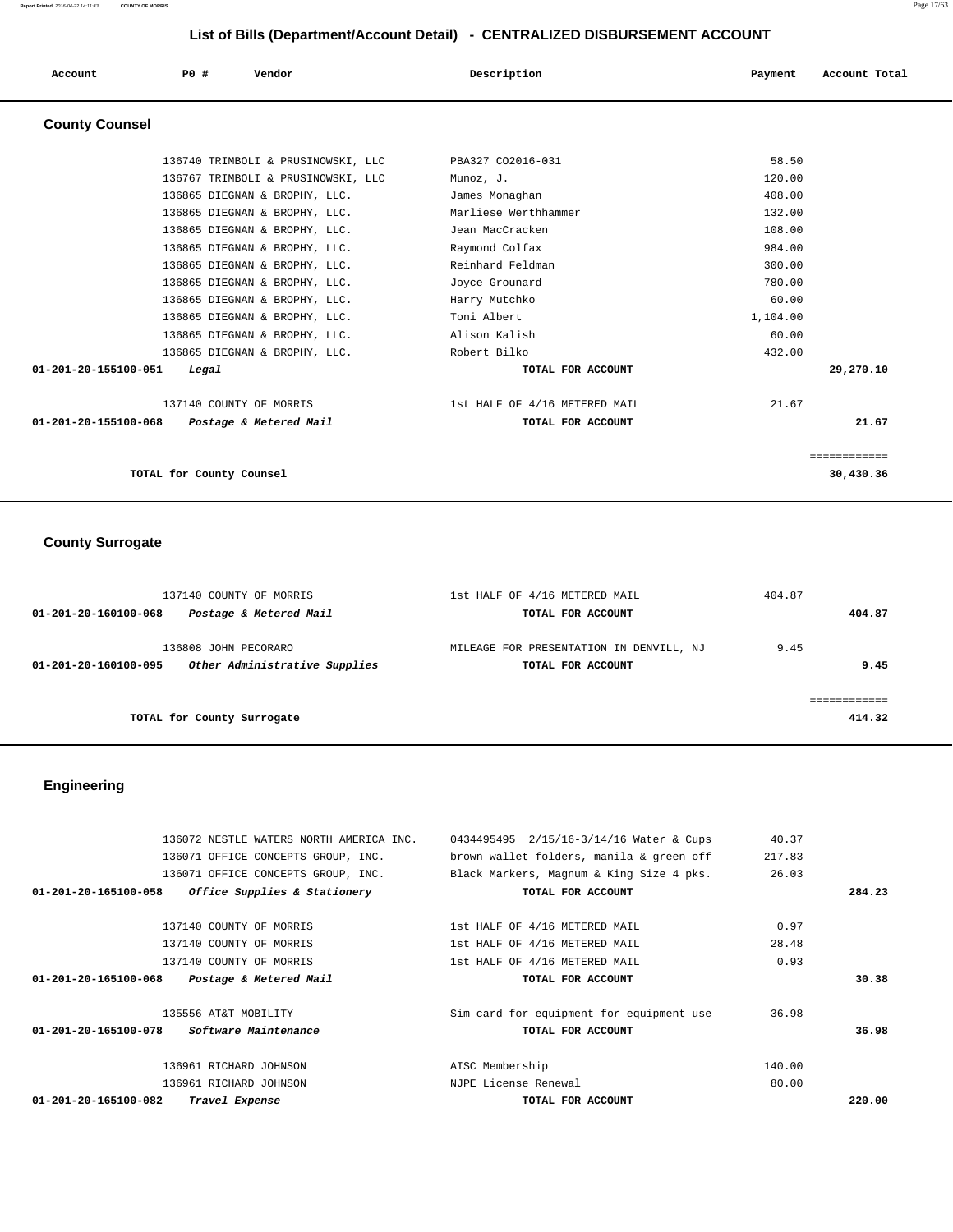| Account              | PO#                   | Vendor                               | Description                              | Payment  | Account Total |
|----------------------|-----------------------|--------------------------------------|------------------------------------------|----------|---------------|
| <b>Engineering</b>   |                       |                                      |                                          |          |               |
|                      |                       | 136739 TREASURER-STATE OF NEW JERSEY | Invoice Date: 3/10/16 FY 2016 Highway A  | 5,100.00 |               |
| 01-201-20-165100-084 |                       | Other Outside Services               | TOTAL FOR ACCOUNT                        |          | 6,000.00      |
|                      |                       | 136083 R.S. KNAPP CO INC             | HP Design JetMonthly Svc. Contractfrom 3 | 66.64    |               |
| 01-201-20-165100-164 |                       | Office Machines - Rental             | TOTAL FOR ACCOUNT                        |          | 66.64         |
|                      |                       | 136082 MORRISTOWN LUMBER &           | 5251 TB Pro Const ADH 10 oz              | 9.58     |               |
|                      |                       | 136082 MORRISTOWN LUMBER &           | 5251 TB PRO Const ADH 10 0z              | 9.58     |               |
|                      |                       | 136082 MORRISTOWN LUMBER &           | 1.88"x27ft Gorilla Repair Tape           | 6.99     |               |
|                      |                       | 136082 MORRISTOWN LUMBER &           | 30 yd White Gorilla Tape                 | 10.99    |               |
| 01-201-20-165100-225 |                       | Chemicals & Sprays                   | TOTAL FOR ACCOUNT                        |          | 37.14         |
|                      |                       | 136081 MORRISTOWN LUMBER &           | 2 - MN1500B16 Duracell AA16 pk           | 25.98    |               |
| 01-203-20-165100-225 |                       | (2015) Chemicals & Sprays            | TOTAL FOR ACCOUNT                        |          | 25.98         |
|                      |                       |                                      |                                          |          | ============  |
|                      | TOTAL for Engineering |                                      |                                          |          | 6,701.35      |

# **Heritage Commission**

|                      | 137140 COUNTY OF MORRIS       | 1st HALF OF 4/16 METERED MAIL | 6.47 |
|----------------------|-------------------------------|-------------------------------|------|
| 01-201-20-175100-068 | Postage & Metered Mail        | TOTAL FOR ACCOUNT             | 6.47 |
|                      |                               |                               |      |
|                      |                               |                               |      |
|                      | TOTAL for Heritage Commission |                               | 6.47 |
|                      |                               |                               |      |

# **Planning Board**

| 136387 DEENA LEARY                                             | Confirmation# 54888 AICP/APA ID #222163  | 710.00 |              |
|----------------------------------------------------------------|------------------------------------------|--------|--------------|
| 136387 DEENA LEARY                                             | NJ Professional Planners Bi-Annual Licen | 130.00 |              |
| $01 - 201 - 20 - 180100 - 023$<br>Associations and Memberships | TOTAL FOR ACCOUNT                        |        | 840.00       |
| 135850 NJLM                                                    | Registration for Virginia Michelin for t | 25.00  |              |
| 135741 MC LEAGUE OF MUNICIPALITIES                             | Registration for Deena Leary, Director,  | 50.00  |              |
| Education Schools & Training<br>01-201-20-180100-039           | TOTAL FOR ACCOUNT                        |        | 75.00        |
| 137140 COUNTY OF MORRIS                                        | 1st HALF OF 4/16 METERED MAIL            | 108.40 |              |
| $01 - 201 - 20 - 180100 - 068$<br>Postage & Metered Mail       | TOTAL FOR ACCOUNT                        |        | 108.40       |
| 134781 PAPER MART INC                                          | White Injet paper, 24 lb. for Hewlett Pa | 185.60 |              |
| 01-201-20-180100-069<br>Printing                               | TOTAL FOR ACCOUNT                        |        | 185.60       |
| 135049 CAESAR'S ENTERTAINMENT CORP.                            | Reservations for Deena Leary to stay at  | 170.00 |              |
| 135049 CAESAR'S ENTERTAINMENT CORP.                            | Additional Room Charge                   | 10.00  |              |
| 136386 BARBARA MURRAY                                          | Parking for the NJAPA conference (Hyatt) | 8.00   |              |
| $01 - 201 - 20 - 180100 - 082$<br>Travel Expense               | TOTAL FOR ACCOUNT                        |        | 188.00       |
|                                                                |                                          |        | ============ |

**TOTAL for Planning Board** 1,397.00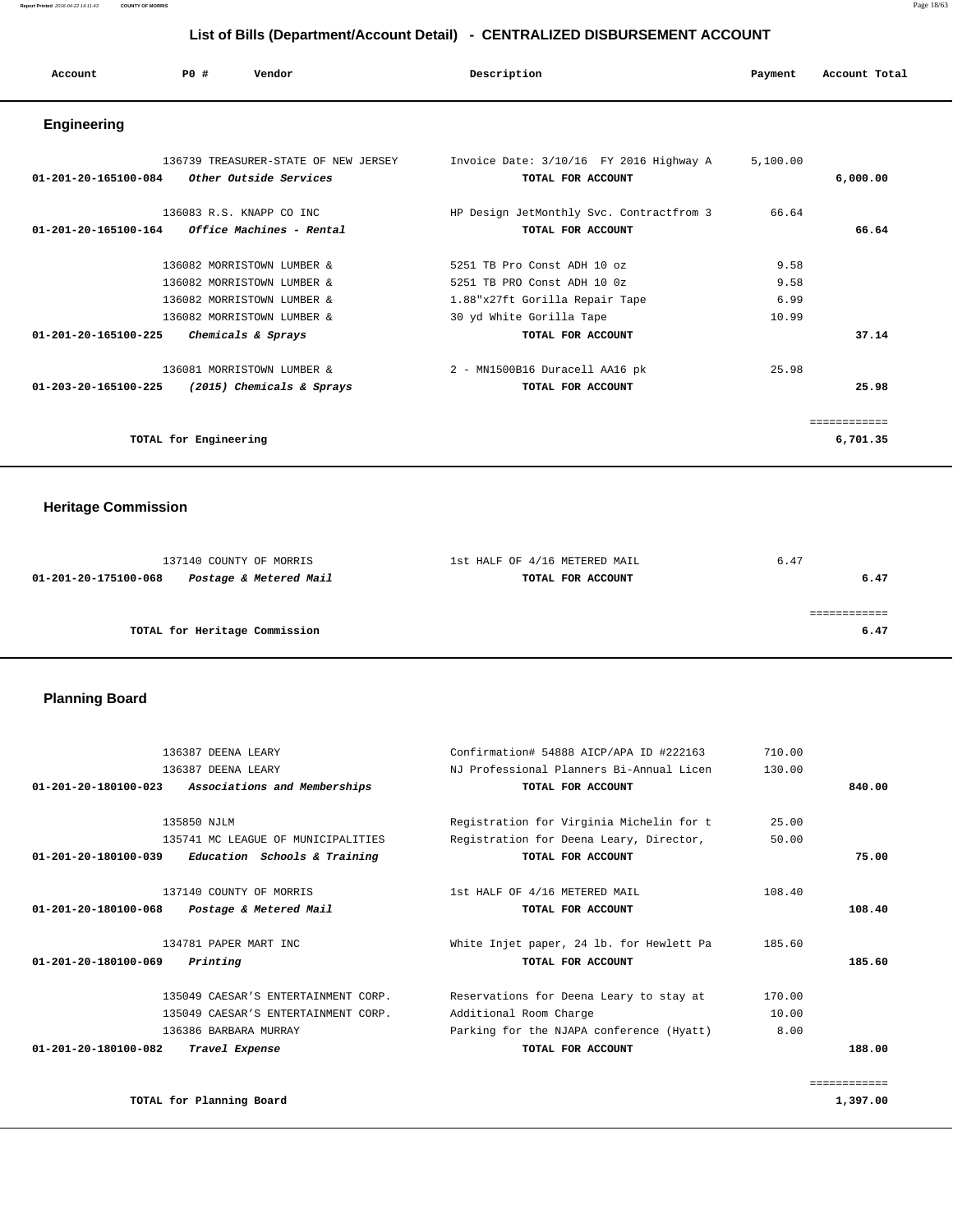| Cellular Phones/Pagers<br>01-201-25-252100-031       | TOTAL FOR ACCOUNT     | 80.04 |
|------------------------------------------------------|-----------------------|-------|
| 134336 W.B. MASON COMPANY INC                        | Cust#C1033751, 2/8/16 | 95.36 |
| Office Supplies & Stationery<br>01-201-25-252100-058 | TOTAL FOR ACCOUNT     | 95.36 |

137092 VERIZON WIRELESS Wireless Service - MCP 80.04

## **Office of Emergency Management**

| 135153 DISCOVERY BENEFITS INC.<br>Employee Group Insurance Expenditures<br>$01 - 201 - 23 - 220100 - 090$ | February 2016 COBRA Inv # 0000626057-IN;<br>TOTAL FOR ACCOUNT | 779.00<br>779.00 |  |
|-----------------------------------------------------------------------------------------------------------|---------------------------------------------------------------|------------------|--|
| 131343 CHARLOTTE GRAHAM                                                                                   | Medicare B - July 2015 through December                       | 629.40           |  |
| 131543 GLORIA NIEC                                                                                        | Medicare B - July 2015 through December                       | 629.40           |  |
| 136318 BARBARA L PARMIGIANI                                                                               | Medicare B - January 2015 through Decemb                      | 4,909.40         |  |
| 136319 BARBARA L PARMIGIANI                                                                               | Medicare B - January 2014 through Decemb                      | 3,147.00         |  |
| (2015) Employee Group Insurance Expendit<br>$01 - 203 - 23 - 220100 - 090$                                | TOTAL FOR ACCOUNT                                             | 9,315.20         |  |
|                                                                                                           |                                                               |                  |  |
|                                                                                                           |                                                               |                  |  |
| TOTAL for Employee Group Insurance                                                                        |                                                               | 10,094.20        |  |

## **Employee Group Insurance**

|                                  | $01 - 201 - 22 - 201100 - 258$ Equipment      | TOTAL FOR ACCOUNT                                                               |          | 4,956.89 |
|----------------------------------|-----------------------------------------------|---------------------------------------------------------------------------------|----------|----------|
|                                  | 135758 RICCIARDI BROTHERS OF                  | PAINT & SUPPLIES                                                                | 56.89    |          |
|                                  |                                               | 134263 CAPOZZI OVERHEAD DOORS, INC.    QVERHEAD DOOR-REMOVE/INSTALL PARTS & LAB | 4,900.00 |          |
| 01-201-22-201100-137 Electricity |                                               | TOTAL FOR ACCOUNT                                                               |          | 1,026.50 |
|                                  |                                               | 136769 JERSEY CENTRAL POWER & LIGHT 100 007 051 277 WEIGHTS & MEASURES          | 1,026.50 |          |
|                                  | $01-201-22-201100-084$ Other Outside Services | TOTAL FOR ACCOUNT                                                               |          | 601.51   |
|                                  | 136776 MORRIS COUNTY M.U.A                    | COSTOMER # WEIGHTSM                                                             | 350.00   |          |
|                                  | 136782 CABLEVISION                            | ADJUSTMENT PREVIOUS BILL                                                        | 0.32     |          |
|                                  | 136782 CABLEVISION                            | <b>JUNE 2016</b>                                                                | 83.73    |          |
|                                  | 136782 CABLEVISION                            | MAY 2016                                                                        | 83.73    |          |
|                                  | 136782 CABLEVISION                            | 07876-542182-02-5 APRIL 2016                                                    | 83.73    |          |
|                                  | 01-201-22-201100-059 Other General Expenses   | TOTAL FOR ACCOUNT                                                               |          | 108.66   |
|                                  | 136784 ROBERT ALVIENE                         | 03/11/2016 - TIMING DEVICE INSPECTION -                                         | 11.00    |          |
|                                  | 136784 ROBERT ALVIENE                         | 03/03/2016 - WALMART - CAR POLISH                                               | 8.50     |          |
|                                  | 136784 ROBERT ALVIENE                         | 02/10/2016 - TIMING DEVICE INSPECTION -                                         | 9.50     |          |
|                                  | 136784 ROBERT ALVIENE                         | 02/10/2016 - TIMING DEVICE INSPECTION -                                         | 4.25     |          |
|                                  | 136784 ROBERT ALVIENE                         | 01/22/2016 - TIMING DEVICE INSPECTION GA                                        | 5.00     |          |
|                                  | 136784 ROBERT ALVIENE                         | 01/21/2016 - SUNDRIES - OFFICE TRAINING                                         | 34.16    |          |
|                                  | 136784 ROBERT ALVIENE                         | 01/20/2016 - TIMING DEVICE INSPECTION -                                         | 4.25     |          |
|                                  | 136784 ROBERT ALVIENE                         | 01/12/2016 - MORRISTOWN LUMBER - SMALL M                                        | 20.50    |          |
|                                  | 136784 ROBERT ALVIENE                         | 01/08/2016 - TIMING DEVICE INSPECTION C                                         | 7.50     |          |
|                                  | 136784 ROBERT ALVIENE                         | 12/01/2015 - THE HOME DEPOT - KEYS                                              | 4.00     |          |

 **Account P0 # Vendor Description Payment Account Total**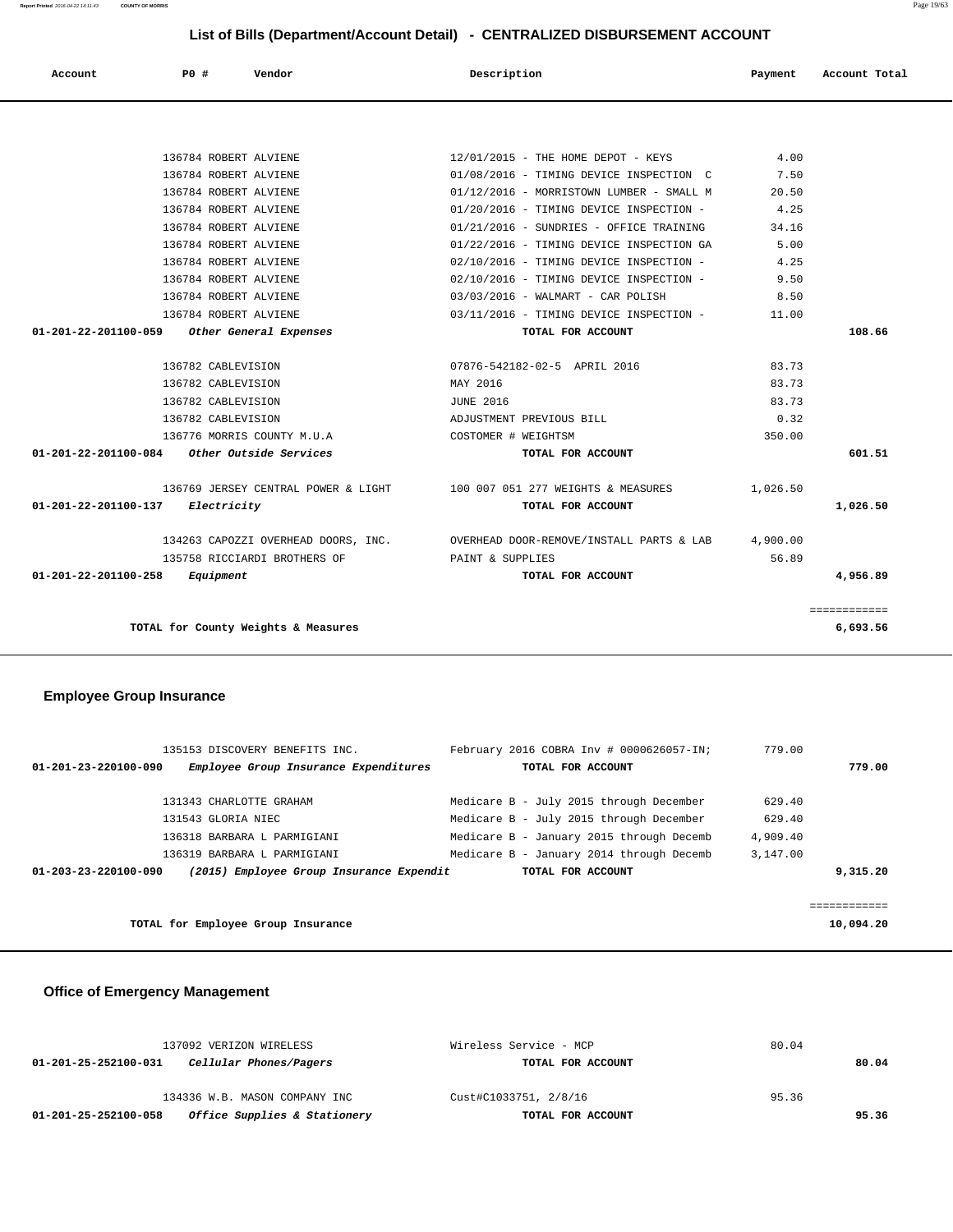**Report Printed** 2016-04-22 14:11:43 **COUNTY OF MORRIS** Page 20/63

# **List of Bills (Department/Account Detail) - CENTRALIZED DISBURSEMENT ACCOUNT**

| Account                               | PO# | Vendor                                   | Description                      | Payment | Account Total |
|---------------------------------------|-----|------------------------------------------|----------------------------------|---------|---------------|
| <b>Office of Emergency Management</b> |     |                                          |                                  |         |               |
|                                       |     | 136619 ALL COUNTY RENTAL CENTER          | AC#8298600,3/5/16 Propane Refill | 72.00   |               |
| $01 - 201 - 25 - 252100 - 059$        |     | Other General Expenses                   | TOTAL FOR ACCOUNT                |         | 617.90        |
|                                       |     | 137140 COUNTY OF MORRIS                  | 1st HALF OF 4/16 METERED MAIL    | 23.99   |               |
| $01 - 201 - 25 - 252100 - 068$        |     | Postage & Metered Mail                   | TOTAL FOR ACCOUNT                |         | 23.99         |
|                                       |     |                                          |                                  |         | ============  |
|                                       |     | TOTAL for Office of Emergency Management |                                  |         | 817.29        |

## **Communications Center**

|                                  | 135610 PRIORITY DISPATCH CORP.                      | Cust# 9626, 3/2/16, (12) ETC Course manu | 620.00   |          |
|----------------------------------|-----------------------------------------------------|------------------------------------------|----------|----------|
|                                  | $01-201-25-252105-039$ Education Schools & Training | TOTAL FOR ACCOUNT                        |          | 620.00   |
|                                  | 135588 W.B. MASON COMPANY INC                       | C1033751, 3/2/16, Office supplies, order | 621.60   |          |
| 01-201-25-252105-058             | Office Supplies & Stationery                        | TOTAL FOR ACCOUNT                        |          | 621.60   |
|                                  | 136092 FEDEX                                        | 3876-2044-3, 3/14/16, tracking# 80703189 | 34.50    |          |
|                                  | 137140 COUNTY OF MORRIS                             | 1st HALF OF 4/16 METERED MAIL            | 16.90    |          |
| 01-201-25-252105-068             | Postage & Metered Mail                              | TOTAL FOR ACCOUNT                        |          | 51.40    |
|                                  | 136112 TRIANGLE COMMUNICATIONS LLC                  | 3/15/16, Service call to check pager ant | 95.00    |          |
|                                  | 136096 NORTHEAST COMMUNICATIONS, INC.               | 2/18/16, Repair two remotes at MAPS offi | 137.50   |          |
|                                  | 136096 NORTHEAST COMMUNICATIONS, INC.               | 2/29/16, #16-10, 2016 International, ins | 250.00   |          |
|                                  | 136096 NORTHEAST COMMUNICATIONS, INC.               | 2/29/16, 16-23, 2016 Ford F350, installe | 250.00   |          |
|                                  | 136096 NORTHEAST COMMUNICATIONS, INC.               | 2/29/16, #16-11, 2016 International, ins | 250.00   |          |
|                                  | 136096 NORTHEAST COMMUNICATIONS, INC.               | 2/29/16, #16-22, 2016 Ford F350, install | 250.00   |          |
|                                  | 136096 NORTHEAST COMMUNICATIONS, INC.               | 3/8/16, MOT-2880376E84, MIni UHF connect | 56.00    |          |
| 01-201-25-252105-072             | <i>Radio Repairs</i>                                | TOTAL FOR ACCOUNT                        |          | 1,288.50 |
|                                  | 133548 KEYSTONE PUBLIC SAFETY INC.                  | SOW# 143139, 2/1/16, Add a parameter to  | 300.00   |          |
|                                  | 136184 KEYSTONE PUBLIC SAFETY INC.                  | 1/1/16, Software Maint. 1/1/16-12/31/16, | 1,273.00 |          |
|                                  | 136184 KEYSTONE PUBLIC SAFETY INC.                  | 1/1/16, Software Maint. 1/1/16-12/31/16, | 1,335.00 |          |
| 01-201-25-252105-078             | Software Maintenance                                | TOTAL FOR ACCOUNT                        |          | 2,908.00 |
|                                  | 136631 VOIANCE LANGUAGE SERVICES, LLC               | Cust# 16638, 3/31/16, Interpreter fees 3 | 526.32   |          |
| 01-201-25-252105-117             | Interpretor Fees                                    | TOTAL FOR ACCOUNT                        |          | 526.32   |
|                                  | 135590 APCO INTERNATIONAL                           | 3/8/16, Cust# FC9155, Service of frequen | 210.00   |          |
| 01-201-25-252105-131             | County Wide Radio System                            | TOTAL FOR ACCOUNT                        |          | 210.00   |
|                                  | 136488 JERSEY CENTRAL POWER & LIGHT                 | 100 078 774 427, 3/29/16, Ross Dr Boonto | 557.90   |          |
|                                  | 136488 JERSEY CENTRAL POWER & LIGHT                 | 100 078 772 546, 3/29/16, Weldon Rd Oak  | 1,837.75 |          |
| 01-201-25-252105-137 Electricity |                                                     | TOTAL FOR ACCOUNT                        |          | 2,395.65 |
|                                  | 136189 INSTITUTE FOR FORENSIC PSYCHOLOGY            | 3/18/16, Psychological Examinations and  | 900.00   |          |
|                                  | 136189 INSTITUTE FOR FORENSIC PSYCHOLOGY            | 3/14/16, Psychological Examinations and  | 900.00   |          |
| 01-201-25-252105-189             | Medical                                             | TOTAL FOR ACCOUNT                        |          | 1,800.00 |
|                                  | 136491 FF1 PROFESSIONAL SAFETY SERVICES             | 3/29/16, Pants for S.Kesselmeyer         | 56.24    |          |
| 01-201-25-252105-202             | Uniform And Accessories                             | TOTAL FOR ACCOUNT                        |          | 56.24    |
|                                  | 136097 LASHEN ELECTRONICS INC                       | 12/1/15, (16) CNA MSJS8, RJ45 Modular Ja | 55.40    |          |
| 01-203-25-252105-258             | $(2015)$ Equipment                                  | TOTAL FOR ACCOUNT                        |          | 55.40    |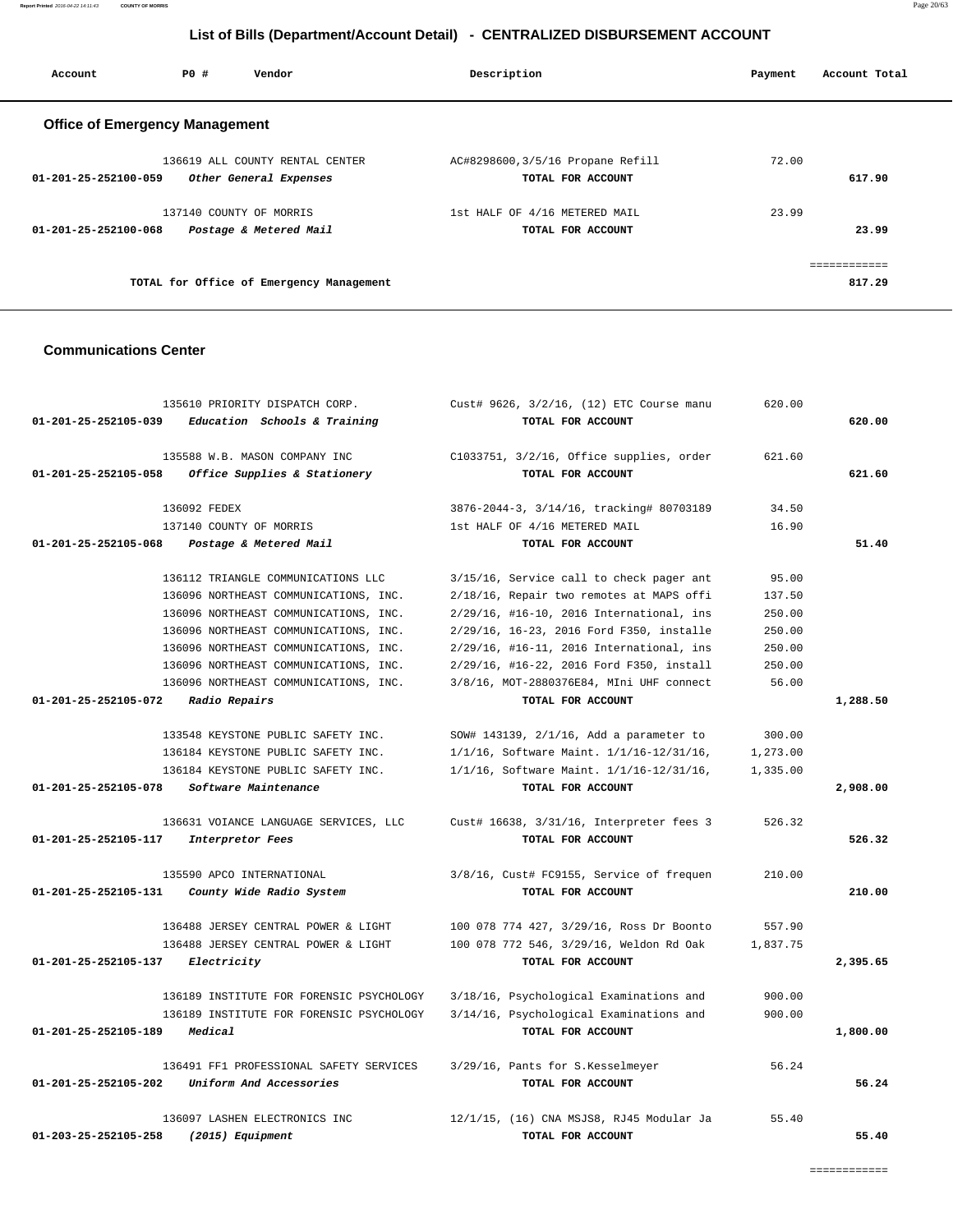**Report Printed** 2016-04-22 14:11:43 **COUNTY OF MORRIS** Page 21/63

## **List of Bills (Department/Account Detail) - CENTRALIZED DISBURSEMENT ACCOUNT**

| Account                      | PO# | Vendor                          | Description | Payment | Account Total |
|------------------------------|-----|---------------------------------|-------------|---------|---------------|
| <b>Communications Center</b> |     |                                 |             |         |               |
|                              |     | TOTAL for Communications Center |             |         | 10,533.11     |

## **County Medical Examiner Office**

| 135759 W.B. MASON COMPANY INC<br>$01-201-25-254100-058$ Office Supplies & Stationery | Item #28 on MCCPC website: 6 cases of Wh<br>TOTAL FOR ACCOUNT | 145.02   | 145.02       |
|--------------------------------------------------------------------------------------|---------------------------------------------------------------|----------|--------------|
|                                                                                      |                                                               |          |              |
| 136328 ILIFF-RUGGIERO FUNERAL HOME INC.                                              | Morris Livery, 3/2016, 9 cases                                | 2,655.00 |              |
| 136372 ILIFF-RUGGIERO FUNERAL HOME INC.                                              | Sussex Livery, 3/2016 8 cases                                 | 2,400.00 |              |
| 136326 TEW FUNERAL SERVICES INC.                                                     | Warren Livery, 3/2016                                         | 1,415.00 |              |
| 01-201-25-254100-059<br>Other General Expenses                                       | TOTAL FOR ACCOUNT                                             |          | 6,470.00     |
| 135271 FEDEX                                                                         | AC#1642-1593-8, 3/7/16, Case 19160043                         | 134.31   |              |
| 136818 FEDEX                                                                         | AC#164215938, 4/4/16 Case 19160043                            | 27.83    |              |
| 137140 COUNTY OF MORRIS                                                              | 1st HALF OF 4/16 METERED MAIL                                 | 16.71    |              |
| 01-201-25-254100-068 Postage & Metered Mail                                          | TOTAL FOR ACCOUNT                                             |          | 178.85       |
| 135667 CENTENNIAL PRODUCTS INC.                                                      | Body Bags 3/15/16                                             | 354.00   |              |
| 135667 CENTENNIAL PRODUCTS INC.                                                      | Freight                                                       | 25.71    |              |
| 135667 CENTENNIAL PRODUCTS INC.                                                      | Body Bags 3/16/16                                             | 354.00   |              |
| 135667 CENTENNIAL PRODUCTS INC.                                                      | Freight                                                       | 25.71    |              |
| $01-201-25-254100-203$ X-Ray & Medical Supplies                                      | TOTAL FOR ACCOUNT                                             |          | 759.42       |
| 135579 MORRISTOWN MEDICAL CENTER                                                     | October - December 2015 Morque Use, 38 C 1, 140.00            |          |              |
| 01-203-25-254100-055 (2015) Morgue Fees                                              | TOTAL FOR ACCOUNT                                             |          | 1,140.00     |
|                                                                                      |                                                               |          | ============ |
| TOTAL for County Medical Examiner Office                                             |                                                               |          | 8,693.29     |

# **County Sheriff's Department**

| 135823 SHERIFF'S ASSOCIATION OF<br>$01 - 201 - 25 - 270100 - 023$<br>Associations and Memberships      | Sheriff Edward Rochford dues SANJ (\$900.<br>TOTAL FOR ACCOUNT                                                                                                             | 1,182.00                             | 1,182.00 |
|--------------------------------------------------------------------------------------------------------|----------------------------------------------------------------------------------------------------------------------------------------------------------------------------|--------------------------------------|----------|
| 134819 LEXIS NEXIS/ MATTHEW BENDER<br>$01 - 201 - 25 - 270100 - 028$<br><i>Books &amp; Periodicals</i> | 0099796099 NJ Admin Code 4a Law Book, I<br>TOTAL FOR ACCOUNT                                                                                                               | 105.00                               | 105.00   |
| 134319 THOMSON REUTERS<br>$01 - 201 - 25 - 270100 - 050$<br>Law Books                                  | Monthly Charge $1/1/16 - 1/31/16$ for NJ E<br>TOTAL FOR ACCOUNT                                                                                                            | 238.00                               | 238.00   |
| 137140 COUNTY OF MORRIS<br>$01 - 201 - 25 - 270100 - 068$<br>Postage & Metered Mail                    | 1st HALF OF 4/16 METERED MAIL<br>TOTAL FOR ACCOUNT                                                                                                                         | 500.13                               | 500.13   |
| 135547 COMMUNICATIONS SERVICE<br>$01 - 201 - 25 - 270100 - 072$<br><i>Radio Repairs</i>                | Install mobile radio in F450 truck, powe<br>TOTAL FOR ACCOUNT                                                                                                              | 265.40                               | 265.40   |
| 135699 CALEA<br>135699 CALEA<br>136758 DEANNA GARDNER<br>136941 ERIC HANNA                             | Commission Conference/Full Registration<br>Commission Conference - Candidate Age, I<br>Reimburse - Best Western, Harrisburg PA<br>Travel Expense - Working Dog Raining and | 675.00<br>180.00<br>266.28<br>443.52 |          |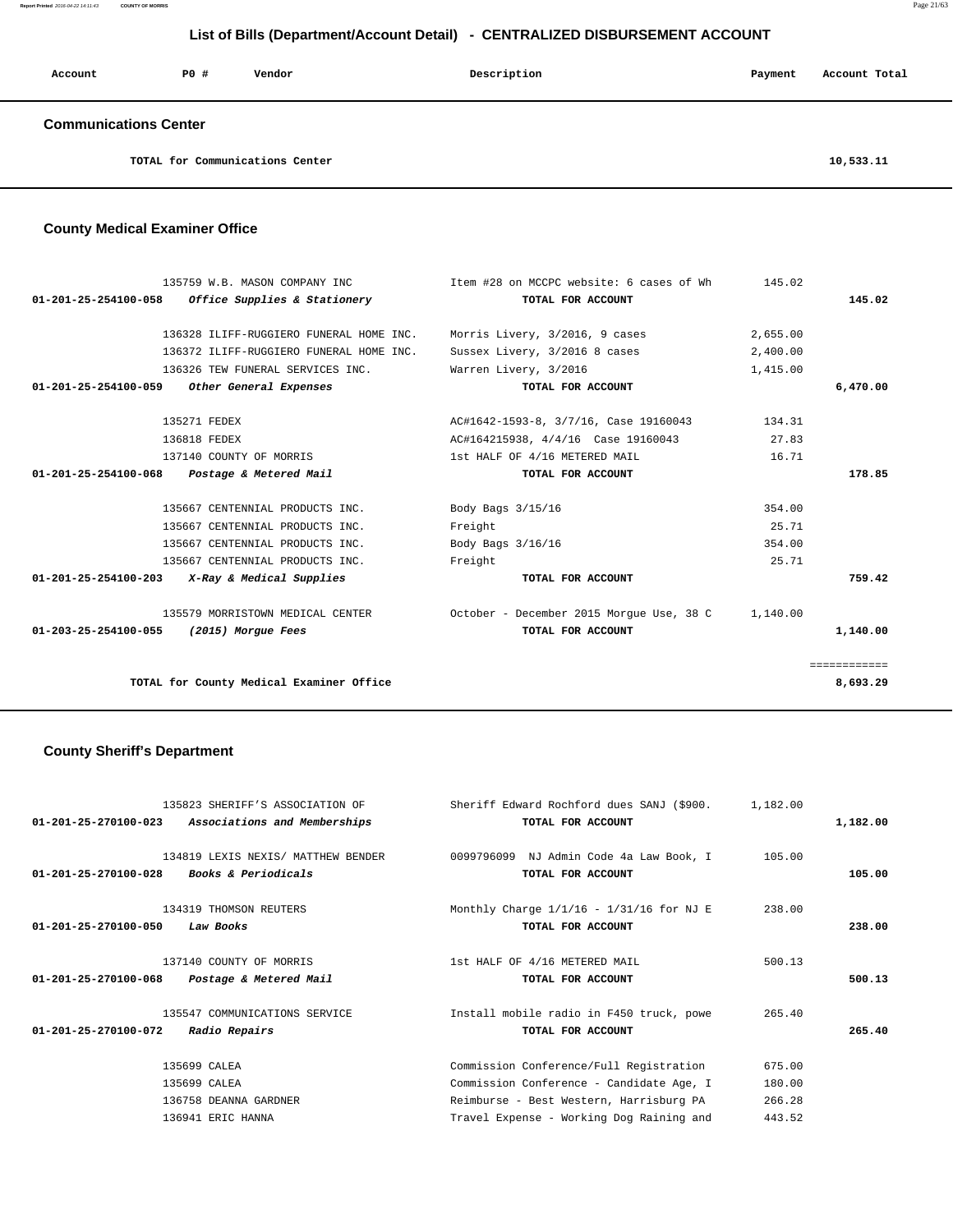| <b>County Sheriff's Department</b>                                          |                                                                    |                |           |
|-----------------------------------------------------------------------------|--------------------------------------------------------------------|----------------|-----------|
|                                                                             |                                                                    |                |           |
| 136761 SHERIFF EDWARD V. ROCHFORD                                           | Pennino - Tolls NJ Jsmart Conference                               | 13.35          |           |
| 136761 SHERIFF EDWARD V. ROCHFORD                                           | Thornton - Tolls & coffee etc for CALEA                            | 50.58          |           |
| 136761 SHERIFF EDWARD V. ROCHFORD                                           | Hanna - Tolls                                                      | 2.45           |           |
| 136761 SHERIFF EDWARD V. ROCHFORD                                           | Valvano - Clergy Academy                                           | 23.34          |           |
| 136761 SHERIFF EDWARD V. ROCHFORD                                           | Leo - Swearing In new officers                                     | 60.96          |           |
| 136761 SHERIFF EDWARD V. ROCHFORD<br>136761 SHERIFF EDWARD V. ROCHFORD      | Wilfong - tolls                                                    | 31.00          |           |
| 136761 SHERIFF EDWARD V. ROCHFORD                                           | Wilfong - tolls                                                    | 10.00<br>10.65 |           |
| 136761 SHERIFF EDWARD V. ROCHFORD                                           | Barnes - Tolls<br>Cerullo - Tolls                                  | 17.55          |           |
| 136761 SHERIFF EDWARD V. ROCHFORD                                           | Gardner - Fuel                                                     | 16.17          |           |
| 136761 SHERIFF EDWARD V. ROCHFORD                                           | Kovacs - Tolls                                                     | 22.05          |           |
| 01-201-25-270100-082<br>Travel Expense                                      | TOTAL FOR ACCOUNT                                                  |                | 1,886.62  |
|                                                                             |                                                                    |                |           |
| 134823 U.S. SECURITY ASSOCIATES, INC.                                       | GUARDS - $1/15/16$ - $1/21/16$ , Inv dtd $1/21$                    | 2,381.44       |           |
| 134823 U.S. SECURITY ASSOCIATES, INC.                                       | GUARDS - 1/22/16 - 1/28/16, Inv dtd 2/27                           | 3,184.18       |           |
| 134823 U.S. SECURITY ASSOCIATES, INC.                                       | GUARDS - $1/29/16$ - $2/4/16$ , Inv dtd $2/4/1$                    | 3,491.09       |           |
| 134823 U.S. SECURITY ASSOCIATES, INC.                                       | GUARDS - 1/1/16 - 1/7/16, Inv dtd 1/7/16                           | 2,790.05       |           |
| 134823 U.S. SECURITY ASSOCIATES, INC.                                       | GUARDS - $1/8/16$ - $1/14/16$ , Inv dtd $1/14/$                    | 3,427.68       |           |
| 134823 U.S. SECURITY ASSOCIATES, INC.                                       | GUARDS - 2/12/16-2/18/16, Inv dtd 2/18/1                           | 2,772.45       |           |
| 01-201-25-270100-084<br>Other Outside Services                              | TOTAL FOR ACCOUNT                                                  |                | 18,046.89 |
|                                                                             |                                                                    |                |           |
| 135551 EAGLE POINT GUN SHOP                                                 | 1000/Case - ITEM #P40HST1 (.40cal 180gr.                           | 3,086.70       |           |
| 135551 EAGLE POINT GUN SHOP                                                 | 1000/Case - ITEM #53652 (.40CAL 180gr. T                           | 13,440.00      |           |
| 135551 EAGLE POINT GUN SHOP                                                 | 1000/Case - ITEM #AE45A (.45cal 230gr. F                           | 2,977.90       |           |
| 135551 EAGLE POINT GUN SHOP                                                 | 1000/Case - ITEM #9BP (9mm 115gr. Hi-JHP                           | 431.98         |           |
| 135551 EAGLE POINT GUN SHOP                                                 | 1000/Case - ITEM #AE9DP (9MM 115gr. FMJ)                           | 815.48         |           |
| 135551 EAGLE POINT GUN SHOP                                                 | 250/Case - ITEM #LE132-00 (12ga 9 Plts -                           | 1,099.50       |           |
| 01-201-25-270100-115<br>Ammunition                                          | TOTAL FOR ACCOUNT                                                  |                | 21,851.56 |
|                                                                             |                                                                    |                |           |
| 135546 VERIZON WIRELESS                                                     | $482559481-00001 - 2/2/16 - 3/1/16$ , Inv d                        | 1,665.70       |           |
| 135549 VERIZON WIRELESS<br>01-201-25-270100-161<br>Communications Equipment | $442002049 - 00001 - 1/24/16 - 2/23/16$ , Inv<br>TOTAL FOR ACCOUNT | 845.75         | 2,511.45  |
|                                                                             |                                                                    |                |           |
| 135822 METRO PET SUPPLY INC.                                                | (6) Beef Rolls, (6) Chicken Rolls, (13)                            | 1,366.62       |           |
| 01-201-25-270100-185<br>Food                                                | TOTAL FOR ACCOUNT                                                  |                | 1,366.62  |
|                                                                             |                                                                    |                |           |
| 135543 RIOS' ENGRAVING                                                      | BRONZE Tablet 2x10 i-Undersheriff 2-Mich                           | 260.00         |           |
| 135542 UNIVERSAL UNIFORM SALES CO INC                                       | R. MONACO - Baseball hat, POS#1-31023, I                           | 6.00           |           |
| 135542 UNIVERSAL UNIFORM SALES CO INC                                       | G. LIRANZO - BB Hat, POS#1-31024, Inv dt                           | 6.00           |           |
| 135542 UNIVERSAL UNIFORM SALES CO INC                                       | D. RICCIOTTI - BB Hat, POS#1-31026, Inv                            | 6.00           |           |
| 135542 UNIVERSAL UNIFORM SALES CO INC                                       | G. LUKASZYK - Loops/Flaps, POS#2-24980,                            | 320.00         |           |
| 135542 UNIVERSAL UNIFORM SALES CO INC                                       | M. PUZIO - Alterations, POS#2-25038, Inv                           | 8.00           |           |
| 135827 UNIVERSAL UNIFORM SALES CO INC                                       | G. LIRANZO - Academy Uniform, Inv dtd 3/                           | 937.95         |           |
| 135827 UNIVERSAL UNIFORM SALES CO INC                                       | R. BOSLAND - Academy Uniform, Inv dtd 3/                           | 931.95         |           |
| 135827 UNIVERSAL UNIFORM SALES CO INC                                       | T. PALAZZOLO - Academy Uniform, Inv dtd                            | 937.95         |           |
| 135827 UNIVERSAL UNIFORM SALES CO INC                                       | Y.SCHIAVO - Academy Uniform, Inv dtd 3/1                           | 937.95         |           |
| 135827 UNIVERSAL UNIFORM SALES CO INC                                       | D. O'Connor - Academy Uniform, Inv dtd 3                           | 937.95         |           |
| 135827 UNIVERSAL UNIFORM SALES CO INC                                       | R. Monaco - Academy Uniform, Inv dtd 3/1                           | 937.95         |           |
| 135827 UNIVERSAL UNIFORM SALES CO INC                                       | D. RIBAUDO - Academy Uniform, Inv dtd 3/                           | 937.95         |           |
| 135827 UNIVERSAL UNIFORM SALES CO INC                                       | R. GIORDANO - Academy Uniform, Inv dtd 3                           | 937.95         |           |
| 135827 UNIVERSAL UNIFORM SALES CO INC                                       | J. COLEMAN - Academy Uniform, Inv dtd 3/                           | 937.95         |           |
| 135827 UNIVERSAL UNIFORM SALES CO INC                                       | N. RICCIOTTI - Academy Uniform - Inv dtd                           | 937.95         |           |
| 135827 UNIVERSAL UNIFORM SALES CO INC                                       | M. PUZIO - Jacket/Hats/Grey Shirts/Badge                           | 818.99         |           |
| 135827 UNIVERSAL UNIFORM SALES CO INC                                       | E. VALVANO - Shirts, Inv dtd 3/7/16                                | 15.00          |           |
| 01-201-25-270100-202<br>Uniform And Accessories                             | TOTAL FOR ACCOUNT                                                  |                | 10,813.49 |

Account **1892 PO #** Vendor **Description** Payment Account Total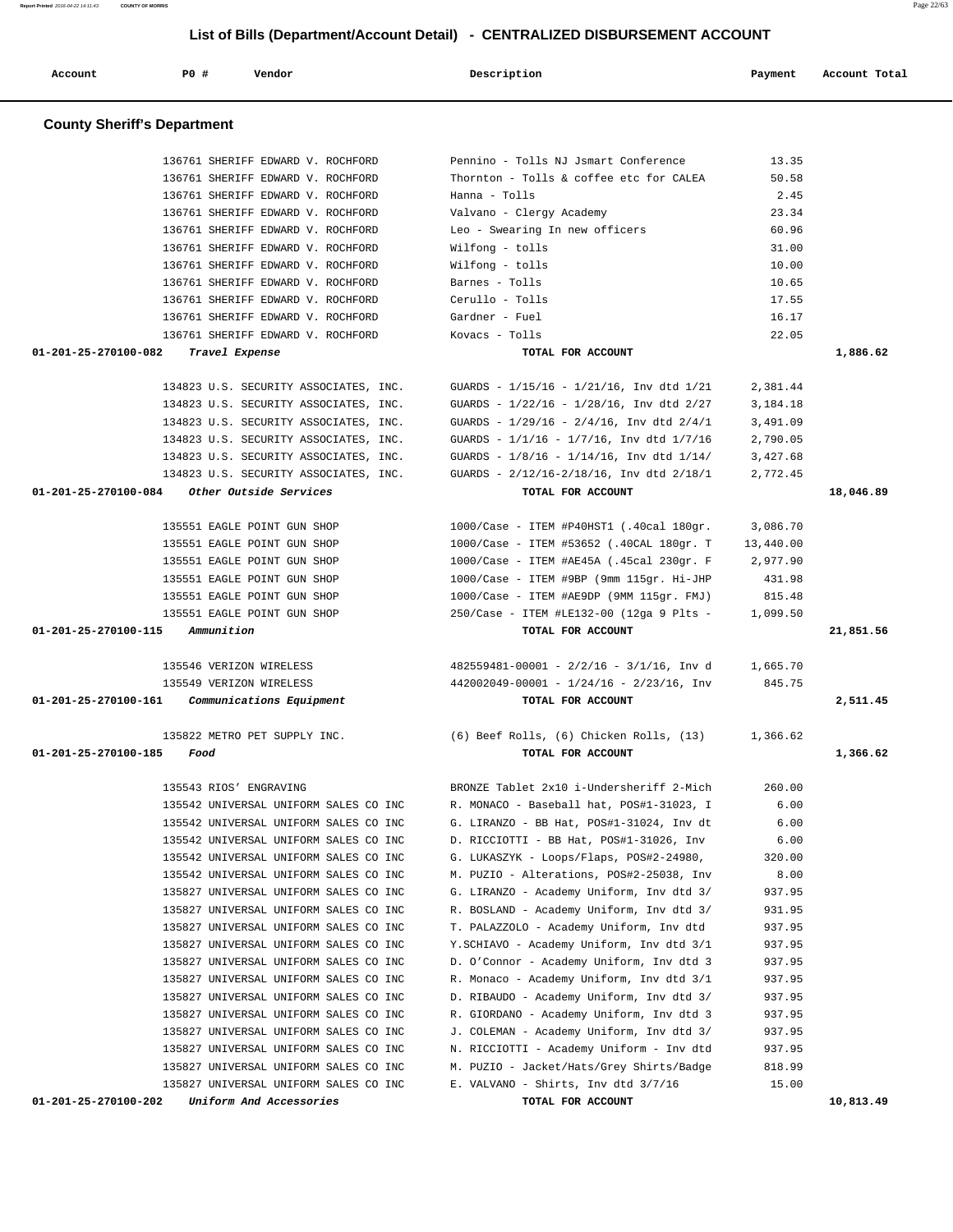| Account                            | <b>PO #</b> | Vendor | Description | Payment | Account Total |
|------------------------------------|-------------|--------|-------------|---------|---------------|
| <b>County Sheriff's Department</b> |             |        |             |         |               |

# **01-201-25-270100-203 X-Ray & Medical Supplies TOTAL FOR ACCOUNT 929.43** 136397 COMMUNICATIONS SERVICE Remove Radio & Emergency Equipment from 270.00 136396 COMMUNICATIONS SERVICE Repair Roof Lighting/Circuit Braker 50A 108.66  **01-201-25-270100-258 Equipment TOTAL FOR ACCOUNT 378.66** 134181 BROWNELLS INC Item #078-000-099WB - AR-15/M16 Bolt Gas 57.60 134181 BROWNELLS INC Freight 15.95  **01-201-25-270100-262 Machinery Repairs & Parts TOTAL FOR ACCOUNT 73.55** 132632 NJ SEX CRIMES OFFICERS ASSOC 18th Annual Sex Crimes Conference, 12/2- 165.00  **01-203-25-270100-039 (2015) Education Schools & Training TOTAL FOR ACCOUNT 165.00** 135544 UNIVERSAL UNIFORM SALES CO INC E. VALVANO - Boots, POS#2-24273, Inv dtd 109.99 135544 UNIVERSAL UNIFORM SALES CO INC A. KING - Jacket, POS#2-24526, Inv dtd 1 205.00 135544 UNIVERSAL UNIFORM SALES CO INC A. CASALE - Loops/Flaps, POS#2-24584, In 158.00 135544 UNIVERSAL UNIFORM SALES CO INC A. CASALE - Loops/Flaps, POS#2-24585, In 316.00 135826 UNIVERSAL UNIFORM SALES CO INC W. SCHIEVELLA - Alterations, POS #2-2393 8.00  **01-203-25-270100-202 (2015) Uniform And Accessories TOTAL FOR ACCOUNT 796.99** ============ **TOTAL for County Sheriff's Department 61,110.79**

#### **County Prosecutor's Office**

| 136492 BETTY ANN DERCO                          | Reg. On Call - March 2016                | 52.00  |        |
|-------------------------------------------------|------------------------------------------|--------|--------|
| 136492 BETTY ANN DERCO                          | Vacation/Wknd.                           | 14.00  |        |
| 136492 BETTY ANN DERCO                          | Case Pay-#160308MRSCD002                 | 75.00  |        |
| 136494 BERYL SKOG                               | Regular On Call -March 2016              | 89.60  |        |
| 136494 BERYL SKOG                               | Holiday/Weekend                          | 23.00  |        |
| 136494 BERYL SKOG                               | Case Pay -#160323MRSCD03 & 160325MRMM08  | 150.00 |        |
| 136493 DOROTHY DIFABIO                          | Regular on Call Pay - March 2016         | 17.60  |        |
| 136493 DOROTHY DIFABIO                          | Holiday/Weekend                          | 9.50   |        |
| 136493 DOROTHY DIFABIO                          | Supplemental Case Pay                    | 75.00  |        |
| 136496 JAIME SHANAPHY                           | Regular On Call - March 2016             | 89.60  |        |
| 136496 JAIME SHANAPHY                           | Wkend/Vacation                           | 14.50  |        |
| 136495 JUNE WITTY                               | Regular On Call Pay - March              | 36.00  |        |
| 136495 JUNE WITTY                               | Wkend/Holiday                            | 14.50  |        |
| 135785 JAIME SHANAPHY                           | Regular On Call - Feb. 2016              | 63.20  |        |
| 135785 JAIME SHANAPHY                           | Wknd/Holiday Pay                         | 14.50  |        |
| 135785 JAIME SHANAPHY                           | Case Pay - #160204MRMM05 (2/4/16)        | 75.00  |        |
| 136498 SANDRA HOYER                             | Regular on Call -March 2016              | 12.80  |        |
| 136498 SANDRA HOYER                             | Weekend & Holiday                        | 24.00  |        |
| 136498 SANDRA HOYER                             | Regular On Call-February 2016            | 16.80  |        |
| 136498 SANDRA HOYER                             | Weekend & Holiday                        | 25.50  |        |
| $01-201-25-275100-016$ Outside Salaries & Wages | TOTAL FOR ACCOUNT                        |        | 892.10 |
|                                                 |                                          |        |        |
| 136076 CPANJ                                    | 2016 CPANJ Dues                          | 300.00 |        |
| 136076 CPANJ                                    | 2016 NDAA Dues                           | 737.00 |        |
| 135467 COUNTY NARCOTICS COMMANDERS              | 2016 Annual Dues - Lt. Harrison Dillard  | 400.00 |        |
| 136530 MATTHEW SCHNEIDERMAN                     | International Association of Arson       | 100.00 |        |
| 136530 MATTHEW SCHNEIDERMAN                     | 2016 NJ State Chapter                    | 45.00  |        |
| 135440 NJ ASSOC OF VICTIM WITNESS               | 2016 Membership - Victim Witness Coordin | 175.00 |        |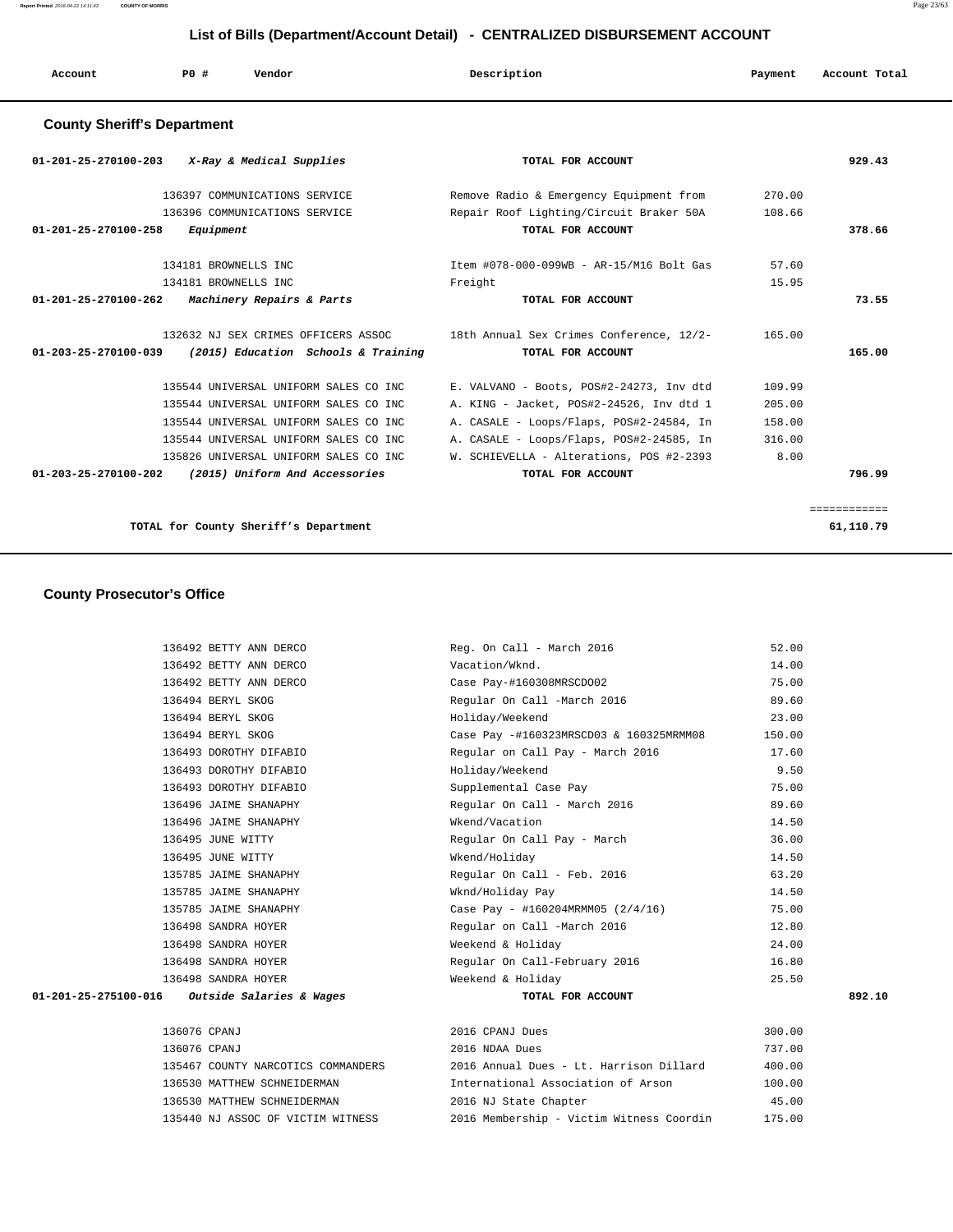**Report Printed** 2016-04-22 14:11:43 **COUNTY OF MORRIS** Page 24/63

# **List of Bills (Department/Account Detail) - CENTRALIZED DISBURSEMENT ACCOUNT**

| Account                           | PO#<br>Vendor                                                       | Description                                                          | Payment          | Account Total |
|-----------------------------------|---------------------------------------------------------------------|----------------------------------------------------------------------|------------------|---------------|
| <b>County Prosecutor's Office</b> |                                                                     |                                                                      |                  |               |
| 01-201-25-275100-023              | Associations and Memberships                                        | TOTAL FOR ACCOUNT                                                    |                  | 1,907.00      |
|                                   | 135470 VERIZON WIRELESS                                             | Account #242004961-00001 (1/24-2/23/16)                              | 7,542.24         |               |
|                                   | 136182 VERIZON WIRELESS                                             | Account 882249917-00001 (2/10-3/9/16)                                | 59.72            |               |
|                                   | 136217 VERIZON WIRELESS                                             | Account #982471570-00001 (2/13-3/12/16)                              | 833.72           |               |
| 01-201-25-275100-031              | Cellular Phones/Pagers                                              | TOTAL FOR ACCOUNT                                                    |                  | 8,435.68      |
|                                   | 136077 MEDIA SUPPLY, INC.                                           | 1- Spindle - Dual Layer DVD with Office                              | 81.50            |               |
|                                   | 136126 W.B. MASON COMPANY INC                                       | Toner/Ink                                                            | 781.38           |               |
| 01-201-25-275100-037              | Data Processing Supplies                                            | TOTAL FOR ACCOUNT                                                    |                  | 862.88        |
|                                   | 136179 N J N E O A                                                  | 2016 Narcotics Spring Training                                       | 25.00            |               |
|                                   | 136378 TACIS                                                        | 2016 IACIS BCFE Training - 4/25/16-5/6/1                             | 2,795.00         |               |
| 01-201-25-275100-039              | Education Schools & Training                                        | TOTAL FOR ACCOUNT                                                    |                  | 2,820.00      |
|                                   |                                                                     |                                                                      |                  |               |
|                                   | 135490 THOMSON REUTER-WEST                                          | ACCOUNT#1000176025-Law Library Feb.2016                              | 2,430.72         |               |
|                                   | 135490 THOMSON REUTER-WEST                                          | ACCOUNT#1003917278-APPELLATE-Feb.                                    | 1,482.22         |               |
| 01-201-25-275100-050              | Law Books                                                           | TOTAL FOR ACCOUNT                                                    |                  | 3,912.94      |
|                                   | 135487 ALPHAGRAPHICS                                                | Certificate - Alyssa DiStirco                                        | 17.50            |               |
|                                   | 135480 JOHN WILLS STUDIOS INC                                       | Customer #C1005 - Burgundy Felt- Etching                             | 440.00           |               |
|                                   | 135480 JOHN WILLS STUDIOS INC                                       | UPS                                                                  | 28.06            |               |
|                                   | 135781 T J'S SPORTWIDE TROPHY                                       | Acknowledgement- Sales Order #280985: Pl                             | 359.36           |               |
|                                   | 135788 W.B. MASON COMPANY INC                                       | Account #C1033751 -Misc. Office Supplies                             | 204.54           |               |
|                                   | 135788 W.B. MASON COMPANY INC                                       | Misc. Office Supplies                                                | 257.47           |               |
|                                   | 135788 W.B. MASON COMPANY INC                                       | Misc. Office Supplies                                                | 181.33           |               |
|                                   | 135788 W.B. MASON COMPANY INC                                       | Misc.Office Supplies                                                 | 150.15           |               |
|                                   | 136178 OFFICE CONCEPTS GROUP, INC.                                  | Account #16868- Paper, cover stock, 65#                              | 77.52            |               |
|                                   | 136178 OFFICE CONCEPTS GROUP, INC.<br>136126 W.B. MASON COMPANY INC | Misc. Office Supplies<br>Storage Boxes                               | 237.38<br>37.14  |               |
| 01-201-25-275100-058              | Office Supplies & Stationery                                        | TOTAL FOR ACCOUNT                                                    |                  | 1,990.45      |
|                                   |                                                                     |                                                                      |                  |               |
|                                   | 135787 FEDEX                                                        | Account #1051-0576-2 (3/4-3/10/16)                                   | 103.31           |               |
|                                   | 136172 FEDEX<br>137140 COUNTY OF MORRIS                             | Account #1051-0576-2 (3/11-3/17/16)<br>1st HALF OF 4/16 METERED MAIL | 183.74<br>922.00 |               |
| 01-201-25-275100-068              | Postage & Metered Mail                                              | TOTAL FOR ACCOUNT                                                    |                  | 1,209.05      |
|                                   |                                                                     |                                                                      |                  |               |
|                                   | 135485 COMMUNICATIONS SERVICE                                       | Equipment removed - Domestic Violence Ca                             | 220.00           |               |
|                                   | 135485 COMMUNICATIONS SERVICE                                       | Installed radio into Explorer - Re: Anth                             | 290.15           |               |
|                                   | 136206 COMMUNICATIONS SERVICE                                       | 2003 Ford Crown Victoria- Off lined- Rad                             | 230.00           |               |
| 01-201-25-275100-072              | 136206 COMMUNICATIONS SERVICE<br>Radio Repairs                      | 2005 Ford Expedition (Sgt. Johnson) ante<br>TOTAL FOR ACCOUNT        | 134.85           | 875.00        |
|                                   |                                                                     |                                                                      |                  |               |
|                                   | 134736 SHI INTERNATIONAL CORP                                       | Infoshare Case Management - Maintenance                              | 20,000.00        |               |
| 01-201-25-275100-078              | Software Maintenance                                                | TOTAL FOR ACCOUNT                                                    |                  | 20,000.00     |
|                                   | 135786 A.R.T. AGENCY, INC                                           | State v Beety, P. ** Req. by AP Leo                                  | 75.06            |               |
| 01-201-25-275100-081              | Transcripts                                                         | TOTAL FOR ACCOUNT                                                    |                  | 75.06         |
|                                   | 135489 COMMUNICATIONS SERVICE                                       | HD Headlight Ballast 2007 Escalade Repai                             | 350.00           |               |
|                                   | 134157 CDW GOVERNMENT LLC                                           | Quote #1BMBPG9 - Account #6407765 Magtek                             | 57.75            |               |
|                                   | 135777 INTEGRATED SYSTEMS & SERVICES                                | Quote #J12.9.16-14 Video Survellance Sys                             | 5,921.50         |               |
| 01-201-25-275100-118              | Investigation Expense                                               | TOTAL FOR ACCOUNT                                                    |                  | 6,329.25      |
|                                   |                                                                     |                                                                      |                  |               |
|                                   | 135484 ADMINISTRATIVE OFFICE                                        | Reimbursement to Appellate Team JACS Acc                             | 300.00           |               |
|                                   | 135776 KENNY DAVID                                                  | Mandatory Retake/Extradition (Beckley, W                             | 268.94           |               |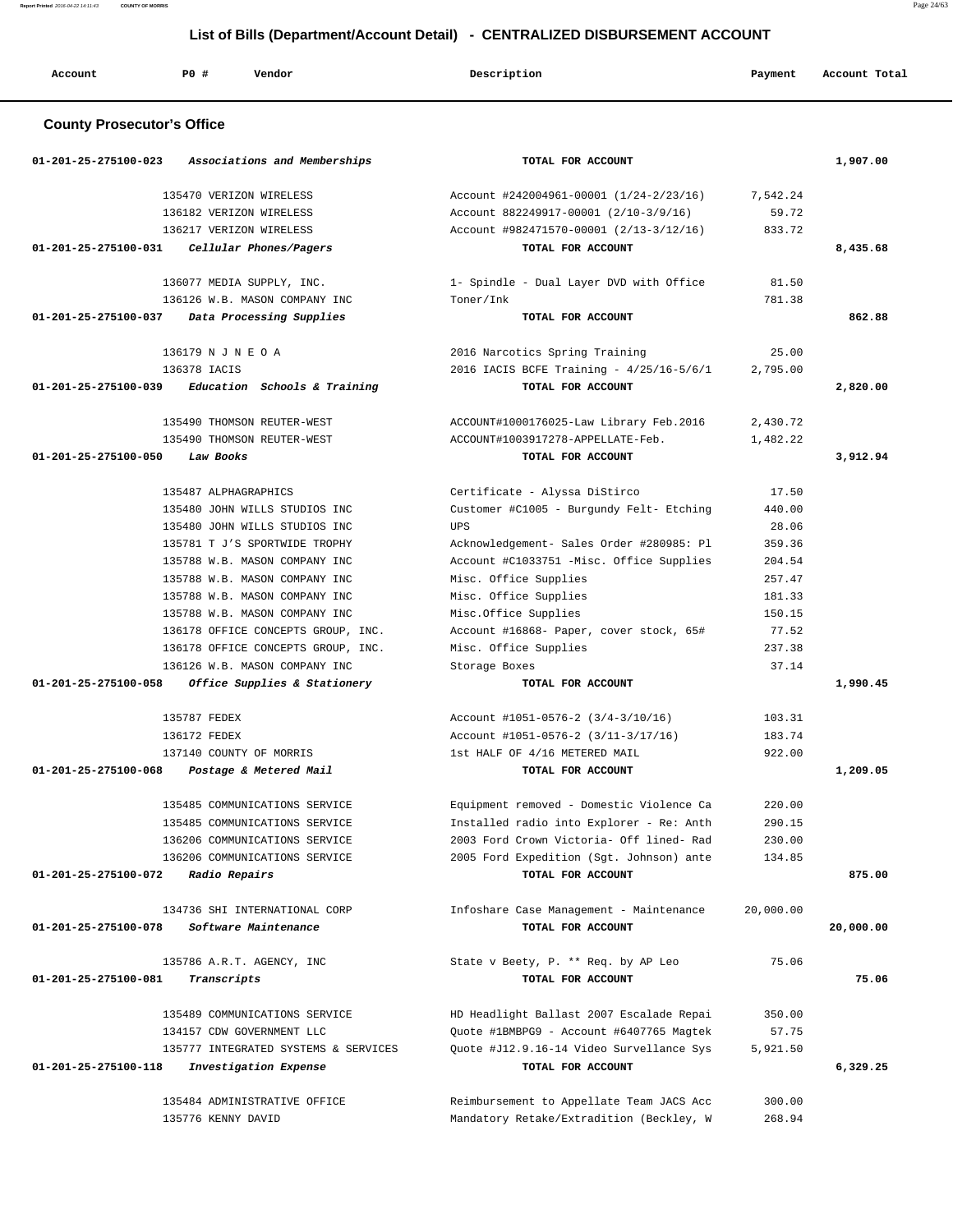**Report Printed** 2016-04-22 14:11:43 **COUNTY OF MORRIS** Page 25/63

## **List of Bills (Department/Account Detail) - CENTRALIZED DISBURSEMENT ACCOUNT**

| Account                           | Vendor<br>PO#                           | Description                               | Payment  | Account Total |
|-----------------------------------|-----------------------------------------|-------------------------------------------|----------|---------------|
| <b>County Prosecutor's Office</b> |                                         |                                           |          |               |
|                                   | 136475 FREDRIC M. KNAPP                 | Judgement of Conviction (State v Beckfor  | 20.00    |               |
|                                   | 136475 FREDRIC M. KNAPP                 | Driving Abstract- State v Brightbill, Co  | 5.00     |               |
|                                   | 136456 RAHWAY TRAVEL                    | State vs Palestino, Alexis ** Rnd. Trip T | 1,012.50 |               |
| 01-201-25-275100-126              | Court Expenses-Extradition              | TOTAL FOR ACCOUNT                         |          | 1,616.44      |
|                                   | 136216 NESTLE WATERS NORTH AMERICA INC. | Account #0434996856 02/15/16-03/14/16     | 406.22   |               |
| 01-201-25-275100-147              | Water                                   | TOTAL FOR ACCOUNT                         |          | 406.22        |
|                                   | 133957 ATLANTIC TACTICAL OF NJ, INC.    | Assistant Prosecutor Badge & Retired Vic  | 207.00   |               |
|                                   | 136207 FLEMINGTON DEPT STORE INC.       | Equipment/Clothing- Det. Spautz           | 405.76   |               |
|                                   | 136207 FLEMINGTON DEPT STORE INC        | Equipment/Clothing-Det.Lobman             | 267.85   |               |
|                                   | 136207 FLEMINGTON DEPT STORE INC        | Equipment/Clothing-Det.Lobman             | 139.91   |               |
| $01 - 201 - 25 - 275100 - 202$    | Uniform And Accessories                 | TOTAL FOR ACCOUNT                         |          | 1,020.52      |
|                                   |                                         |                                           |          | ============  |
|                                   | TOTAL for County Prosecutor's Office    |                                           |          | 52,352.59     |

 **County Jail** 

| 137140 COUNTY OF MORRIS                        |                                                                                  | 1st HALF OF 4/16 METERED MAIL |                                           | 16.22     |              |
|------------------------------------------------|----------------------------------------------------------------------------------|-------------------------------|-------------------------------------------|-----------|--------------|
| 01-201-25-280100-068<br>Postage & Metered Mail |                                                                                  |                               | TOTAL FOR ACCOUNT                         |           | 16.22        |
|                                                |                                                                                  |                               |                                           |           |              |
| 135888 MORRIS COUNTY M.U.A                     |                                                                                  |                               | FACILITY GARBAGE TIPPING FE               | 670.00    |              |
| $01-201-25-280100-084$ Other Outside Services  |                                                                                  |                               | TOTAL FOR ACCOUNT                         |           | 670.00       |
|                                                |                                                                                  |                               |                                           |           |              |
| 136044 ARAMARK CHARLOTTE LOCKBOX               |                                                                                  |                               | 200334000 - STAFF & INMATE MEALS DATED 3  | 12,387.27 |              |
| 136044 ARAMARK CHARLOTTE LOCKBOX               |                                                                                  |                               | 200334000 - STAFF MEALS DATED 3.16.16     | 399.60    |              |
| 136044 ARAMARK CHARLOTTE LOCKBOX               |                                                                                  |                               | 200334000 - STAFF MEALS DATED 3.16.16     | 359.60    |              |
| 01-201-25-280100-185<br>Food                   |                                                                                  |                               | TOTAL FOR ACCOUNT                         |           | 13, 146. 47  |
|                                                |                                                                                  |                               |                                           |           |              |
| 134273 ATLANTIC HEALTH SYSTEM                  |                                                                                  |                               | MEDICAL CARE FOR M.JEBARA DATED 1.19.16   | 601.25    |              |
|                                                | 135870 BIO-REFERENCE LABORATORIES, INC. INMATE LAB WORK FOR FEB 2016 DATED 2.28. |                               |                                           | 622.19    |              |
| Medical<br>01-201-25-280100-189                |                                                                                  |                               | TOTAL FOR ACCOUNT                         |           | 1,223.44     |
|                                                |                                                                                  |                               |                                           |           |              |
| 134274 ATLANTIC HEALTH SYSTEM                  |                                                                                  |                               | MEDICAL CARE FOR A.KISSINGER DATED 12.26  | 1,865.71  |              |
| 123038 MATERNAL FETAL MEDICINE                 |                                                                                  |                               | MEDICAL CARE FOR C. THOMPSON DATED 6.3.15 | 292.50    |              |
| 121529 MATERNAL FETAL MEDICINE                 |                                                                                  |                               | MEDICAL CARE FOR C.THOMPSON DATED 5.27.1  | 94.25     |              |
| 01-203-25-280100-189<br>(2015) Medical         |                                                                                  |                               | TOTAL FOR ACCOUNT                         |           | 2,252.46     |
|                                                |                                                                                  |                               |                                           |           |              |
|                                                |                                                                                  |                               |                                           |           | ============ |
| TOTAL for County Jail                          |                                                                                  |                               |                                           |           | 17,308.59    |
|                                                |                                                                                  |                               |                                           |           |              |

# **County Youth Detention Facilit**

| 135680 PENN STATE UNIVERSITY                         | Course CJED 5013-012 FTO Morris - March  | 450.00 |        |
|------------------------------------------------------|------------------------------------------|--------|--------|
| 133731 CDW GOVERNMENT LLC                            | Axiom 36W AC Adapter F/Surface Pro 3Mfq# | 53.76  |        |
| Education Schools & Training<br>01-201-25-281100-039 | TOTAL FOR ACCOUNT                        |        | 503.76 |
|                                                      |                                          |        |        |
| 136119 W.B. MASON COMPANY INC                        | OXF57538 - 2 pocket folder               | 9.98   |        |
| 136119 W.B. MASON COMPANY INC                        | AVE5195 - Label                          | 5.45   |        |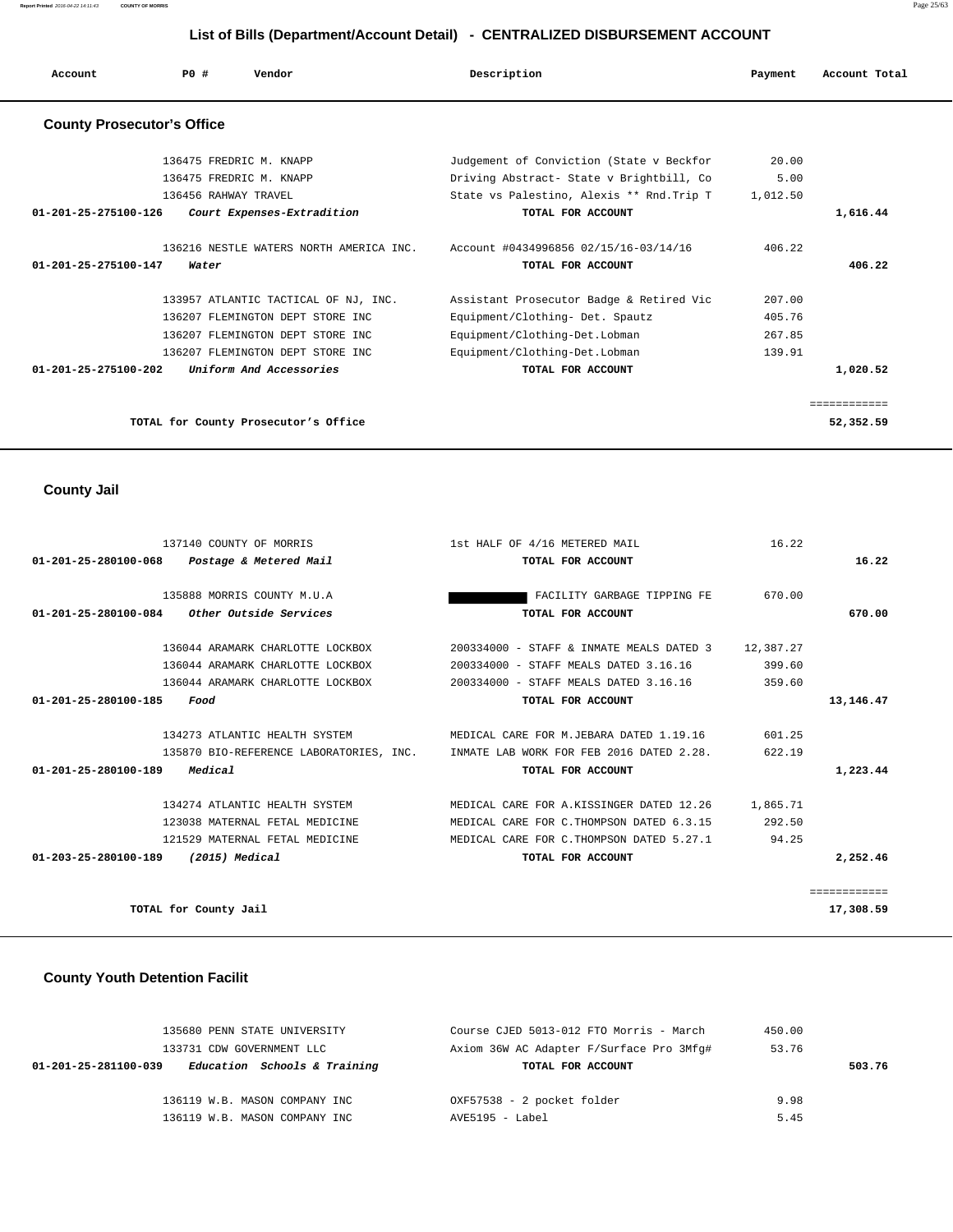| List of Bills (Department/Account Detail) - CENTRALIZED DISBURSEMENT ACCOUNT |        |                                                                                                                                                                                                                                                                                                                                                                                                                                                                                                                     |          |               |  |  |
|------------------------------------------------------------------------------|--------|---------------------------------------------------------------------------------------------------------------------------------------------------------------------------------------------------------------------------------------------------------------------------------------------------------------------------------------------------------------------------------------------------------------------------------------------------------------------------------------------------------------------|----------|---------------|--|--|
| PO#                                                                          | Vendor | Description                                                                                                                                                                                                                                                                                                                                                                                                                                                                                                         | Payment  | Account Total |  |  |
|                                                                              |        |                                                                                                                                                                                                                                                                                                                                                                                                                                                                                                                     |          |               |  |  |
|                                                                              |        | $AVE2163 - Label$                                                                                                                                                                                                                                                                                                                                                                                                                                                                                                   | 3.04     |               |  |  |
| 01-201-25-281100-058                                                         |        | TOTAL FOR ACCOUNT                                                                                                                                                                                                                                                                                                                                                                                                                                                                                                   |          | 86.95         |  |  |
|                                                                              |        | 1st HALF OF 4/16 METERED MAIL                                                                                                                                                                                                                                                                                                                                                                                                                                                                                       | 41.89    |               |  |  |
| $01 - 201 - 25 - 281100 - 068$                                               |        | TOTAL FOR ACCOUNT                                                                                                                                                                                                                                                                                                                                                                                                                                                                                                   |          | 41.89         |  |  |
|                                                                              |        | NJ Criminal Code                                                                                                                                                                                                                                                                                                                                                                                                                                                                                                    | 25.90    |               |  |  |
|                                                                              |        | NJ Motor Vehicle & Traffce Laws                                                                                                                                                                                                                                                                                                                                                                                                                                                                                     | 12.95    |               |  |  |
|                                                                              |        | Postage and Handling                                                                                                                                                                                                                                                                                                                                                                                                                                                                                                | 7.35     |               |  |  |
| 01-201-25-281100-070                                                         |        | TOTAL FOR ACCOUNT                                                                                                                                                                                                                                                                                                                                                                                                                                                                                                   |          | 46.20         |  |  |
|                                                                              |        | Contractual charge                                                                                                                                                                                                                                                                                                                                                                                                                                                                                                  | 2,894.75 |               |  |  |
|                                                                              |        | Congregate Meals: 1340 meals x \$2.81/mea                                                                                                                                                                                                                                                                                                                                                                                                                                                                           | 3,765.40 |               |  |  |
|                                                                              |        | AFI and other                                                                                                                                                                                                                                                                                                                                                                                                                                                                                                       | 1,952.09 |               |  |  |
|                                                                              |        | 5 Gal NPL Drinking Water                                                                                                                                                                                                                                                                                                                                                                                                                                                                                            | 62.82    |               |  |  |
|                                                                              |        | Rental                                                                                                                                                                                                                                                                                                                                                                                                                                                                                                              | 0.99     |               |  |  |
| 01-201-25-281100-185<br>Food                                                 |        | TOTAL FOR ACCOUNT                                                                                                                                                                                                                                                                                                                                                                                                                                                                                                   |          | 8,676.05      |  |  |
|                                                                              |        | <b>County Youth Detention Facilit</b><br>136119 W.B. MASON COMPANY INC<br>Office Supplies & Stationery<br>137140 COUNTY OF MORRIS<br>Postage & Metered Mail<br>134299 LOOSELEAF LAW PUBLICATIONS INC.<br>134299 LOOSELEAF LAW PUBLICATIONS INC<br>134299 LOOSELEAF LAW PUBLICATIONS INC.<br>Publication & Subscriptions<br>136671 SODEXO INC & AFFILIATES<br>136671 SODEXO INC & AFFILIATES<br>136671 SODEXO INC & AFFILIATES<br>136573 NESTLE WATERS NORTH AMERICA INC.<br>136573 NESTLE WATERS NORTH AMERICA INC. |          |               |  |  |

 136650 INSTITUTE FOR FORENSIC PSYCHOLOGY Psychological Evaluations for 2 potentia 700.00  **01-201-25-281100-189 Medical TOTAL FOR ACCOUNT 700.00**

 136224 JERSEY PAPER PLUS INC 227106-12oz bowl 690.00 136225 JERSEY PAPER PLUS INC DRA-90652 Easy Paks Bowl Cleaner 220.50  **01-201-25-281100-252 Janitorial Supplies TOTAL FOR ACCOUNT 910.50**

 ============ **TOTAL for County Youth Detention Facilit 10,965.35**

 **Road Repairs** 

|                                | 136344 RICOH AMERICAS CORPORATION                   | Ricoh MPC2003 S/N E205M660339 2/11 - 5/1  | 499.10    |           |
|--------------------------------|-----------------------------------------------------|-------------------------------------------|-----------|-----------|
|                                | $01-201-26-290100-058$ Office Supplies & Stationery | TOTAL FOR ACCOUNT                         |           | 499.10    |
|                                | 137140 COUNTY OF MORRIS                             | 1st HALF OF 4/16 METERED MAIL             | 7.70      |           |
| $01 - 201 - 26 - 290100 - 068$ | Postage & Metered Mail                              | TOTAL FOR ACCOUNT                         |           | 7.70      |
|                                | 137138 NATIONAL FUEL OIL INC.                       | FUEL CHARGES 3/16                         | 2,682.67  |           |
| $01 - 201 - 26 - 290100 - 140$ | <i><b>Gas Purchases</b></i>                         | TOTAL FOR ACCOUNT                         |           | 2,682.67  |
|                                | 135840 RT. 23 PATIO & MASON CENTER                  | cement Type M Pallets (Wharton Garage)    | 765.00    |           |
|                                | 135840 RT. 23 PATIO & MASON CENTER                  | cement Type M Pallets (Hanover Garage)    | 765.00    |           |
|                                | $01-201-26-290100-224$ Catch Basin Drainage & Pipes | TOTAL FOR ACCOUNT                         |           | 1,530.00  |
|                                | 135302 MORTON SALT, INC.                            | Salt Montville Garage Order #5100970502   | 17,817.13 |           |
| $01 - 201 - 26 - 290100 - 242$ | Snow Removal & Ice Control                          | TOTAL FOR ACCOUNT                         |           | 17,817.13 |
|                                | 135916 NORTHEASTERN HARDWARE CO INC                 | union road/stone rakes, chisels, wood ha  | 414.85    |           |
|                                | 135839 AGWAY MORRISTOWN                             | grass seed, straw                         | 139.98    |           |
| $01 - 201 - 26 - 290100 - 260$ | Construction Materials                              | TOTAL FOR ACCOUNT                         |           | 554.83    |
|                                | 135695 NORTHERN SAFETY CO. INC.                     | large coated string knit , safety gloves, | 578.11    |           |
|                                | 135695 NORTHERN SAFETY CO. INC.                     | economy class 2 mesh vest XL, 2XL, 3XL,   | 216.16    |           |
| $01 - 201 - 26 - 290100 - 266$ | Safety Items                                        | TOTAL FOR ACCOUNT                         |           | 794.27    |
|                                |                                                     |                                           |           |           |

============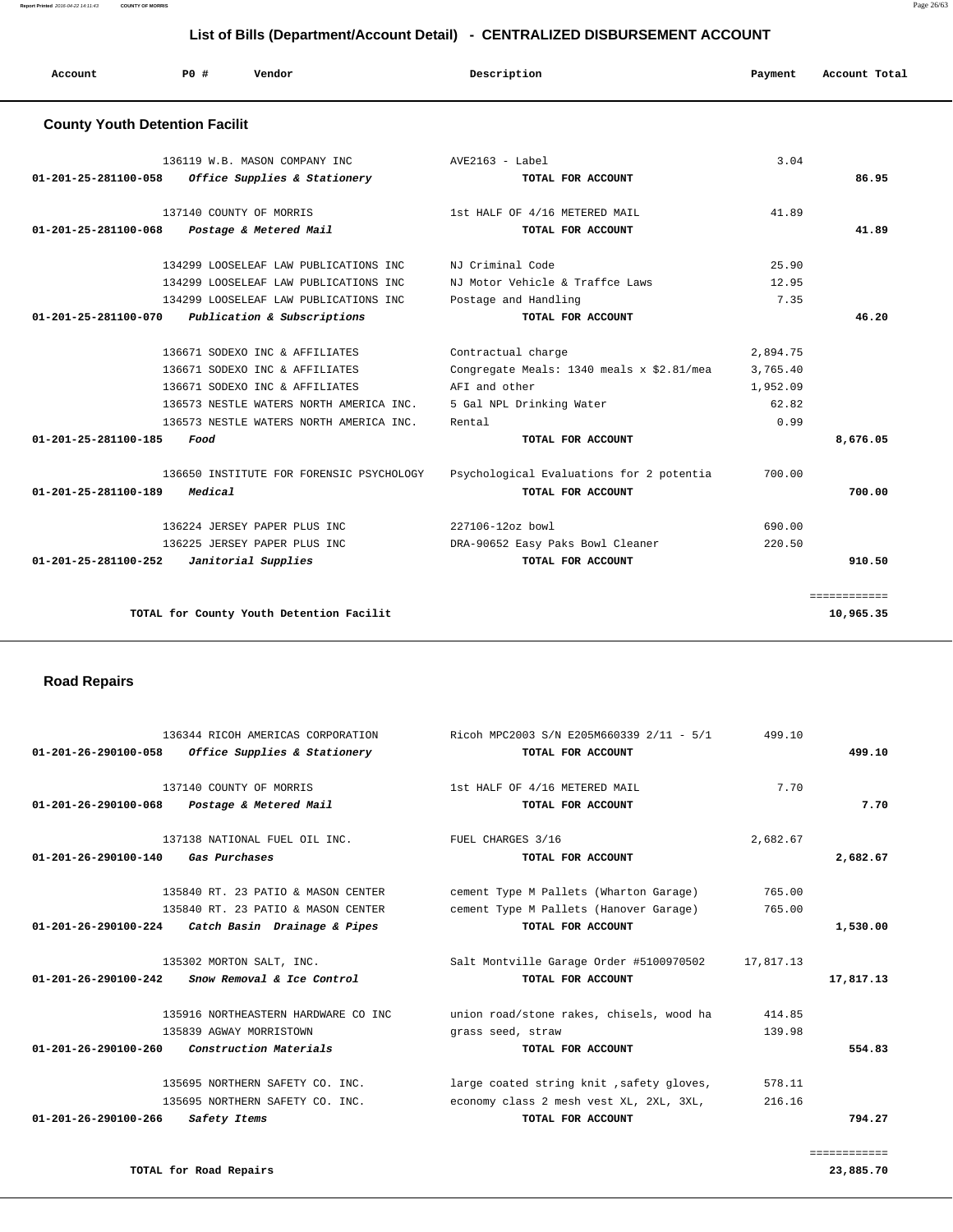**Report Printed** 2016-04-22 14:11:43 **COUNTY OF MORRIS** Page 27/63

# **List of Bills (Department/Account Detail) - CENTRALIZED DISBURSEMENT ACCOUNT**

| Account | PO# | Vendor | Description | Payment | Account Total |
|---------|-----|--------|-------------|---------|---------------|
|         |     |        |             |         |               |

# **Bridges and Culverts**

| 135604 W.B. MASON COMPANY INC<br>135898 W.B. MASON COMPANY INC<br>01-201-26-292100-058<br>Office Supplies & Stationery | office supplies as per attached.pens, in<br>2 cartons of 8.5 x 11 paperInvoice: I328<br>TOTAL FOR ACCOUNT | 208.75<br>54.20 | 262.95                |
|------------------------------------------------------------------------------------------------------------------------|-----------------------------------------------------------------------------------------------------------|-----------------|-----------------------|
| 136341 RICCIARDI BROTHERS OF<br><i>Tools - Others</i><br>$01 - 201 - 26 - 292100 - 246$                                | brushes, PPG Vet, All pro Mini woven 12<br>TOTAL FOR ACCOUNT                                              | 231.21          | 231.21                |
| 135897 COUNTY WELDING SUPPLY CO<br>$01 - 201 - 26 - 292100 - 248$<br>Welding-Oxygen-Acetylene Etc                      | cws 125 cf argoncws 125 $ar/c$ 02 75/25 $c$ ws<br>TOTAL FOR ACCOUNT                                       | 38.35           | 38.35                 |
| 135675 VIANINI PIPE INC.<br><i>Construction Materials</i><br>$01 - 201 - 26 - 292100 - 260$                            | Elliptical 24x38 8FT HE 3extra trucking<br>TOTAL FOR ACCOUNT                                              | 423.20          | 423.20                |
| TOTAL for Bridges and Culverts                                                                                         |                                                                                                           |                 | ===========<br>955.71 |

## **Shade Tree Commission**

| 135836 NORTHEASTERN ARBORIST SUPPLY               | single cable & pulley | 68.10 |
|---------------------------------------------------|-----------------------|-------|
| Machinery Repairs & Parts<br>01-201-26-300100-262 | TOTAL FOR ACCOUNT     | 68.10 |
|                                                   |                       |       |
|                                                   |                       |       |
| TOTAL for Shade Tree Commission                   |                       | 68.10 |
|                                                   |                       |       |

# **Buildings & Grounds**

| $01-201-26-310100-084$ Other Outside Services       | TOTAL FOR ACCOUNT                                                                   |          | 50,674.00 |
|-----------------------------------------------------|-------------------------------------------------------------------------------------|----------|-----------|
| 136210 TOWN OF MORRISTOWN                           | RE: A&R/ 03-23-16                                                                   | 2,524.00 |           |
| 136210 TOWN OF MORRISTOWN                           | RE: 30 SCHUYLER PLACE/ 03-23-16                                                     | 666.00   |           |
| 136210 TOWN OF MORRISTOWN                           | RE: MC COURTHOUSE/ 03-23-16                                                         | 1,890.00 |           |
| 136229 CLIFTON ELEVATOR SERVICE CO INC              | RE: 540 W HANOVER/ 03-21-16                                                         | 185.00   |           |
| 136228 KORNER STORE INC                             | RE: MEAL RECEIPTS/ 02-15-16 THRU 02-20-1                                            | 30.00    |           |
|                                                     | 136816 EMPLOYMENT HORIZONS, INC. CLEANING SERVICES - MARCH 2016/ DATED 03 45,379.00 |          |           |
| 01-201-26-310100-062 Parking Lot Rental             | TOTAL FOR ACCOUNT                                                                   |          | 8,872.50  |
| 136645 LAZ PARKING                                  | 590803109/ JUROR PKG - MARCH 2016/ DATED 8,872.50                                   |          |           |
| $01-201-26-310100-058$ Office Supplies & Stationery | TOTAL FOR ACCOUNT                                                                   |          | 95.00     |
| 136580 W.B. MASON COMPANY INC                       | WOBG32816/ RE: B&G/ 03-29-16                                                        | 7.84     |           |
| 136580 W.B. MASON COMPANY INC                       | WOBG32816/ RE: B&G/ 03-29-16                                                        | 87.16    |           |
| 01-201-26-310100-044 Equipment Service Agreements   | TOTAL FOR ACCOUNT                                                                   |          | 1,052.88  |
| 136628 AC & R INC                                   | RE: CREDIT MEMO/ 10-30-15                                                           | $-1.96$  |           |
| 136628 AC & R INC                                   | RE: WHARTON GARAGE/ 03-10-16                                                        | 295.45   |           |
| 136628 AC & R INC                                   | RE: COUNTY GARAGE/ 03-10-16                                                         | 315.89   |           |
| 136117 WEBSTER PLUMBING &                           | RE: PSTA/ 03-07-16                                                                  | 84.00    |           |
|                                                     | 136080 ASSOCIATED WATER CONDIT. INC. THE: PSTA - MONTHLY SERVICE AGREEMENT/ MA      | 359.50   |           |
|                                                     |                                                                                     |          |           |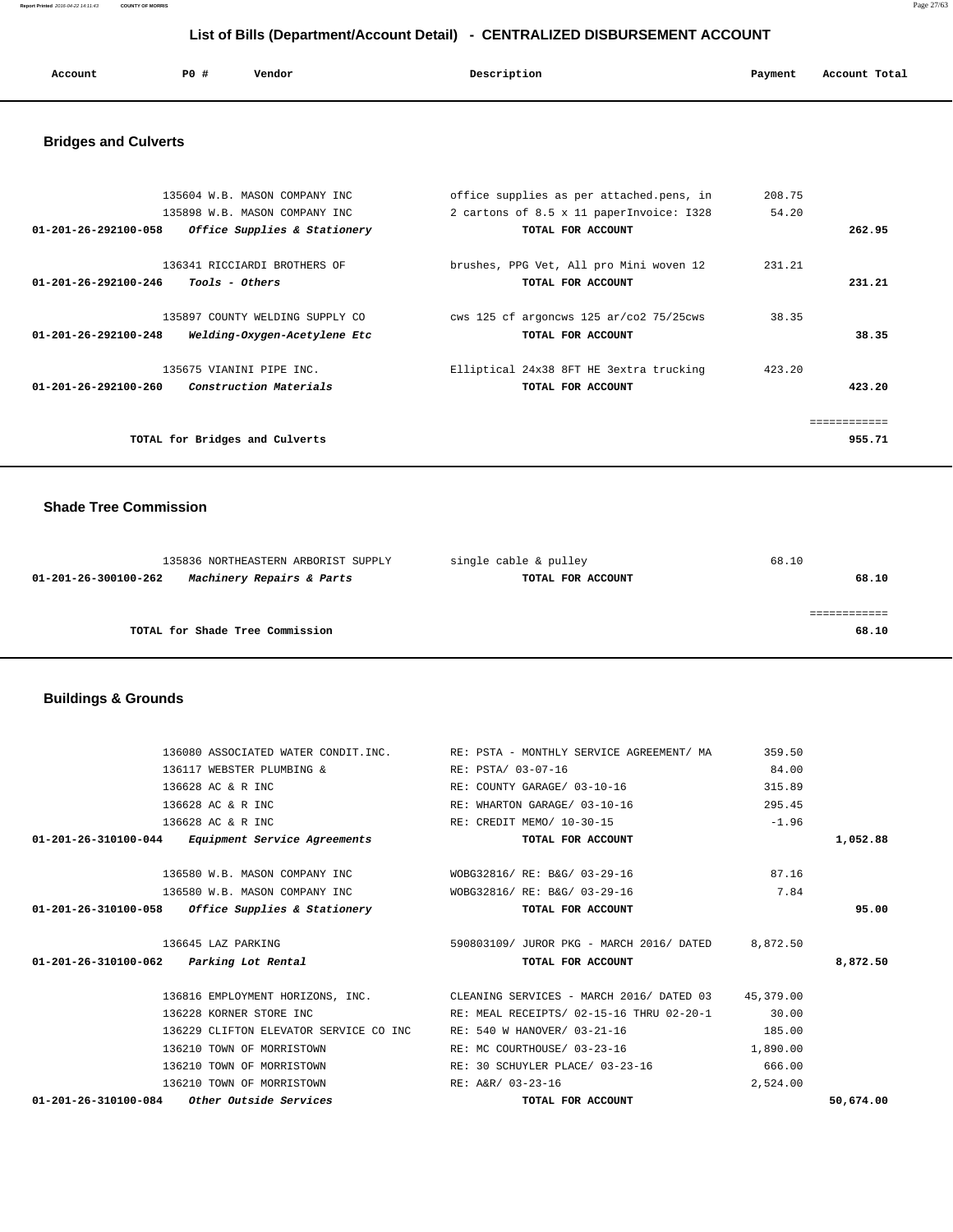| Account                        | PO#<br>Vendor                                                                                               | Description                                                                              | Payment          | Account Total |
|--------------------------------|-------------------------------------------------------------------------------------------------------------|------------------------------------------------------------------------------------------|------------------|---------------|
| <b>Buildings &amp; Grounds</b> |                                                                                                             |                                                                                          |                  |               |
| 01-201-26-310100-095           | Other Administrative Supplies                                                                               | TOTAL FOR ACCOUNT                                                                        |                  | 426.68        |
| 01-201-26-310100-098           | 135902 GATES FLAG & BANNER, CO. INC.<br>136231 MORRIS COUNTY ENGRAVING LLC<br>Other Operating&Repair Supply | 2856340 WO77313/ RE: FLAGS/ 03-16-16<br>RE: ENGRAVED SIGN/ 03-22-16<br>TOTAL FOR ACCOUNT | 603.50<br>56.32  | 659.82        |
|                                |                                                                                                             |                                                                                          |                  |               |
| 01-201-26-310100-164           | 136260 RICOH AMERICAS CORPORATION<br>Office Machines - Rental                                               | CONTRACT # 11674 - RICOH MPC3002 COPIER<br>TOTAL FOR ACCOUNT                             | 746.39           | 746.39        |
|                                | 136582 MARTINA FIELD                                                                                        | RE: 2016 WORK BOOTS/ DATED 03-30-16                                                      | 90.00            |               |
|                                | 136583 WILMAR HORMAZA                                                                                       | RE: 2016 WORK BOOTS/ DATED 04-03-16                                                      | 90.00            |               |
|                                | 136798 WILTON BLAKE                                                                                         | RE: 2016 WORK BOOTS - NIGHT CREW/ 04-08-                                                 | 90.00            |               |
| 01-201-26-310100-207           | Uniform & Clothing Allowance                                                                                | TOTAL FOR ACCOUNT                                                                        |                  | 270.00        |
|                                | 136213 SHERWIN-WILLIAMS                                                                                     | WO77266/ RE: YOUTH SHELTER/ 03-09-16                                                     | 10.11            |               |
|                                | 136213 SHERWIN-WILLIAMS                                                                                     | WO77266/ RE: YOUTH SHELTER/ 03-09-16                                                     | 107.98           |               |
| 01-201-26-310100-234           | Paint                                                                                                       | TOTAL FOR ACCOUNT                                                                        |                  | 118.09        |
|                                | 136226 CONTINENTAL TRADING &                                                                                | WO77326/ RE: B&G/ 03-22-16                                                               | 1,154.92         |               |
| 01-201-26-310100-235           | Pipes - Others                                                                                              | TOTAL FOR ACCOUNT                                                                        |                  | 1,154.92      |
|                                |                                                                                                             |                                                                                          |                  |               |
|                                | 136121 GRAINGER                                                                                             | WO77367/ RE: B&G/ 03-22-16                                                               | 28.00            |               |
|                                | 136121 GRAINGER                                                                                             | WO77348/ RE: B&G/ 03-18-16                                                               | 500.62           |               |
|                                | 136121 GRAINGER                                                                                             | WO77255/ RE: SHERIFF/ 03-23-16                                                           | 705.50           |               |
|                                | 136115 FASTENAL COMPANY                                                                                     | WO77395/ RE: OTA/ 03-24-16                                                               | 47.66            |               |
|                                | 136226 CONTINENTAL TRADING &                                                                                | WO76592/ RE: A&R - 4TH FL/ 03-04-16                                                      | 3,779.98         |               |
|                                | 136226 CONTINENTAL TRADING &                                                                                | WO76592/ RE: A&R - 4TH FL/ 03-09-16                                                      | 1,091.96         |               |
|                                | 136226 CONTINENTAL TRADING &                                                                                | WO77339/ RE: B&G/ 03-22-16                                                               | 231.96           |               |
| 01-201-26-310100-249           | Bldg Maintenance Supplies                                                                                   | TOTAL FOR ACCOUNT                                                                        |                  | 6,385.68      |
|                                | 136121 GRAINGER                                                                                             | WO77359/ RE: B&G/ 03-21-16                                                               | 995.51           |               |
|                                | 136232 COUNTY CONCRETE CORP.                                                                                | WO77398/ RE: CH/ 03-24-16                                                                | 64.00            |               |
| 01-201-26-310100-251           | Ground Maintenance Supplies                                                                                 | TOTAL FOR ACCOUNT                                                                        |                  | 1,059.51      |
|                                | 134257 JERSEY PAPER PLUS INC                                                                                | WO77121/ RE: B&G/ 02-19-16                                                               | 3,142.00         |               |
|                                | 136381 CALICO INDUSTRIES, INC.                                                                              | WO77372/ RE: B&G - HILL/ 03-24-16                                                        | 1,354.00         |               |
|                                | $01-201-26-310100-252$ Janitorial Supplies                                                                  | TOTAL FOR ACCOUNT                                                                        |                  | 4,496.00      |
|                                | 136087 ALL COUNTY RENTAL CENTER                                                                             | WO77380/ RE: CH/ 03-23-16                                                                | 92.19            |               |
| 01-201-26-310100-258           | Equipment                                                                                                   | TOTAL FOR ACCOUNT                                                                        |                  | 92.19         |
|                                |                                                                                                             |                                                                                          |                  |               |
|                                | 136644 R & J CONTROL, INC.<br>136644 R & J CONTROL, INC.                                                    | 002838/ PSTA<br>002839/ A & R BLDG-KOHLER                                                | 330.00<br>165.00 |               |
|                                | 136644 R & J CONTROL, INC.                                                                                  | 002840/ A & R BLDG - ONAN                                                                | 165.00           |               |
|                                | 136644 R & J CONTROL, INC.                                                                                  | 002841/ JDC                                                                              | 165.00           |               |
|                                | 136644 R & J CONTROL, INC.                                                                                  | 002866/ YOUTH SHELTER                                                                    | 165.00           |               |
|                                | 136644 R & J CONTROL, INC.                                                                                  | 002867/ COUNTY GARAGE                                                                    | 165.00           |               |
|                                | 136644 R & J CONTROL, INC.                                                                                  | 002868/ WHARTON                                                                          | 165.00           |               |
|                                | 136644 R & J CONTROL, INC.                                                                                  | 002869/ SCHUYLER                                                                         | 165.00           |               |
|                                | 136644 R & J CONTROL, INC.                                                                                  | 003108/ HEALTH MNGMNT                                                                    | 165.00           |               |
|                                | 136644 R & J CONTROL, INC.                                                                                  | 003109/ MONTVILLE                                                                        | 165.00           |               |
|                                | 136644 R & J CONTROL, INC.                                                                                  | 003113/ CAC BLDG                                                                         | 165.00           |               |
|                                | 136644 R & J CONTROL, INC.                                                                                  | 003114/ SEU                                                                              | 165.00           |               |
|                                | 136644 R & J CONTROL, INC.                                                                                  | 003129/ LAW & PUBLIC SAFETY - TS25 TRAIL                                                 | 165.00           |               |
|                                | 136644 R & J CONTROL, INC.                                                                                  | 003130/ LAW & PUBLIC SAFETY - 225K BALDO                                                 | 165.00           |               |
|                                | 136644 R & J CONTROL, INC.                                                                                  | 003131/ LAW & PUBLIC SAFETY - TRAILER                                                    | 165.00           |               |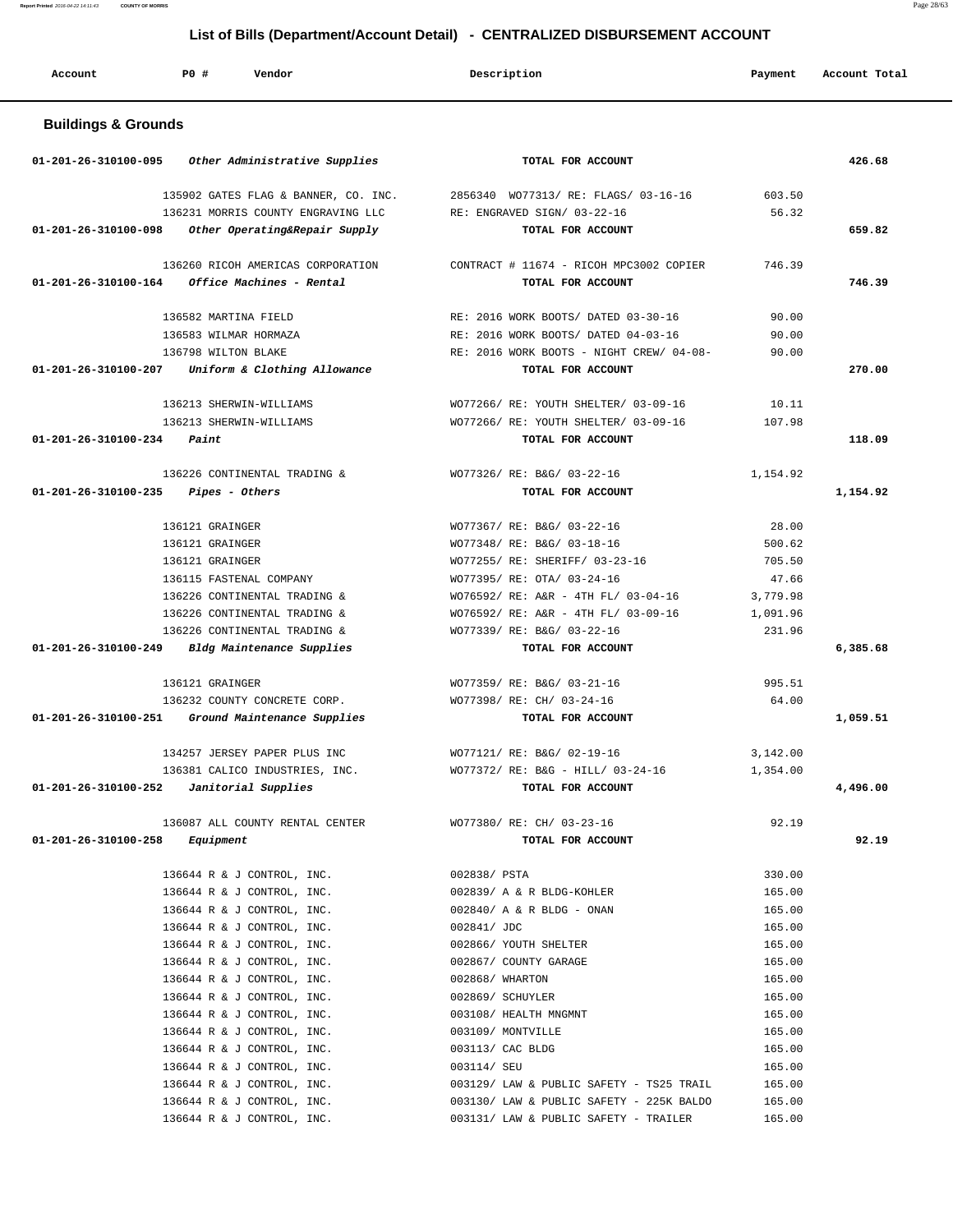| Account                        | PO#             | Vendor                     | Description                              | Payment   | Account Total |
|--------------------------------|-----------------|----------------------------|------------------------------------------|-----------|---------------|
| <b>Buildings &amp; Grounds</b> |                 |                            |                                          |           |               |
|                                |                 | 136644 R & J CONTROL, INC. | 003133/ LAW & PUBLIC SAFETY - WHISPERWAT | 165.00    |               |
|                                |                 | 136644 R & J CONTROL, INC. | 003134/ FUEL TRANSFER STATION            | 165.00    |               |
|                                |                 | 136644 R & J CONTROL, INC. | 0003135/ W&M                             | 165.00    |               |
|                                |                 | 136644 R & J CONTROL, INC. | 0003136/ OTA                             | 165.00    |               |
| $01 - 201 - 26 - 310100 - 262$ |                 | Machinery Repairs & Parts  | TOTAL FOR ACCOUNT                        |           | 3,465.00      |
|                                |                 |                            |                                          |           |               |
|                                | 136121 GRAINGER |                            | WO77340/ RE: PSTA/ 03-22-16              | 240.55    |               |
|                                | 136121 GRAINGER |                            | WO77340/ RE: PSTA/ 03-22-16              | 192.44    |               |
|                                | 136121 GRAINGER |                            | WO77340/ RE: PSTA/ 03-22-16              | 539.20    |               |
|                                | 136121 GRAINGER |                            | WO77340/ RE: PSTA/ 03-22-16              | 144.33    |               |
|                                | 136121 GRAINGER |                            | WO77365/ RE: PSTA/ 03-22-16              | 79.14     |               |
|                                |                 | 135906 CARRIER CORPORATION | RE: SCHUYLER, A&R - 4TH FL/ 03-10-16     | 11,980.21 |               |
|                                |                 | 135906 CARRIER CORPORATION | RE: TREASURER/ 03-11-16                  | 910.16    |               |
|                                |                 |                            |                                          |           |               |

 135906 CARRIER CORPORATION RE: JBWS/ 03-11-16 775.10 136923 JOHNSTONE SUPPLY WO77412/ RE: CTY JAIL/ 03-28-16 146.94 136923 JOHNSTONE SUPPLY WO77446/ RE: CTY LIBRARY/ 04-01-16 29.04 136923 JOHNSTONE SUPPLY WO77443/ RE: PSTA/ 04-01-16 477.65

 135905 TURTLE & HUGHES, INC. WO77221/ RE: SEU/ 03-22-16 109.35 135905 TURTLE & HUGHES, INC. WO77221/ RE: SEU/ 03-22-16 133.00

 **01-201-26-310100-264 Heat & A/C TOTAL FOR ACCOUNT 15,514.76**

============

 135900 GRIFFITH ELECTRIC SUPPLY CO, INC. WO76660/ RE: B&G/ 03-16-16 278.91  **01-201-26-310100-265 Electrical TOTAL FOR ACCOUNT 521.26**

**TOTAL for Buildings & Grounds 95,648.36**

#### **Motor Services Center**

|  |                    | 135979 STRATFORD CAREER INSTITUTE SMALL ENGINE REPAIR - EDWARD SARTORIUS, 749.00 |                      |                                          |        |        |
|--|--------------------|----------------------------------------------------------------------------------|----------------------|------------------------------------------|--------|--------|
|  |                    | 01-201-26-315100-039 Education Schools & Training TOTAL FOR ACCOUNT              |                      |                                          |        | 749.00 |
|  |                    | 136613 W.B. MASON COMPANY INC CALC ROLL, HP INKCART, PAD REFILL 29.86            |                      |                                          |        |        |
|  |                    | 01-201-26-315100-058 Office Supplies & Stationery TOTAL FOR ACCOUNT              |                      |                                          |        | 29.86  |
|  | 135946 GRAINGER    |                                                                                  | BACK UP ALARM        |                                          | 153.76 |        |
|  | 135946 GRAINGER    |                                                                                  | TIRE SHINE           |                                          | 105.00 |        |
|  | 135946 GRAINGER    |                                                                                  | RATCHET REPAIR KIT   |                                          | 16.04  |        |
|  | 135946 GRAINGER    |                                                                                  | TOOL REST UPRIGHT    |                                          | 20.52  |        |
|  | 135946 GRAINGER    |                                                                                  | BATTERY              |                                          | 118.97 |        |
|  | 136633 MARK CARTER |                                                                                  |                      | MOTOR VEHICLE COMMISSION - 8 TITLES      | 480.00 |        |
|  | 136633 MARK CARTER |                                                                                  | NJ EMISSIONS PROGRAM |                                          | 13.43  |        |
|  |                    | 135974 NESTLE WATERS NORTH AMERICA INC. 0435051180, 01/15/16 - 02/14/16          |                      |                                          | 353.85 |        |
|  |                    | 135982 WHITEMARSH CORPORATION THE DIESEL NOZZLE GREEN                            |                      |                                          | 340.99 |        |
|  |                    | 135982 WHITEMARSH CORPORATION BALANCED COAX WHIP HOSE                            |                      |                                          | 219.29 |        |
|  |                    | 135977 SHEAFFER SUPPLY, INC. LCA58X2S 5/8X2SHCS                                  |                      |                                          | 6.93   |        |
|  |                    | 136535 MORRISTOWN LUMBER &                                                       | U BOLT               |                                          | 4.80   |        |
|  |                    | 136535 MORRISTOWN LUMBER & 120Z SPR, MAX FILL TRIPLE EXPND FOAM                  |                      |                                          | 24.97  |        |
|  |                    | 136535 MORRISTOWN LUMBER &                                                       | FLUOR LA             |                                          | 24.76  |        |
|  |                    | 136596 SNAP-ON EQUIPMENT                                                         |                      | FILTER, LABOR- AC UNIT TUNE UP AND SERVI | 299.00 |        |
|  |                    |                                                                                  |                      |                                          |        |        |

 135903 GRIFFITH ELECTRIC SUPPLY CO, INC. WO76659/ RE: IT/12-30-16 43.68  **01-203-26-310100-265 (2015) Electrical TOTAL FOR ACCOUNT 43.68**

**Report Printed** 2016-04-22 14:11:43 **COUNTY OF MORRIS** Page 29/63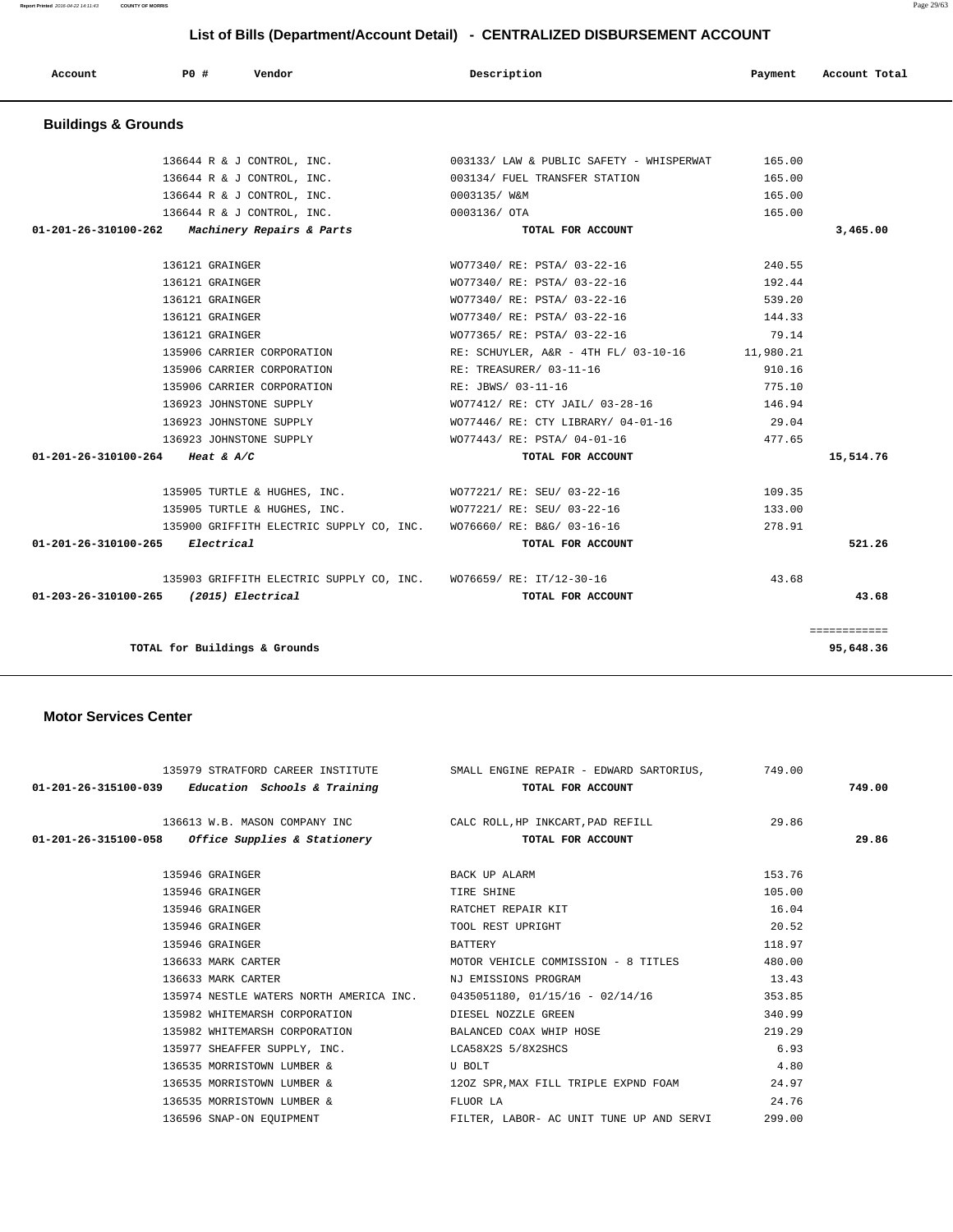| Account                      | <b>PO #</b>           | Vendor                                | Description                                | Payment  | Account Total |
|------------------------------|-----------------------|---------------------------------------|--------------------------------------------|----------|---------------|
| <b>Motor Services Center</b> |                       |                                       |                                            |          |               |
|                              | 135951 HELM           |                                       | VCM SOFTWARE RENEWAL                       | 1,300.00 |               |
|                              |                       | 136490 J & D SALES & SERVICE LLC      | SERVICE WATER RECYCLER                     | 230.00   |               |
|                              |                       | 136490 J & D SALES & SERVICE LLC      | HOSE, COUPLER                              | 120.64   |               |
|                              |                       | 136577 SGS TESTCOM INC                | MONTHLY INSPECTION MAINTENANCE - MARCH 2   | 189.41   |               |
| 01-201-26-315100-098         |                       | Other Operating&Repair Supply         | TOTAL FOR ACCOUNT                          |          | 4,289.68      |
|                              |                       | 135972 NORTHEAST COMMUNICATIONS, INC. | M0350DPW- 3/4" BRASS 20' NO CON MB8, QUAR  | 134.00   |               |
|                              |                       | 135972 NORTHEAST COMMUNICATIONS, INC. | M0350DPW- 3/4" BRASS 20' NO CON MB8, QUAR  | 134.00   |               |
|                              |                       | 135972 NORTHEAST COMMUNICATIONS, INC. | M0350DPW- 3/4" BRASS MOUNT, QUARTERWAVE A  | 83.00    |               |
|                              |                       | 135972 NORTHEAST COMMUNICATIONS, INC. | M0350DPW- POWER CABLE W/ CONNECTOR, 3/4"   | 111.00   |               |
|                              |                       | 135972 NORTHEAST COMMUNICATIONS, INC. | M0350DPW- ACCESSORTY CONNECTOR, QUARTERWA  | 100.00   |               |
|                              |                       | 135972 NORTHEAST COMMUNICATIONS, INC. | M0350DPW- POWER CABLE W/ CONNECTOR, 3/4"   | 111.00   |               |
| 01-201-26-315100-161         |                       | Communications Equipment              | TOTAL FOR ACCOUNT                          |          | 673.00        |
|                              | 136204 CARL LANGE     |                                       | WORK BOOTS PER CONTRACT                    | 90.00    |               |
|                              | 136419 THOMAS SHAUGER |                                       | WORK BOOTS PER CONTRACT                    | 74.98    |               |
|                              |                       | 136417 AMERICAN WEAR INC.             | UNIFORMS AND MAT RENTAL SERVICES           | 268.35   |               |
|                              |                       | 136417 AMERICAN WEAR INC.             | UNIFORMS AND MAT RENTAL SERVICES           | 205.57   |               |
|                              |                       | 136417 AMERICAN WEAR INC.             | UNIFORMS AND MAT RENTAL SERVICES           | 246.56   |               |
|                              |                       | 136428 AMERICAN WEAR INC.             | UNIFORMS AND MAT RENTAL SERVICES           | 254.77   |               |
|                              |                       | 136428 AMERICAN WEAR INC.             | UNIFORMS AND MAT RENTAL SERVICES           | 251.55   |               |
| 01-201-26-315100-207         |                       | Uniform & Clothing Allowance          | TOTAL FOR ACCOUNT                          |          | 1,391.78      |
|                              | 135973 PETROCHOICE    |                                       | SYN BLEND SAE 5W30                         | 940.58   |               |
| 01-201-26-315100-232         |                       | Lubricants & Anti Freeze              | TOTAL FOR ACCOUNT                          |          | 940.58        |
|                              |                       | 135981 WINTER EQUIPMENT COMPANY INC.  | BOLT KIT 12FT SYSTEM SHP W/ GUARDS         | 233.50   |               |
|                              |                       | 135941 CHEMUNG SUPPLY CORP            | STL CURB BMPR UNIV 8" & 12" PCH 6" TP, ST  | 7,525.30 |               |
| 01-201-26-315100-241         |                       | Snow Plowing Parts                    | TOTAL FOR ACCOUNT                          |          | 7,758.80      |
|                              |                       | 135944 CUSTOM BANDAG INC              | BUDD INNER NUT, RIGHT BUDD INNER NUT, LEFT | 200.00   |               |
|                              |                       | 136486 INTER CITY TIRE                | TIRES                                      | 229.60   |               |
|                              |                       | 136486 INTER CITY TIRE                | TIRES                                      | 276.40   |               |
|                              |                       | 136486 INTER CITY TIRE                | TIRES                                      | 687.70   |               |
|                              |                       | 136486 INTER CITY TIRE                | TIRES                                      | 680.89   |               |
|                              |                       | 136486 INTER CITY TIRE                | TIRES                                      | 111.35   |               |
|                              |                       | 136486 INTER CITY TIRE                | TIRES                                      | 126.80   |               |
|                              |                       | 136486 INTER CITY TIRE                | TIRES                                      | 540.88   |               |
| 01-201-26-315100-245         | Tires                 |                                       | TOTAL FOR ACCOUNT                          |          | 2,853.62      |
|                              |                       | 135978 SNAP-ON INDUSTRIAL             | LK ASBY/KEYS                               | 24.60    |               |
| 01-201-26-315100-246         |                       | Tools - Others                        | TOTAL FOR ACCOUNT                          |          | 24.60         |
|                              |                       | 135966 PRAXAIR DISTRIBUTION           | CYLINDER RENTAL $01/20/16 - 0$             | 299.70   |               |
|                              |                       | 135966 PRAXAIR DISTRIBUTION           | ELECTR LH 7018                             | 82.24    |               |
|                              |                       | 136557 PRAXAIR DISTRIBUTION           | ACETYLENE, OXYGEN K                        | 212.70   |               |
|                              |                       | 136557 PRAXAIR DISTRIBUTION           | CYLINDER RENTAL $02/20/16 - 0$             | 291.60   |               |
| 01-201-26-315100-248         |                       | Welding-Oxygen-Acetylene Etc          | TOTAL FOR ACCOUNT                          |          | 886.24        |
|                              |                       | 135980 ZEP SALES & SERVICE            | ZEP TKO 4-1GL                              | 245.90   |               |
| 01-201-26-315100-252         |                       | Janitorial Supplies                   | TOTAL FOR ACCOUNT                          |          | 245.90        |
|                              |                       | 135932 AIR BRAKE & EQUIPMENT          | WIPER BLADE                                | 69.50    |               |
|                              |                       | 135937 BROWN'S HUNTERDON              | SWITCH PRESSURE, WARNING ALARM             | 81.75    |               |
|                              |                       | 135937 BROWN'S HUNTERDON              | FUEL TANK CAP                              | 97.95    |               |
|                              |                       | 135937 BROWN'S HUNTERDON              | ARM STD, SPRING REAR VIEW MIRROR, ROD RR V | 68.05    |               |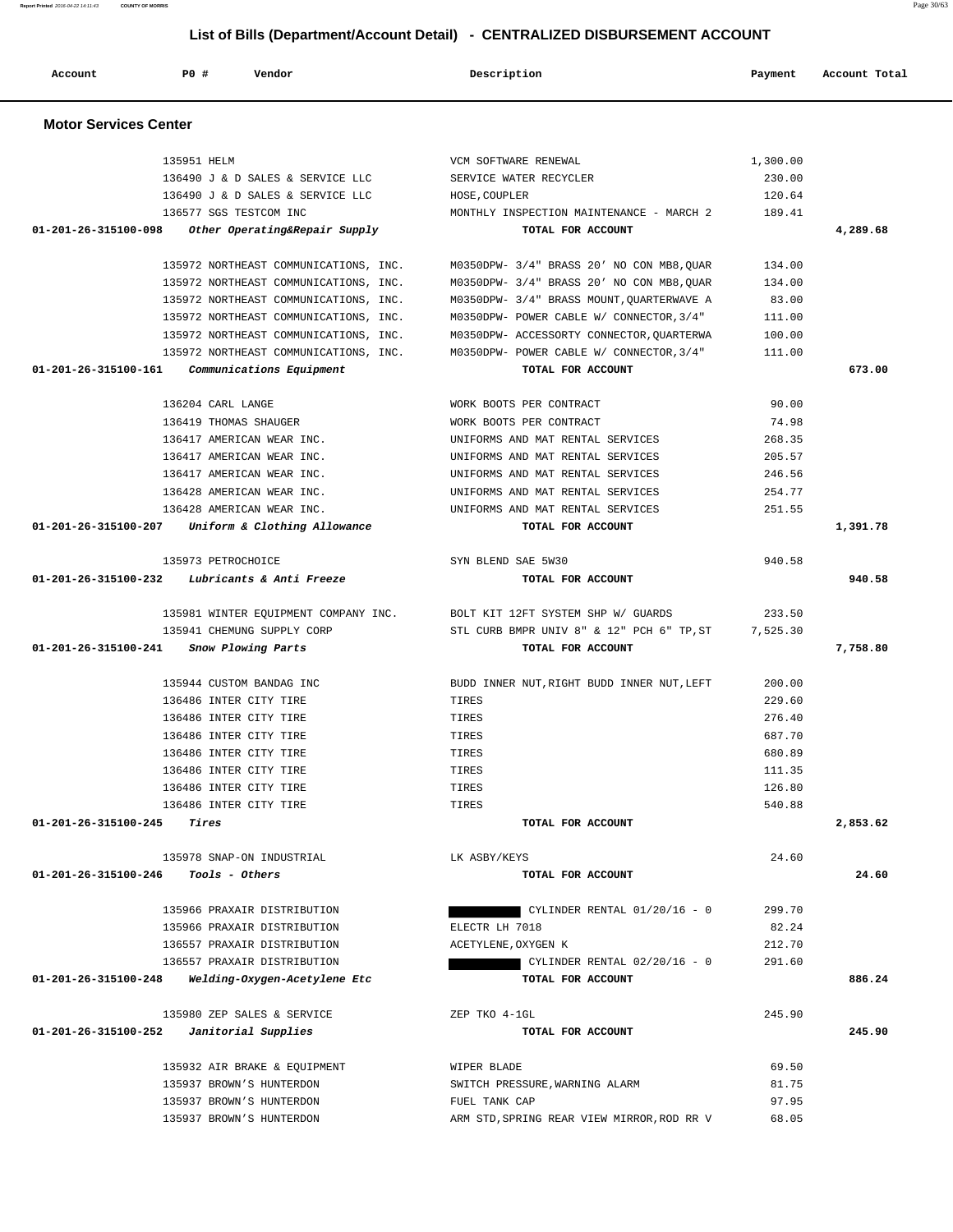| Account | P0# | Vendor | Description | Payment | Account Total |
|---------|-----|--------|-------------|---------|---------------|
|         |     |        |             |         |               |

## **Motor Services Center**

| 135937 BROWN'S HUNTERDON                                               | AIR CONDITIONER ASSY                         | 1,101.89    |
|------------------------------------------------------------------------|----------------------------------------------|-------------|
| 135937 BROWN'S HUNTERDON                                               | LIGHT HEAD, SCREW HEAD LAMP NUT              | 64.25       |
| 135937 BROWN'S HUNTERDON                                               | SCREW HEAD LAMP NUT                          | 83.95       |
| 135937 BROWN'S HUNTERDON                                               | FILTER HVAC AIR INLET FRESH                  | 140.39      |
| 135937 BROWN'S HUNTERDON                                               | OIL FILTER ELEMENT, AIR CLEANER              | 108.24      |
| 135939 BROWN'S HUNTERDON                                               | (UNIT# 9-22) 5W40 OIL, SLEEVE, FILTER KIT,   | 3,973.12    |
| 135939 BROWN'S HUNTERDON                                               | (UNIT# 9-22) HOSE KIT, LABOR- DIAG FUEL      | 1,011.90    |
| 135940 BUNKY'S HEAVY TOWING, LLC                                       | TOWING $(+6-27)$                             | 200.00      |
| 135940 BUNKY'S HEAVY TOWING, LLC                                       | TOWING (#13-20)                              | 175.00      |
| 135955 DOVER BRAKE & CLUTCH CO INC                                     | BRAKE CHAMBER, CLEVIS/REP WELDE              | 341.26      |
| 135955 DOVER BRAKE & CLUTCH CO INC                                     | O RINGS & WASHERS SPECIA                     | 0.60        |
| 135955 DOVER BRAKE & CLUTCH CO INC                                     | <b>NUT</b>                                   | 19.50       |
| 135955 DOVER BRAKE & CLUTCH CO INC                                     | HEAVY DUTY FLASHERS                          | 137.28      |
| 135968 GUARANTEED REBUILDERS INC                                       | ALTERNATOR                                   | 360.00      |
|                                                                        |                                              |             |
| 135984 TONY SANCHEZ LTD                                                | TORSION TRIP EDGE SECTION                    | 1,200.00    |
| 135984 TONY SANCHEZ LTD                                                | FEEDBACK SENSOR                              | 358.81      |
| 135984 TONY SANCHEZ LTD                                                | SOCKET CAP SCREW, TORSION TRIP EDGE SECTI    | 1,396.35    |
| 135984 TONY SANCHEZ LTD                                                | COIL                                         | 119.20      |
| 135970 MOBILE LIFTS, INC.                                              | FILTER ELEMENT, DECALS, SAFETY INSPECTION,   | 936.60      |
| 135970 MOBILE LIFTS, INC.                                              | FILTER ELEMENT, WASTE DISPOSAL, LUBRICANT,   | 700.00      |
| 135970 MOBILE LIFTS, INC.                                              | WASTE DISPOSAL, LUBRICANT, ANSI SAFETY INS   | 575.00      |
| 135943 CLIFFSIDE BODY CORP                                             | UNIT#12-7- DOOR ASM, PAINT MATERIAL, MARKE   | 2,776.73    |
| 135943 CLIFFSIDE BODY CORP                                             | Shop Supplies                                | 42.00       |
| 135952 DELUXE INTERNATIONAL                                            | SET BRAKE, DRUM                              | 388.09      |
| 135952 DELUXE INTERNATIONAL                                            | TUBE ASSY                                    | 80.89       |
| 135967 MID-ATLANTIC TRUCK CENTRE INC                                   | PUMP, THERMOSTAT                             | 248.12      |
| 135967 MID-ATLANTIC TRUCK CENTRE INC                                   | PUMP KIT                                     | 69.27       |
| 135965 JESCO INC.                                                      | BOTTOM SEAT                                  | 223.80      |
| 135965 JESCO INC.                                                      | FILTER, FILTER CAP, BOTTOM SEAT, SCRAPER, HE | 680.49      |
| 135965 JESCO INC.                                                      | RECEPTACLE, TERMINAL, KEY SWITCH             | 59.51       |
| 135965 JESCO INC.                                                      | CUTTING ED                                   | 824.50      |
| 135965 JESCO INC.                                                      | SCRAPER                                      | 133.60      |
| 135942 COACH & EQUIPMENT MANUFACTURING CO. CONTROL BOARD               |                                              | 204.00      |
| 135942 COACH & EQUIPMENT MANUFACTURING CO. BLOCK GUIDE ASSEMBLY, SCREW |                                              | 72.90       |
| 132449 BROWN'S HUNTERDON                                               | ANGLE SPACER, HANGER, CLAMP, TAIL PIPE SECT  | 216.35      |
| 132449 BROWN'S HUNTERDON                                               | SENSOR ASSY                                  | 52.63       |
| 132449 BROWN'S HUNTERDON                                               | PIPE TAIL, CLAMP MUFFLER, MUFFLER SUPPORT,   | 245.39      |
| 132449 BROWN'S HUNTERDON                                               | SENSOR ASSEMBLY                              | 215.66      |
| 136442 DOVER BRAKE & CLUTCH CO INC                                     |                                              | 24.74       |
| 135956 HOOVER TRUCK CENTERS INC                                        | CAM KIT<br>CREDIT                            | $-176.00$   |
|                                                                        |                                              |             |
| 135956 HOOVER TRUCK CENTERS INC                                        | DASH PANEL                                   | 73.49       |
| 135956 HOOVER TRUCK CENTERS INC                                        | ALTERNATOR                                   | 385.79      |
| 135956 HOOVER TRUCK CENTERS INC                                        | DASH PANEL                                   | 73.49       |
| 135956 HOOVER TRUCK CENTERS INC                                        | BELT                                         | 34.58       |
| 136431 AIR BRAKE & EQUIPMENT                                           | WIPER BLADE                                  | 118.80      |
| 136552 PROGRESSIVE HYDRAULICS INC                                      | COUPLER                                      | 331.80      |
| 136544 NEWARK BRUSH COMPANY LLC                                        | GUTTER BROOM                                 | 392.00      |
| 136440 DELUXE INTERNATIONAL                                            | DRIVE FAN                                    | 360.88      |
| 136440 DELUXE INTERNATIONAL                                            | SLEEVE, GASKET, PUMP, SEAL, CUSHION          | 423.18      |
| 136483 GROFF TRACTOR NEW JERSEY, LLC                                   | CREDIT                                       | $-1,621.00$ |
| 136483 GROFF TRACTOR NEW JERSEY, LLC                                   | FUEL FILTER                                  | 69.50       |
| 136483 GROFF TRACTOR NEW JERSEY, LLC                                   | RIM                                          | 158.50      |
| 136483 GROFF TRACTOR NEW JERSEY, LLC                                   | FAN                                          | 744.00      |
| 136483 GROFF TRACTOR NEW JERSEY, LLC                                   | CAB FILTER                                   | 68.00       |
| 136483 GROFF TRACTOR NEW JERSEY, LLC                                   | PLOW NUTS                                    | 250.12      |
| 136483 GROFF TRACTOR NEW JERSEY, LLC                                   | SEAL, HANDLE, LAMP                           | 284.61      |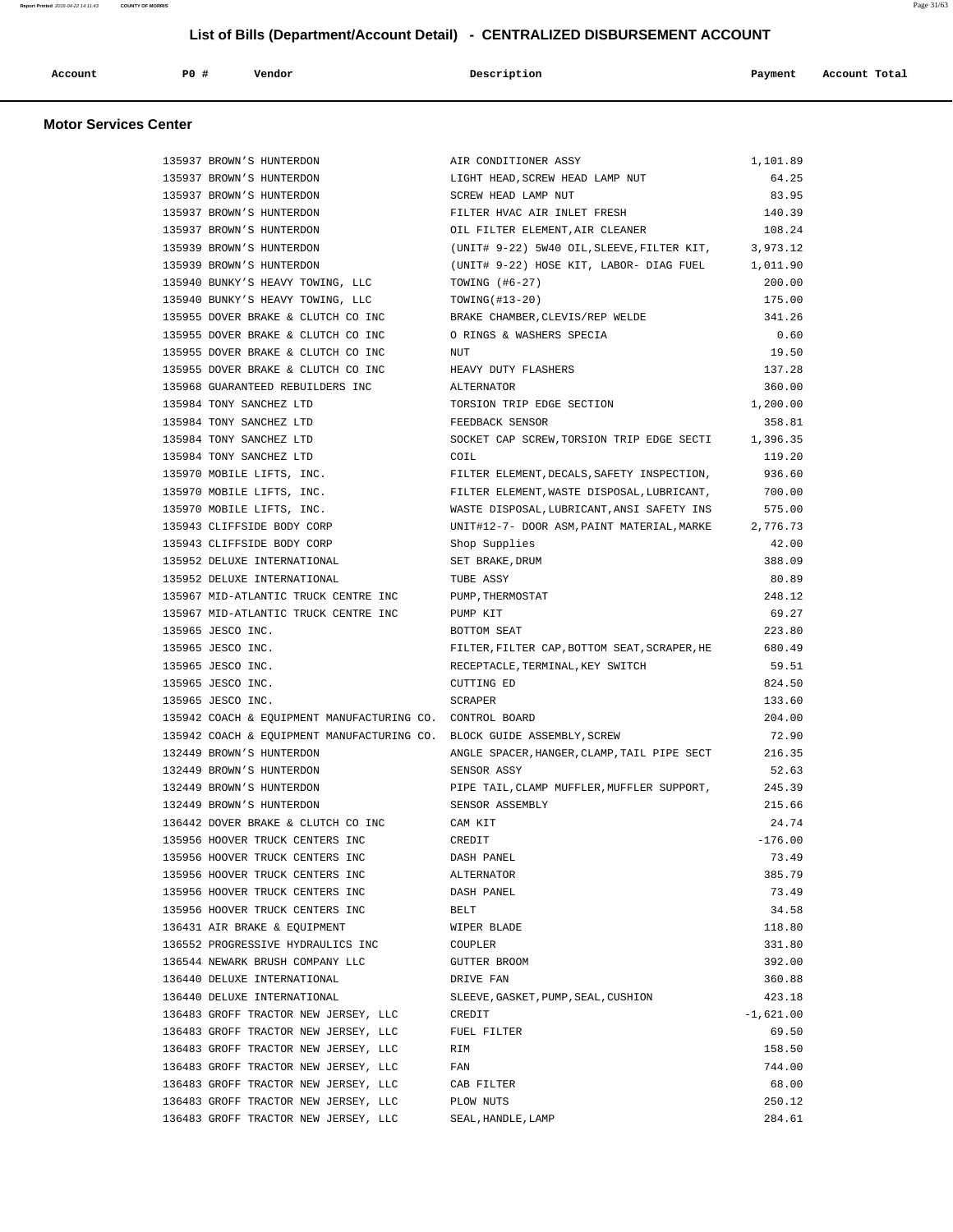Account **PO #** Vendor **Description Description Payment** Account Total

| <b>Motor Services Center</b>                             |                                                    |                  |           |
|----------------------------------------------------------|----------------------------------------------------|------------------|-----------|
| 136483 GROFF TRACTOR NEW JERSEY, LLC                     | IGN SWITCH                                         | 33.25            |           |
| 136512 MID-ATLANTIC TRUCK CENTRE INC                     | GSKT KIT                                           | 31.96            |           |
| 136512 MID-ATLANTIC TRUCK CENTRE INC                     | SEAL KIT                                           | 128.86           |           |
| 136512 MID-ATLANTIC TRUCK CENTRE INC                     | SEAL KIT                                           | 128.86           |           |
| 136603 TRIUS, INC.                                       | TORQ MOTOR, CURTAIN, CBW ASY, SEAL, TRANSITI       | 12,478.00        |           |
| 136602 TONY SANCHEZ LTD                                  | ON SPOT AUTO TIRE CHAIN SYSTEM ON TRUCK            | 1,750.00         |           |
| 136436 BUNKY'S HEAVY TOWING, LLC                         | TOWING (#99-24)                                    | 225.00           |           |
| 136436 BUNKY'S HEAVY TOWING, LLC                         | TOWING (IMPOUND)                                   | 250.00           |           |
| 136436 BUNKY'S HEAVY TOWING, LLC                         | TOWING (IMPOUND)                                   | 175.00           |           |
| 136436 BUNKY'S HEAVY TOWING, LLC                         | TOWING $($ #10-7)                                  | 225.00           |           |
| 01-201-26-315100-261<br>Spare Parts for Equipment        | TOTAL FOR ACCOUNT                                  |                  | 37,529.84 |
| 135931 AAMCO MORRISTOWN                                  | REMANUFACTURERED TRANSMISSION, FLUID FILL          | 2,746.00         |           |
| 134763 ABSOLUTE AUTO AND FLAT GLASS                      | WINDSHIELD $(+7-43)$                               | 211.12           |           |
| 135936 BILL'S SERVICE CENTER                             | SPACER $1 1/2"$                                    | 43.02            |           |
| 135945 D&B AUTO SUPPLY                                   | CREDIT                                             | $-73.48$         |           |
| 135945 D&B AUTO SUPPLY                                   | FLOOR MAT, BRAKE PADS, AIR FILTER, STROBE B        | 413.45           |           |
| 135945 D&B AUTO SUPPLY                                   | AIR FILTER, CLAMP, OIL FILTER, TIE ROD, IGNI       | 236.63           |           |
| 135945 D&B AUTO SUPPLY                                   | BRAKE ROTOR, DISC PAD                              | 230.34           |           |
| 135945 D&B AUTO SUPPLY                                   | HOSE END, CLAMP, HALOGEN CAPSULE, BRAKE PAD        | 191.26           |           |
| 135945 D&B AUTO SUPPLY                                   | OIL FILTER, AIR FILTER, GASKET, DISC PAD           | 213.64           |           |
| 135945 D&B AUTO SUPPLY                                   | GASKET, BRAKE ROTOR, IGNITION COIL, BRAKE P        | 320.24           |           |
| 135945 D&B AUTO SUPPLY                                   | OIL FILTER, DEXCOOL, SYNGEAR OIL, AIR FILTE        | 122.75           |           |
| 135945 D&B AUTO SUPPLY                                   | AIR FILTER, FUEL FILTER, BRAKE ROTOR, DISC         | 445.83           |           |
| 135945 D&B AUTO SUPPLY                                   | SWAY BAR LINK, FRAME BUSHING, TRANS PAN, TR        | 597.48           |           |
| 135945 D&B AUTO SUPPLY                                   | REMAN STEERING PUMP, HYD FILT, AIR FILTER,         | 240.37           |           |
| 135958 FLEMINGTON CHRYSLER                               | CYLINDER, CODE CUT                                 | 95.70            |           |
| 135958 FLEMINGTON CHRYSLER                               | ENG FILTER, BATTERY                                | 193.84           |           |
| 135958 FLEMINGTON CHRYSLER                               | ENG FILTER                                         | 81.12            |           |
| 135958 FLEMINGTON CHRYSLER                               | WHEEL, WHEEL NUT                                   | 607.76           |           |
| 135958 FLEMINGTON CHRYSLER<br>135958 FLEMINGTON CHRYSLER | FASCIA                                             | 207.90<br>180.92 |           |
| 135958 FLEMINGTON CHRYSLER                               | OIL GASKET, ENGINE PAN, HEX SCREW<br>VALVE, GASKET | 88.27            |           |
| 135958 FLEMINGTON CHRYSLER                               | FASCIA, BRACKET, SENSOR, PLATE KIT, GRILLE, H      | 922.94           |           |
| 135958 FLEMINGTON CHRYSLER                               | OIL TUBE                                           | 114.54           |           |
| 135958 FLEMINGTON CHRYSLER                               | RACK                                               | 165.32           |           |
| 135958 FLEMINGTON CHRYSLER                               | GASKET                                             | 49.64            |           |
| 135958 FLEMINGTON CHRYSLER                               | COVER, HEX SCREW, FILTER                           | 211.09           |           |
| 135953 FLEMINGTON BUICK CHEVROLET                        | REPROGRAM ABS MODULE (UNIT# 9-2)                   | 119.88           |           |
| 135953 FLEMINGTON BUICK CHEVROLET                        | RADIATOR, BEARING, SPACER, NUT, SEAL               | 615.95           |           |
| 135953 FLEMINGTON BUICK CHEVROLET                        | SHAFT, BOLT                                        | 32.56            |           |
| 135953 FLEMINGTON BUICK CHEVROLET                        | ARM, TRANSMI                                       | 223.66           |           |
| 135953 FLEMINGTON BUICK CHEVROLET                        | MOTOR                                              | 308.34           |           |
| 135953 FLEMINGTON BUICK CHEVROLET                        | SPARK, WIRE, GASKET                                | 131.95           |           |
| 135953 FLEMINGTON BUICK CHEVROLET                        | PUMP                                               | 216.27           |           |
| 135963 MORRISTOWN AUTO BODY INC                          | TOWING (3-71)<br>3/03/16                           | 115.00           |           |
| 135962 NIELSEN DODGE - C-J-R                             | (UNIT# 5-42) SENSOR, HOSE, LABOR- CHECK ENG        | 538.90           |           |
| 135975 PLAINSMAN AUTO SUPPLY                             | SENSOR, DISC PAD, BALL JOINT, SWAY BAR, MUFF       | 591.38           |           |
| 135975 PLAINSMAN AUTO SUPPLY                             | BATTERY, UBOLT                                     | 304.80           |           |
| 135975 PLAINSMAN AUTO SUPPLY                             | AIRFLOW SENSOR, SWITCH, TOPSIDE CREEPER, FL        | 568.99           |           |
| 135975 PLAINSMAN AUTO SUPPLY                             | SENSOR, BELT, CALIPER, PRESSURE SWITCH, SWAY       | 596.55           |           |
| 135975 PLAINSMAN AUTO SUPPLY                             | CALIPER, HOSE, ROTOR, DISC PAD, FUSE, AIR FIL      | 425.31           |           |
| 135975 PLAINSMAN AUTO SUPPLY                             | AIR FILTER, BRAKE PADS, ROTOR, AIR HOSE, ACC       | 983.41           |           |
| 135975 PLAINSMAN AUTO SUPPLY                             | REPAIR KIT, FLEET SHCOK, BRAKE HOSE, BULB, I       | 41.07            |           |
| 135975 PLAINSMAN AUTO SUPPLY                             | BRAKE ROTOR, SWAY BAR, WHEEL BEARING, AIR F        | 866.89           |           |
| 135975 PLAINSMAN AUTO SUPPLY                             | MIRROR, ROTOR, BULB, HEAT SHRINK, BATTERY, WH      | 235.76           |           |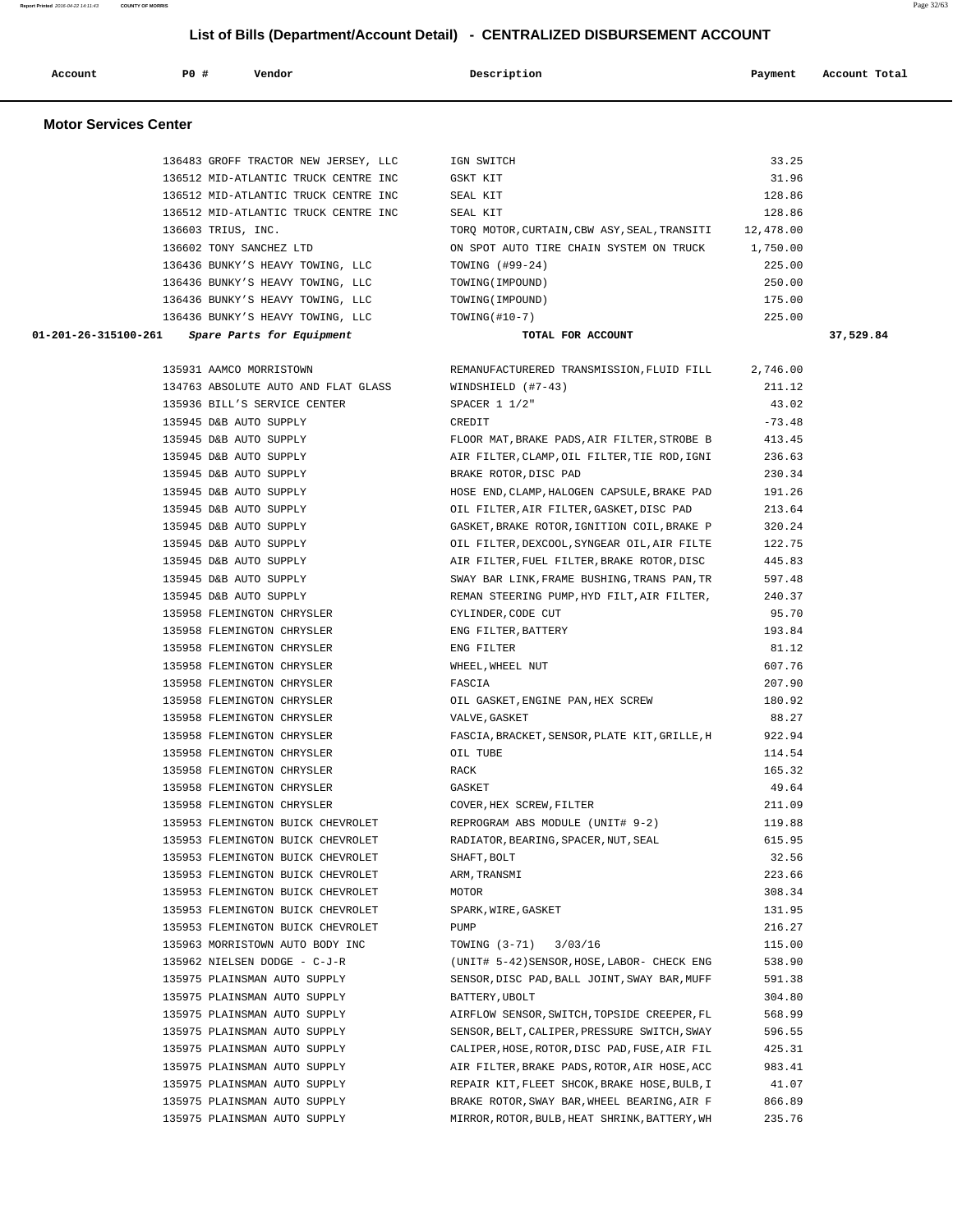| Account | <b>PO #</b> | Vendor | Description | Payment | Account Total |
|---------|-------------|--------|-------------|---------|---------------|
|         |             |        |             |         |               |

## **Motor Services Center**

| 135975 PLAINSMAN AUTO SUPPLY                                         | REMAN STARTER, FLOOR MAT, HEADLIGHT LENS, P            | 356.08   |
|----------------------------------------------------------------------|--------------------------------------------------------|----------|
| 135975 PLAINSMAN AUTO SUPPLY                                         | FLOOR MAT, ALTERNATOR, COVER, ROTOR, SPACER, 830.63    |          |
| 135975 PLAINSMAN AUTO SUPPLY                                         | RIVET, TRANS FILTER, DUST COVER                        | 39.40    |
| 135976 RE-TRON TECHNOLOGIES INC.                                     | <b>BATTERY</b>                                         | 817.28   |
| 135976 RE-TRON TECHNOLOGIES INC.                                     | BATTERY                                                | 678.17   |
| 134971 ROUTE 23 AUTOMALL LLC                                         | MUDFLAP KIT                                            | 62.48    |
| 134971 ROUTE 23 AUTOMALL LLC                                         | RESONATOR ASY                                          | 35.20    |
| 134971 ROUTE 23 AUTOMALL LLC                                         | WIRE ASY                                               | 33.75    |
| 134971 ROUTE 23 AUTOMALL LLC                                         | EXHAUST PIPE, MUFFLER AND PI                           | 622.72   |
| 134971 ROUTE 23 AUTOMALL LLC                                         | TUBE ASY                                               | 59.30    |
| 134971 ROUTE 23 AUTOMALL LLC                                         | ELEMENT                                                | 95.82    |
| 134971 ROUTE 23 AUTOMALL LLC                                         | BLADE ASY                                              | 21.86    |
| 134971 ROUTE 23 AUTOMALL LLC                                         | OIL SEAL ASY                                           | 23.98    |
| 134971 ROUTE 23 AUTOMALL LLC                                         | ANTIFREEZE                                             | 63.18    |
| 134971 ROUTE 23 AUTOMALL LLC                                         | INSTALL DRIVESHAFT, DIAG DRIVEABILITY, REM 2, 082.35   |          |
| 134971 ROUTE 23 AUTOMALL LLC                                         | CREDIT                                                 | $-52.57$ |
| 135935 AW DIRECT                                                     | SO2023715 - WARNING LIGHT, OVAL, LED, AMBER            | 291.59   |
| 135986 SMITH MOTOR CO., INC.                                         | CREDIT                                                 | -96.71   |
| 135986 SMITH MOTOR CO., INC.                                         | SEAL VALVE, SOLENOID ENGINE                            | 51.67    |
| 135986 SMITH MOTOR CO., INC.                                         | SOLENOID ENGINE, SEAL VALVE                            | 51.67    |
| 135986 SMITH MOTOR CO., INC.                                         | END ASY                                                | 96.71    |
| 135986 SMITH MOTOR CO., INC.                                         | SPINDLE ROD                                            | 119.08   |
| 135986 SMITH MOTOR CO., INC.                                         | TUBE ASY BRAKE                                         | 76.70    |
| 135986 SMITH MOTOR CO., INC.                                         | CABLE ASY                                              | 27.79    |
| 135986 SMITH MOTOR CO., INC.                                         | BUTTON FOB/KEY                                         | 149.46   |
| 135986 SMITH MOTOR CO., INC.                                         | BUTTON FOB/KEY                                         | 149.46   |
| 135986 SMITH MOTOR CO., INC.                                         | VCM II KIT                                             | 1,089.45 |
| 135986 SMITH MOTOR CO., INC.                                         | OIL LEVEL I TEST, INDICATOR ASY                        | 37.39    |
|                                                                      | JOINT ASY                                              |          |
| 135986 SMITH MOTOR CO., INC.<br>135964 JOHNSON TRUCK ACCESSORIES INC | SAFETY RACK, MOUNT KIT, BAR, CONTROL KIT, BR 1, 077.98 | 58.62    |
| 135985 ROUTE 23 AUTOMALL LLC                                         | MUDFLAP                                                | 31.49    |
| 135985 ROUTE 23 AUTOMALL LLC                                         | SWITCH ASY, HEATER WIRE ASY                            | 43.96    |
| 135985 ROUTE 23 AUTOMALL LLC                                         | ISOLATOR, PLATE BUMPER                                 | 114.56   |
| 135985 ROUTE 23 AUTOMALL LLC                                         |                                                        | 113.70   |
|                                                                      | ELEMENT KIT, FILTER ASY                                |          |
| 135985 ROUTE 23 AUTOMALL LLC                                         | COVER, RETAININ PIN, BUMPER AS, HEADLAMP AS            | 725.94   |
| 135985 ROUTE 23 AUTOMALL LLC                                         | ELEMENT                                                | 96.58    |
| 135985 ROUTE 23 AUTOMALL LLC                                         | BUSHING, CLAMP                                         | 22.80    |
| 135938 BEYER FORD                                                    | (UNIT# 11-21) SPARK PLUGS, ENGINE, GASKET, 10, 203.42  |          |
| 136556 PLAINSMAN AUTO SUPPLY                                         | WATER OUTLET, BRAKE ROTOR, DISC PAD, HUB BE            | 1,225.55 |
| 136556 PLAINSMAN AUTO SUPPLY                                         | HUB BEARING ASSEMBLY, THROTTLE BODY UNIT,              | 1,923.20 |
| 136556 PLAINSMAN AUTO SUPPLY                                         | CONTROL ARM, BATTERY, BEARING ASSEMBLY, FUS            | 674.08   |
| 136556 PLAINSMAN AUTO SUPPLY                                         | SWAY BAR BUSHING, HUB UNIT, AIR FILTER, BRA            | 1,502.18 |
| 136556 PLAINSMAN AUTO SUPPLY                                         | HOOK FILM, TRIZACT, CALIPER BRACKET, EXHAUS            | 613.48   |
| 136556 PLAINSMAN AUTO SUPPLY                                         | RADIATOR, ROTOR, DISC PAD, AIR FILTER, FORD            | 635.87   |
| 136556 PLAINSMAN AUTO SUPPLY                                         | LENS, TRANS FLUID                                      | 245.53   |
| 136556 PLAINSMAN AUTO SUPPLY                                         | BRAKE AWAY KITS, BULB, BRAKE BOOSTER, SWAY             | 713.00   |
| 136556 PLAINSMAN AUTO SUPPLY                                         | TRAILER WIRE, REDI SENSOR, HYDRAULIC FILTE             | 288.16   |
| 136556 PLAINSMAN AUTO SUPPLY                                         | BRAKE AWAY KITS, SEAL, IGNITION COIL, TRAN             | 314.23   |
| 136556 PLAINSMAN AUTO SUPPLY                                         | FLOOR MAT, FLOW MUFFLER, TAIL PIPE, PIPE EX            | 167.63   |
| 136556 PLAINSMAN AUTO SUPPLY                                         | OIL FILTER, CLAMP, TUBING, HANGER, REFRIGERA           | 854.68   |
| 136556 PLAINSMAN AUTO SUPPLY                                         | DISC PAD, ROTOR, BALL JOINT, SWAY BAR, RUGLY           | 308.90   |
| 136556 PLAINSMAN AUTO SUPPLY                                         | SWAY BAR, AIR FILTER, BATTERY, BALL JOINT, T           | 708.43   |
| 136438 D&B AUTO SUPPLY                                               | CREDIT                                                 | $-71.47$ |
| 136438 D&B AUTO SUPPLY                                               | CREDIT                                                 | $-50.00$ |
| 136438 D&B AUTO SUPPLY                                               | CREDIT                                                 | $-18.00$ |
| 136438 D&B AUTO SUPPLY                                               | CREDIT                                                 | $-82.50$ |

**Report Printed** 2016-04-22 14:11:43 **COUNTY OF MORRIS** Page 33/63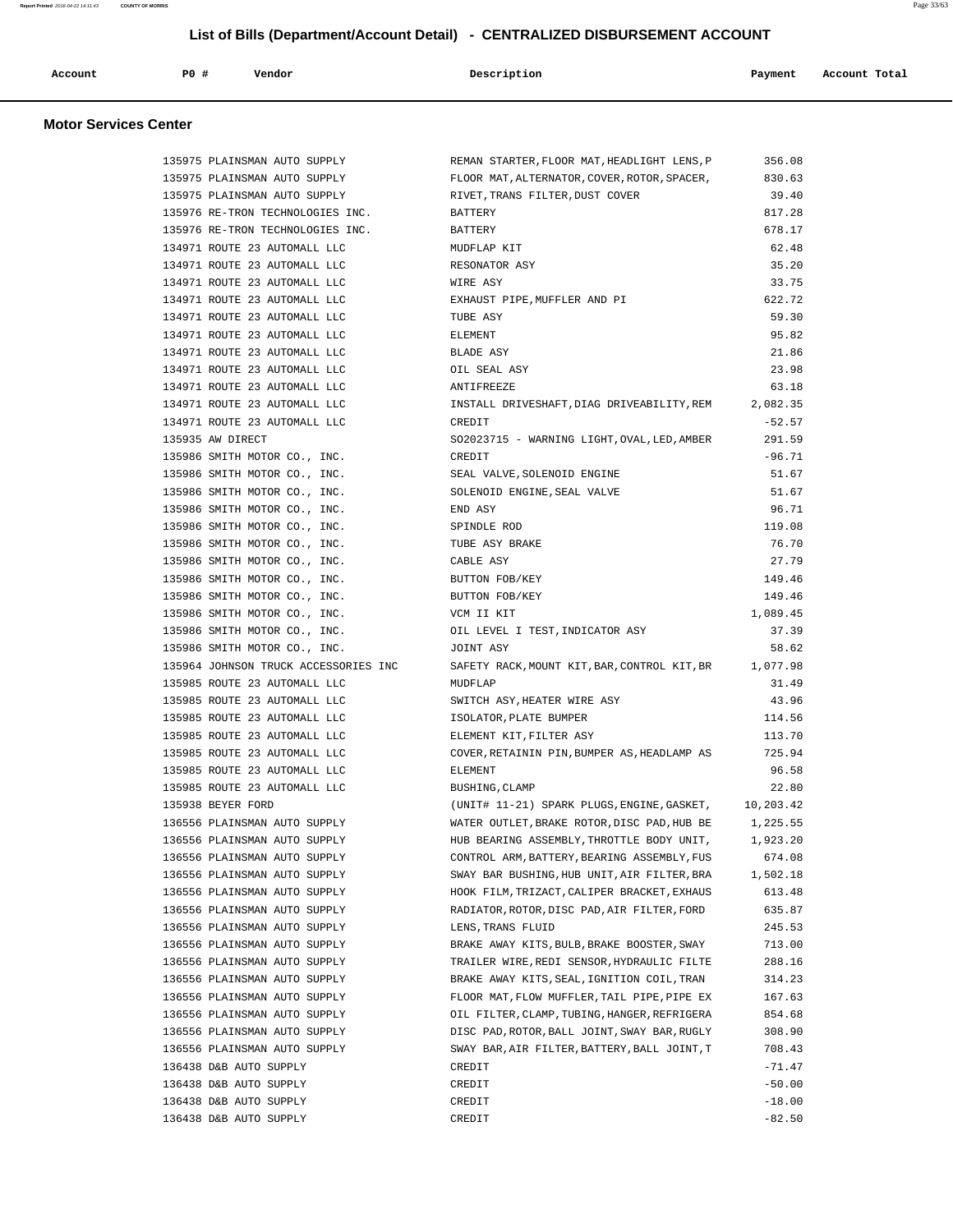| Account | PO# | Vendor | Description | Payment | Account Total |
|---------|-----|--------|-------------|---------|---------------|
|         |     |        |             |         |               |

#### **Motor Services Center**

|                                         | TOTAL for Motor Services Center                       |                                               |          | ============<br>112,737.63 |
|-----------------------------------------|-------------------------------------------------------|-----------------------------------------------|----------|----------------------------|
|                                         | 01-203-26-315100-291 (2015) Vehicle Repairs           | TOTAL FOR ACCOUNT                             |          | 198.00                     |
|                                         | 132463 MAJOR POLICE SUPPLY                            | CONCEALED LED (4 LED)                         | 198.00   |                            |
|                                         | 01-203-26-315100-261 (2015) Spare Parts for Equipment | TOTAL FOR ACCOUNT                             |          | 1,737.82                   |
|                                         | 132449 BROWN'S HUNTERDON                              | LIGHT DOME DRAWBRIDGE GRAY                    | 32.69    |                            |
|                                         | 132449 BROWN'S HUNTERDON                              | BRACKET, LIGHT HEAD, BUZZER, BLOWER, BOLT, PA | 1,507.13 |                            |
|                                         | 132446 AIR BRAKE & EQUIPMENT                          | WIPER BLADE                                   | 198.00   |                            |
| 01-201-26-315100-291    Vehicle Repairs |                                                       | TOTAL FOR ACCOUNT                             |          | 53,428.91                  |
|                                         | 136533 MORRISTOWN AUTO BODY INC                       | TOWING (13-20)                                | 153.00   |                            |
|                                         | 136432 AW DIRECT                                      | V CHAIN STEEL                                 | 263.94   |                            |
|                                         | 136511 MCMASTER-CARR SUPPLY CO                        | STEEL PUSH DOOR LID                           | 314.72   |                            |
|                                         | 136443 FLEMINGTON BUICK CHEVROLET                     | OIL                                           | 22.62    |                            |
|                                         | 136443 FLEMINGTON BUICK CHEVROLET                     | PAD                                           | 6.47     |                            |
|                                         | 136443 FLEMINGTON BUICK CHEVROLET                     | COVER                                         | 52.66    |                            |
|                                         | 136443 FLEMINGTON BUICK CHEVROLET                     | PIPE                                          | 20.15    |                            |
|                                         | 136443 FLEMINGTON BUICK CHEVROLET                     | KEY, MODULE                                   | 105.93   |                            |
|                                         | 136443 FLEMINGTON BUICK CHEVROLET                     | PUMP KIT                                      | 39.13    |                            |
|                                         | 136443 FLEMINGTON BUICK CHEVROLET                     | F MIRROR                                      | 187.28   |                            |
|                                         | 136443 FLEMINGTON BUICK CHEVROLET                     | THERMOS, OIL                                  | 36.98    |                            |
|                                         | 136443 FLEMINGTON BUICK CHEVROLET                     | STRAP, BOLT, NUT                              | 50.88    |                            |
|                                         | 136545 NIELSEN DODGE - C-J-R                          | TIE ROD                                       | 78.66    |                            |
|                                         | 136545 NIELSEN DODGE - C-J-R                          | TIE ROD                                       | 104.18   |                            |
|                                         | 136545 NIELSEN DODGE - C-J-R                          | STRUT                                         | 19.08    |                            |
|                                         | 136568 RE-TRON TECHNOLOGIES INC.                      | <b>BATTERY</b>                                | 747.00   |                            |
|                                         | 136568 RE-TRON TECHNOLOGIES INC.                      | <b>BATTERY</b>                                | 319.96   |                            |
|                                         | 136568 RE-TRON TECHNOLOGIES INC.                      | BATTERY                                       | 159.98   |                            |
|                                         | 136568 RE-TRON TECHNOLOGIES INC.                      | BATTERY                                       | 319.96   |                            |
|                                         | 135933 ABSOLUTE AUTO AND FLAT GLASS                   | WINDSHIELD (OV87)                             | 307.66   |                            |
|                                         | 135933 ABSOLUTE AUTO AND FLAT GLASS                   | WINDSHIELD (#15-45)                           | 437.62   |                            |
|                                         | 135933 ABSOLUTE AUTO AND FLAT GLASS                   | WINDSHIELD (#12-23)                           | 472.16   |                            |
|                                         | 136438 D&B AUTO SUPPLY                                | WIPER BLADE, OIL FILTER, ALARM, AIR FILTER,   | 395.02   |                            |
|                                         | 136438 D&B AUTO SUPPLY                                | AIR FILTER, FUEL FILTER, BRAKE PADS, SYNGEA   | 321.65   |                            |
|                                         | 136438 D&B AUTO SUPPLY                                | OIL FILTER, AIR FILTER, BULB, FLASHER, WHEEL  | 358.12   |                            |
|                                         | 136438 D&B AUTO SUPPLY                                | LICENSE LAMP, CHAMBER, ALARM, PULL PIN, BLAS  | 512.10   |                            |
|                                         | 136438 D&B AUTO SUPPLY                                | FUEL FILTER, AIR FILTER, CONNECTOR, BRAKLEE   | 368.45   |                            |
|                                         | 136438 D&B AUTO SUPPLY                                | OIL FILTER, FUEL FILTER, AIR FILTER, BRAKE    | 357.74   |                            |
|                                         | 136438 D&B AUTO SUPPLY                                | OIL FILTER, DISC PAD, PRIMARY WIRE            | 130.54   |                            |
|                                         |                                                       |                                               |          |                            |

## **Mosquito Extermination**

| 136723 JOHN ZEGERS        | Reimbursement for Cell Phone January, Fe | 60.00 |
|---------------------------|------------------------------------------|-------|
| 136721 JASON VIVIAN       | Reimbursement for Cell Phones January, F | 60.00 |
| 136722 THOMAS REMBIS      | Reimbursement for Cell Phone January, Fe | 60.00 |
| 136719 WILLIAM MOTT       | Reimbursement for Cell Phone January, Fe | 60.00 |
| 136720 CHARLES MOORE      | Reimbursement for Cell Phone January, Fe | 60.00 |
| 136717 KRISTIAN MCMORLAND | Reimbursement for Cell Phone January, Fe | 60.00 |
| 136718 MELISSA MARTIN     | Reimbursement for Cell Phone January, Fe | 60.00 |
| 136716 WALTER JONES       | Reimbursement for Cell Phone January, Fe | 60.00 |
| 136715 MICHAEL HENDERSON  | Reimbursement of Cell Phone January, Feb | 60.00 |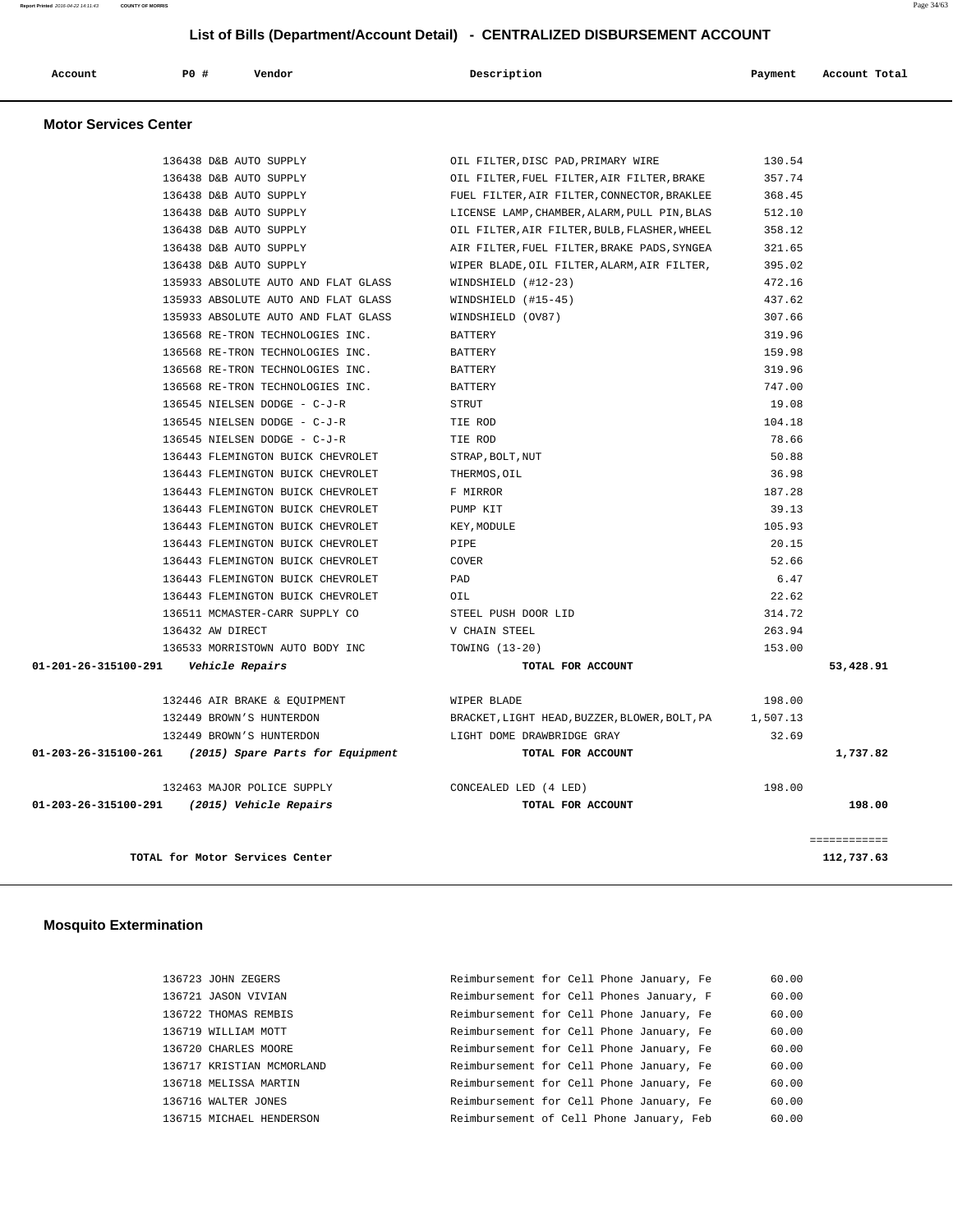**Account P0 # Vendor Description Payment Account Total Mosquito Extermination**  136713 JEFFREY DONNELLY Reimbursement for Cell Phone January, Fe 60.00 136712 SEAN DEL BENE Reimbursement of Cell Phone January, Feb 60.00 136711 JUSTIN CHUPLIS Reimbursement of Cell Phone January, Feb 60.00 136710 ROGER ARMSTRONG Reimbursement for Cell Phone - January, 60.00 136910 TERESA DUCKWORTH reimbursement for Cell Phone January, Fe 60.00  **01-201-26-320100-031 Cellular Phones/Pagers TOTAL FOR ACCOUNT 900.00** 136909 DAILY RECORD ASB-70021874 - Legal Ad - Insertion Date 71.96  **01-201-26-320100-051 Legal TOTAL FOR ACCOUNT 71.96** 136327 OFFICE CONCEPTS GROUP, INC. Flashlights, index cards, towels and pen 49.50 136327 OFFICE CONCEPTS GROUP, INC. Brother label tape 45.69 136629 OFFICE CONCEPTS GROUP, INC. Flashlight, pens, labels, coffee, paper 108.16  **01-201-26-320100-058 Office Supplies & Stationery TOTAL FOR ACCOUNT 203.35** 135991 ALL COUNTY RENTAL CENTER 33RS 72E Chain Loop #STI3623-005-0072 115.20  **01-201-26-320100-098 Other Operating & Repair Supply TOTAL FOR ACCOUNT 115.20** 136369 TOMAR INDUSTRIES INC Conex Translucent 7oz. Cold Cups 2500/ca 80.25 136369 TOMAR INDUSTRIES INC Needle Ribbed Mat 3' X 5' Color Brown # 94.00  **01-201-26-320100-249 Bldg Maintenance Supplies TOTAL FOR ACCOUNT 174.25** 136245 AMERICAN WEAR INC. Clean Uniforms 3/3/16 91.30 136245 AMERICAN WEAR INC. Clean Uniforms 3/10/16 91.30 136245 AMERICAN WEAR INC. Clean Uniforms 3/17/16 91.30 136245 AMERICAN WEAR INC. Clean Uniforms 3/24/16 91.30 136245 AMERICAN WEAR INC. Clean Uniforms 3/31/16 91.30  **01-201-26-320100-251 Ground Maintenance Supplies TOTAL FOR ACCOUNT 456.50** 135716 MCMASTER-CARR SUPPLY CO Clip on Mini Flashlight Mount #65955T41 97.96 135716 MCMASTER-CARR SUPPLY CO Packaging Tape, General Purpose, 2" W X 12.84 135716 MCMASTER-CARR SUPPLY CO Cargo Containment Bar, Steel Ratchet Loc 75.14 135716 MCMASTER-CARR SUPPLY CO Tow Strap, polyester with Eyes, 2" Width 82.92 135716 MCMASTER-CARR SUPPLY CO Shipping & Handling 7.60 135525 FLEMINGTON DEPT STORE INC 2000 SOR Guilden 50/50 Size Medium 172.50 135525 FLEMINGTON DEPT STORE INC 2000 SOR Guilden 50/50 Size Large 172.50 135525 FLEMINGTON DEPT STORE INC 2000 SOR Guilden 50/50 XLarge 172.50 135525 FLEMINGTON DEPT STORE INC 2000 SOR Guilden 50/50 2XL 222.50 135525 FLEMINGTON DEPT STORE INC 2000 SOR Guilden 50/50 4XL 109.00  **01-201-26-320100-258 Equipment TOTAL FOR ACCOUNT 1,125.46** 135990 PLAINSMAN AUTO SUPPLY Spotlight Switch #SL921 31.50 135992 ONE SOURCE OF NEW JERSEY LLC 5 Nylon Cabel Tie- Black - 100/Pkg. #D9 5.25 135992 ONE SOURCE OF NEW JERSEY LLC 3/8-16 USS Elastic Stop Nut 100/Pkg #0 34.25 135992 ONE SOURCE OF NEW JERSEY LLC 1/4 USS Flat Washer 100/Pkg #00367 3.53 135992 ONE SOURCE OF NEW JERSEY LLC Electric Tape - 3M Highland - Sleeve/10 36.13 135992 ONE SOURCE OF NEW JERSEY LLC Shipping and Handling 20.13 136564 NORTHEAST COMMUNICATIONS, INC. Accessory Connector, Power Cable, Antenn 124.00  **01-201-26-320100-291 Vehicle Repairs TOTAL FOR ACCOUNT 254.79** ============ **TOTAL for Mosquito Extermination 3,301.51**

 **List of Bills (Department/Account Detail) - CENTRALIZED DISBURSEMENT ACCOUNT**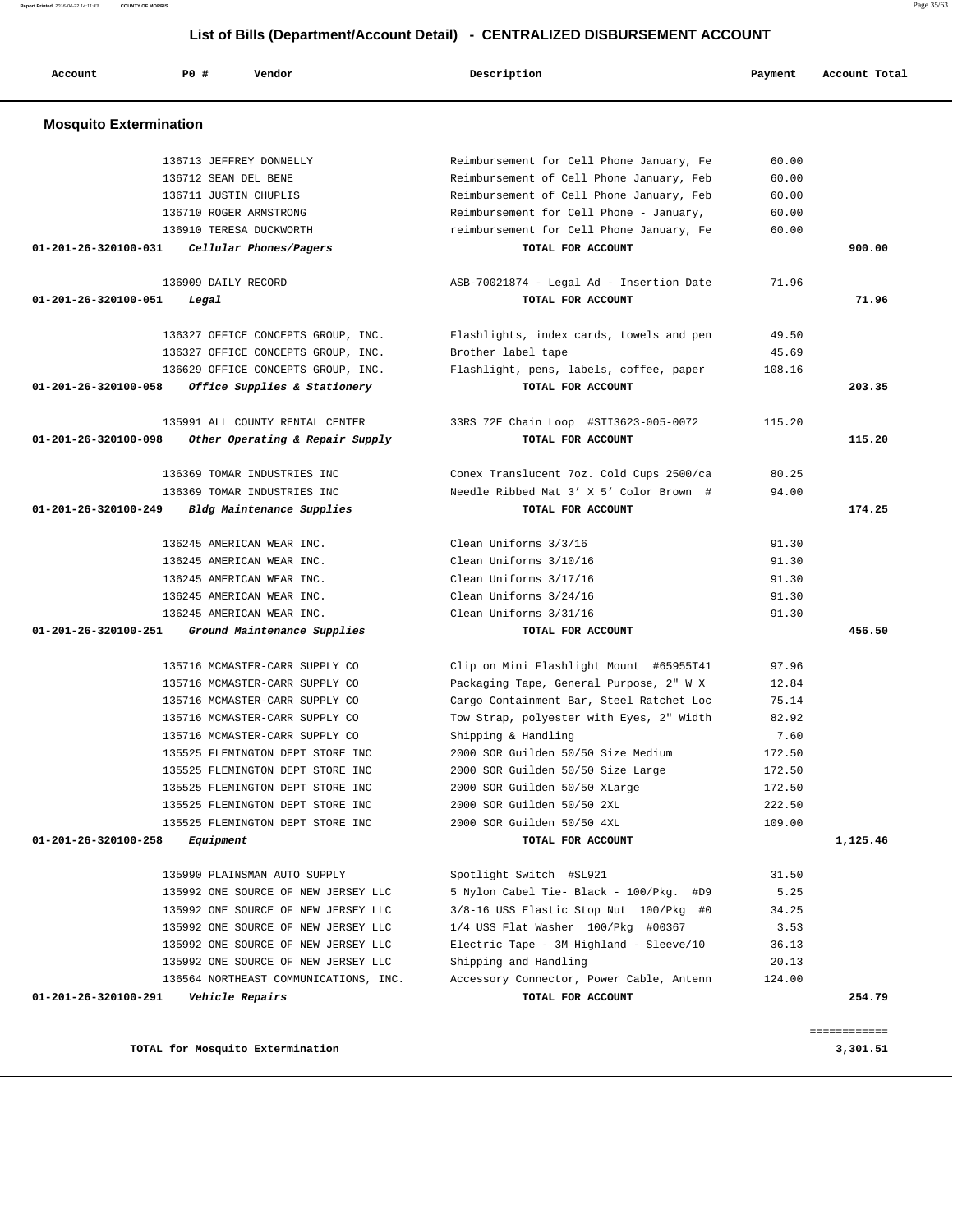**Report Printed** 2016-04-22 14:11:43 **COUNTY OF MORRIS** Page 36/63

## **List of Bills (Department/Account Detail) - CENTRALIZED DISBURSEMENT ACCOUNT**

| Account                        | PO#                         | Vendor                                  | Description                              | Payment   | Account Total |
|--------------------------------|-----------------------------|-----------------------------------------|------------------------------------------|-----------|---------------|
|                                |                             |                                         |                                          |           |               |
|                                |                             | 136788 MORRISTOWN MEDICAL CENTER        | For the Month of March 2016 TB-03-2016   | 10,000.00 |               |
|                                |                             | 136789 MORRISTOWN MEDICAL CENTER        | For the Month of February TB-02-2016     | 10,000.00 |               |
| $01 - 201 - 27 - 330100 - 079$ |                             | Special Projects                        | TOTAL FOR ACCOUNT                        |           | 20,000.00     |
|                                |                             | 136570 RICOH AMERICAS CORPORATION       | Ricoh MPC3003S Copier Contract # 12656   | 690.99    |               |
| 01-201-27-330100-164           |                             | Office Machines - Rental                | TOTAL FOR ACCOUNT                        |           | 690.99        |
|                                |                             | 132794 UNIVERSAL UNIFORM SALES CO INC   | Long Sleeve Shirt-T Mynes Item P824      | 41.99     |               |
|                                |                             | 132794 UNIVERSAL UNIFORM SALES CO INC   | Short sleeve shirt Item P834             | 38.95     |               |
|                                |                             | 132794 UNIVERSAL UNIFORM SALES CO INC.  | Embroidery Name Strip                    | 24.00     |               |
|                                |                             | 132794 UNIVERSAL UNIFORM SALES CO INC   | Reverse American Flag                    | 4.00      |               |
|                                |                             | 132794 UNIVERSAL UNIFORM SALES CO INC   | Sewing Name Strips                       | 4.00      |               |
|                                |                             | 137140 COUNTY OF MORRIS                 | 1st HALF OF 4/16 METERED MAIL            | 49.01     |               |
| $01 - 201 - 27 - 330100 - 210$ |                             | Environmental Compliance                | TOTAL FOR ACCOUNT                        |           | 161.95        |
|                                |                             | 136051 NESTLE WATERS NORTH AMERICA INC. | 0434540191 billing period 02/15/16-03/14 | 109.68    |               |
| $01 - 201 - 27 - 330100 - 258$ | Equipment                   |                                         | TOTAL FOR ACCOUNT                        |           | 109.68        |
|                                |                             |                                         |                                          |           | ============  |
|                                | TOTAL for Health Management |                                         |                                          |           | 20,962.62     |

 **Human Services** 

| 137140 COUNTY OF MORRIS                        | 1st HALF OF 4/16 METERED MAIL            | 129.63 |
|------------------------------------------------|------------------------------------------|--------|
| Postage & Metered Mail<br>01-201-27-331100-068 | TOTAL FOR ACCOUNT                        | 129.63 |
| 135049 CAESAR'S ENTERTAINMENT CORP.            | Reservation for Jennifer Carpinteri to s | 85.00  |
| 135049 CAESAR'S ENTERTAINMENT CORP.            | Additional Room Charge                   | 5.00   |
| 01-201-27-331100-082<br>Travel Expense         | TOTAL FOR ACCOUNT                        | 90.00  |
|                                                |                                          |        |
|                                                |                                          |        |
| TOTAL for Human Services                       |                                          | 219.63 |

 **Youth Shelter** 

|          | 114.75   | All Ultra Detergent                      | 135277 BOB BARKER COMPANY, INC.                  |
|----------|----------|------------------------------------------|--------------------------------------------------|
|          | 29.50    | Facial Tissues                           | 135277 BOB BARKER COMPANY, INC.                  |
|          | 38.23    | Freight                                  | 135277 BOB BARKER COMPANY, INC.                  |
| 182.48   |          | TOTAL FOR ACCOUNT                        | 01-201-27-331110-059<br>Other General Expenses   |
|          | 940.16   | Ricoh Digital copier MP4503SP CONTRACT 1 | 136648 RICOH AMERICAS CORPORATION                |
| 940.16   |          | TOTAL FOR ACCOUNT                        | Office Machines - Rental<br>01-201-27-331110-164 |
|          | 3,719.50 | Dietary Services for 2/27/2016 through 4 | 136559 SODEXO INC & AFFILIATES                   |
|          | 1,874.27 | Congregate meals 667.00                  | 136559 SODEXO INC & AFFILIATES                   |
|          | 1,859.87 | AFI and other                            | 136559 SODEXO INC & AFFILIATES                   |
| 7,453.64 |          | TOTAL FOR ACCOUNT                        | 01-201-27-331110-185<br>Food                     |
|          |          |                                          |                                                  |
|          |          |                                          |                                                  |

**TOTAL for Youth Shelter 8,576.28**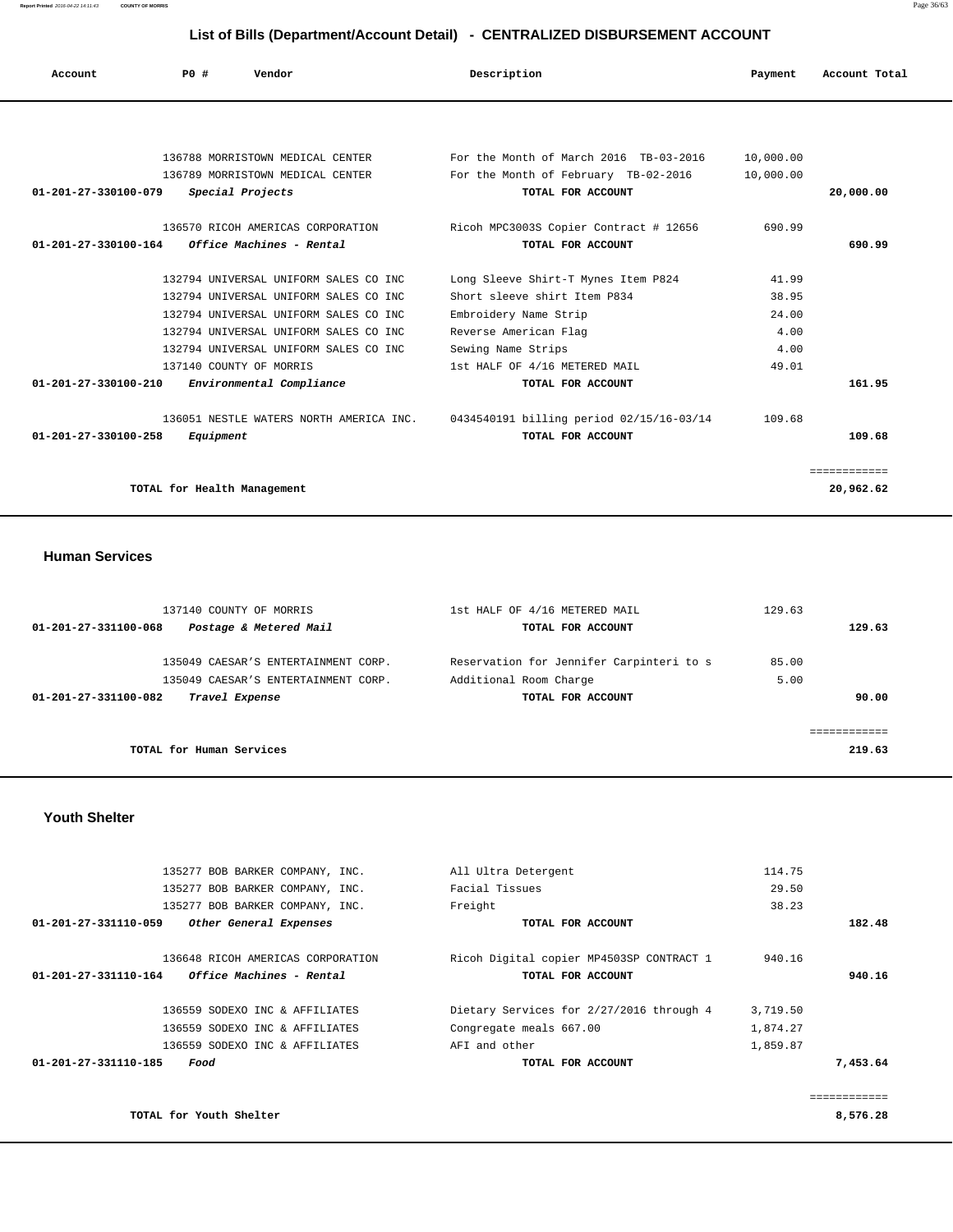| Account                        | PO#                       | Vendor                              | Description                             | Payment  | Account Total |
|--------------------------------|---------------------------|-------------------------------------|-----------------------------------------|----------|---------------|
|                                |                           |                                     |                                         |          |               |
|                                |                           | 136701 NJ ASSOCIATION OF AREA       | 2016 Dues NJ AAA                        | 1,000.00 |               |
| 01-201-27-333100-023           |                           | Associations and Memberships        | TOTAL FOR ACCOUNT                       |          | 1,000.00      |
|                                |                           | 136623 RUTGERS THE STATE UNIVERSITY | WorkshoID # 1036p 8/17/16 KWINV.# 32129 | 129.00   |               |
| 01-201-27-333100-039           |                           | Education Schools & Training        | TOTAL FOR ACCOUNT                       |          | 129.00        |
|                                |                           | 137140 COUNTY OF MORRIS             | 1st HALF OF 4/16 METERED MAIL           | 86.33    |               |
| $01 - 201 - 27 - 333100 - 068$ |                           | Postage & Metered Mail              | TOTAL FOR ACCOUNT                       |          | 86.33         |
|                                |                           |                                     |                                         |          |               |
|                                | TOTAL for Office on Aging |                                     |                                         |          | 1,215.33      |

#### **Grant in Aid**

|                                | 137002 NEW JERSEY AIDS SERVICES         | GIA-1636 New Jersey Aids Services Jan 16 | 8,900.00  |           |
|--------------------------------|-----------------------------------------|------------------------------------------|-----------|-----------|
| 01-201-27-342000-454           | Grant in Aid GIA: ERIC JOHNSON          | TOTAL FOR ACCOUNT                        |           | 8,900,00  |
|                                |                                         |                                          |           |           |
|                                | 137005 ROXBURY DAY CARE CENTER, INC.    | GIA-1634 Infant/ Toddler Program Jan-Mar | 8,229.00  |           |
| 01-201-27-342000-467           | Grant in Aid GIA:ROXBURY DAY CARE SCHOL | TOTAL FOR ACCOUNT                        |           | 8,229.00  |
|                                |                                         |                                          |           |           |
|                                | 136985 DAWN CENTER FOR INDEPENDENT      | Grant in Aid 2016 - Care Management      | 11,191.00 |           |
|                                | 136984 DAWN CENTER FOR INDEPENDENT      | Grant in Aid 2016 - Recreation and Socia | 1,115.00  |           |
|                                | 136983 DAWN CENTER FOR INDEPENDENT      | Grant in Aid Senior 2016 - Care Manageme | 9,279.00  |           |
| $01 - 201 - 27 - 342000 - 473$ | Grant in Aid GIA: DAWN INC              | TOTAL FOR ACCOUNT                        |           | 21,585.00 |
|                                | 136998 HEAD START COMMUNITY             | GIA-1670 Fatherhood Initiative. O1 Jan ' | 1,950.00  |           |
| $01 - 201 - 27 - 342000 - 496$ | Grant in Aid: Head Start                | TOTAL FOR ACCOUNT                        |           | 1,950.00  |
|                                |                                         |                                          |           |           |
|                                | TOTAL for Grant in Aid                  |                                          |           | 40,664.00 |
|                                |                                         |                                          |           |           |

## **Seniors, Disabled & Veterans**

| 136425 CORNERSTONE FAMILY |                                        | Operation of Adult Day Care | 9,976.66 |  |
|---------------------------|----------------------------------------|-----------------------------|----------|--|
| 01-201-27-343100-036      | Contracted Services - Adult Day Care   | TOTAL FOR ACCOUNT           | 9,976.66 |  |
|                           |                                        |                             |          |  |
|                           |                                        |                             |          |  |
|                           | TOTAL for Seniors, Disabled & Veterans |                             | 9,976.66 |  |

## **County Board of Social Service**

| 01-201-27-345100-059 | Other General Expenses                  | TOTAL FOR ACCOUNT                        |          | 357.50 |
|----------------------|-----------------------------------------|------------------------------------------|----------|--------|
|                      | 135923 NESTLE WATERS NORTH AMERICA INC. | 0434488383 - Drinking water bill 02/15/1 | 357.50   |        |
| 01-201-27-345100-058 | Office Supplies & Stationery            | TOTAL FOR ACCOUNT                        | 6,518.93 |        |
|                      | 135925 W.B. MASON COMPANY INC           | Office supplies                          | 2,694.52 |        |
|                      | 135720 OFFICE CONCEPTS GROUP, INC.      | OFFICE SUPPLIES                          | 954.00   |        |
|                      | 135720 OFFICE CONCEPTS GROUP, INC.      | OFFICE SUPPLIES                          | 2,870.41 |        |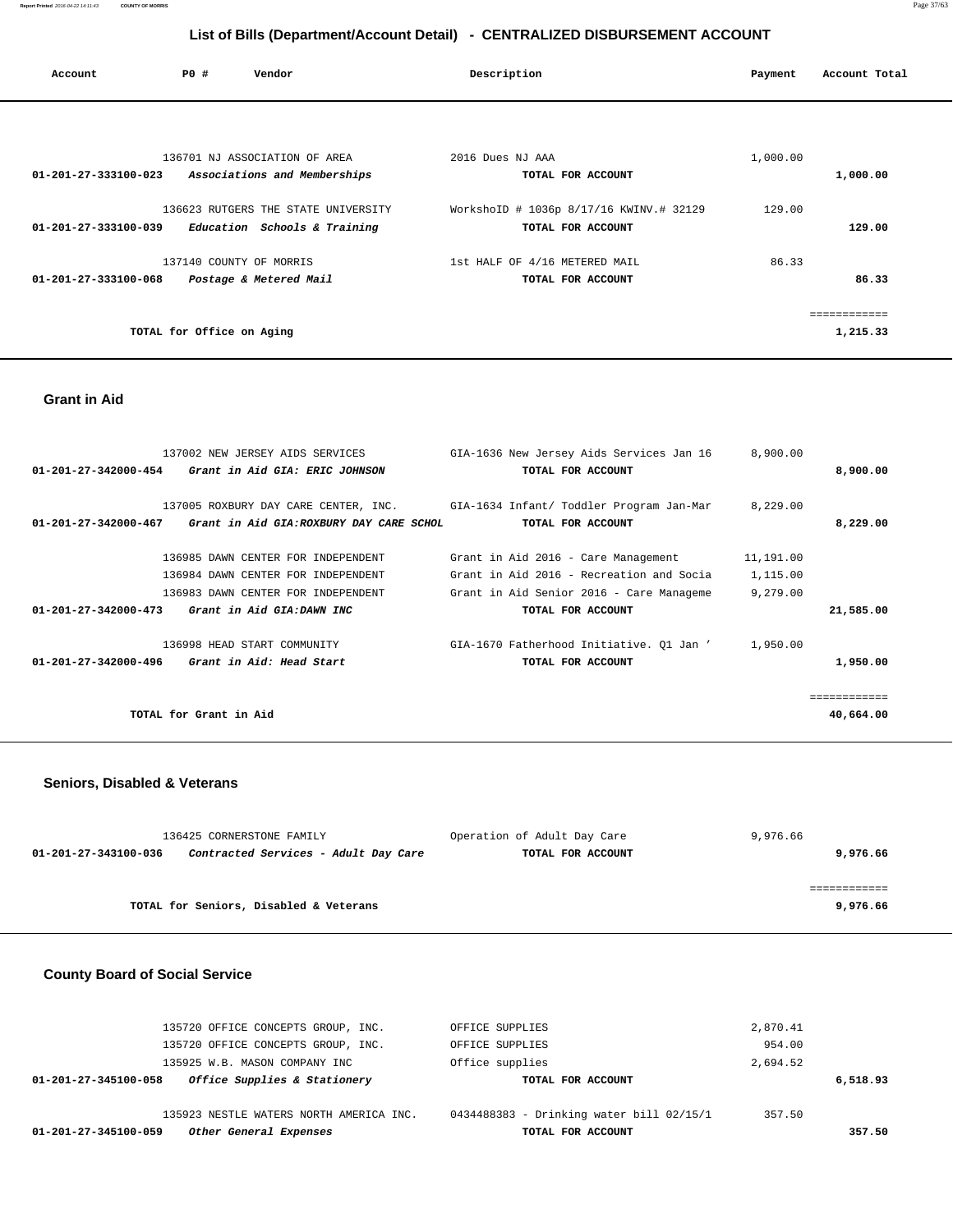| List of Bills (Department/Account Detail) - CENTRALIZED DISBURSEMENT ACCOUNT |                                           |                                                                             |             |                                                                                                           |                |               |
|------------------------------------------------------------------------------|-------------------------------------------|-----------------------------------------------------------------------------|-------------|-----------------------------------------------------------------------------------------------------------|----------------|---------------|
| Account                                                                      | PO#                                       | Vendor                                                                      | Description |                                                                                                           | Payment        | Account Total |
| <b>County Board of Social Service</b>                                        |                                           |                                                                             |             |                                                                                                           |                |               |
| $01 - 201 - 27 - 345100 - 325$                                               |                                           | 136399 ANGELA PATRICIA PEDRAZA<br>Special Services                          |             | Directory of services translation into S<br>TOTAL FOR ACCOUNT                                             | 1,010.25       | 60,950.25     |
| 01-201-27-345100-329                                                         |                                           | 135336 DISCOVERY BENEFITS INC.<br>Hospital Insurance Premiums               |             | COBRA pyament for February 2016,<br>TOTAL FOR ACCOUNT                                                     | 65.00          | 65.00         |
|                                                                              |                                           | 136541 LINDA CSENGETO<br>136539 LASZLO CSENGETO                             |             | FSS - Mileage reimb. for March 2016<br>ADM - Mileage reimb. for March 2016                                | 66.85<br>31.50 |               |
| 01-201-27-345100-332                                                         | Mileage                                   | 136825 KAITLYN HELLYER                                                      |             | FSS - Mileage reimb. for February 2016<br>TOTAL FOR ACCOUNT                                               | 16.45          | 114.80        |
| 01-201-27-345100-333                                                         | 136786 MARTHA MINA<br>136764 ANA TORNESSI | Other Allowances                                                            |             | FSS - Insurance reimb. for January to Ju<br>Insurance reimb. for January to June 201<br>TOTAL FOR ACCOUNT | 72.00<br>72.00 | 144.00        |
| $01 - 203 - 27 - 345100 - 329$                                               |                                           | 128093 HORIZON BLUE CROSS BLUE SHIELD<br>(2015) Hospital Insurance Premiums |             | Dental coverage for the month of Novembe<br>TOTAL FOR ACCOUNT                                             | 4,442.60       | 4,442.60      |
| $01 - 203 - 27 - 345100 - 333$                                               | 136764 ANA TORNESSI                       | (2015) Other Allowances                                                     |             | FSS - Insurance reimb. for July to Decem<br>TOTAL FOR ACCOUNT                                             | 72.00          | 72.00         |

============

**TOTAL for County Board of Social Service 72,665.08**

#### **MV:Administration**

| Temporary Help - Per Diem Nurses<br>01-201-27-350100-013 | TOTAL FOR ACCOUNT                                                        | 39,736.21 |
|----------------------------------------------------------|--------------------------------------------------------------------------|-----------|
| 137060 TEODORA O. DELEON                                 | RN, 4-3-2016 thru 4-16-2016                                              | 296.00    |
| 137059 SUZIE COLLIN                                      | RN,4-3-2016 thru 4-16-2016                                               | 2,386.50  |
| 137058 SHELLEY REINER                                    | LPN, 4-3-2016 thru 4-16-2016                                             | 1,215.97  |
| 137057 ROSEMARY BATANE COBCOBO                           | RN,4-3-2016 thru 4-16-2016                                               | 1,480.00  |
| 137056 ROSE DUMAPIT                                      | RN,4-3-2016 thru 4-16-2016                                               | 2,034.63  |
| 137055 MIRLENE ESTRIPLET                                 | RN, 4-3-2016 thru 4-16-2016                                              | 4,215.41  |
| 137054 MICHELLE CAPILI                                   | RN, 4-3-2016 thru 4-16-2016                                              | 592.00    |
|                                                          | 137053 MELOJANE CELESTINO RN, 4-3-2016 thru 4-16-2016                    | 885.41    |
| 137052 MARTHA YAGHI                                      | RN, 4-3-2016 thru 4-16-2016                                              | 584.60    |
| 137051 MARION ENNIS                                      | LPN, 4-3-2016 thru 4-16-2016                                             | 906.00    |
|                                                          | 137050 MARIA CARMELITA OBLINA               LPN, 4-3-2016 thru 4-16-2016 | 464.00    |
|                                                          | 137049 MADUKWE IMO IBOKO, RN RN, 4-3-2016 thru 4-16-2016 1,776.00        |           |
| 137048 LOUISE R. MACCHIA                                 | RN,4-3-2016 thru 4-16-2016                                               | 2,824.21  |
| 137047 LOREEN RAFISURA                                   | $RN, 4-3-2016$ thru $4-16-2016$                                          | 583.49    |
| 137046 ILLIENE CHARLES, RN RN, 4-3-2016 thru 4-16-2016   |                                                                          | 3,302.25  |
|                                                          | 137045 GEORGINA GRAY-HORSLEY LPN, 4-3-2016 thru 4-16-2016                | 928.00    |
| 137044 EVELYN TOLENTINO                                  | RN, 4-3-2016 thru 4-16-2016                                              | 1,366.04  |
| 137043 ELLEN M. NOLL                                     | LPN, 4-3-2016 thru 4-16-2016                                             | 943.37    |
| 137042 EDITHA MARQUEZ                                    | RN,4-3-2016 thru 4-16-2016                                               | 888.00    |
|                                                          | 137041 DAVID JEAN-LOUIS LPN, 4-3-2016 thru 4-16-2016 12006 2, 335.08     |           |
| 137039 DANILO LAPID                                      | RN,4-3-2016 thru 4-16-2016 1,776.00                                      |           |
| 137038 DAMACINA L. OKE                                   | LPN, $4-3-2016$ thru $4-16-2016$ $1,276.00$                              |           |
|                                                          | 137037 CARRELLE L CALIXTE LORID LPN, 4-3-2016 thru 4-16-2016 2, 784.00   |           |
| 137036 BARKEL FLEMMING                                   | LPN, 4-3-2016 thru 4-16-2016                                             | 1,341.25  |
| 137035 ARNEL P GARCIA                                    | LPN, 4-3-2016 thru 4-16-2016                                             | 2,552.00  |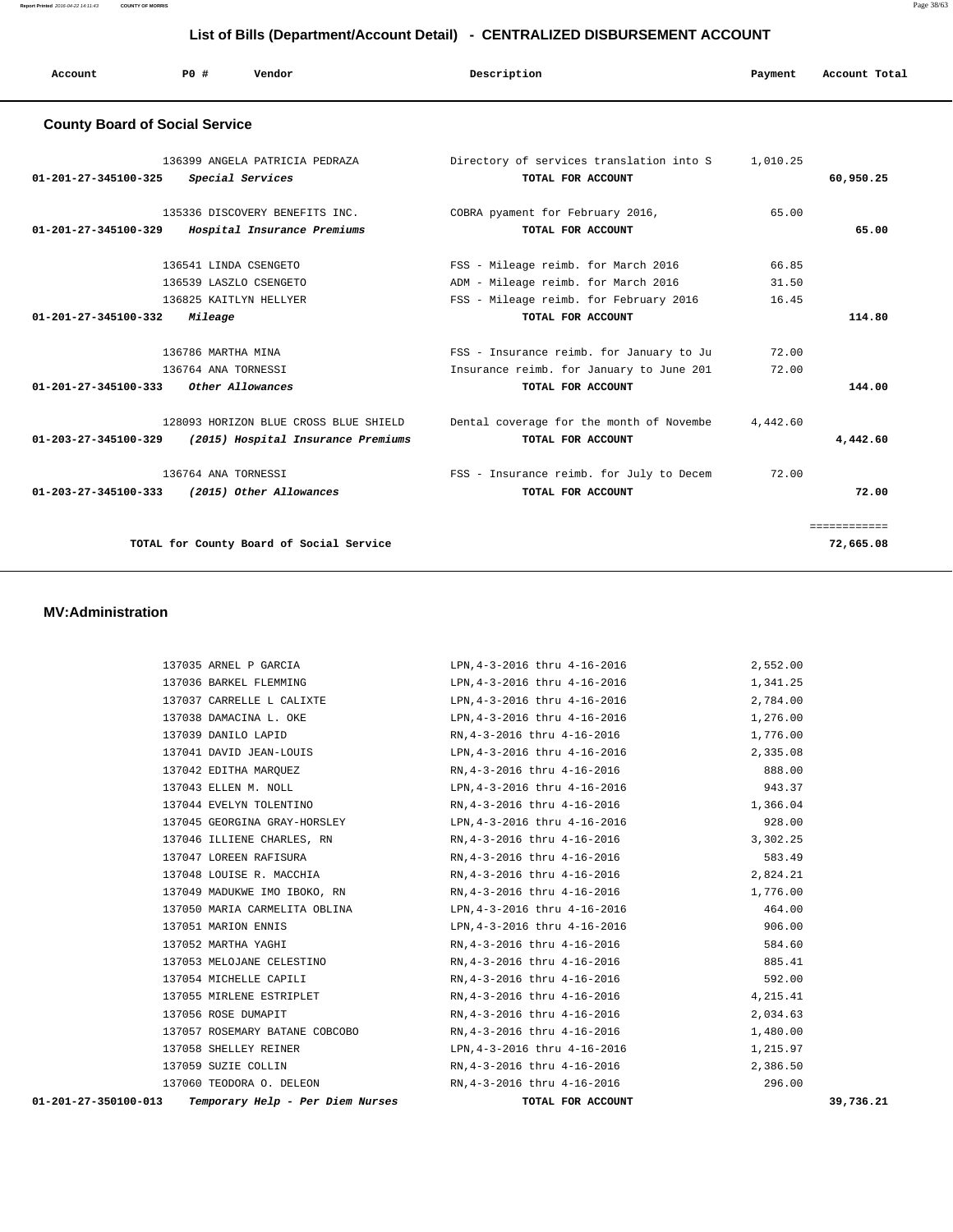| List of Bills (Department/Account Detail) - CENTRALIZED DISBURSEMENT ACCOUNT |                                         |                                                              |           |               |  |  |
|------------------------------------------------------------------------------|-----------------------------------------|--------------------------------------------------------------|-----------|---------------|--|--|
| Account                                                                      | <b>PO #</b><br>Vendor                   | Description                                                  | Payment   | Account Total |  |  |
| <b>MV:Administration</b>                                                     |                                         |                                                              |           |               |  |  |
| 01-201-27-350100-022                                                         | Advertising                             | TOTAL FOR ACCOUNT                                            |           | 41.00         |  |  |
|                                                                              | 136883 CORNERSTONE FAMILY               | Social Work Services~Morris View, March~2                    | 24,890.00 |               |  |  |
|                                                                              | 136838 JAGDISH DANG                     | Professional Services, March~2016                            | 2,200.00  |               |  |  |
| 01-201-27-350100-036                                                         | Contracted Services                     | TOTAL FOR ACCOUNT                                            |           | 27,090.00     |  |  |
|                                                                              |                                         |                                                              |           |               |  |  |
|                                                                              | 136275 BROWN INDUSTRIES INC             | $216006, 3 - 9 - 16$                                         | 100.00    |               |  |  |
| 01-201-27-350100-041                                                         | Employee Recognition Program            | TOTAL FOR ACCOUNT                                            |           | 100.00        |  |  |
|                                                                              |                                         |                                                              |           |               |  |  |
|                                                                              | 136292 NESTLE WATERS NORTH AMERICA INC. | 0435619937, 2-15 thru 3-14-2016                              | 11.46     |               |  |  |
| 01-201-27-350100-046                                                         | General Stores                          | TOTAL FOR ACCOUNT                                            |           | 11.46         |  |  |
|                                                                              | 136293 OFFICE CONCEPTS GROUP, INC.      | 17983, 3-15-2016                                             | 91.62     |               |  |  |
|                                                                              | 136293 OFFICE CONCEPTS GROUP, INC.      | 17983, 3-16-2016                                             | 63.60     |               |  |  |
|                                                                              | 136306 W.B. MASON COMPANY INC           | $C1019843, 3 - 1 - 2016$                                     | 104.39    |               |  |  |
|                                                                              | 136306 W.B. MASON COMPANY INC           | $C1019843, 3 - 3 - 2016$                                     | 115.99    |               |  |  |
|                                                                              | 136306 W.B. MASON COMPANY INC           | $C1019843, 3 - 3 - 2016$                                     | 104.39    |               |  |  |
|                                                                              | 136306 W.B. MASON COMPANY INC           | $C1019843, 3 - 3 - 2016$                                     | 53.97     |               |  |  |
|                                                                              | 136306 W.B. MASON COMPANY INC           | C1019843, 2-29-2016 [Credit Memo]                            | $-104.39$ |               |  |  |
|                                                                              | 136306 W.B. MASON COMPANY INC           | C1019843, 3-2-2016 [Credit Memo]                             | $-104.39$ |               |  |  |
|                                                                              | 136306 W.B. MASON COMPANY INC           | C1019843, 3-2-2016 [Credit Memo]                             | $-115.99$ |               |  |  |
|                                                                              | 136847 PAPER MART INC                   | 85921, 3-31-2016                                             | 589.00    |               |  |  |
| 01-201-27-350100-058                                                         | Office Supplies & Stationery            | TOTAL FOR ACCOUNT                                            |           | 798.19        |  |  |
|                                                                              | 136832 FEDEX                            | $3684 - 0206 - 0, 3 - 28 - 2016$                             | 36.88     |               |  |  |
|                                                                              | 137140 COUNTY OF MORRIS                 | 1st HALF OF 4/16 METERED MAIL                                | 194.92    |               |  |  |
| 01-201-27-350100-068                                                         | Postage & Metered Mail                  | TOTAL FOR ACCOUNT                                            |           | 231.80        |  |  |
|                                                                              |                                         |                                                              |           |               |  |  |
|                                                                              | 137138 NATIONAL FUEL OIL INC.           | FUEL CHARGES 3/16                                            | 221.29    |               |  |  |
| 01-201-27-350100-140                                                         | Gas Purchases                           | TOTAL FOR ACCOUNT                                            |           | 221.29        |  |  |
|                                                                              | 135411 CDW GOVERNMENT LLC               | Item No. 2468326, CS540 Wireless Headset                     | 191.45    |               |  |  |
|                                                                              | 135411 CDW GOVERNMENT LLC               | Item No. 3293702, APC-42 EHS Cable F/Phon                    | 63.25     |               |  |  |
|                                                                              | 136878 VERIZON                          | 973-984-0357 078 33Y, March~2016                             | 29.92     |               |  |  |
| 01-201-27-350100-146                                                         | Telephone                               | TOTAL FOR ACCOUNT                                            |           | 284.62        |  |  |
|                                                                              |                                         |                                                              |           |               |  |  |
|                                                                              | 136294 R.D. SALES DOOR & HARDWARE LLC   | Replace Atrium Side Door Locks & Motors,                     | 1,495.00  |               |  |  |
| 01-201-27-350100-266                                                         | Safety Items                            | TOTAL FOR ACCOUNT                                            |           | 1,495.00      |  |  |
|                                                                              | 136884 AEQUOR HEALTHCARE SERVICES, LLC  | Nursing Services, 11-22 thru 11-28-2015                      | 6,978.90  |               |  |  |
|                                                                              | 136884 AEQUOR HEALTHCARE SERVICES, LLC  | Nursing Services, 11-29 thru 12-05-2015                      | 9,421.22  |               |  |  |
|                                                                              | 136884 AEQUOR HEALTHCARE SERVICES, LLC  | Nursing Services, 12-06 thru 12-12-2015                      | 11,850.02 |               |  |  |
|                                                                              | 136884 AEQUOR HEALTHCARE SERVICES, LLC  | Nursing Services, 12-13 thru 12-19-2015                      |           |               |  |  |
|                                                                              | 136884 AEQUOR HEALTHCARE SERVICES, LLC  |                                                              | 10,915.67 |               |  |  |
|                                                                              | 136884 AEQUOR HEALTHCARE SERVICES, LLC  | Nursing Services, 12-20 thru 12-26-2015                      | 10,978.28 |               |  |  |
| 01-203-27-350100-016                                                         | (2015) Outside Salaries & Wages         | Nursing Services, 12-27 thru 12-31-2015<br>TOTAL FOR ACCOUNT | 10,043.78 | 60,187.87     |  |  |
|                                                                              |                                         |                                                              |           |               |  |  |
|                                                                              | 137022 U.S. SECURITY ASSOCIATES, INC.   | 573-1134-0000, 11-13-2015 thru 11-19-2015                    | 114.24    |               |  |  |
|                                                                              | 137022 U.S. SECURITY ASSOCIATES, INC.   | 573-1134-0000,12-04-2015 thru 12-10-2015                     | 6,822.60  |               |  |  |
|                                                                              | 137022 U.S. SECURITY ASSOCIATES, INC.   | 573-1134-0000, 12-11-2015 thru 12-17-2015                    | 7,003.84  |               |  |  |
|                                                                              | 137022 U.S. SECURITY ASSOCIATES, INC.   | 573-1134-0000, 12-18-2015 thru 12-24-2015                    | 7,732.12  |               |  |  |
|                                                                              | 137022 U.S. SECURITY ASSOCIATES, INC.   | 573-1134-0000, 12-25-2015 thru 12-31-2015                    | 7,499.92  |               |  |  |
| 01-203-27-350100-266                                                         | (2015) Safety Items                     | TOTAL FOR ACCOUNT                                            |           | 29,172.72     |  |  |

**TOTAL for MV:Administration 159,370.16**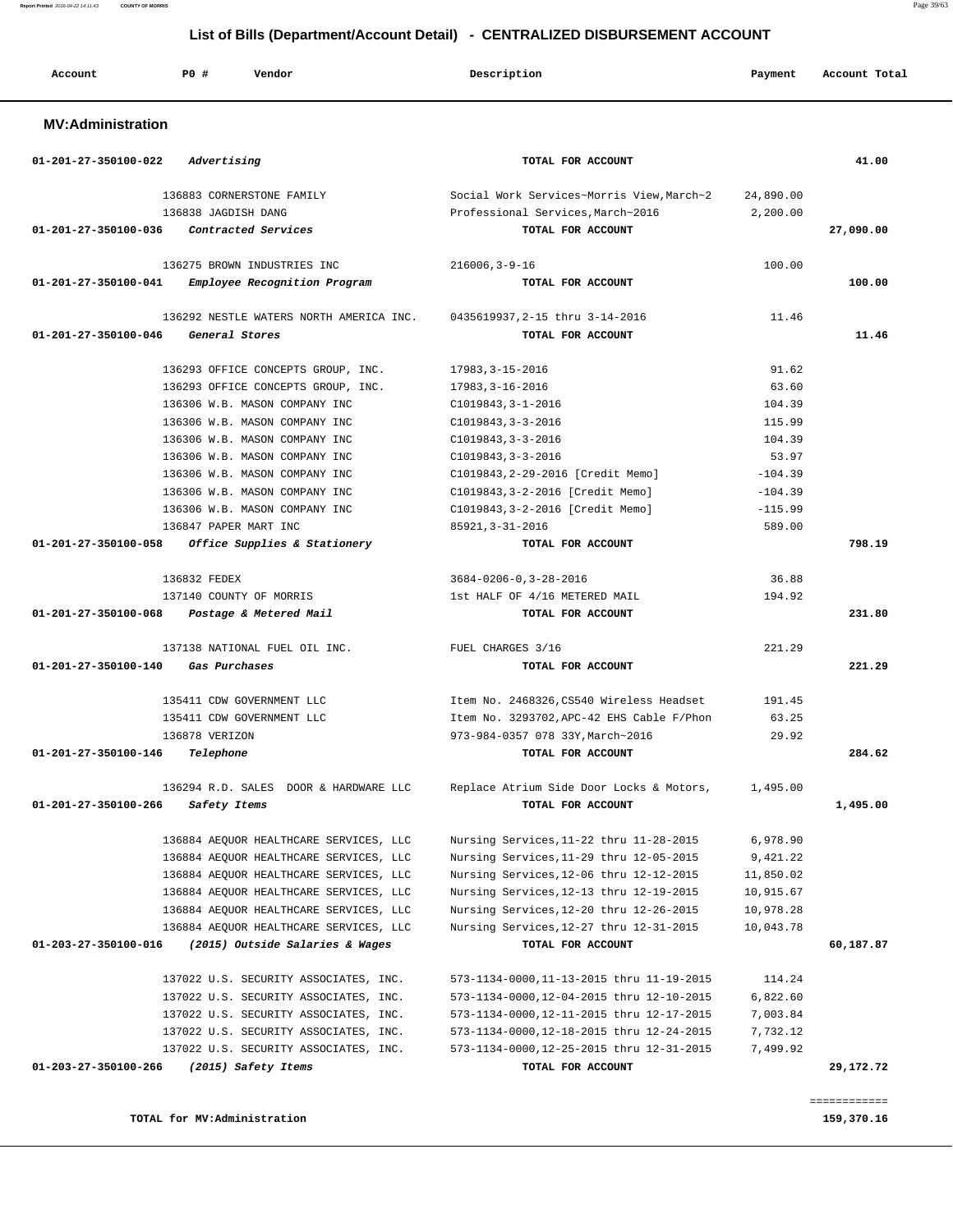**Report Printed** 2016-04-22 14:11:43 **COUNTY OF MORRIS** Page 40/63

 **List of Bills (Department/Account Detail) - CENTRALIZED DISBURSEMENT ACCOUNT**

| Account<br>. | PO# | Vendor | Description | Payment | Account Total |
|--------------|-----|--------|-------------|---------|---------------|
|              |     |        |             |         |               |

## **MV:Building Services**

|          | 750.00   | Pest Management, February~2016            | 135407 ACORN TERMITE AND PEST         |                                |
|----------|----------|-------------------------------------------|---------------------------------------|--------------------------------|
| 750.00   |          | TOTAL FOR ACCOUNT                         | Contracted Services                   | 01-201-27-350110-036           |
|          | 1,650.00 | Reg.#1422-00116-003,3-2-2016              | 136304 TREASURER-STATE OF NEW JERSEY  |                                |
|          | 1,636.00 | Reg.#1422-00116-004,3-2-2016              | 136304 TREASURER-STATE OF NEW JERSEY  |                                |
| 3,286.00 |          | TOTAL FOR ACCOUNT                         | State Mandated Costs                  | $01 - 201 - 27 - 350110 - 102$ |
|          | 760.68   | $264, 1 - 21 - 2016$                      | 136277 CERBO LUMBER & HARDWARE        |                                |
|          | 191.71   | MORCOU, 3-1-2016                          | 136298 SHEAFFER SUPPLY INC.           |                                |
|          | 86.38    | $6683 - 6741 - 0, 2 - 22 - 2016$          | 136299 SHERWIN WILLIAMS               |                                |
|          | 59.53    | $6683 - 6741 - 0, 2 - 22 - 2016$          | 136299 SHERWIN WILLIAMS               |                                |
|          | 509.70   | C1019843, 3-16-2016                       | 136306 W.B. MASON COMPANY INC         |                                |
| 1,608.00 |          | TOTAL FOR ACCOUNT                         | Plant Operation                       | 01-201-27-350110-204           |
|          | 320.63   | Electrical/Grounding Repair, 3-10-2016    | 136279 DIRECT MACHINERY SERVICE CORP. |                                |
|          | 330.00   | Dryer Repair, 3-18-2016                   | 136279 DIRECT MACHINERY SERVICE CORP. |                                |
|          | 302.50   | Lavatec Folder Repair, 3-18-2016          | 136279 DIRECT MACHINERY SERVICE CORP. |                                |
|          | 779.42   | Coil & Installtion Parts, 3-8-2016        | 136278 D & B PARTS CORPORATION        |                                |
|          | 90.74    | 1/15th Horsepower Motor & Installation P  | 136278 D & B PARTS CORPORATION        |                                |
|          | 109.75   | 806884128, 2-24-2016                      | 136285 GRAINGER                       |                                |
|          | 61.20    | 806884128, 3-2-2016                       | 136285 GRAINGER                       |                                |
|          | 131.40   | 806884128, 3-4-2016                       | 136285 GRAINGER                       |                                |
|          | 325.88   | Re-Key Desk Locks & Supply Keys, 2-4-2016 | 136294 R.D. SALES DOOR & HARDWARE LLC |                                |
|          | 10.14    | COU200, 3-10-2016                         | 136308 WHITE & SHAUGER INC.           |                                |
|          | 78.40    | COU200, 3-10-2016                         | 136308 WHITE & SHAUGER INC.           |                                |
| 2,540.06 |          | TOTAL FOR ACCOUNT                         | Machinery Repairs & Parts             | 01-201-27-350110-262           |
|          | 249.14   | LM714,9-18-2013                           | 134956 PRAXAIR DISTRIBUTION           |                                |
|          | 255.26   | LM714, 4-20-2015                          | 134956 PRAXAIR DISTRIBUTION           |                                |
|          | 1,063.34 | LM714, 4-20-2015                          | 134956 PRAXAIR DISTRIBUTION           |                                |
| 1,567.74 |          | TOTAL FOR ACCOUNT                         | (2015) Plant Operation                | 01-203-27-350110-204           |

 **MV:Dietary** 

| 135431 STATE OF NJ                                | 24-007-900, March~2016          | 358.12    |
|---------------------------------------------------|---------------------------------|-----------|
| 135431 STATE OF NJ                                | 24-007-900, March~2016          | 323.48    |
| 135431 STATE OF NJ                                | 24-007-900, March~2016          | 3, 157.35 |
| 01-201-27-350115-185<br>Food                      | TOTAL FOR ACCOUNT               | 3,838.95  |
| 136882 STAR LEDGER                                | 947758, Papers for w/e 4-2-2016 | 57.25     |
| 01-201-27-350115-186<br><i>Coffee / Gift Shop</i> | TOTAL FOR ACCOUNT               | 57.25     |
|                                                   |                                 |           |
| TOTAL for MV:Dietary                              |                                 | 3,896.20  |
|                                                   |                                 |           |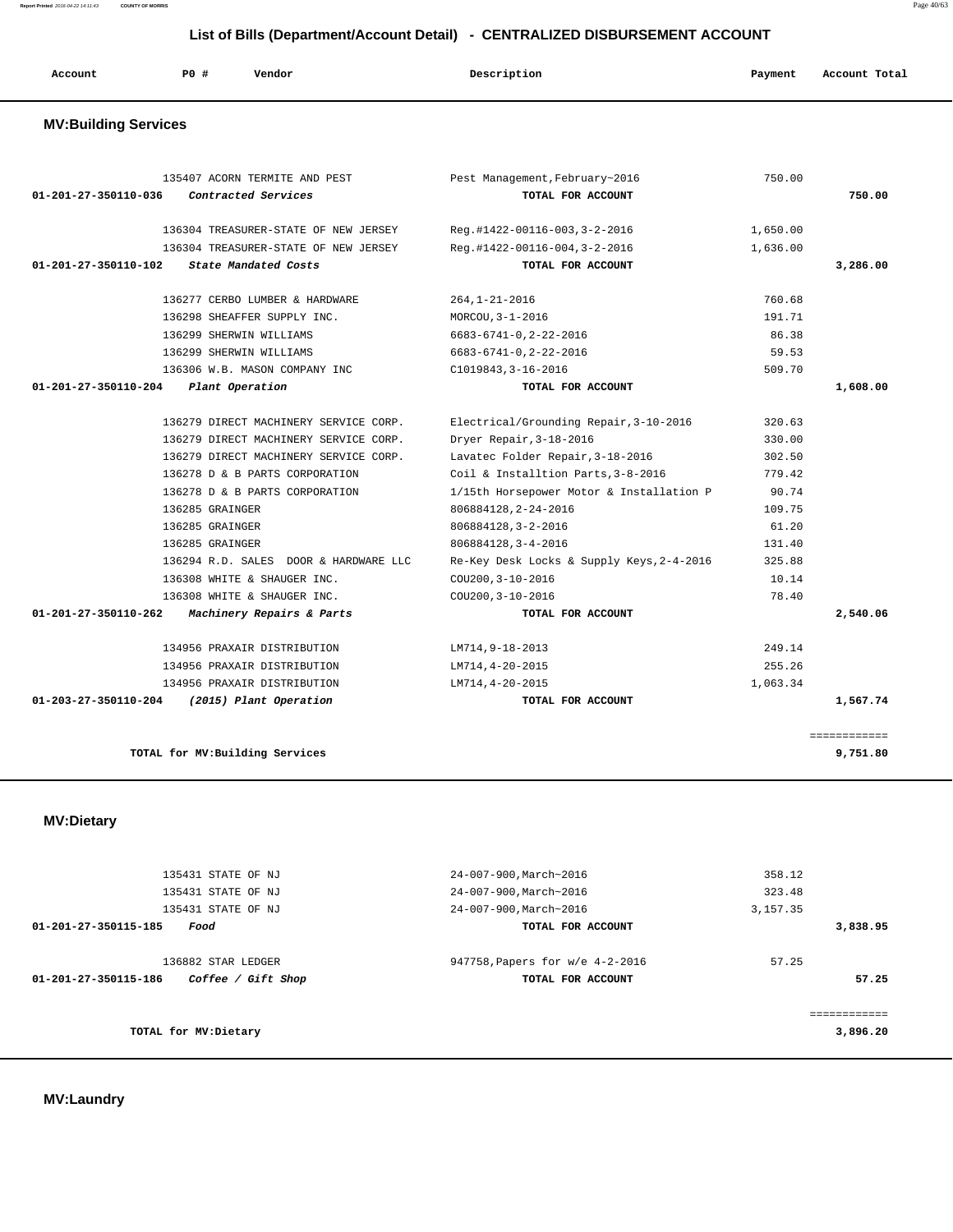**Report Printed** 2016-04-22 14:11:43 **COUNTY OF MORRIS** Page 41/63

## **List of Bills (Department/Account Detail) - CENTRALIZED DISBURSEMENT ACCOUNT**

| Account              | PO#                   | Vendor                  | Description       | Payment   | Account Total |
|----------------------|-----------------------|-------------------------|-------------------|-----------|---------------|
| <b>MV:Laundry</b>    |                       |                         |                   |           |               |
| 01-201-27-350125-036 |                       | Contracted Services     | TOTAL FOR ACCOUNT |           | 108,402.98    |
|                      |                       | 136836 JML MEDICAL INC. | 5MOC02, 3-23-2016 | 15,565.60 |               |
|                      |                       | 136836 JML MEDICAL INC. | 5MOC02, 3-24-2016 | 2,692.00  |               |
| 01-201-27-350125-182 | Diapers               |                         | TOTAL FOR ACCOUNT |           | 18,257.60     |
|                      |                       |                         |                   |           | ============  |
|                      | TOTAL for MV: Laundry |                         |                   |           | 126,660.58    |

## **MV:Nursing**

| 136881 PHARMA CARE INC                              | MORR02, March~2016                        | 4,019.76  |           |
|-----------------------------------------------------|-------------------------------------------|-----------|-----------|
| 01-201-27-350130-035<br>Consultation Fee            | TOTAL FOR ACCOUNT                         |           | 4,019.76  |
|                                                     |                                           |           |           |
| 136306 W.B. MASON COMPANY INC                       | C1019843, 3-16-2016                       | 359.70    |           |
| 136837 JML MEDICAL INC.                             | 5MOC02, 1-20-2016                         | 1,725.71  |           |
| 136837 JML MEDICAL INC.                             | 5MOC02, 2-01-2016                         | 5,768.88  |           |
| 136837 JML MEDICAL INC.                             | 5MOC02, 2-01-2016                         | 1,969.01  |           |
| 136837 JML MEDICAL INC.                             | $5MOC02, 2-01-2016$                       | 398.70    |           |
| 136837 JML MEDICAL INC.                             | $5MOC02, 2-08-2016$                       | 265.80    |           |
| 136837 JML MEDICAL INC.                             | $5MOC02, 2-08-2016$                       | 965.95    |           |
| 136837 JML MEDICAL INC.                             | 5MOC02, 2-09-2016                         | 716.09    |           |
| 136837 JML MEDICAL INC.                             | 5MOC02, 2-12-2016                         | 2,224.30  |           |
| 136837 JML MEDICAL INC.                             | 5MOC02, 2-17-2016                         | 8,125.35  |           |
| 136837 JML MEDICAL INC.                             | $5MOC02, 2-25-2016$                       | 3,255.00  |           |
| 136837 JML MEDICAL INC.                             | $5MOC02, 2-25-2016$                       | 1,521.95  |           |
| 136837 JML MEDICAL INC.                             | 5MOC02, 3-24-2016                         | 157.50    |           |
| 136837 JML MEDICAL INC.                             | $5MOC02, 3-24-2016$                       | 544.98    |           |
| 01-201-27-350130-046<br>General Stores              | TOTAL FOR ACCOUNT                         |           | 27,998.92 |
|                                                     |                                           |           |           |
| 136274 BIO-REFERENCE LABORATORIES, INC.             | M8049 EG, Med A, February~2016            | 1,603.26  |           |
| 136274 BIO-REFERENCE LABORATORIES, INC.             | M8049 EG, HMO, February~2016              | 152.67    |           |
| 01-201-27-350130-049<br>Laboratory Services         | TOTAL FOR ACCOUNT                         |           | 1,755.93  |
|                                                     |                                           |           |           |
| 136833 GERISCRIPT PHARMACY                          | Medicare Legendary, March~2016            | 28,548.09 |           |
| 01-201-27-350130-171<br>Legend Drugs (Prescription) | TOTAL FOR ACCOUNT                         |           | 28,548.09 |
| 136833 GERISCRIPT PHARMACY                          | IV Stock Supply & OTC Pharmacy, March~201 | 3,589.88  |           |
| Non-Legend Drugs (OTC)<br>01-201-27-350130-172      | TOTAL FOR ACCOUNT                         |           | 3,589.88  |
|                                                     |                                           |           |           |
| 136841 THE ORHOPEDIC INSTITUTE OF NJ                | Pat.Acct.#:60969, Chiu I., DOS-1/3/2016   | 52.50     |           |
| Medical<br>01-201-27-350130-189                     | TOTAL FOR ACCOUNT                         |           | 52.50     |
|                                                     |                                           |           |           |
| 136868 OCTAVIA ROBINSON                             | CNA Re-Certification, 3-16-2016           | 30.00     |           |
| 136872 NERLANDE DEFORGES                            | CNA Re-Certification, 4-7-2016            | 30.00     |           |
| 136871 LOIS L. LINDO                                | CNA Re-Certification, 3-31-2016           | 30.00     |           |
| 136873 KEISHA PETERSON                              | CNA Re-Certification, 3-16-2016           | 30.00     |           |
| 136870 HAZEL HUNTE                                  | CNA Re-Certification, 3-23-2016           | 30.00     |           |
| 136869 GEORGE I. ANYANWU                            | CNA Re-Certification, 4-5-2016            | 30.00     |           |
| 01-201-27-350130-191<br>Nursing                     | TOTAL FOR ACCOUNT                         |           | 180.00    |
|                                                     |                                           |           |           |
| 136272 AGL WELDING SUPPLY CO INC                    | 584500, March~2016                        | 250.00    |           |
| 136272 AGL WELDING SUPPLY CO INC                    | 584500, March~2016                        | 250.00    |           |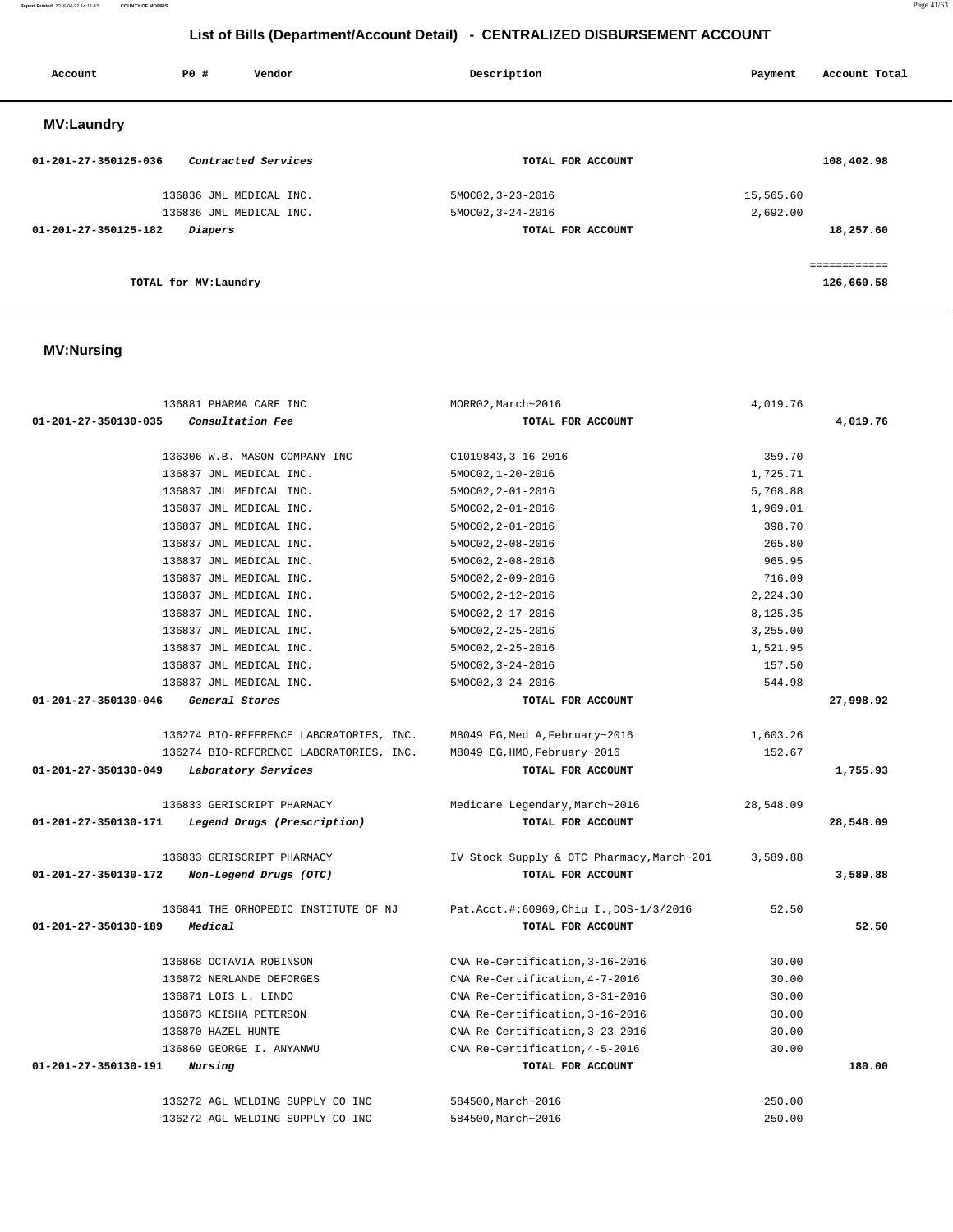| Account              | P0 #      | Vendor                                 | Description                   | Payment  | Account Total |
|----------------------|-----------|----------------------------------------|-------------------------------|----------|---------------|
|                      |           |                                        |                               |          |               |
| <b>MV:Nursing</b>    |           |                                        |                               |          |               |
|                      |           |                                        |                               |          |               |
|                      |           | 136272 AGL WELDING SUPPLY CO INC       | 584500, March~2016            | 200.00   |               |
|                      |           | 136300 SPECIALTY MEDICAL PRODUCTS INC. | MOVMN, February~2016          | 1,102.00 |               |
| 01-201-27-350130-258 | Equipment |                                        | TOTAL FOR ACCOUNT             |          | 2,052.00      |
|                      |           |                                        |                               |          |               |
|                      |           | 136283 FRIENDLY CARE MEDICAL           | Resident Transport, 2-8-2016  | 118.00   |               |
|                      |           | 136283 FRIENDLY CARE MEDICAL           | Resident Transport, 2-8-2016  | 127.00   |               |
|                      |           | 136283 FRIENDLY CARE MEDICAL           | Resident Transport, 2-10-2016 | 127.00   |               |
|                      |           | 136283 FRIENDLY CARE MEDICAL           | Resident Transport, 2-12-2016 | 127.00   |               |
|                      |           | 136283 FRIENDLY CARE MEDICAL           | Resident Transport, 2-12-2016 | 226.00   |               |
|                      |           | 136283 FRIENDLY CARE MEDICAL           | Resident Transport, 2-16-2016 | 127.00   |               |
|                      |           | 136283 FRIENDLY CARE MEDICAL           | Resident Transport, 2-16-2016 | 106.00   |               |
|                      |           | 136283 FRIENDLY CARE MEDICAL           | Resident Transport, 2-17-2016 | 127.00   |               |
|                      |           | 136283 FRIENDLY CARE MEDICAL           | Resident Transport, 2-17-2016 | 112.00   |               |
|                      |           | 136283 FRIENDLY CARE MEDICAL           | Resident Transport, 3-7-2016  | 94.00    |               |
|                      |           | 136283 FRIENDLY CARE MEDICAL           | Resident Transport, 3-15-2016 | 112.00   |               |
|                      |           | 136283 FRIENDLY CARE MEDICAL           | Resident Transport, 3-11-2016 | 175.00   |               |
|                      |           | 136283 FRIENDLY CARE MEDICAL           | Resident Transport, 3-21-2016 | 112.00   |               |
|                      |           | 136283 FRIENDLY CARE MEDICAL           | Resident Transport, 2-3-2016  | 311.00   |               |
|                      |           | 136283 FRIENDLY CARE MEDICAL           | Resident Transport, 2-4-2016  | 311.00   |               |
|                      |           | 136283 FRIENDLY CARE MEDICAL           | Resident Transport, 2-12-2016 | 311.00   |               |
| 01-201-27-350130-340 |           | Transportation Services                | TOTAL FOR ACCOUNT             |          | 2,623.00      |
|                      |           |                                        |                               |          |               |

============

```
 TOTAL for MV:Nursing 70,820.08
```
 **MV:Recreation/Volunteer Svc**

| 136843 CABLEVISION                                  | 07876-529177-01-5, April~2016             | 30.19  |        |
|-----------------------------------------------------|-------------------------------------------|--------|--------|
| 136843 CABLEVISION                                  | 07876-630379-01-3, April~2016             | 59.95  |        |
| Contracted Services<br>01-201-27-350135-036         | TOTAL FOR ACCOUNT                         |        | 90.14  |
| 136276 CREATIVE FORECASTING INC.                    | Creative Forecasting Subscription, 2016-2 | 60.00  |        |
| Publication & Subscriptions<br>01-201-27-350135-070 | TOTAL FOR ACCOUNT                         |        | 60.00  |
| 134955 AFI FOODSERVICE DISTRIBUTORS                 | 185674.2-4-2016                           | 225.52 |        |
| 136834 GREENERGY, LLC                               | Horticultural Therapy Class, 3-30-2016    | 200.00 |        |
| 136840 NICHOLAS L. ROCCAFORTE                       | Music Program on 2D, 4-4-2016             | 75.00  |        |
| Patient Activities<br>01-201-27-350135-194          | TOTAL FOR ACCOUNT                         |        | 500.52 |
|                                                     |                                           |        |        |
| TOTAL for MV: Recreation/Volunteer Svc              |                                           |        | 650.66 |

#### **MV:Rehabilitation**

|                                        | 136849 SELECT REHABILITATION INC. | 850, March~2016                           | 193,664.44 |            |
|----------------------------------------|-----------------------------------|-------------------------------------------|------------|------------|
| 01-201-27-350140-036                   | <i>Contracted Services</i>        | TOTAL FOR ACCOUNT                         |            | 193,664.44 |
|                                        |                                   |                                           |            |            |
| 136287 HB & HS, INC.                   |                                   | 2 Cloth Amputee Slings, Large, 3-11-2016  | 670.95     |            |
| 136287 HB & HS, INC.                   |                                   | Upper Hanger Pads/Actuator Covers, 3-7-20 | 273.95     |            |
| General Stores<br>01-201-27-350140-046 |                                   | TOTAL FOR ACCOUNT                         |            | 944.90     |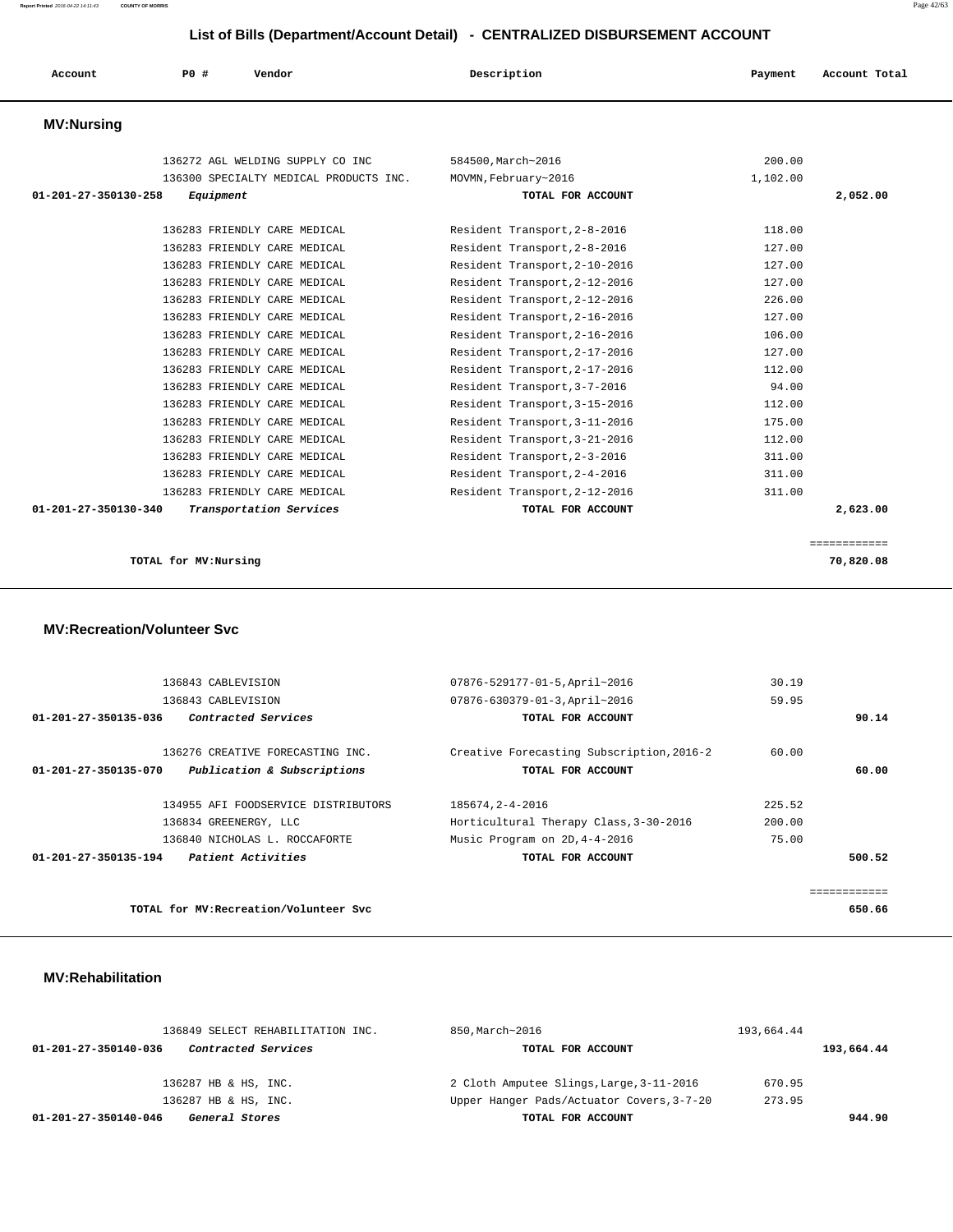**Report Printed** 2016-04-22 14:11:43 **COUNTY OF MORRIS** Page 43/63

## **List of Bills (Department/Account Detail) - CENTRALIZED DISBURSEMENT ACCOUNT**

| Account                  | PO#                          | Vendor                                                          | Description                             | Account Total<br>Payment   |
|--------------------------|------------------------------|-----------------------------------------------------------------|-----------------------------------------|----------------------------|
| <b>MV:Rehabilitation</b> |                              |                                                                 |                                         |                            |
| 01-203-27-350140-036     |                              | 137023 SELECT REHABILITATION INC.<br>(2015) Contracted Services | 850, December~2015<br>TOTAL FOR ACCOUNT | 158,715.54<br>159,353.62   |
|                          | TOTAL for MV: Rehabilitation |                                                                 |                                         | essessessess<br>353,962.96 |

# **Assistance Dep Child:Local Shr**

| 136572 OFFICE OF TEMPORARY ASSISTANCE                            | For estimated Co. Share for TANF Recipie | 10,000.00 |           |
|------------------------------------------------------------------|------------------------------------------|-----------|-----------|
| Assistance Dep Child:Local Shr Program E<br>01-201-27-354100-091 | TOTAL FOR ACCOUNT                        |           | 10,000.00 |
|                                                                  |                                          |           |           |
|                                                                  |                                          |           |           |
| TOTAL for Assistance Dep Child: Local Shr                        |                                          |           | 10,000.00 |
|                                                                  |                                          |           |           |

## **Assistance SSI Income Recipien**

|                      | 136571 OFFICE OF TEMPORARY ASSISTANCE    |                                          |                   | For estimated Co. Share of ASSIR for the | 40,000.00 |           |
|----------------------|------------------------------------------|------------------------------------------|-------------------|------------------------------------------|-----------|-----------|
| 01-201-27-355100-090 |                                          | Assistance SSI Income Recipien Expenditu | TOTAL FOR ACCOUNT |                                          |           | 40,000.00 |
|                      |                                          |                                          |                   |                                          |           |           |
|                      |                                          |                                          |                   |                                          |           |           |
|                      | TOTAL for Assistance SSI Income Recipien |                                          |                   |                                          |           | 40,000.00 |
|                      |                                          |                                          |                   |                                          |           |           |

# **County Adjuster**

| 136632 W.B. MASON COMPANY INC<br>Office Supplies & Stationery<br>01-201-27-357100-058 | Adjuster's Office Supplies<br>TOTAL FOR ACCOUNT    | 127.75<br>127.75 |
|---------------------------------------------------------------------------------------|----------------------------------------------------|------------------|
| 137140 COUNTY OF MORRIS<br>Postage & Metered Mail<br>01-201-27-357100-068             | 1st HALF OF 4/16 METERED MAIL<br>TOTAL FOR ACCOUNT | 493.39<br>493.39 |
| TOTAL for County Adjuster                                                             |                                                    | 621.14           |

#### **Dental Clinic**

| 135803 ROBERT A. CHARMOY, DMD PA |                                          | M. Cerruto 12-02-15 | 65.00  |
|----------------------------------|------------------------------------------|---------------------|--------|
| 135803 ROBERT A. CHARMOY, DMD PA |                                          | J. Taylor 12-10-15  | 60.00  |
| 01-203-27-365100-095             | (2015) Dental Clinic Other Administrativ | TOTAL FOR ACCOUNT   | 125.00 |
|                                  |                                          |                     |        |
|                                  |                                          |                     |        |
| TOTAL for Dental Clinic          |                                          |                     | 125.00 |
|                                  |                                          |                     |        |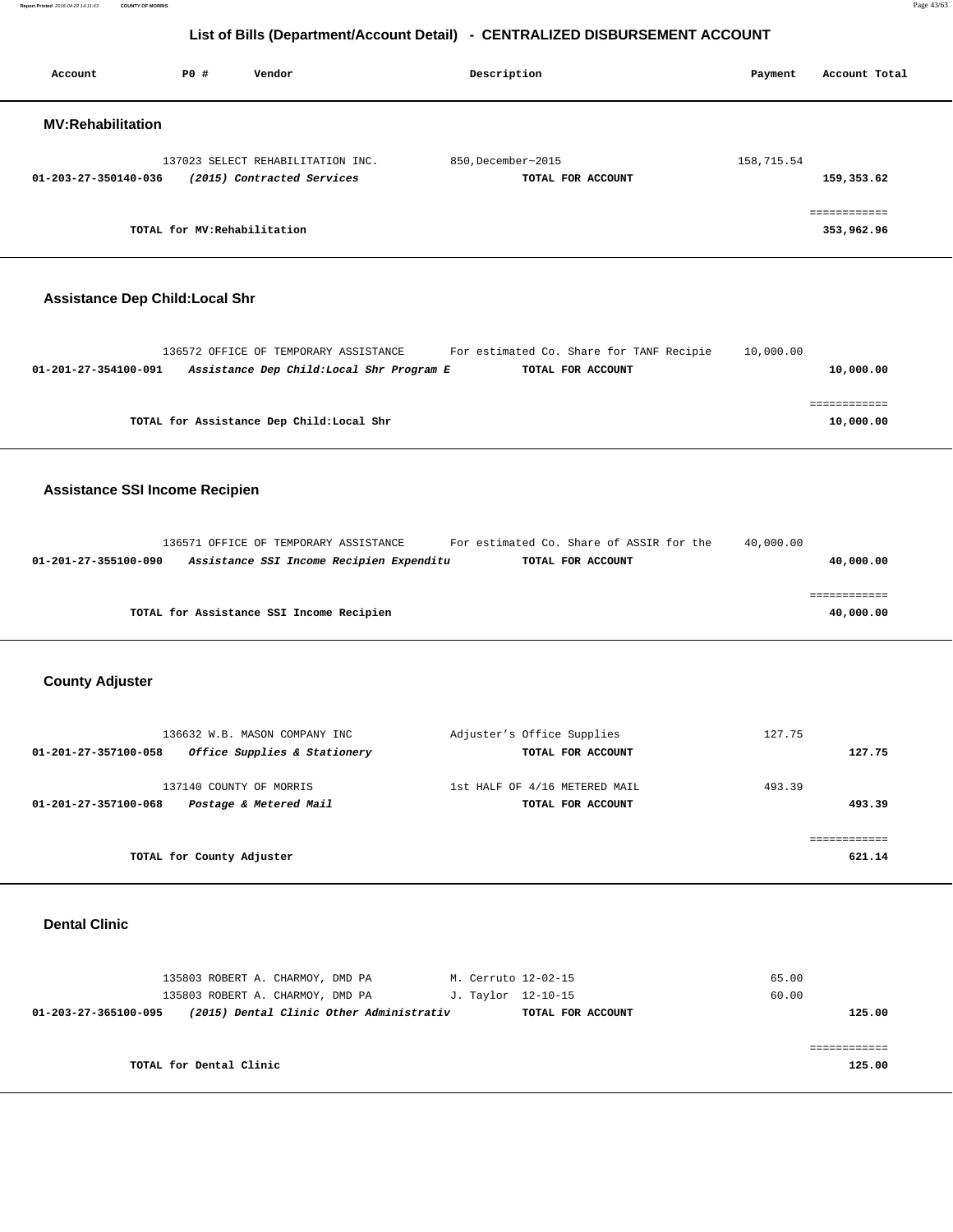| 136474 MORRIS MUSEUM                                                                  | Membership does NOT entitle Library patr                       | 200.00             |           |
|---------------------------------------------------------------------------------------|----------------------------------------------------------------|--------------------|-----------|
| 01-201-29-390100-023 Associations and Memberships                                     | TOTAL FOR ACCOUNT                                              |                    | 200.00    |
| 134403 ALLDATA LLC                                                                    | 973-285-6964/MORRLK DTD 3/04/16                                | 1,500.00           |           |
| 135346 BAKER & TAYLOR BOOKS                                                           | 321652 L044405 3 B00000 dated 02/12/16                         | 38.33              |           |
| 135348 CENTER POINT LARGE PRINT                                                       | Order#XCP16-2 dated 02/01/16                                   | 119.45             |           |
| 134240 EBSCO INFORMATION SERVICES                                                     | TN-S-31910-01 dated 01/25/16                                   | 8,090.43           |           |
| 135350 GALE                                                                           | 116418 dated 02/08/16                                          | 135.90             |           |
| 134391 GANN LAW BOOKS                                                                 | 000184-0-020 Q/dated 02/02/16                                  | 125.00             |           |
| 135330 INGRAM LIBRARY SERVICES                                                        | 20C0083 dated 02/05/16                                         | 250.99             |           |
| 135330 INGRAM LIBRARY SERVICES                                                        | 20C0083 dated 02/05/16                                         | 655.49             |           |
| 135330 INGRAM LIBRARY SERVICES                                                        | 20C0083 dated 02/08/16                                         | 14.24              |           |
| 135330 INGRAM LIBRARY SERVICES                                                        | 20C0083 dated 02/08/16                                         | 127.81             |           |
| 135330 INGRAM LIBRARY SERVICES                                                        | 20C0083 dated 02/08/16                                         | 82.72              |           |
| 135330 INGRAM LIBRARY SERVICES                                                        | 20C0083 dated 02/09/16                                         | 14.29              |           |
| 135330 INGRAM LIBRARY SERVICES                                                        | 20C0083 dated 02/11/16                                         | 10.40              |           |
| 135330 INGRAM LIBRARY SERVICES                                                        | 20C0083 dated 02/12/16                                         | 98.77              |           |
| 135330 INGRAM LIBRARY SERVICES                                                        | 20C0083 dated 02/16/16                                         | 964.08             |           |
| 135330 INGRAM LIBRARY SERVICES                                                        | 20C0083 dated 02/16/16                                         | 115.27             |           |
| 135362 INGRAM LIBRARY SERVICES                                                        | 20C0083 dated 01/29/16                                         | 537.01             |           |
| 135362 INGRAM LIBRARY SERVICES                                                        | 20C0083 dated 02/01/16                                         | 68.37              |           |
| 135362 INGRAM LIBRARY SERVICES                                                        | 20C0083 dated 02/01/16                                         | 63.30              |           |
| 135362 INGRAM LIBRARY SERVICES                                                        | 20C0083 dated 02/01/16                                         | 8.38               |           |
| 135362 INGRAM LIBRARY SERVICES                                                        | 20C0083 dated 02/01/16                                         | 20.51              |           |
| 135362 INGRAM LIBRARY SERVICES                                                        | 20C0083 dated 02/01/16                                         | 114.64             |           |
| 135362 INGRAM LIBRARY SERVICES                                                        | 20C0083 dated 02/01/16                                         | 72.23              |           |
| 135362 INGRAM LIBRARY SERVICES                                                        | 20C0083 dated 02/01/16                                         | 121.80             |           |
| 135362 INGRAM LIBRARY SERVICES                                                        | 20C0083 dated 02/01/16                                         | 12.90              |           |
| 135352 MANUFACTURERS NEWS INC                                                         | 10883 dated 02/03/16                                           | 155.90             |           |
| 135354 NJ STATE LEAGUE OF                                                             | Annual Renewal Inv Dated 3/22/16                               | 45.00              |           |
| 135355 OXFORD UNIVERSITY PRESS                                                        | 1087326 dated 02/16/16 - March 01, 2016                        | 75.00              |           |
| 135358 PHYSICIANS' FEE REFERENCE                                                      | Order#242125 dated 02/11/16                                    | 160.95             |           |
| 134399 THOMSON REUTERS                                                                | 1003308031 dated 02/01/2016                                    | 1,499.40           |           |
| 135360 WOLTERS KLUWER LAW & BUSINESS                                                  | 2001514936 dated 01/27/16                                      | 384.98             |           |
| 01-201-29-390100-028 Books & Periodicals                                              | TOTAL FOR ACCOUNT                                              |                    | 15,683.54 |
| 135347 CARTRIDGE WORLD FAIRFIELD<br>01-201-29-390100-058 Office Supplies & Stationery | 10006 dated 02/10/16 - Ref \$439.90 & R/S<br>TOTAL FOR ACCOUNT | 879.80             | 879.80    |
|                                                                                       |                                                                |                    |           |
| 137140 COUNTY OF MORRIS<br>01-201-29-390100-068<br>Postage & Metered Mail             | 1st HALF OF 4/16 METERED MAIL<br>TOTAL FOR ACCOUNT             | 1,070.18           | 1,070.18  |
|                                                                                       |                                                                |                    |           |
| 135362 INGRAM LIBRARY SERVICES                                                        | 20C0083 dated 02/02/16                                         | 25.80              |           |
| 135353 MIDWEST TAPE LLC                                                               | 2000001148 dated 01/28/16                                      | 19.99              |           |
| 135353 MIDWEST TAPE LLC                                                               | 2000001148 dated 01/22/16                                      | 29.98              |           |
| 135356 RECORDED BOOKS LLC                                                             | 91165 dated 02/04/16                                           | 6.95               |           |
| 01-201-29-390100-083    Video & Film Materials                                        | TOTAL FOR ACCOUNT                                              |                    | 82.72     |
| 135607 OCLC ONLINE COMPUTER                                                           | 010CLC00009592 dated 02/29/16 Catalogin                        | 2,101.86           |           |
| 135650 OCLC ONLINE COMPUTER                                                           | 010CLC00009592 dated 01/31/16 - Catalogi                       | 2,101.86           |           |
| 01-201-29-390100-084 Other Outside Services                                           | TOTAL FOR ACCOUNT                                              |                    | 4,203.72  |
|                                                                                       |                                                                |                    |           |
|                                                                                       |                                                                |                    |           |
| 135349 DEMCO                                                                          | 290190055 dated 02/15/16                                       | 76.09<br>$-266.45$ |           |
| 135345 OFFICE CONCEPTS GROUP, INC.                                                    | 16868 Dept#LIB dated 01/28/16 Credit Mem                       | 213.87             |           |
| 135345 OFFICE CONCEPTS GROUP, INC.<br>135345 OFFICE CONCEPTS GROUP, INC.              | 16868 Dept#LIB dated 02/10/16<br>16868 Dept#LIB dated 02/19/16 | 130.20             |           |

Account **1888** PO **#** Vendor **Description Payment** Account Total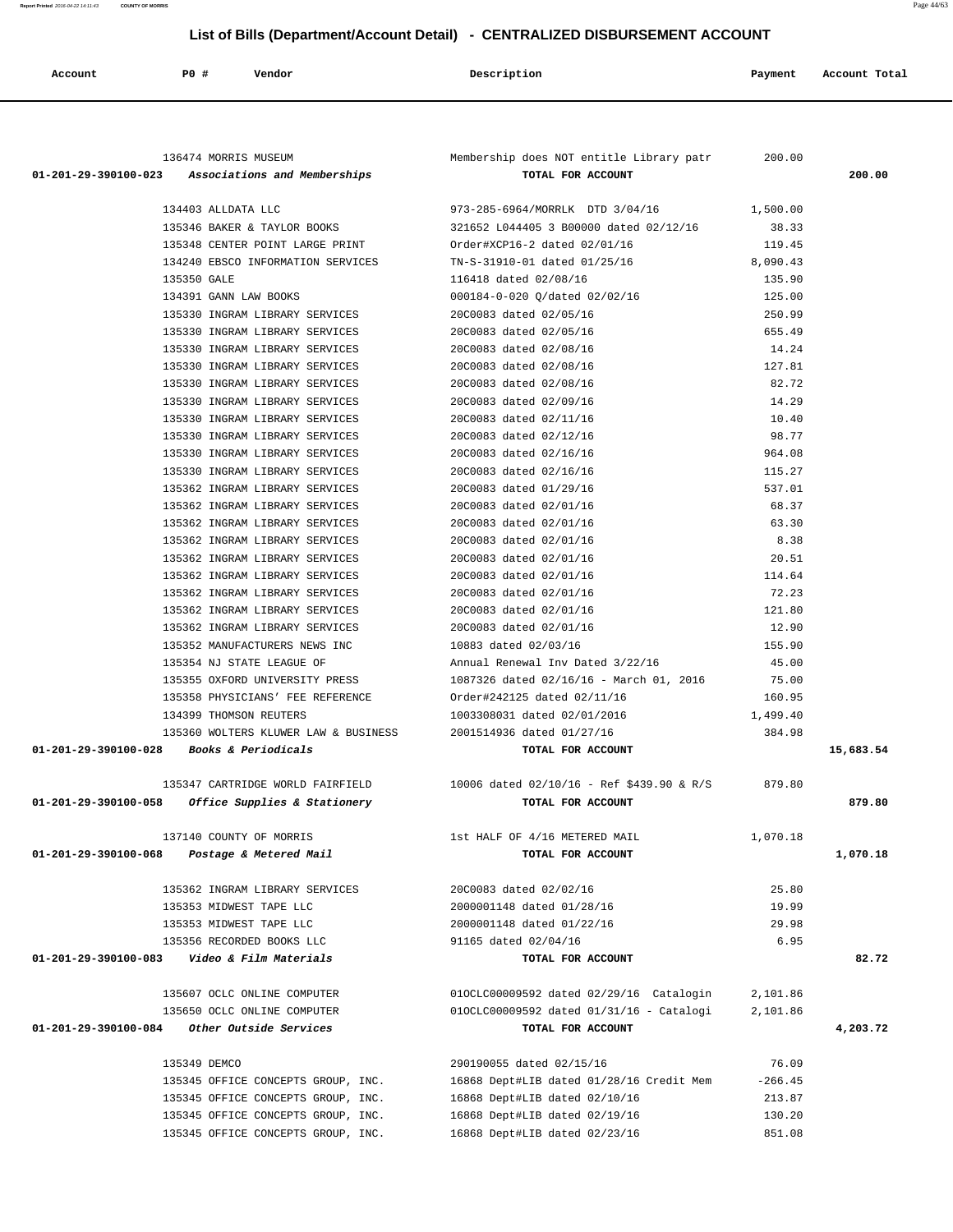| Account Total | Payment | Description                              | PO#<br>Vendor                                          | Account                        |
|---------------|---------|------------------------------------------|--------------------------------------------------------|--------------------------------|
|               | 209.97  | PN7006 Combo Kit for VMI Hybrid          | 134398 VENMILL INDUSTRIES INC                          |                                |
|               | 49.98   | PN6501 Ouicksand Combo Kit               | 134398 VENMILL INDUSTRIES INC                          |                                |
|               | 15.05   | C1033751 dated 02/11/16                  | 135359 W.B. MASON COMPANY INC                          |                                |
| 1,288.44      |         | TOTAL FOR ACCOUNT                        | Other Administrative Supplies                          | 01-201-29-390100-095           |
|               | 96.00   | 5003205700 Law Directory                 | 132612 MARTINDALE -HUBBELL                             |                                |
|               | 368.00  | 5343-10 dated 07/08/15                   | 126084 YBP LIBRARY SERVICE                             |                                |
|               | 21.21   | 5343-10 dated 07/29/15                   | 126084 YBP LIBRARY SERVICE                             |                                |
|               | 486.15  | 5343-80 dated 07/22/15                   | 126084 YBP LIBRARY SERVICE                             |                                |
|               | 655.00  | 5343-10 dated 09/21/15                   | 129637 YBP LIBRARY SERVICE                             |                                |
|               | 63.14   | 5343-10 dated 10/12/15                   | 129637 YBP LIBRARY SERVICE                             |                                |
|               | 31.49   | 5343-80 dated 09/30/15                   | 129642 YBP LIBRARY SERVICE                             |                                |
|               | 28.30   | 5343-80 dated 10/14/15                   | 129642 YBP LIBRARY SERVICE                             |                                |
| 1,749.29      |         | TOTAL FOR ACCOUNT                        | (2015) Books & Periodicals                             | $01 - 203 - 29 - 390100 - 028$ |
|               | 137.69  | CTMORR dated 1/25/16 - 10/01/15-12/31/15 | 136464 RICOH AMERICAS CORPORATION                      |                                |
|               | 10.71   | CTMORR dated 10/01/15 - 10/01/15-12/31/1 | 136464 RICOH AMERICAS CORPORATION                      |                                |
| 148.40        |         | TOTAL FOR ACCOUNT                        | $(2015)$ Printing                                      | 01-203-29-390100-069           |
|               | 636.19  | MP4054SP: Paper Feed Unit PB3220, 1 Bin  | 129006 RICOH AMERICAS CORPORATION                      |                                |
|               | 440.70  | MP4054SP: Cabinet Type F. Location Reade | 129006 RICOH AMERICAS CORPORATION                      |                                |
|               | 721.19  | MPC3503: 1 Bin Tray BN3110(125), Bridge  | 129006 RICOH AMERICAS CORPORATION                      |                                |
|               | 646.16  | MPC3503: Cabinet Type F, 1 Bin Tray BN31 | 129006 RICOH AMERICAS CORPORATION                      |                                |
|               | 181.62  | MP401SPF: Location Circulation new addit | 129006 RICOH AMERICAS CORPORATION                      |                                |
|               |         |                                          | $01-203-29-390100-164$ (2015) Office Machines - Rental |                                |

## **County Superintendent of Schoo**

| 137140 COUNTY OF MORRIS<br>Postage & Metered Mail<br>01-201-29-392100-068               | 1st HALF OF 4/16 METERED MAIL<br>TOTAL FOR ACCOUNT   | 51.37<br>51.37 |
|-----------------------------------------------------------------------------------------|------------------------------------------------------|----------------|
| 136390 NESTLE WATERS NORTH AMERICA INC.<br>Furniture & Fixtures<br>01-201-29-392100-162 | 0434565933<br>02/15/16-03/14/16<br>TOTAL FOR ACCOUNT | 11.46<br>11.46 |
| TOTAL for County Superintendent of Schoo                                                |                                                      | 62.83          |

## **Contribution to County College**

| 137141 COUNTY COLLEGE OF MORRIS          | 4/16 (SECOND HALF) OPERATING BUDGET | 492,916.67 |
|------------------------------------------|-------------------------------------|------------|
| Expenditures<br>01-201-29-395100-090     | TOTAL FOR ACCOUNT                   | 492,916.67 |
|                                          |                                     |            |
|                                          |                                     |            |
| TOTAL for Contribution to County College |                                     | 492,916.67 |
|                                          |                                     |            |

 **Rutgers Extension Service**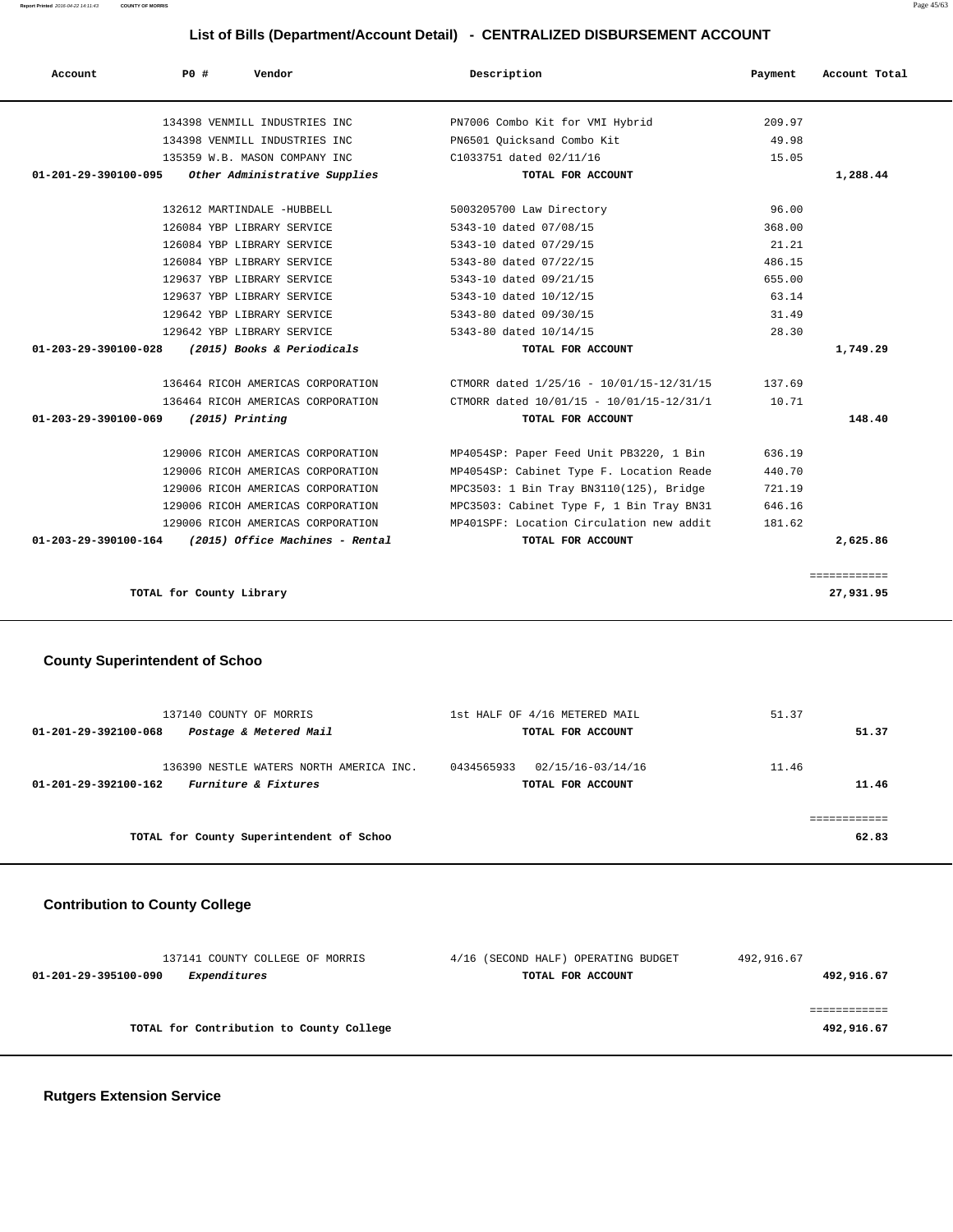**Report Printed** 2016-04-22 14:11:43 **COUNTY OF MORRIS** Page 46/63

## **List of Bills (Department/Account Detail) - CENTRALIZED DISBURSEMENT ACCOUNT**

| Account                          | PO# | Vendor                                  | Description |                                       | Payment | Account Total |
|----------------------------------|-----|-----------------------------------------|-------------|---------------------------------------|---------|---------------|
| <b>Rutgers Extension Service</b> |     |                                         |             |                                       |         |               |
| 01-201-29-396100-068             |     | Postage & Metered Mail                  |             | TOTAL FOR ACCOUNT                     |         | 89.76         |
|                                  |     | 136065 NESTLE WATERS NORTH AMERICA INC. | 0434680872  | $01/23/16 - 02/22/16$ - water de      | 19.92   |               |
|                                  |     | 136065 NESTLE WATERS NORTH AMERICA INC. |             | 0434680872 02/23/16-03/22/16 - rental | 1.98    |               |
| $01 - 201 - 29 - 396100 - 095$   |     | Other Administrative Supplies           |             | TOTAL FOR ACCOUNT                     |         | 21.90         |
|                                  |     |                                         |             |                                       |         | ------------  |
|                                  |     | TOTAL for Rutgers Extension Service     |             |                                       |         | 111.66        |

## **Rmb Out of Cty Two Yr Coll**

|                      | 137113 UNION COUNTY COLLEGE             | SPRING 2016 TUITION CHARGEBACK | 4,012.44 |
|----------------------|-----------------------------------------|--------------------------------|----------|
| 01-201-29-397100-090 | Rmb Out of Cty Two Yr Coll Expenditures | TOTAL FOR ACCOUNT              | 4,012.44 |
|                      |                                         |                                |          |
|                      |                                         |                                |          |
|                      | TOTAL for Rmb Out of Cty Two Yr Coll    |                                | 4,012.44 |

#### **Fire and Police Academy**

| 136254 TREASURER-STATE OF NJ                   | Vehicle Registration          | 22.00        |
|------------------------------------------------|-------------------------------|--------------|
| 136230 OFFICE CONCEPTS GROUP, INC.             | Disinfectant                  | 96.25        |
| 01-201-29-407100-059<br>Other General Expenses | TOTAL FOR ACCOUNT             | 118.25       |
|                                                |                               |              |
| 137140 COUNTY OF MORRIS                        | 1st HALF OF 4/16 METERED MAIL | 84.99        |
| 01-201-29-407100-068 Postage & Metered Mail    | TOTAL FOR ACCOUNT             | 84.99        |
| 136085 SCANTRON CORPORATION                    | 882-E Answer Sheets           | 761.25       |
| 136085 SCANTRON CORPORATION                    | 889-E Answer Sheets           | 253.75       |
| 136085 SCANTRON CORPORATION                    | Shipping and Handling         | 20.50        |
| 135849 MORRISTOWN LUMBER &                     | 2x6x12 Treated Wood           | 194.20       |
| 135849 MORRISTOWN LUMBER &                     | 2x6x8 Treated Wood            | 19.41        |
| 135849 MORRISTOWN LUMBER &                     | 2x6 Joist Hanger              | 27.60        |
| 135849 MORRISTOWN LUMBER &                     | 3/4" 4x8 Treated Plywood      | 324.17       |
| 135849 MORRISTOWN LUMBER &                     | 2x4x8 Treated Wood            | 37.12        |
| 135849 MORRISTOWN LUMBER &                     | $1/2$ " $4x8$ Sheetrock       | 329.70       |
| 01-201-29-407100-258<br>Equipment              | TOTAL FOR ACCOUNT             | 1,967.70     |
|                                                |                               | ============ |
| TOTAL for Fire and Police Academy              |                               | 2,170.94     |

#### **Utilities**

| 135987 NATIONAL TERMINAL INC. | 4400.0 DIESEL FUEL FOR COUNTY GARAGE | 5,236.88 |
|-------------------------------|--------------------------------------|----------|
| 135987 NATIONAL TERMINAL INC. | 1000.0 DIESEL FUEL FOR MONTVILLE     | 1,117.70 |
| 135987 NATIONAL TERMINAL INC. | 4839.0 DIESEL FUEL FOR WHARTON       | 5,408.55 |
| 135987 NATIONAL TERMINAL INC. | 4439.0 DIESEL FUEL FOR THE HILL      | 5,844.83 |
| 135987 NATIONAL TERMINAL INC. | 4521.0 DIESEL FUEL FOR WHARTON       | 5,957.32 |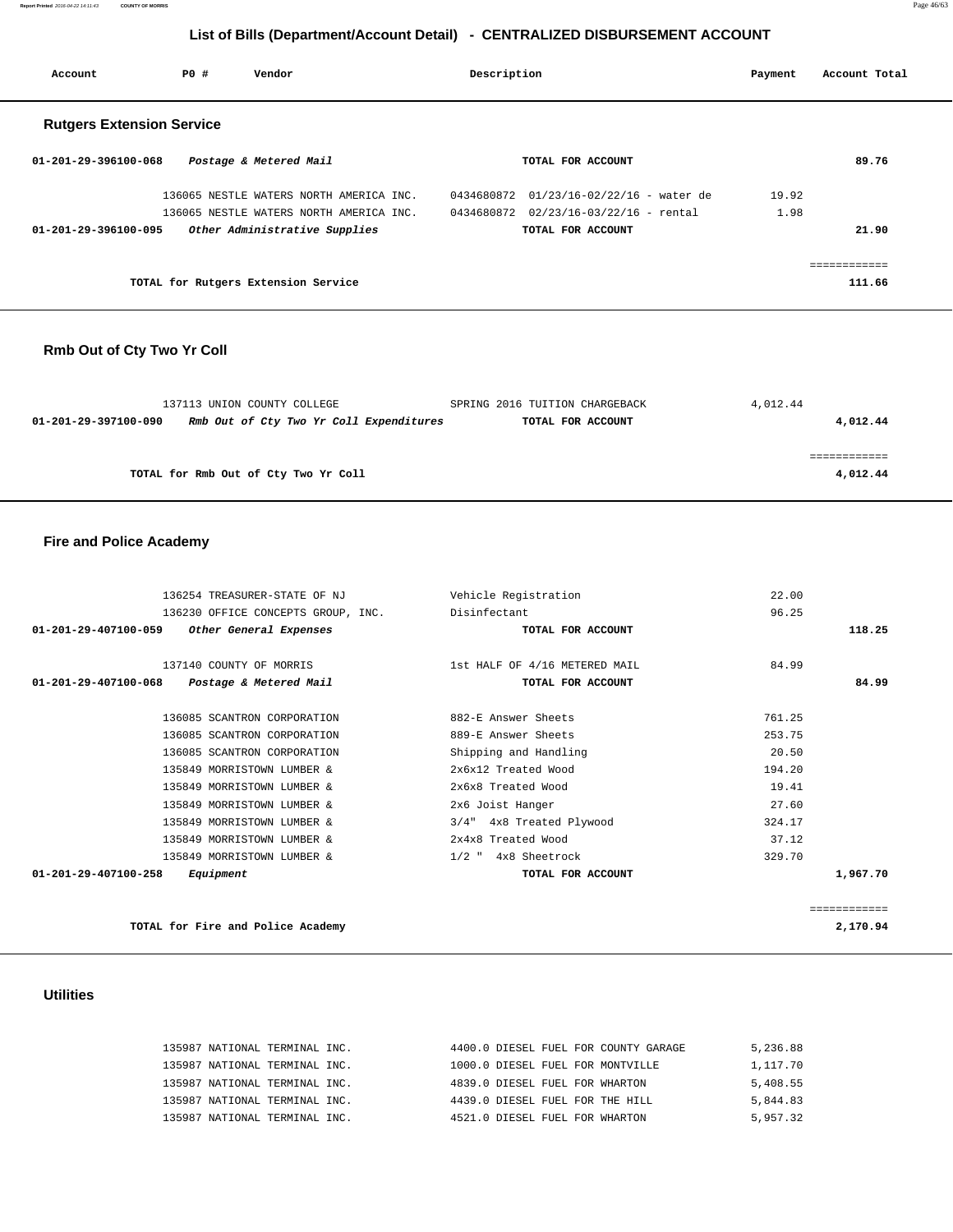**Report Printed** 2016-04-22 14:11:43 **COUNTY OF MORRIS** Page 47/63

# **List of Bills (Department/Account Detail) - CENTRALIZED DISBURSEMENT ACCOUNT**

|                      | List of Bills (Bepartment/Recognit Betail)                        | <b>PLITTIMERED DIODOROEMENT ACCO</b>                                                 |                       |               |
|----------------------|-------------------------------------------------------------------|--------------------------------------------------------------------------------------|-----------------------|---------------|
| Account              | P0 #<br>Vendor                                                    | Description                                                                          | Payment               | Account Total |
| <b>Utilities</b>     |                                                                   |                                                                                      |                       |               |
|                      | 132439 NATIONAL TERMINAL INC. 4500.0 GAL DIESEL FOR THE HILL      |                                                                                      | 5,254.20              |               |
|                      | 01-201-31-430100-136 Diesel Fuel                                  | TOTAL FOR ACCOUNT                                                                    |                       | 33,853.00     |
|                      |                                                                   |                                                                                      |                       |               |
|                      | 136516 JERSEY CENTRAL POWER & LIGHT                               | 10-00-28-8978-6-4 Rt 80 Mt Arlington 3/3                                             | 52.57                 |               |
|                      | 136585 JERSEY CENTRAL POWER & LIGHT                               | 100 004 885 628- MOSQUITO CONTROL 2/26/1                                             | 664.80                |               |
|                      | 136769 JERSEY CENTRAL POWER & LIGHT                               | 20-00-00-0528-1-7 MASTER ACCOUNT DATED 4                                             | 42,711.20             |               |
|                      | 136830 AES-NJ COGEN CO INC<br>136839 JERSEY CENTRAL POWER & LIGHT | Cogeneration, March~2016<br>100 004 803 738, March~2016                              | 3,097.08<br>36,504.14 |               |
|                      | 136888 JERSEY CENTRAL POWER & LIGHT                               | 20 00 00 0537 8 1 - MASTER ACCT - HILL 4                                             | 88,634.74             |               |
|                      | 136888 JERSEY CENTRAL POWER & LIGHT                               | 100 004 884 928 - REVERSED INVOICE CREDI                                             | $-4,552.97$           |               |
|                      | 136888 JERSEY CENTRAL POWER & LIGHT                               | 100 005 064 165 REVERSED INVOICE CREDITS                                             | $-252.67$             |               |
|                      | 136887 JERSEY CENTRAL POWER & LIGHT                               | 20-00-00-0538-4-9, REMOTE LOCATIONS, DATE                                            | 4,442.43              |               |
|                      | 136890 JERSEY CENTRAL POWER & LIGHT                               | 200-000-971-008/ RUTH DAVIS DRIVE/ 4/5/1                                             | 286.72                |               |
|                      | 136885 MORRISTOWN PARKING AUTHORITY                               | JCP & L/ SCHUYLER ANNEX PARKING                                                      | 3,915.81              |               |
|                      | 01-201-31-430100-137 Electricity                                  | TOTAL FOR ACCOUNT                                                                    |                       | 175,503.85    |
|                      | 137138 NATIONAL FUEL OIL INC.                                     | FUEL CHARGES 3/16                                                                    | 25, 322.36            |               |
| 01-201-31-430100-140 | Gas Purchases                                                     | TOTAL FOR ACCOUNT                                                                    |                       | 25,322.36     |
|                      | 136410 DIRECT ENERGY BUSINESS MARKETING                           | $706982$ $2/25/16$ - $3/24/16$                                                       | 1,276.65              |               |
|                      | 136410 DIRECT ENERGY BUSINESS MARKETING                           | $706983$ $2/25/16$ - $3/24/16$                                                       | 150.78                |               |
|                      | 136777 N.J. NATURAL GAS COMPANY                                   | 12-1157-4515-09/ RE: DOVER PROBATION 3/4                                             | 209.45                |               |
|                      | 136778 N.J. NATURAL GAS COMPANY                                   | 22-0009-8231-77 WHARTON BRIDGE GEN 3/4/1                                             | 25.94                 |               |
|                      | 136779 N.J. NATURAL GAS COMPANY                                   | 06-1126-4174-12 WHARTON OFFICES 3/4/16 -                                             | 209.45                |               |
|                      | 136780 N.J. NATURAL GAS COMPANY                                   | 06-1126-4355-14 WHARTON BRIDGES 3/4/16                                               | 1,307.05              |               |
|                      | 136781 N.J. NATURAL GAS COMPANY                                   | 06-1126-4370-18 - WHARTON ROADS 3/4/16 -                                             | 607.66                |               |
|                      | 133784 N.J. NATURAL GAS COMPANY<br>136774 PSE&G CO                | 22-0009-8231-77/ RE: WHARTON BRIDGE GEN/<br>REF # MOMBAG/ 66-254-142-04 - 18 HIGHVIE | 26.88<br>596.76       |               |
|                      | 135848 SUBURBAN PROPANE -2347                                     | Propane                                                                              | 171.65                |               |
|                      | 135848 SUBURBAN PROPANE -2347                                     | Safety P&T Fee                                                                       | 9.62                  |               |
|                      | 136898 ELIZABETHTOWN GAS COMPANY                                  | 3333344641 - LONG VALLEY 3/8/16 - 4/7/1                                              | 269.33                |               |
|                      | 136845 PSE&G CO                                                   | 65 858 068 08, March~2016                                                            | 11,435.73             |               |
|                      | 136846 PSE&G CO                                                   | 66 472 055 00, March~2016                                                            | 1,179.30              |               |
|                      | 136880 WOODRUFF ENERGY                                            | 508579, March~2016                                                                   | 11,036.83             |               |
|                      | 136880 WOODRUFF ENERGY                                            | 508584, March~2016                                                                   | 1,410.51              |               |
|                      | 136891 DIRECT ENERGY BUSINESS MARKETING                           | 706980 - 16 HIGHIVEW AVE                                                             | 82.02                 |               |
|                      | 136891 DIRECT ENERGY BUSINESS MARKETING                           | 706981 CAC COMPLEX 3/4/1 1,750.49                                                    |                       |               |
|                      | 01-201-31-430100-141 Natural Gas                                  | TOTAL FOR ACCOUNT                                                                    |                       | 31,756.10     |
|                      | 136291 MORRIS COUNTY MUNICIPAL                                    | MORRIS55, Roll-Offs, February~2016                                                   | 2,934.00              |               |
|                      | 136291 MORRIS COUNTY MUNICIPAL                                    | 100041, Tipping Fees, February~2016                                                  | 3,710.06              |               |
|                      | 01-201-31-430100-143 Rubbish & Trash Removal                      | TOTAL FOR ACCOUNT                                                                    |                       | 6,644.06      |
|                      | 136382 NJ DEPARTMENT OF TREASURY                                  | RE: CENTRAL AVENUE / TWP OF PARSIPPANY-T                                             | 105.00                |               |
|                      | 136771 WASHINGTON TOWNSHIP M.U.A.                                 | 000321/ RE: LONG VALLEY GRG - SEWER                                                  | 291.38                |               |
|                      | 136772 BOROUGH OF WHARTON                                         | 18128 / BLOCK 601 / LOT 4                                                            | 221.25                |               |
| 01-201-31-430100-144 | Sewer                                                             | TOTAL FOR ACCOUNT                                                                    |                       | 617.63        |
|                      | 135587 VERIZON BUSINESS                                           | 6000057810 X26, 3/1/16, Mthly charge(aut                                             | 295.00                |               |
|                      | 135580 VERIZON CABS                                               | 201 M55-4914 825, 2/25/16, T1 American T                                             | 1,104.79              |               |
|                      | 135581 VERIZON CABS                                               | 201 M55-5534 968, 2/25/16, E911 fiber li                                             | 2,269.44              |               |
|                      | 136048 VERIZON                                                    | 973 682-4152 547 11Y 03/11/2016                                                      | 6,595.58              |               |
|                      | 136321 VERIZON                                                    | Bill #: 201NJ15820316                                                                | 5,817.50              |               |
|                      | 136823 VERIZON                                                    | 973-455-0378 979 71Y / RE: PENTHOUSE- A                                              | 67.20                 |               |
|                      | 136520 VERIZON                                                    | 973-697-0879 521 94Y, 3/22/16, Jefferson                                             | 29.92                 |               |
|                      | 136520 VERIZON                                                    | 973-326-8955 127 49Y, 3/25/16, Sheriff's                                             | 29.92                 |               |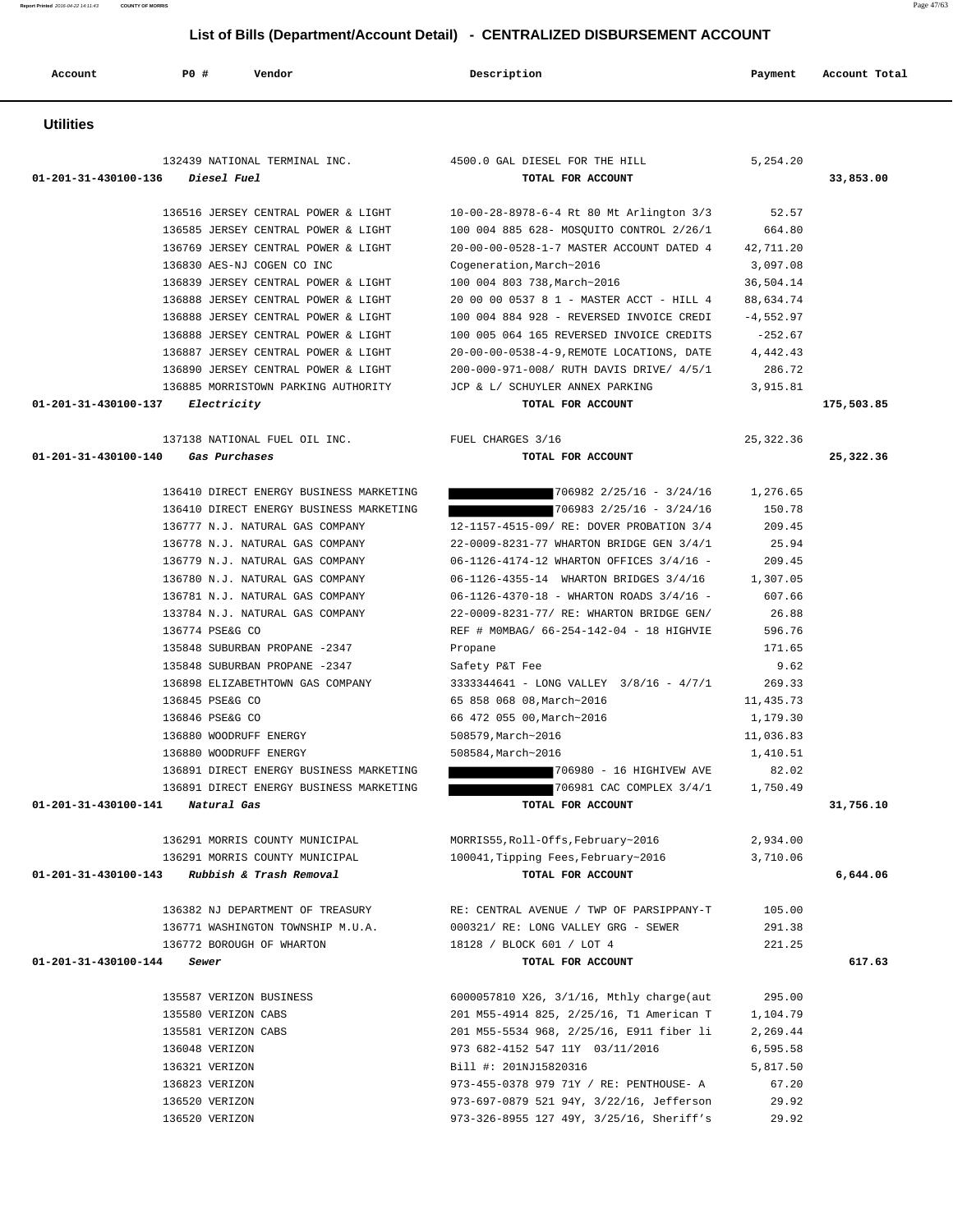| Account<br>. | PO# | Vendor<br>. | Description | Payment | Account Total<br>. |
|--------------|-----|-------------|-------------|---------|--------------------|
|              |     |             |             |         |                    |

## **Utilities**

| 01-201-31-430100-146 Telephone            | TOTAL FOR ACCOUNT                                            |          | 21,710.76 |
|-------------------------------------------|--------------------------------------------------------------|----------|-----------|
| 136587 SOUTHEAST MORRIS COUNTY            | 763510858000/ 21 HIGHVIEW                                    | 233.86   |           |
| 136587 SOUTHEAST MORRIS COUNTY            | 763510758000/ JDC                                            | 233.86   |           |
| 136587 SOUTHEAST MORRIS COUNTY            | 763510668000/ CORRECTION FACILITY                            | 392.00   |           |
| 136587 SOUTHEAST MORRIS COUNTY            | 763510330000/ SCHUYLER                                       | 392.00   |           |
| 136587 SOUTHEAST MORRIS COUNTY            | 763510104000/ A & R BLDG                                     | 141.43   |           |
| 136587 SOUTHEAST MORRIS COUNTY            | 763510091000/ CT ST GRG                                      | 233.86   |           |
| 136587 SOUTHEAST MORRIS COUNTY            | 762510372000 / LIBRARY                                       | 91.32    |           |
| 136587 SOUTHEAST MORRIS COUNTY            | 763510750000/ LIBRARY                                        | 392.00   |           |
| 136587 SOUTHEAST MORRIS COUNTY            | 762510070000/ MORRIS CLINIC                                  | 91.32    |           |
| 136587 SOUTHEAST MORRIS COUNTY            | 763510590000/ MORRIS SHELTER                                 | 392.00   |           |
| 136587 SOUTHEAST MORRIS COUNTY            | 763510586000/ MV2                                            | 233.86   |           |
| 136587 SOUTHEAST MORRIS COUNTY            | 762510236000/SEU                                             | 91.32    |           |
| 136587 SOUTHEAST MORRIS COUNTY            | 763510404000/ CT ST                                          | 141.43   |           |
| 136587 SOUTHEAST MORRIS COUNTY            | 763510406000/ CT ST                                          | 141.43   |           |
| 136587 SOUTHEAST MORRIS COUNTY            | 763510478000/ SEU                                            | 392.00   |           |
| 136587 SOUTHEAST MORRIS COUNTY            | 763510155000/ CTY GRG                                        | 141.43   |           |
| 136587 SOUTHEAST MORRIS COUNTY            | 762510055001/ MV3                                            | 365.28   |           |
| 136587 SOUTHEAST MORRIS COUNTY            | 762510395000/ H/S-MV1                                        | 182.64   |           |
| 136587 SOUTHEAST MORRIS COUNTY            | 763510809000/ H/S-MV1                                        | 392.00   |           |
| 136587 SOUTHEAST MORRIS COUNTY            | 762510397000/ JDC                                            | 91.32    |           |
| 136587 SOUTHEAST MORRIS COUNTY            | 762510401000/ YOUTH SHELTER                                  | 91.32    |           |
| 136587 SOUTHEAST MORRIS COUNTY            | 763510828000/ YOUTH SHELTER                                  | 233.86   |           |
| 136587 SOUTHEAST MORRIS COUNTY            | 763510886500/ CENTRAL AVE                                    | 392.00   |           |
| 136587 SOUTHEAST MORRIS COUNTY            | 762510423000/ CENTRAL AVE                                    | 913.20   |           |
| 136877 SOUTHEAST MORRIS COUNTY            | 2120000537.00,2-9 thru 3-9-2016                              | 5,271.65 |           |
| 136877 SOUTHEAST MORRIS COUNTY            | 7625100690.00,1st Otr. 2016                                  | 365.28   |           |
| 136877 SOUTHEAST MORRIS COUNTY            | 7635106200.00,1st Otr. 2016                                  | 392.00   |           |
| 136877 SOUTHEAST MORRIS COUNTY            | 7635107060.00,1st Otr. 2016                                  | 233.86   |           |
| 136771 WASHINGTON TOWNSHIP M.U.A.         | 000321/ RE: LONG VALLEY GRG - WATER                          | 73.55    |           |
| 137124 SOUTHEAST MORRIS COUNTY            | 0124100340.00/ 6 CT ST/ 01-05-16 THRU 03                     | 32.33    |           |
| 137124 SOUTHEAST MORRIS COUNTY            | 0124100360.00/ 8 CT ST/ 01-04-16 THRU 03                     | 75.04    |           |
| 137124 SOUTHEAST MORRIS COUNTY            | 0124101640.01/ W & M/ 01-05-16 THRU 03-3 165.62              |          |           |
| 01-201-31-430100-147<br>Water             | TOTAL FOR ACCOUNT                                            |          | 13,006.07 |
|                                           | 132440 NATIONAL FUEL OIL INC. 4533.0 GAL DIESEL FOR THE HILL | 6,522.08 |           |
| 132440 NATIONAL FUEL OIL INC.             | 5000.0 GAL DIESEL FOR WHARTON                                | 5,872.50 |           |
| 132440 NATIONAL FUEL OIL INC.             | 750.0 GAL DIESEL FOR MONTVILLE                               | 875.48   |           |
| 01-203-31-430100-140 (2015) Gas Purchases | TOTAL FOR ACCOUNT                                            |          | 13,270.06 |

**TOTAL for Utilities 321,683.89**

# **Contingent**

| 137107 COUNTY OF MORRIS                      | ANDREW GILLEN-1ST O 2016-EMPLOYEE CONTRI | 2,232.60 |
|----------------------------------------------|------------------------------------------|----------|
| Program Expenditures<br>01-201-35-470100-090 | TOTAL FOR ACCOUNT                        | 2,232.60 |
|                                              |                                          |          |
|                                              |                                          |          |
| TOTAL for Contingent                         |                                          | 2,232.60 |
|                                              |                                          |          |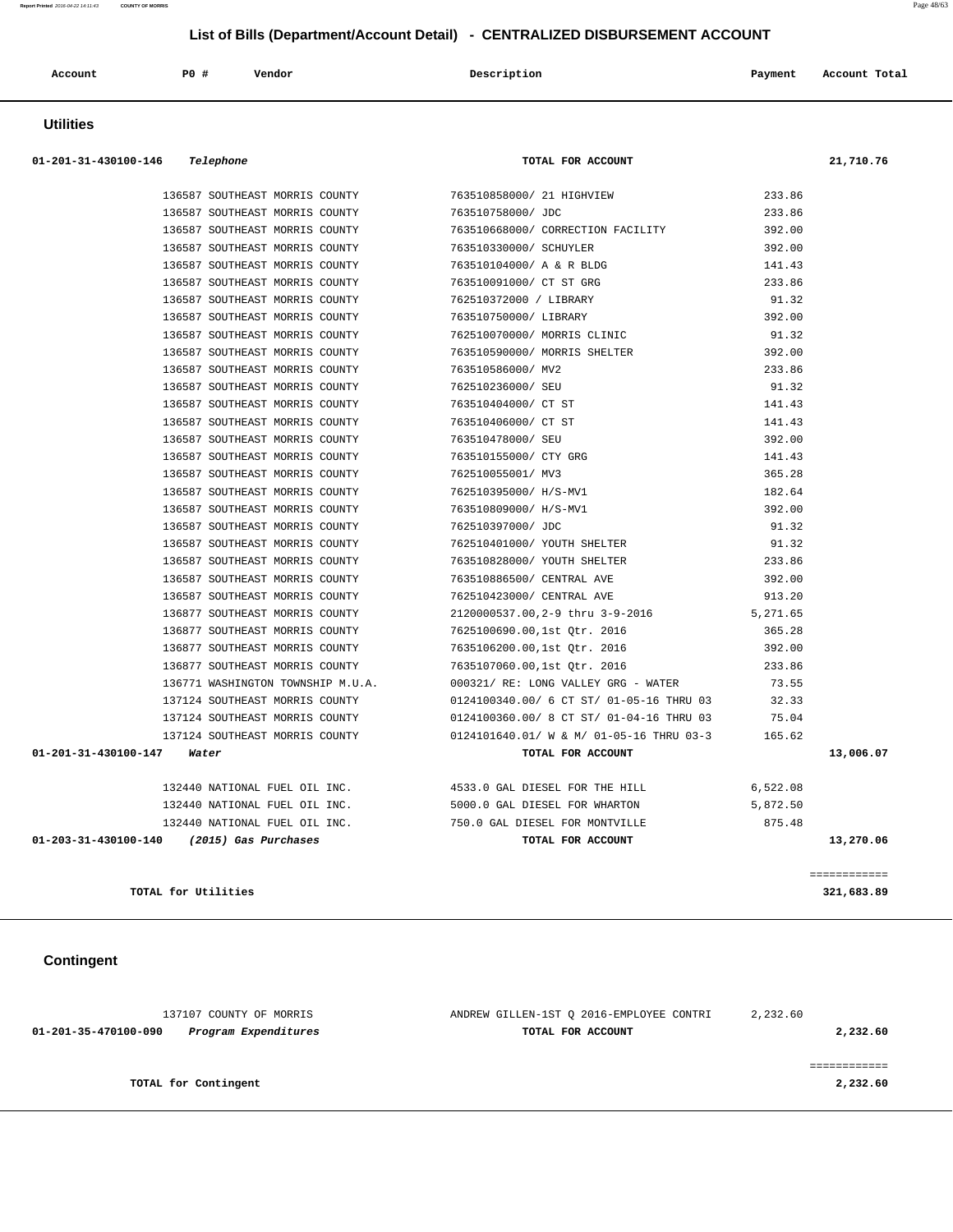**Report Printed** 2016-04-22 14:11:43 **COUNTY OF MORRIS** Page 49/63

# **List of Bills (Department/Account Detail) - CENTRALIZED DISBURSEMENT ACCOUNT**

| Account              | PO#                 | Vendor                        | Description                                                                                                                                                                                                                                                                                                                                                 | Payment | Account Total |
|----------------------|---------------------|-------------------------------|-------------------------------------------------------------------------------------------------------------------------------------------------------------------------------------------------------------------------------------------------------------------------------------------------------------------------------------------------------------|---------|---------------|
|                      |                     |                               |                                                                                                                                                                                                                                                                                                                                                             |         |               |
|                      |                     | 136411 W.B. MASON COMPANY INC | 2/5/2016 Ord#S034481034                                                                                                                                                                                                                                                                                                                                     | 597.19  |               |
|                      |                     | 136420 W.B. MASON COMPANY INC | INV. # 133019096 3/15/16                                                                                                                                                                                                                                                                                                                                    | 24.95   |               |
| 01-201-41-716100-058 |                     | Office Supplies & Stationery  | TOTAL FOR ACCOUNT                                                                                                                                                                                                                                                                                                                                           |         | 622.14        |
|                      | 136637 GRAINGER     |                               | Inv.#6317644063 3/8/16 Morris Mews Site                                                                                                                                                                                                                                                                                                                     | 11.18   |               |
|                      | $126640$ $22372727$ |                               | $\mathcal{L}$ $\mathcal{L}$ $\mathcal{L}$ $\mathcal{L}$ $\mathcal{L}$ $\mathcal{L}$ $\mathcal{L}$ $\mathcal{L}$ $\mathcal{L}$ $\mathcal{L}$ $\mathcal{L}$ $\mathcal{L}$ $\mathcal{L}$ $\mathcal{L}$ $\mathcal{L}$ $\mathcal{L}$ $\mathcal{L}$ $\mathcal{L}$ $\mathcal{L}$ $\mathcal{L}$ $\mathcal{L}$ $\mathcal{L}$ $\mathcal{L}$ $\mathcal{L}$ $\mathcal{$ | $\sim$  |               |

| TOTAL for Nutrition                                      |                                                  |                  | 401,114.39   |
|----------------------------------------------------------|--------------------------------------------------|------------------|--------------|
|                                                          |                                                  |                  | ============ |
| 01-203-41-716100-146<br>(2015) Telephone                 | TOTAL FOR ACCOUNT                                |                  | 43.44        |
| 121198 CENTURYLINK                                       | 309518262 Phone Bill June 2015                   | 43.44            |              |
| 01-201-41-716100-185<br>Food                             | TOTAL FOR ACCOUNT                                |                  | 395,398.05   |
| 137032 SODEXO INC & AFFILIATES                           | Dietary Services                                 | 219,904.47       |              |
| 136607 SODEXO INC & AFFILIATES                           | Dietary Services PER. 1/30/16-2/26/16 175,493.58 |                  |              |
| 01-201-41-716100-140<br>Gas Purchases                    | TOTAL FOR ACCOUNT                                |                  | 1,988.64     |
| 137138 NATIONAL FUEL OIL INC. THE FUEL CHARGES 3/16      |                                                  | 1,988.64         |              |
|                                                          |                                                  |                  |              |
| $01-201-41-716100-098$ Other Operating&Repair Supply     | TOTAL FOR ACCOUNT                                |                  | 3,062.12     |
| 137029 PATRICIA W. GIBBONS<br>137029 PATRICIA W. GIBBONS | Nut. Support<br>Mileage 296.9 x.35               | 540.79<br>103.92 |              |
| 137030 ALLEN PAPER & SUPPLY CO                           | SUPPLIES FOR NUT SITES                           | 80.42            |              |
| 137030 ALLEN PAPER & SUPPLY CO                           | SUPPLIES FOR NUT SITES                           | 63.42            |              |
| 137030 ALLEN PAPER & SUPPLY CO                           | SUPPLIES FOR NUT SITES                           | 1,040.80         |              |
| 137030 ALLEN PAPER & SUPPLY CO                           | SUPPLIES FOR NUT SITES                           | 146.49           |              |
| 137030 ALLEN PAPER & SUPPLY CO                           | SUPPLIES FOR NUT SITES                           | 83.46            |              |
| 137030 ALLEN PAPER & SUPPLY CO                           | SUPPLIES FOR NUT SITES                           | 539.99           |              |
| 137030 ALLEN PAPER & SUPPLY CO                           | SUPPLIES FOR NUT SITES                           | 146.49           |              |
| 136409 PATRICIA W. GIBBONS                               | Mileage                                          | 51.55            |              |
| 136409 PATRICIA W. GIBBONS                               | Nut. Supp. Hrs                                   | 249.23           |              |
| 136640 GRAINGER                                          | inv.# 9048276993 3/9/16                          | 4.38             |              |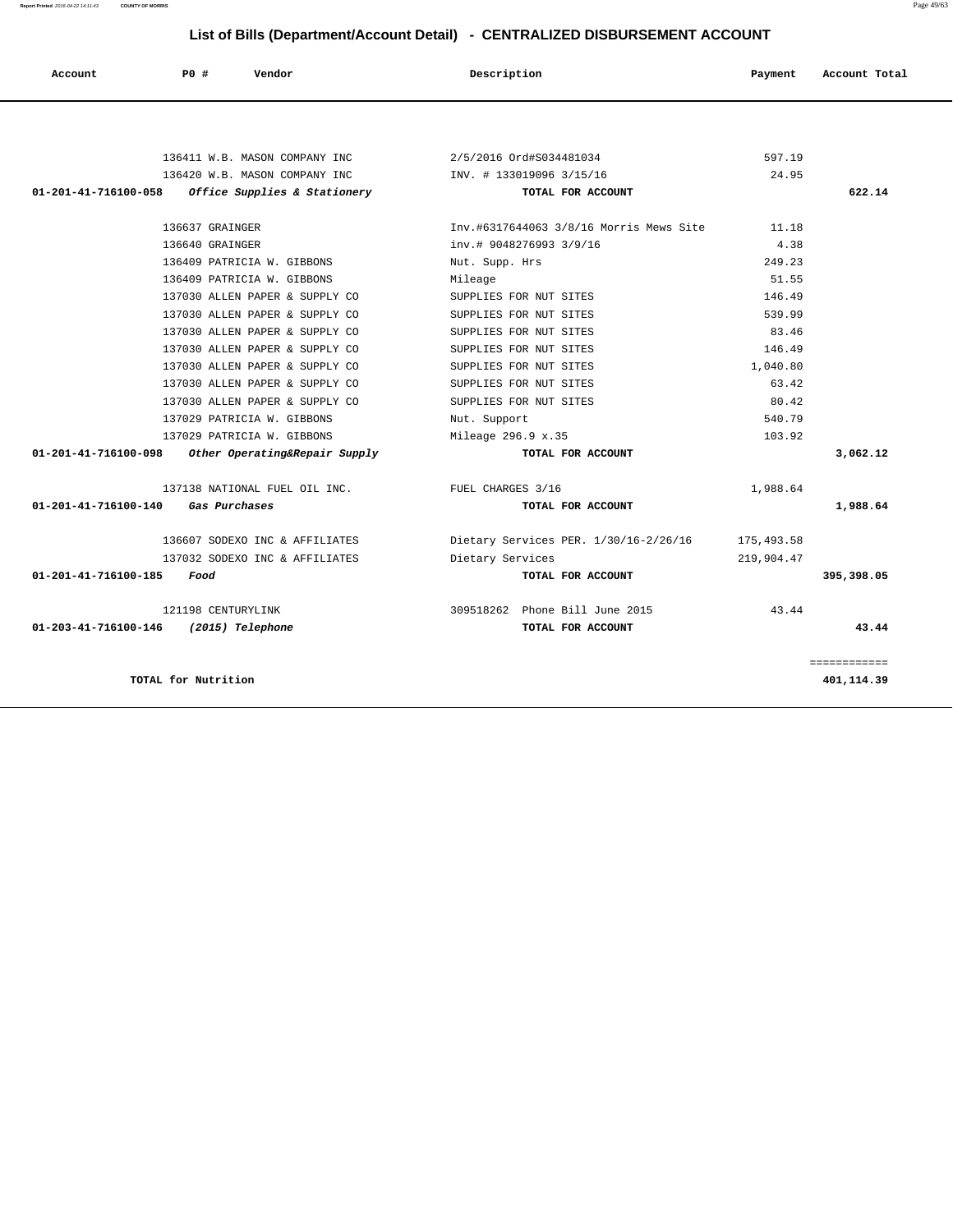**Report Printed** 2016-04-22 14:11:43 **COUNTY OF MORRIS** Page 50/63

## **List of Bills (Department/Account Detail) - CENTRALIZED DISBURSEMENT ACCOUNT**

| Account                    | PO#                | Vendor                        | Description                                                                                                                                      | Payment        | Account Total          |
|----------------------------|--------------------|-------------------------------|--------------------------------------------------------------------------------------------------------------------------------------------------|----------------|------------------------|
| <b>Bio-Terrorism Grant</b> |                    |                               | <b>Grant Fund</b>                                                                                                                                |                |                        |
| 02-213-41-718605-391       | 136785 CABLEVISION | 137112 COUNTY OF MORRIS       | 07876 616465 01 8 Billing period 4/1/201<br>1ST HALF APRIL 2016 METERED MAIL<br>Public Health Emer Grant $(7/1/15-6/30/16)$<br>TOTAL FOR ACCOUNT | 242.52<br>4.37 | 246.89                 |
|                            |                    | TOTAL for Bio-Terrorism Grant |                                                                                                                                                  |                | ============<br>246.89 |

#### **DEPARTMENT 720610**

|                      | 136980 MONARCH HOUSING ASSOCIATES, INC.  | Morris CoC Planning Grant. CoC Program | 6.250.00 |
|----------------------|------------------------------------------|----------------------------------------|----------|
| 02-213-41-720610-391 | 2013 CoC Planning Grant(4/21/15-4/20/16) | TOTAL FOR ACCOUNT                      | 6,250.00 |
|                      |                                          |                                        |          |
|                      |                                          |                                        |          |
|                      | TOTAL for DEPARTMENT 720610              |                                        | 6,250.00 |

#### **DEPARTMENT 741615**

|                      | TOTAL for DEPARTMENT 741615             |                                                    |        | 17,149.15    |
|----------------------|-----------------------------------------|----------------------------------------------------|--------|--------------|
|                      |                                         |                                                    |        | ============ |
| 02-213-41-741615-392 | <i>WFNJ-TANF (7/1/15-12/31/16)</i>      | TOTAL FOR ACCOUNT                                  |        | 17, 149. 15  |
|                      | 137004 NORTHAMPTON COMMUNITY COLLEGE    | Paris A.                                           | 800.00 |              |
|                      | 136828 PROJECT SELF SUFFICIENCY         | Reimbursable expenses for Jan., Feb. and 15,522.00 |        |              |
|                      | 137008 BRAD SCHMITT                     | 2 round trips $3/22/16$ to $4/7/16$ .              | 58.90  |              |
|                      | 136244 TELESEARCH INC                   |                                                    | 11.97  |              |
|                      | 136244 TELESEARCH INC                   | Karen I., W/E 3/20/16.                             | 627.90 |              |
|                      | 136244 TELESEARCH INC                   |                                                    | 13.96  |              |
|                      | 136244 TELESEARCH INC                   |                                                    | 30.63  |              |
|                      | 136193 W.B. MASON COMPANY INC           |                                                    | 17.09  |              |
|                      | 136951 HUY DINH                         |                                                    | 0.40   |              |
|                      | 133546 RICOH AMERICAS CORPORATION       |                                                    | 15.09  |              |
|                      | 136195 NESTLE WATERS NORTH AMERICA INC. |                                                    | 1.21   |              |
|                      | 135503 FAMILY INTERVENTION              |                                                    | 50.00  |              |
|                      |                                         |                                                    |        |              |

| WFNJ-General Assistance(7/1/15-12/31/16)<br>02-213-41-741620-392 | TOTAL FOR ACCOUNT |       | 140.15 |
|------------------------------------------------------------------|-------------------|-------|--------|
| 136244 TELESEARCH INC                                            |                   | 11.97 |        |
| 136244 TELESEARCH INC                                            |                   | 13.96 |        |
| 136244 TELESEARCH INC                                            |                   | 30.63 |        |
| 136193 W.B. MASON COMPANY INC                                    |                   | 17.09 |        |
| 136951 HUY DINH                                                  |                   | 0.20  |        |
| 133546 RICOH AMERICAS CORPORATION                                |                   | 15.09 |        |
| 136195 NESTLE WATERS NORTH AMERICA INC.                          |                   | 1.21  |        |
| 135503 FAMILY INTERVENTION                                       |                   | 50.00 |        |
|                                                                  |                   |       |        |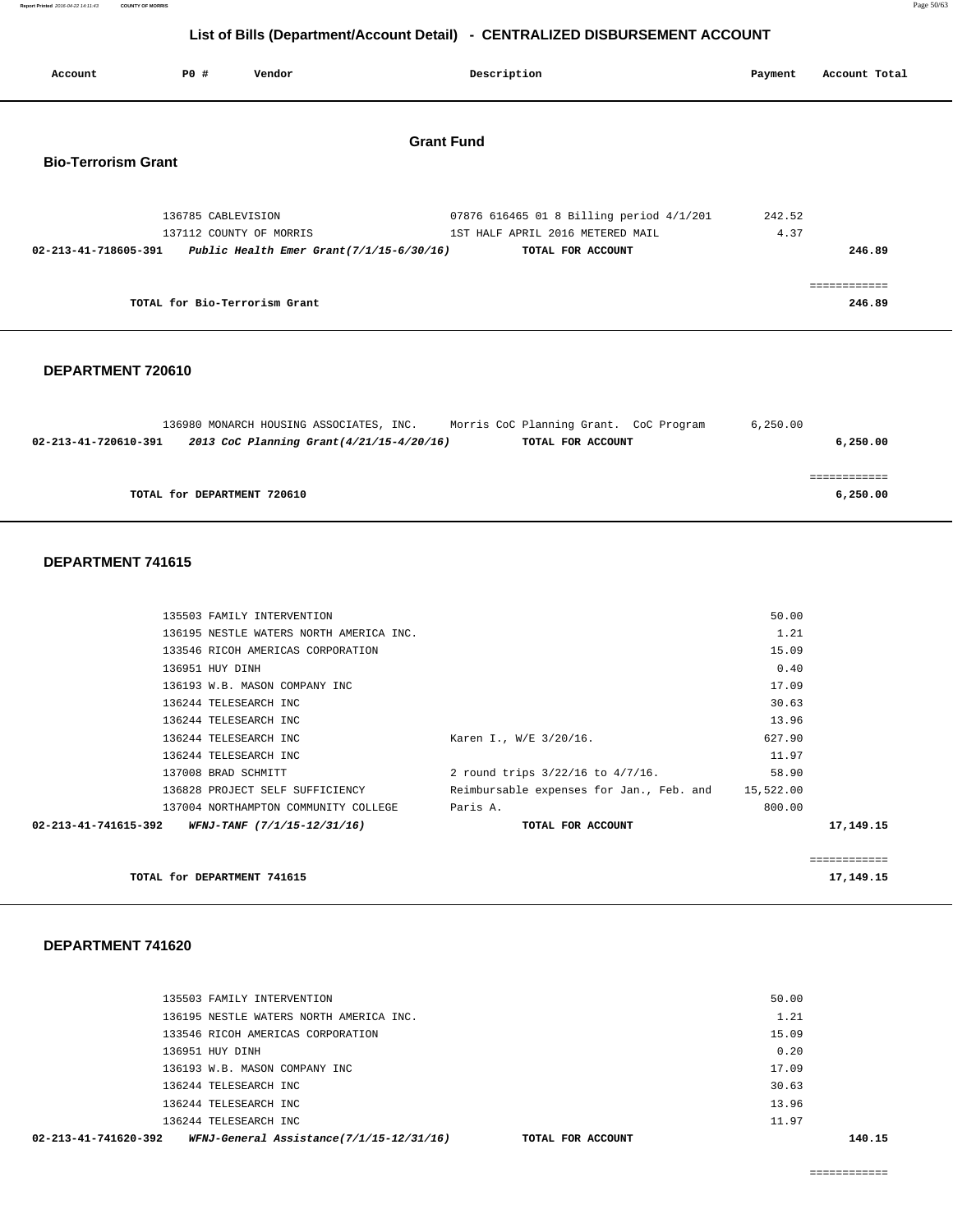| Account                  | PO# | Vendor | Description | Payment | Account Total |
|--------------------------|-----|--------|-------------|---------|---------------|
| <b>DEPARTMENT 741620</b> |     |        |             |         |               |

**TOTAL for DEPARTMENT 741620** 140.15

#### **DEPARTMENT 742605**

|                      | TOTAL for DEPARTMENT 742605             |                   |        | 1,313.99     |
|----------------------|-----------------------------------------|-------------------|--------|--------------|
|                      |                                         |                   |        | ============ |
| 02-213-41-742605-391 | WIA Adult (7/1/14-6/30/16)              | TOTAL FOR ACCOUNT |        | 1,313.99     |
|                      | 137138 NATIONAL FUEL OIL INC.           | FUEL CHARGES 3/16 | 39.11  |              |
|                      | 136244 TELESEARCH INC                   |                   | 119.70 |              |
|                      | 136244 TELESEARCH INC                   |                   | 139.58 |              |
|                      | 136244 TELESEARCH INC                   |                   | 306.25 |              |
|                      | 136193 W.B. MASON COMPANY INC           |                   | 170.92 |              |
| 136951 HUY DINH      |                                         |                   | 5.56   |              |
|                      | 133546 RICOH AMERICAS CORPORATION       |                   | 120.75 |              |
|                      | 136195 NESTLE WATERS NORTH AMERICA INC. |                   | 12.12  |              |
|                      | 135503 FAMILY INTERVENTION              |                   | 400.00 |              |
|                      |                                         |                   |        |              |

#### **DEPARTMENT 742610**

|                             | 135503 FAMILY INTERVENTION              | Case Management Skills workshop           | 1,500.00 |          |
|-----------------------------|-----------------------------------------|-------------------------------------------|----------|----------|
|                             | 136195 NESTLE WATERS NORTH AMERICA INC. | $0434508545$ $02/15/-03/14/16$ -10 5 Gal. | 36.36    |          |
|                             | 133546 RICOH AMERICAS CORPORATION       | Copier 3-year lease agreement for Ricoh   | 452.80   |          |
| 136951 HUY DINH             |                                         | Travel for monthly meeting on 3/30/16.    | 10.31    |          |
|                             | 136193 W.B. MASON COMPANY INC           | various office supplies for ETS.          | 512.78   |          |
|                             | 136244 TELESEARCH INC                   | Lilly H., W/E 3/20/16.                    | 418.74   |          |
|                             | 136244 TELESEARCH INC                   | Ivellisse R., W/E 3/20/16.                | 359.10   |          |
|                             | 137112 COUNTY OF MORRIS                 | 1ST HALF APRIL 2016 METERED MAIL          | 211.04   |          |
| 02-213-41-742610-391        | WIA Dislocated Worker (7/1/14-6/30/16)  | TOTAL FOR ACCOUNT                         |          | 3,501.13 |
|                             |                                         |                                           |          |          |
|                             |                                         |                                           |          |          |
| TOTAL for DEPARTMENT 742610 |                                         |                                           |          | 3,501.13 |

#### **DEPARTMENT 742620**

| $02 - 213 - 41 - 742620 - 391$<br>WIA Youth (7/1/14-6/30/16) | TOTAL FOR ACCOUNT                       | 2,010.53 |
|--------------------------------------------------------------|-----------------------------------------|----------|
| 136994 FORTIS INSTITUTE                                      | Lacey M.                                | 701.80   |
| 136244 TELESEARCH INC                                        |                                         | 95.76    |
| 136244 TELESEARCH INC                                        |                                         | 111.66   |
| 136244 TELESEARCH INC                                        |                                         | 245.00   |
| 136193 W.B. MASON COMPANY INC                                |                                         | 136.74   |
| 136951 HUY DINH                                              |                                         | 3.37     |
| 133546 RICOH AMERICAS CORPORATION                            |                                         | 150.93   |
| 136195 NESTLE WATERS NORTH AMERICA INC.                      |                                         | 9.70     |
| 136606 KIMBERLY JOHNSON                                      | Travel from Jan. 21, 2016 through March | 55.57    |
| 135503 FAMILY INTERVENTION                                   |                                         | 500.00   |

============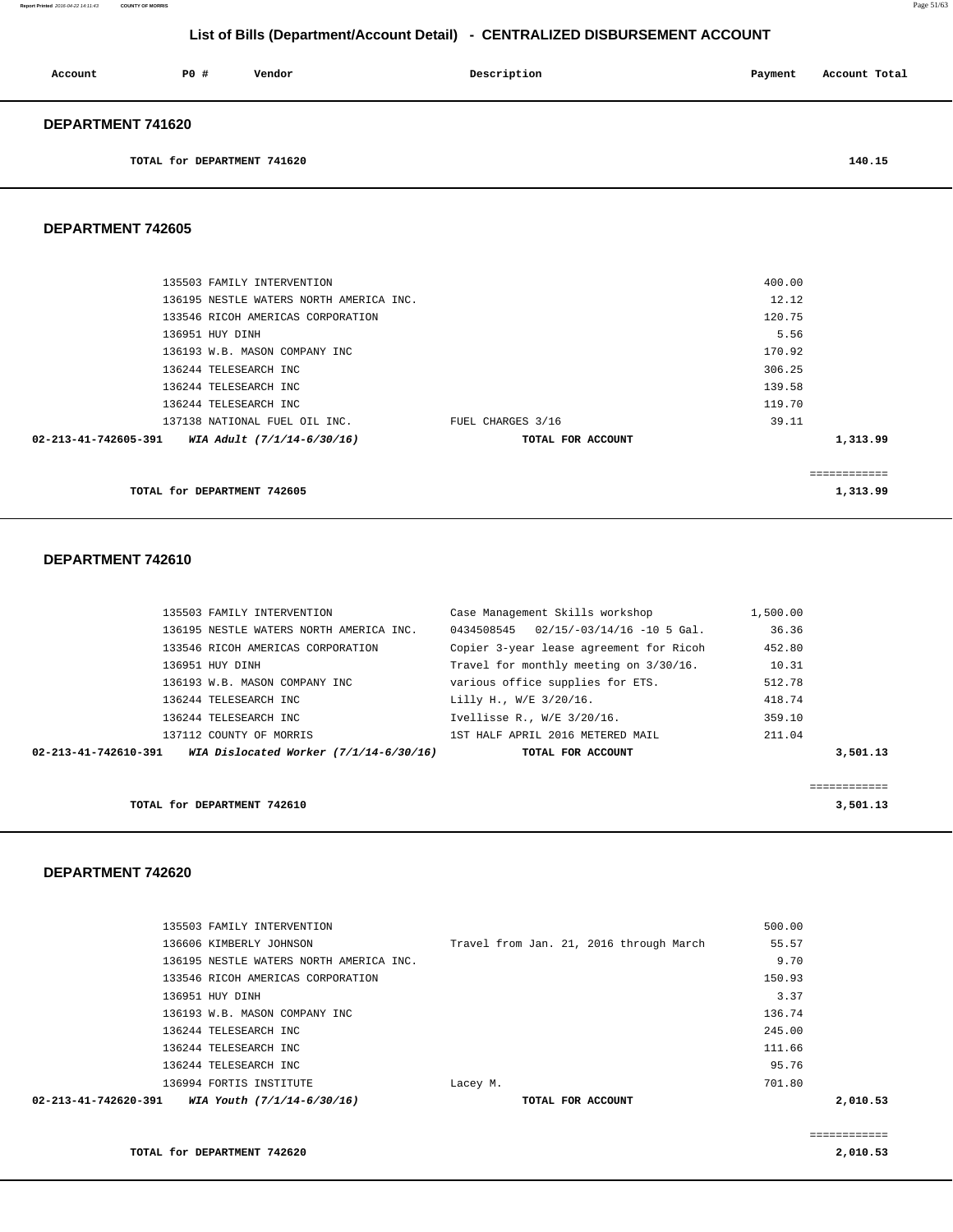**Report Printed** 2016-04-22 14:11:43 **COUNTY OF MORRIS** Page 52/63

## **List of Bills (Department/Account Detail) - CENTRALIZED DISBURSEMENT ACCOUNT**

| Account              | <b>PO #</b>                 | Vendor                          | Description       | Account Total<br>Payment |
|----------------------|-----------------------------|---------------------------------|-------------------|--------------------------|
| DEPARTMENT 742705    |                             |                                 |                   |                          |
|                      |                             | 136415 ACADEMY OF ALLIED HEALTH | Joselyn M.        | 3,200.00                 |
|                      |                             | 136611 INFORMATION & TECHNOLOGY | Robert E.         | 1,440.00                 |
|                      |                             | 136992 BRANFORD INSTITUTE       | Nadia M.          | 2,920.00                 |
| 02-213-41-742705-391 |                             | WIOA Adult (7/1/15-6/30/17)     | TOTAL FOR ACCOUNT | 7,560.00                 |
|                      |                             |                                 |                   |                          |
|                      | TOTAL for DEPARTMENT 742705 |                                 |                   | 7,560.00                 |

## **DEPARTMENT 742710**

|           | 800.00   | Maurice H.            | 136609 E-TEK COMPUTER TRAINING          |                      |
|-----------|----------|-----------------------|-----------------------------------------|----------------------|
|           | 1,440.00 | Kirk D.               | 136501 INFORMATION & TECHNOLOGY         |                      |
|           | 3,200.00 | Lemeatrice H.         | 136610 RUTGERS SCHOOL OF BUSINESS       |                      |
|           | 918.74   | Jane A., W/E 3/20/16. | 136244 TELESEARCH INC                   |                      |
|           | 1,555.00 | Richard A.            | 136826 RUTGERS CENTER FOR CONTINUING    |                      |
|           | 3,200.00 | Michael F.            | 136996 BTII INSTITUTE, LLC              |                      |
|           | 744.24   | Michael B.            | 137011 RUTGERS CENTER FOR CONTINUING    |                      |
|           | 1,664.00 | Laurana E.            | 136995 BTII INSTITUTE, LLC              |                      |
|           | 539.00   | Susan S.              | 137014 RUTGERS CENTER FOR CONTINUING    |                      |
|           | 907.98   | Alexander Y.          | 137009 CHIRON TRAINING CENTER           |                      |
|           | 3.200.00 | Anthony P.            | 137010 INFORMATION & TECHNOLOGY         |                      |
| 18,168.96 |          | TOTAL FOR ACCOUNT     | WIOA Dislocated Worker (7/1/15-6/30/17) | 02-213-41-742710-391 |
|           |          |                       |                                         |                      |
|           |          |                       |                                         |                      |
|           |          |                       |                                         |                      |

**TOTAL for DEPARTMENT 742710** 18,168.96

| $02 - 213 - 41 - 742720 - 391$ WIOA Youth $(7/1/15 - 6/30/17)$ | TOTAL FOR ACCOUNT                      | 6,346.35 |
|----------------------------------------------------------------|----------------------------------------|----------|
| 137017 PHILLIPSBURG SCHOOL BASED                               | Bailli W., GED Prep                    | 906.00   |
| 137017 PHILLIPSBURG SCHOOL BASED                               | Job Placement                          | 243.00   |
| 137017 PHILLIPSBURG SCHOOL BASED                               | James S. Work Experience.              | 243.00   |
| 137017 PHILLIPSBURG SCHOOL BASED                               | HSE                                    | 600.00   |
| 137017 PHILLIPSBURG SCHOOL BASED                               | Kelsey M., Job placement.              | 243.00   |
| 137017 PHILLIPSBURG SCHOOL BASED                               | Michael C.-Job placement.              | 243.00   |
| 137018 PHILLIPSBURG SCHOOL BASED                               | Bailli W.                              | 92.00    |
| 137018 PHILLIPSBURG SCHOOL BASED                               | Claudia M.                             | 92.00    |
| 137018 PHILLIPSBURG SCHOOL BASED                               | Emily B. GED HSE Reimbursement.        | 92.00    |
| 137016 PHILLIPSBURG SCHOOL BASED                               | Henry S.- HSE                          | 600.00   |
| 137016 PHILLIPSBURG SCHOOL BASED                               | HSE                                    | 600.00   |
| 137016 PHILLIPSBURG SCHOOL BASED                               | Job Placement                          | 243.00   |
| 137016 PHILLIPSBURG SCHOOL BASED                               | Kelsey M Work Experience               | 243.00   |
| 137016 PHILLIPSBURG SCHOOL BASED                               | HSE                                    | 600.00   |
| 137016 PHILLIPSBURG SCHOOL BASED                               | Ann I., HSE Prep                       | 906.00   |
| 136989 NEWBRIDGE SERVICES INC                                  | Feb.- 22 associates                    | 113.45   |
| 136989 NEWBRIDGE SERVICES INC                                  | Jan.- 20 associates                    | 225.80   |
| 136989 NEWBRIDGE SERVICES INC                                  | Dec. - 16 associates (food purchases). | 61.10    |
|                                                                |                                        |          |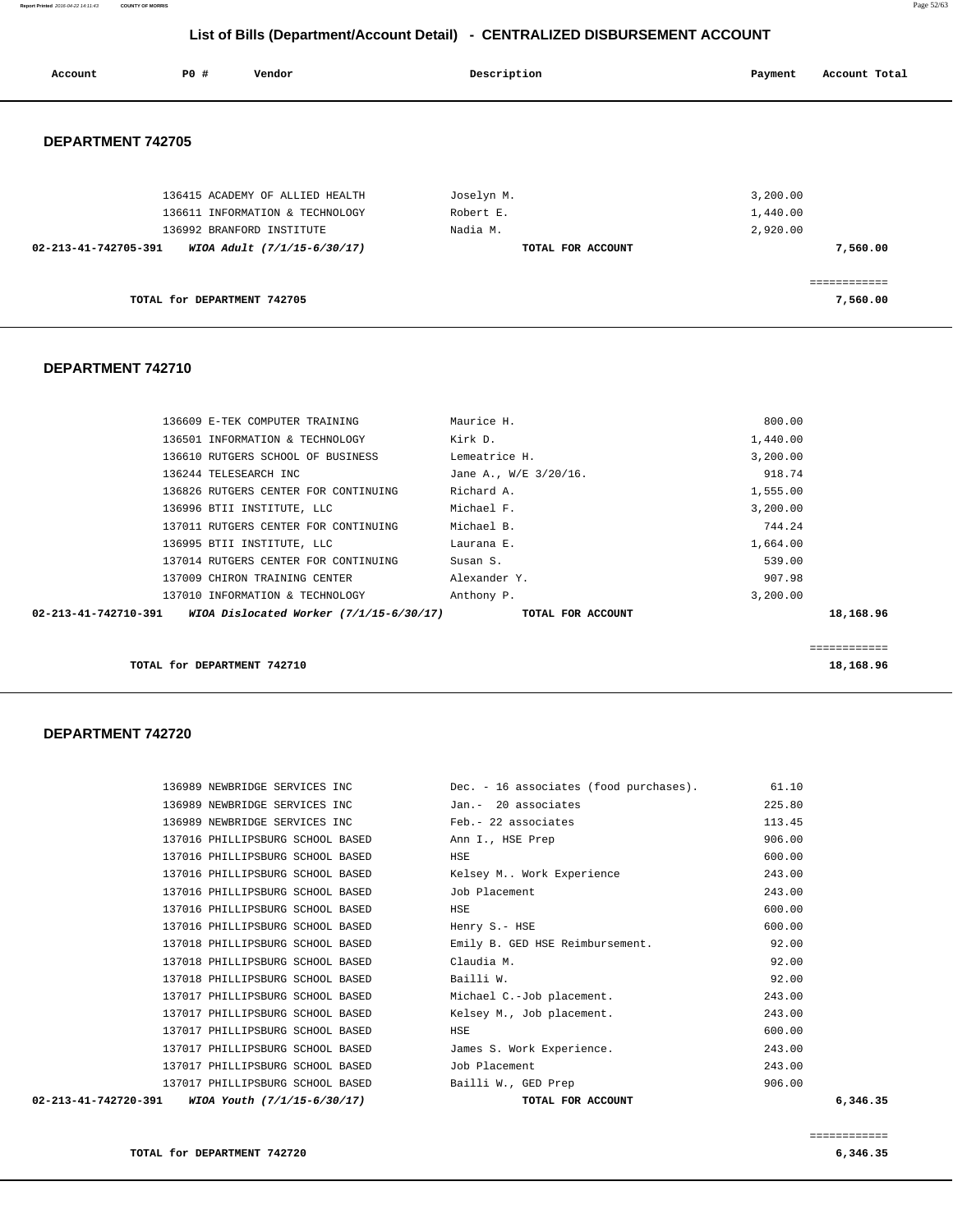**Report Printed** 2016-04-22 14:11:43 **COUNTY OF MORRIS** Page 53/63

## **List of Bills (Department/Account Detail) - CENTRALIZED DISBURSEMENT ACCOUNT**

| Account                        | P0 #                          | Vendor                                     | Description                                           | Payment  | Account Total          |
|--------------------------------|-------------------------------|--------------------------------------------|-------------------------------------------------------|----------|------------------------|
| DEPARTMENT 752520              |                               |                                            |                                                       |          |                        |
| $02 - 213 - 41 - 752520 - 392$ | 136401 THE EDUCATIONAL CENTER | $SCP-Program$ Services $(1/1/15-12/31/15)$ | 11 hours of one on one mentoring<br>TOTAL FOR ACCOUNT | 715.00   | 715.00                 |
|                                | TOTAL for DEPARTMENT 752520   |                                            |                                                       |          | ============<br>715.00 |
| DEPARTMENT 758510              |                               |                                            |                                                       |          |                        |
|                                | 136560 PEQUANNOCK TOWNSHIP    |                                            | Pequannock Municipal Alliance Calendar Y              | 2,000.00 |                        |

| 02-213-41-758510-394 | Municipal Alliance (1/1/15-12/31/15) | TOTAL FOR ACCOUNT | 2,000.00 |
|----------------------|--------------------------------------|-------------------|----------|
|                      |                                      |                   |          |
|                      |                                      |                   |          |
|                      | TOTAL for DEPARTMENT 758510          |                   | 2,000.00 |

#### **DEPARTMENT 758610**

| 136554 PEQUANNOCK TOWNSHIP                                  | Pequannock Municipal Alliance Fiscal Yea | 745.38       |
|-------------------------------------------------------------|------------------------------------------|--------------|
| 136558 PEOUANNOCK TOWNSHIP                                  | Pequannock Municipal Alliance Fiscal Yea | 2,546.39     |
| 136621 STEPHEN NEBESNI                                      | County Alliance Coordinator Workshop     | 100.00       |
| 136982 MORRIS PLAINS MUNICIPAL ALL.                         | Morris Plains Municipal Alliance Fiscal  | 2,994.24     |
| 136546 CATERERS OF EXCELLENCE/ BON                          | Food for MHFA Training on 3/9/16         | 171.90       |
| 136546 CATERERS OF EXCELLENCE/ BON                          | Food for MHFA Training on 3/23/16        | 69.95        |
| 136797 TOWNSHIP OF WASHINGTON                               | Washington Township Municipal Alliance F | 55.00        |
| 136814 TOWNSHIP OF BOONTON                                  | Boonton Twp. Municipal Alliance Fiscal Y | 575.00       |
| Municipal Alliance (7/1/15-6/30/16)<br>02-213-41-758610-392 | TOTAL FOR ACCOUNT                        | 7,257.86     |
|                                                             |                                          |              |
|                                                             |                                          | ============ |
| TOTAL for DEPARTMENT 758610                                 |                                          | 7,257.86     |

#### **DEPARTMENT 771610**

|                      | 128866 ATLANTIC TACTICAL OF NJ, INC.     | 5.11 Heavy Breaching Kit-One SizeMulti J | 1,195.49 |
|----------------------|------------------------------------------|------------------------------------------|----------|
| 02-213-41-771610-391 | Multi-Juriscd Task Force(7/1/15-6/30/16) | TOTAL FOR ACCOUNT                        | 1,195.49 |
|                      |                                          |                                          |          |
|                      |                                          |                                          |          |
|                      | TOTAL for DEPARTMENT 771610              |                                          | 1,195.49 |

| 136476 JUNE WITTY                  | SANE SART GRANT Reimbursement for June W | 1,394.10 |
|------------------------------------|------------------------------------------|----------|
| 135486 SIRCHIE AQUISITIONS COMPANY | Ouote #0780743****Red Evidence Tape (EZ1 | 100.48   |
| 135486 SIRCHIE AOUISITIONS COMPANY | Kraft Evid.Bags (8x5x18)100              | 44.92    |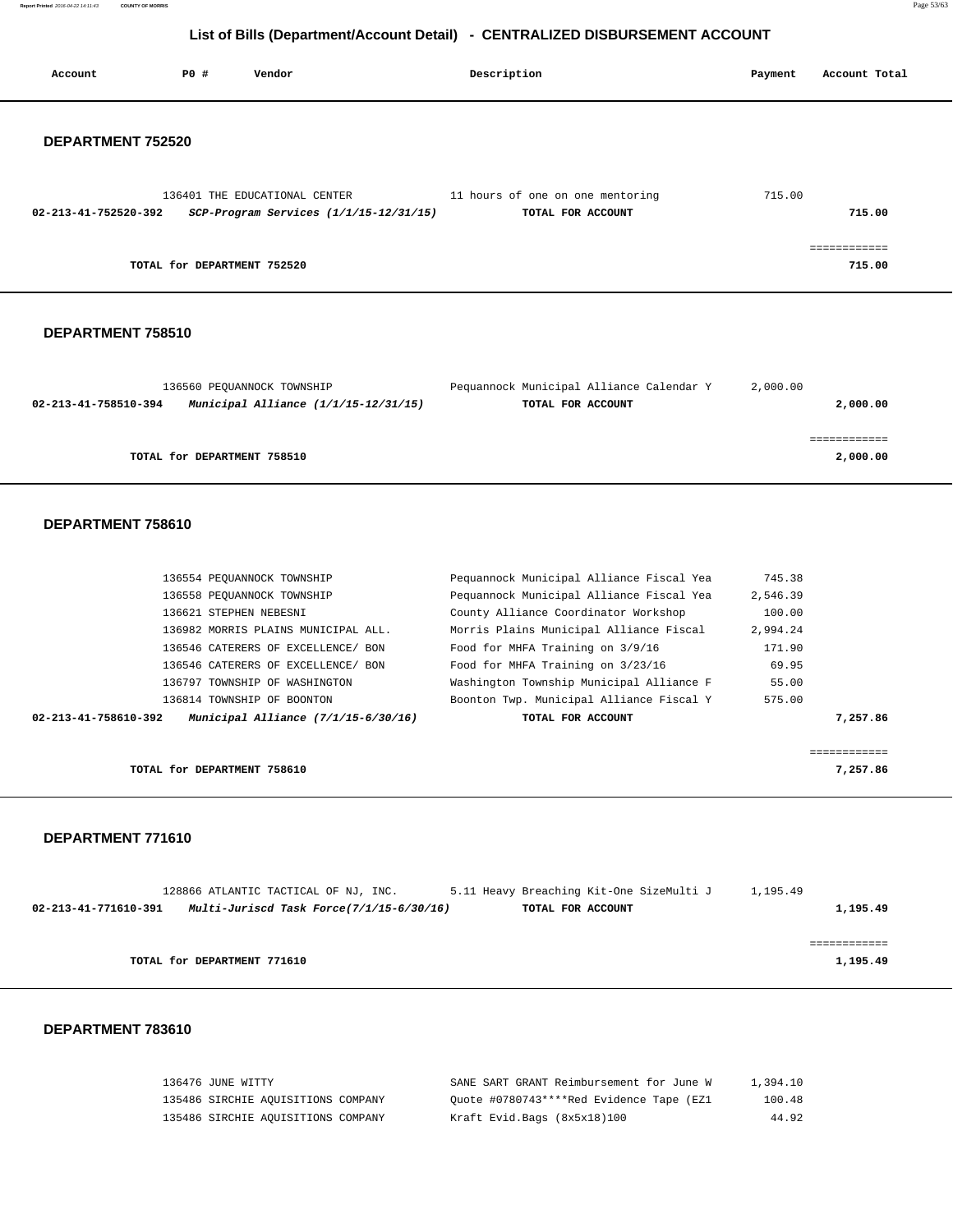| Account                               | P0 #                                                    | Vendor                                                                             | Description                                                                                           | Payment             | Account Total             |
|---------------------------------------|---------------------------------------------------------|------------------------------------------------------------------------------------|-------------------------------------------------------------------------------------------------------|---------------------|---------------------------|
| DEPARTMENT 783610                     |                                                         |                                                                                    |                                                                                                       |                     |                           |
| 02-213-41-783610-391                  | 136799 DOROTHY DIFABIO                                  | 135486 SIRCHIE AQUISITIONS COMPANY<br>SART/SANE Program 10/1/15-9/30/16            | Shipping<br>EVAWI Conference- Washington DC- March<br>TOTAL FOR ACCOUNT                               | 21.21<br>1,126.71   | 2,711.68                  |
|                                       | TOTAL for DEPARTMENT 783610                             |                                                                                    |                                                                                                       |                     | 2,711.68                  |
| DEPARTMENT 784605                     |                                                         |                                                                                    |                                                                                                       |                     |                           |
| 02-213-41-784605-391                  |                                                         | 132821 TACTICAL MEDICAL SOLUTIONS INC.<br>FFY14 Homeland Security (9/1/14-8/31/16) | Equipment order per attached Quote #4777<br>TOTAL FOR ACCOUNT                                         | 16,561.32           | 16,561.32<br>============ |
|                                       | TOTAL for DEPARTMENT 784605                             |                                                                                    |                                                                                                       |                     | 16,561.32                 |
| <b>Urban Areas Security Initiativ</b> |                                                         |                                                                                    |                                                                                                       |                     |                           |
| 02-213-41-784630-391                  | 136787 TETRA TECH INC.                                  | FFY14 UASI (9/1/14-8/31/16)                                                        | Partial Payment of RO PO 128313 Dated 11<br>TOTAL FOR ACCOUNT                                         | 35,537.00           | 35,537.00                 |
|                                       |                                                         | TOTAL for Urban Areas Security Initiativ                                           |                                                                                                       |                     | ============<br>35,537.00 |
| <b>MAPS</b>                           |                                                         |                                                                                    |                                                                                                       |                     |                           |
| 02-213-41-786505-394                  | 136641 TOWNSHIP OF JEFFERSON<br>MAPS (1/1/15-12/31/15)  | 135689 RICOH AMERICAS CORPORATION                                                  | Funding of SCADRTAP through Casino Reven<br>Contract#10812 Per. Feb Mar Apr 2016<br>TOTAL FOR ACCOUNT | 18,000.00<br>465.80 | 18,465.80                 |
|                                       | TOTAL for MAPS                                          |                                                                                    |                                                                                                       |                     | ============<br>18,465.80 |
| DEPARTMENT 786625                     |                                                         |                                                                                    |                                                                                                       |                     |                           |
| 02-213-41-786625-394                  | 137138 NATIONAL FUEL OIL INC.<br>MAPS (1/1/16-12/31/16) |                                                                                    | FUEL CHARGES 3/16<br>TOTAL FOR ACCOUNT                                                                | 6,224.65            | 6,224.65                  |
|                                       | TOTAL for DEPARTMENT 786625                             |                                                                                    |                                                                                                       |                     | ============<br>6,224.65  |
| NYS&W Bicycle/Pedestrian Path         |                                                         |                                                                                    |                                                                                                       |                     |                           |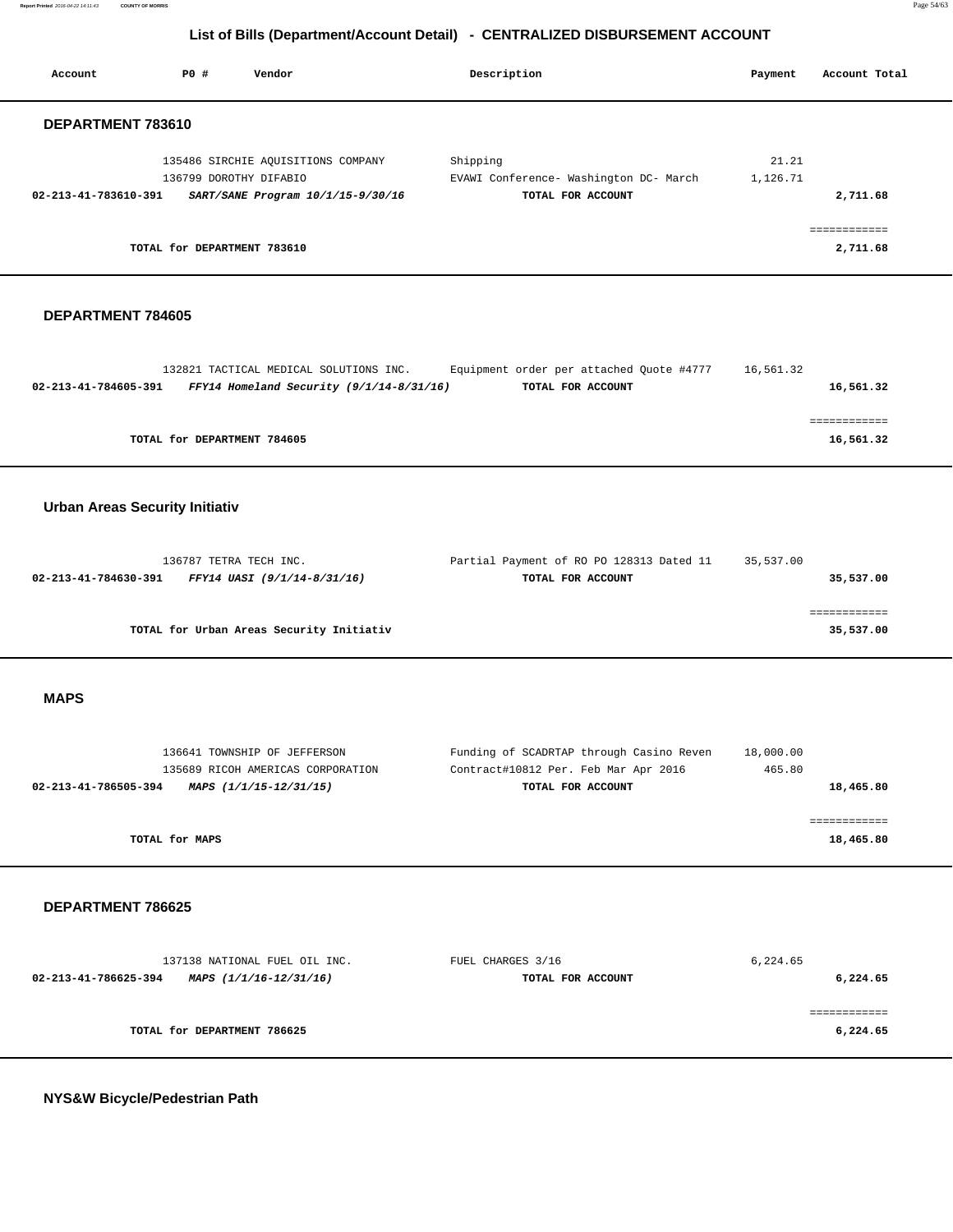**Report Printed** 2016-04-22 14:11:43 **COUNTY OF MORRIS** Page 55/63

## **List of Bills (Department/Account Detail) - CENTRALIZED DISBURSEMENT ACCOUNT**

| Account                       | PO# | Vendor                                   | Description       | Payment | Account Total |
|-------------------------------|-----|------------------------------------------|-------------------|---------|---------------|
| NYS&W Bicycle/Pedestrian Path |     |                                          |                   |         |               |
| 02-213-41-790015-391          |     | NYS&W Bicycle/Ped Path 9/16/09-xt6/30/17 | TOTAL FOR ACCOUNT |         | 89,409.80     |
|                               |     | TOTAL for NYS&W Bicycle/Pedestrian Path  |                   |         | 89,409.80     |

#### **Police & Fire Training**

| 136227 A-V SERVICES, INC.           | Projector                | 1,879.20 |
|-------------------------------------|--------------------------|----------|
| 136227 A-V SERVICES, INC.           | Equipment-NTX Chief SPAU | 303.45   |
| 136227 A-V SERVICES, INC.           | S501-AVS-NTX             | 933.88   |
| 02-213-41-803905-392<br>State Share | TOTAL FOR ACCOUNT        | 3,116.53 |
|                                     |                          |          |
|                                     |                          |          |
| TOTAL for Police & Fire Training    |                          | 3,116.53 |
|                                     |                          |          |

#### **DEPARTMENT 808605**

|                      | 133911 JOHN E. REID AND ASSOCIATES INC  | 4-Day Interview and Interrogation Techni | 550.00 |
|----------------------|-----------------------------------------|------------------------------------------|--------|
| 02-213-41-808605-391 | Megan's Law & LLEA $(3/1/15 - 2/29/16)$ | TOTAL FOR ACCOUNT                        | 550.00 |
|                      |                                         |                                          |        |
|                      |                                         |                                          |        |
|                      | TOTAL for DEPARTMENT 808605             |                                          | 550.00 |

#### **DEPARTMENT 864603**

| 136426 KONKUS CORPORATION                                        | Replacement of Bridge NO. 1400-121 on Ri | 89,569.06 |
|------------------------------------------------------------------|------------------------------------------|-----------|
| 02-213-41-864603-392<br>Rdgdl AveBrg1400-121 (12/19/14-12/18/16) | TOTAL FOR ACCOUNT                        | 89,569.06 |
|                                                                  |                                          |           |
|                                                                  |                                          |           |
| TOTAL for DEPARTMENT 864603                                      |                                          | 89,569.06 |
|                                                                  |                                          |           |

 **DEPARTMENT 864607** 

|                      | 136422 T.Y. LIN INTERNATIONAL            | Construction Support Services for Sussex | 15,846.09 |
|----------------------|------------------------------------------|------------------------------------------|-----------|
| 02-213-41-864607-391 | Sussex(CR617)STP-0350(107)(9/8/14-9/8/16 | TOTAL FOR ACCOUNT                        | 15,846.09 |
|                      |                                          |                                          |           |
|                      |                                          |                                          |           |
|                      | TOTAL for DEPARTMENT 864607              |                                          | 15,846.09 |
|                      |                                          |                                          |           |

#### **DEPARTMENT 864690**

 136421 TRANSYSTEMS CORPORATION Preliminary Design Services for Replacem 17,271.03  **02-213-41-864690-391 Openaki Br STP-C00S(690) (9/9/14-9/9/16) TOTAL FOR ACCOUNT 17,271.03**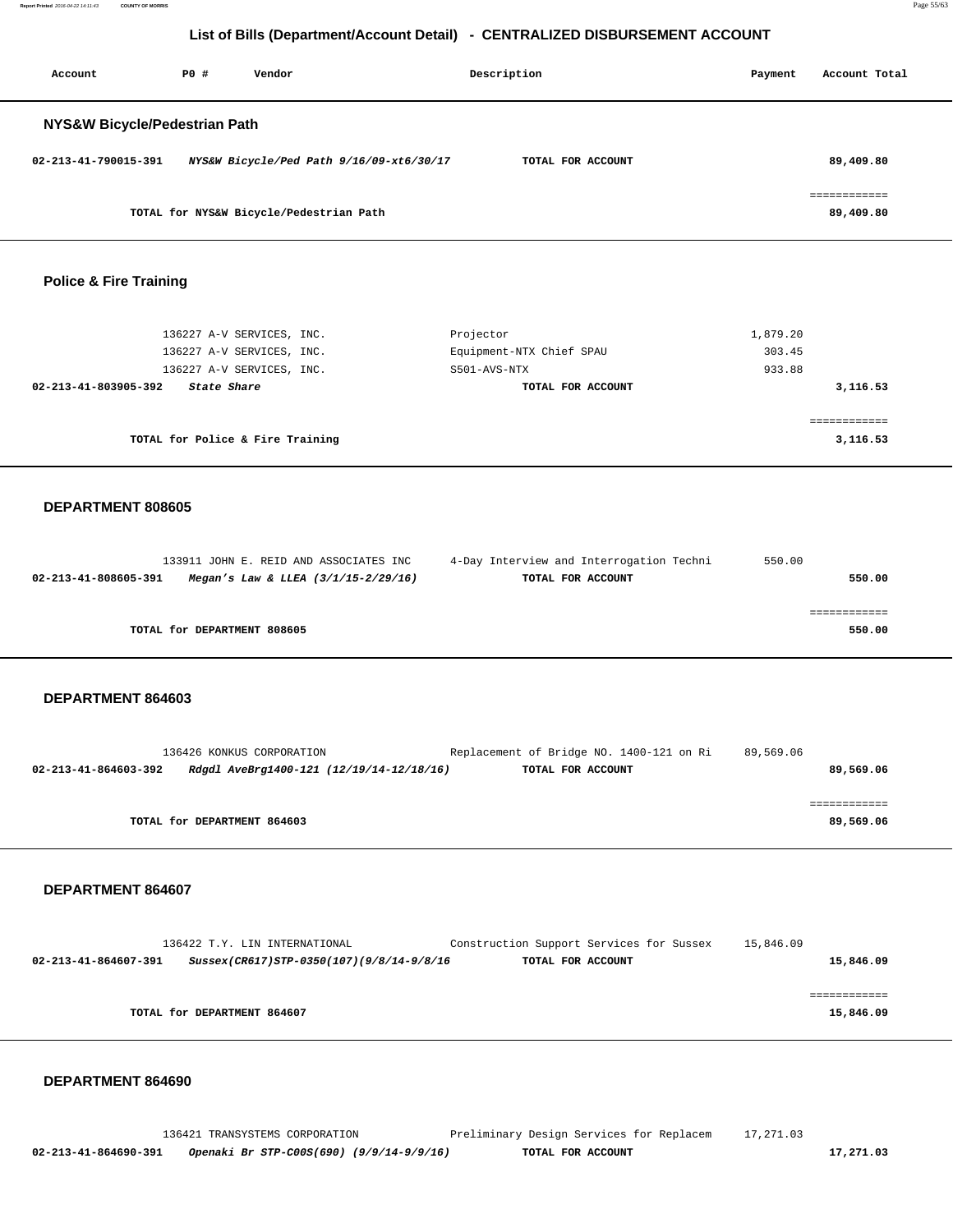| Account           | PO#                         | Vendor | Description | Account Total<br>Payment  |
|-------------------|-----------------------------|--------|-------------|---------------------------|
| DEPARTMENT 864690 |                             |        |             |                           |
|                   | TOTAL for DEPARTMENT 864690 |        |             | eessessesses<br>17,271.03 |
|                   |                             |        |             |                           |

| 136423 T.Y. LIN INTERNATIONAL                              | Final Design of Waterloo RoadBridge No. | 21,124.10 |
|------------------------------------------------------------|-----------------------------------------|-----------|
| Waterloo Rd Brdg (6/23/14-6/23/17)<br>02-213-41-864701-392 | TOTAL FOR ACCOUNT                       | 21,124.10 |
|                                                            |                                         |           |
|                                                            |                                         |           |
| TOTAL for DEPARTMENT 864701                                |                                         | 21,124.10 |
|                                                            |                                         |           |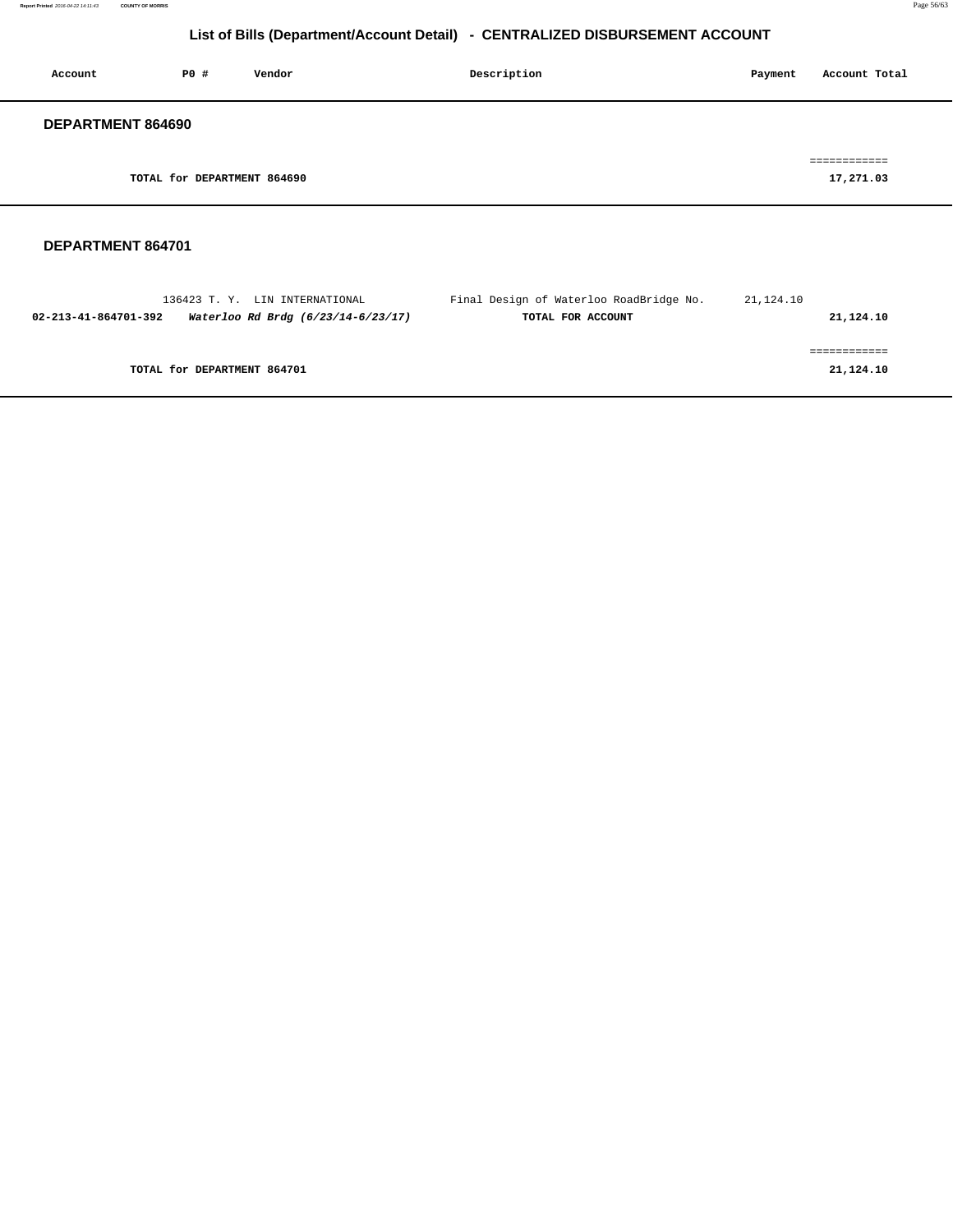| Report Printed 2016-04-22 14:11:43 | <b>COUNTY OF MORRIS</b>                 |                   |                                          |                                                                              |          | Page 57/63               |
|------------------------------------|-----------------------------------------|-------------------|------------------------------------------|------------------------------------------------------------------------------|----------|--------------------------|
|                                    |                                         |                   |                                          | List of Bills (Department/Account Detail) - CENTRALIZED DISBURSEMENT ACCOUNT |          |                          |
| Account                            | Description<br>PO#<br>Vendor<br>Payment |                   |                                          |                                                                              |          | Account Total            |
|                                    |                                         |                   |                                          | <b>County Capital</b>                                                        |          |                          |
| Acq AutomTimeAttendnc, P/R sys     |                                         |                   |                                          |                                                                              |          |                          |
|                                    |                                         | 132736 KRONOS INC |                                          | Upgrade Installation, testing and suppo                                      | 8,390.00 |                          |
| 04-216-55-951145-909               |                                         |                   | Miscellaneous - Other                    | TOTAL FOR ACCOUNT                                                            |          | 8,390.00                 |
|                                    |                                         |                   | TOTAL for Acq AutomTimeAttendnc, P/R sys |                                                                              |          | ============<br>8,390.00 |
|                                    |                                         |                   |                                          |                                                                              |          |                          |
| Acq of prop in Twp of Washgtn      |                                         |                   |                                          |                                                                              |          |                          |

| 136860 WATERS, MCPHERSON, MCNEILL, P.C.       | legal services    | 2,057.91 |
|-----------------------------------------------|-------------------|----------|
| 04-216-55-953029-909<br>Miscellaneous - Other | TOTAL FOR ACCOUNT | 2,057.91 |
|                                               |                   |          |
|                                               |                   |          |
| TOTAL for Acq of prop in Twp of Washgtn       |                   | 2,057.91 |
|                                               |                   |          |

## **Abatmnt/demol-Fac on Greystone**

| 136859 DECOTIIS, FITZPATRICK &                | Legal services    | 2,081.50 |
|-----------------------------------------------|-------------------|----------|
| Miscellaneous - Other<br>04-216-55-953087-909 | TOTAL FOR ACCOUNT | 2,081.50 |
|                                               |                   |          |
|                                               |                   |          |
| TOTAL for Abatmnt/demol-Fac on Greystone      |                   | 2,081.50 |

## **InstallCty Roadway Drain Imprv**

| 137031 JC LANDSCAPE CONSTRUCTION &              | EROSION CONTROL ANN ST. | 70,414.20 |
|-------------------------------------------------|-------------------------|-----------|
| Building & Improvements<br>04-216-55-953141-951 | TOTAL FOR ACCOUNT       | 70,414.20 |
|                                                 |                         |           |
|                                                 |                         |           |
| TOTAL for InstallCty Roadway Drain Imprv        |                         | 70,414.20 |

#### **DEPARTMENT 953225**

| 136481 SUBURBAN CONSULTING                                       | Morris Twp. Replacement of County Bridge | 750.00   |
|------------------------------------------------------------------|------------------------------------------|----------|
| 136480 BOSWELL ENGINEERING INC                                   | Prof. Engr. Services for MC-105 Bridge N | 1,505.40 |
| 136575 KEEGAN TECHNOLOGY &                                       | Bridge No. 1400-121 on Ridgedale Avenue  | 90.00    |
| Bridge Design, Renov, Construc - Var Loc<br>04-216-55-953225-909 | TOTAL FOR ACCOUNT                        | 2,345.40 |
|                                                                  |                                          |          |
|                                                                  |                                          |          |
| TOTAL for DEPARTMENT 953225                                      |                                          | 2,345.40 |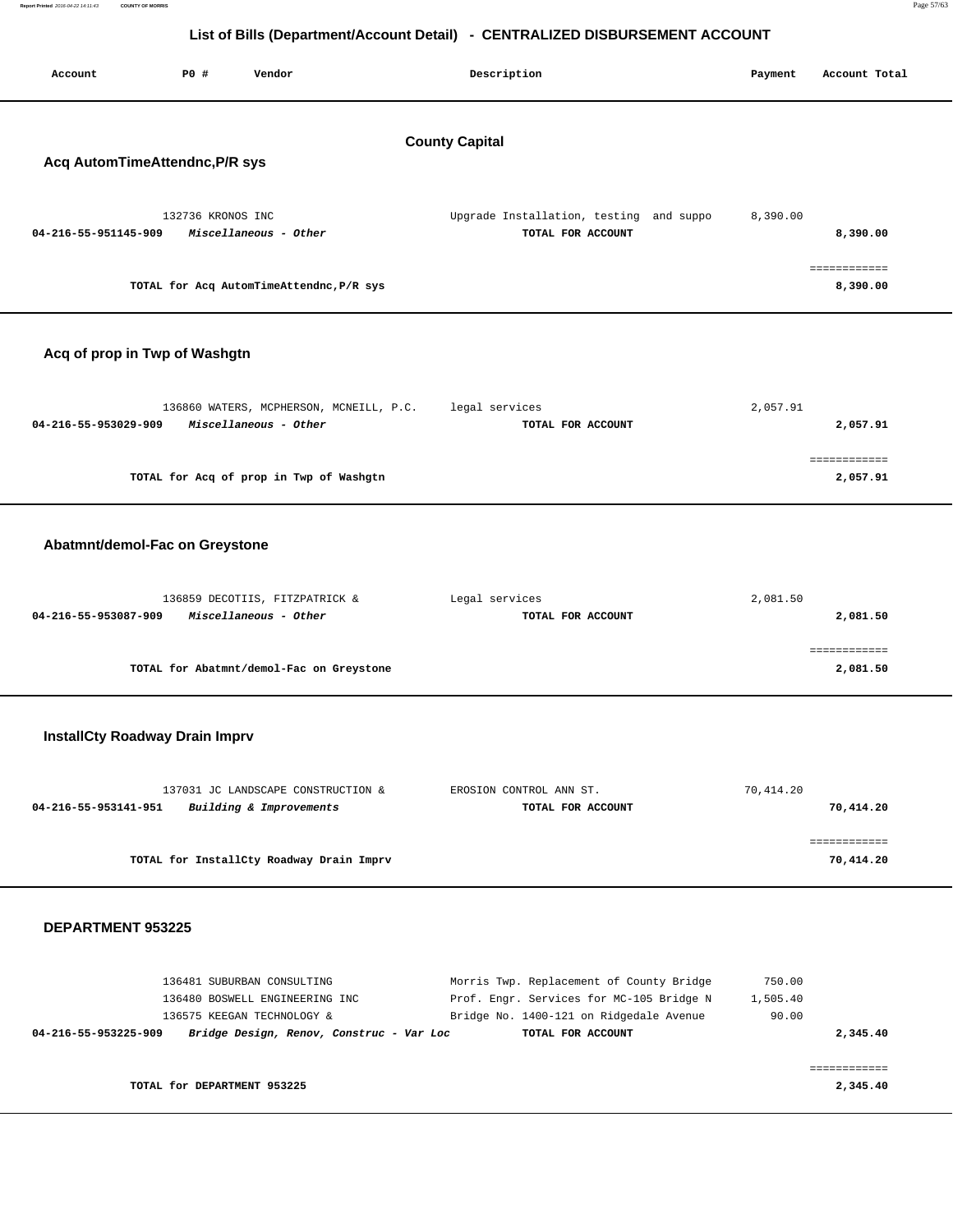| Account              | PO#                         | Vendor                                   | Description                              | Payment  | Account Total |
|----------------------|-----------------------------|------------------------------------------|------------------------------------------|----------|---------------|
|                      |                             | 136537 THE MUSIAL GROUP PA               | Central Avenue Complex Building AREA SIX | 2,300.00 |               |
| 04-216-55-953259-909 |                             | RenovCentrlAveComplx-StClare/NonprofMall | TOTAL FOR ACCOUNT                        |          | 2,300.00      |
|                      | TOTAL for DEPARTMENT 953259 |                                          |                                          |          | 2,300.00      |

## **DEPARTMENT 953269**

| 136959 COLONNELLI BROTHERS INC                               | Replacement of Bridge No. 1401-189 on Ol | 104,029.94 |
|--------------------------------------------------------------|------------------------------------------|------------|
| Bridge Design/Constr - var locations<br>04-216-55-953269-951 | TOTAL FOR ACCOUNT                        | 104,029.94 |
|                                                              |                                          |            |
|                                                              |                                          |            |
| TOTAL for DEPARTMENT 953269                                  |                                          | 104,029.94 |
|                                                              |                                          |            |

#### **DEPARTMENT 953314**

|                             | 136233 R.D. SALES DOOR & HARDWARE LLC    | RE: A&R/ 03-07-16 | 315.00 |
|-----------------------------|------------------------------------------|-------------------|--------|
| 04-216-55-953314-951        | Repair/Rplcment/Upgrd VarEquip-BldgGrnds | TOTAL FOR ACCOUNT | 315.00 |
|                             |                                          |                   |        |
|                             |                                          |                   |        |
| TOTAL for DEPARTMENT 953314 |                                          |                   | 315.00 |
|                             |                                          |                   |        |

#### **DEPARTMENT 953323**

|                      | 136760 CHERRY WEBER & ASSOC. PC          | Construction Inspection Services for the | 15,660.00 |
|----------------------|------------------------------------------|------------------------------------------|-----------|
| 04-216-55-953323-909 | Bridge Design/Constr VarLoc-Public Works | TOTAL FOR ACCOUNT                        | 15,660.00 |
|                      |                                          |                                          |           |
|                      |                                          |                                          |           |
|                      | TOTAL for DEPARTMENT 953323              |                                          | 15,660.00 |
|                      |                                          |                                          |           |

#### **DEPARTMENT 953335**

|                      |                             | 136627 MAARV WATERPROOFING, INC. |                                         | Construction Services rendered for the A | 233,259.60 |            |
|----------------------|-----------------------------|----------------------------------|-----------------------------------------|------------------------------------------|------------|------------|
| 04-216-55-953335-951 |                             |                                  | Demo Des, Demo&Feasibility Des-AnnStGar | TOTAL FOR ACCOUNT                        |            | 233,259.60 |
|                      |                             |                                  |                                         |                                          |            |            |
|                      |                             |                                  |                                         |                                          |            |            |
|                      | TOTAL for DEPARTMENT 953335 |                                  |                                         |                                          |            | 233,259.60 |
|                      |                             |                                  |                                         |                                          |            |            |

|                      | 136405 AUTOMATED BUILDING CONTROLS   | RE: A&R - AHU-5 REPAIR/ 03-17-16 | 650.00 |
|----------------------|--------------------------------------|----------------------------------|--------|
| 04-216-55-953347-951 | HVAC-Replace or Repair Various Bldgs | TOTAL FOR ACCOUNT                | 650.00 |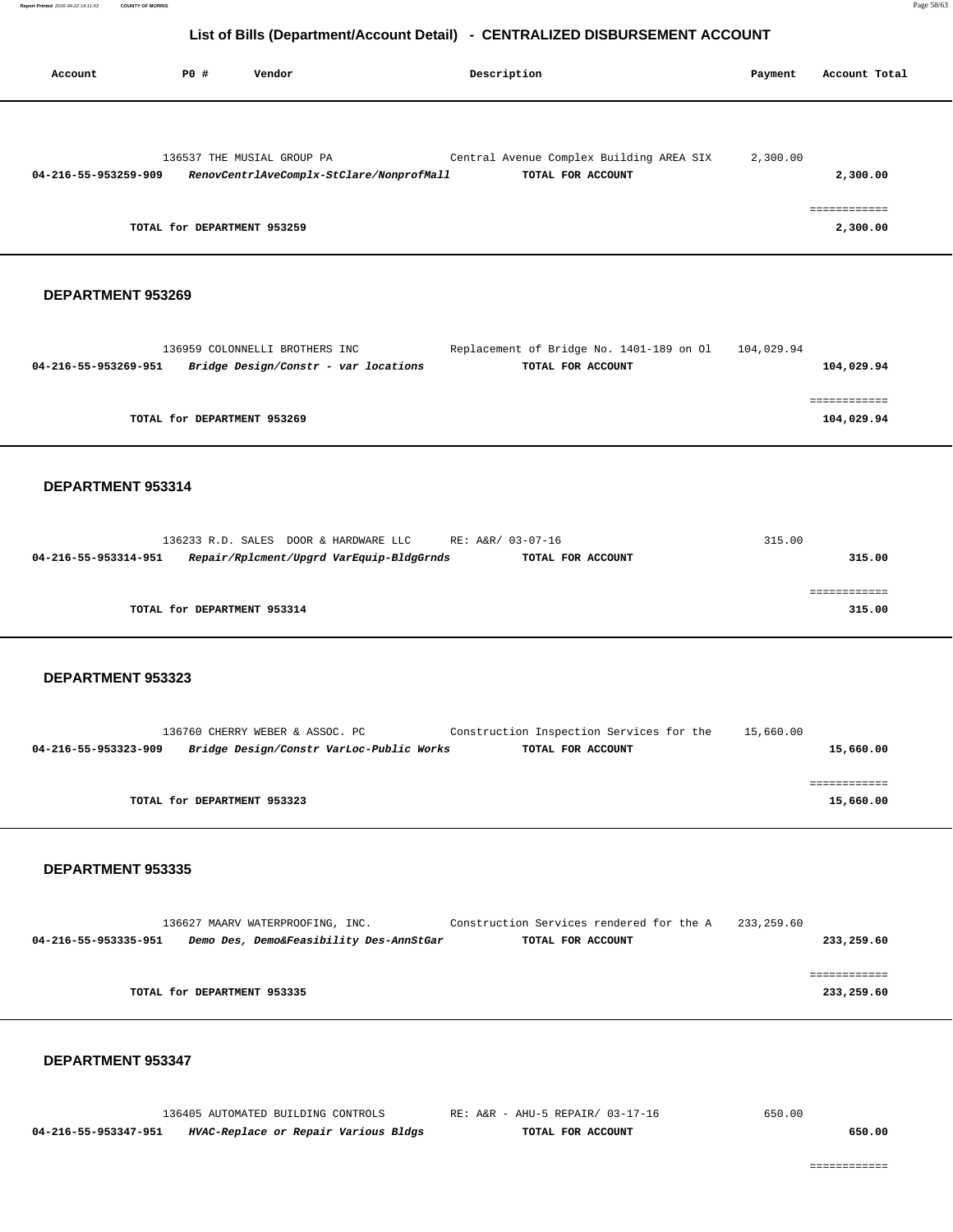| Account                  | PO# | Vendor | Description | Payment | Account Total |
|--------------------------|-----|--------|-------------|---------|---------------|
| <b>DEPARTMENT 953347</b> |     |        |             |         |               |

**TOTAL for DEPARTMENT 953347 650.00**

#### **DEPARTMENT 953354**

| TOTAL for DEPARTMENT 953354 |                                          |  |  |  |                            |  |                                |          | 2,485.60 |
|-----------------------------|------------------------------------------|--|--|--|----------------------------|--|--------------------------------|----------|----------|
|                             |                                          |  |  |  |                            |  |                                |          |          |
| 04-216-55-953354-955        | VOIP System-Electric & Emergency Power   |  |  |  |                            |  | TOTAL FOR ACCOUNT              |          | 2,485.60 |
|                             | 136380 GRIFFITH ELECTRIC SUPPLY CO. INC. |  |  |  | WO77400/ RE: B&G/ 03-30-16 |  |                                | 12.89    |          |
|                             | 136380 GRIFFITH ELECTRIC SUPPLY CO. INC. |  |  |  |                            |  | WO77338/ RE: SHERIFF/ 03-30-16 | 190.93   |          |
|                             | 136380 GRIFFITH ELECTRIC SUPPLY CO. INC. |  |  |  | WO77342/ RE: B&G/ 03-30-16 |  |                                | 153.94   |          |
|                             | 136234 GRIFFITH ELECTRIC SUPPLY CO. INC. |  |  |  | WO77342/ RE: B&G/ 03-23-16 |  |                                | 1,894.08 |          |
|                             | 135900 GRIFFITH ELECTRIC SUPPLY CO, INC. |  |  |  | WO76660/ RE: B&G/ 03-16-16 |  |                                | 54.16    |          |
|                             | 135900 GRIFFITH ELECTRIC SUPPLY CO. INC. |  |  |  | WO76660/ RE: B&G/ 03-16-16 |  |                                | 79.60    |          |
|                             | 135900 GRIFFITH ELECTRIC SUPPLY CO, INC. |  |  |  | WO76660/ RE: B&G/ 03-16-16 |  |                                | 100.00   |          |

#### **DEPARTMENT 953363**

|                      | 136864 WATERS, MCPHERSON, MCNEILL, P.C. | Freedom Group                            | 1,140.00 |
|----------------------|-----------------------------------------|------------------------------------------|----------|
|                      | 136863 WATERS, MCPHERSON, MCNEILL, P.C. | Randolph Town Center Associates          | 2,565.63 |
|                      | 136863 WATERS, MCPHERSON, MCNEILL, P.C. | Evangelos Pappas                         | 1,032.00 |
|                      | 136960 HATCH MOTT MACDONALD LLC         | Professional Engineering Services render | 5,008.52 |
| 04-216-55-953363-909 | Paving & Resurfacing Various Roads      | TOTAL FOR ACCOUNT                        | 9,746.15 |
|                      |                                         |                                          |          |
|                      |                                         |                                          |          |
|                      | TOTAL for DEPARTMENT 953363             |                                          | 9,746.15 |

## **DEPARTMENT 953382**

| 136962 AJM CONTRACTORS INC                                      | Milling & Resurfacing of Parsippany Blvd | 17,896.64 |  |
|-----------------------------------------------------------------|------------------------------------------|-----------|--|
| Road Resurfacing, MV arking lot, Railrd<br>04-216-55-953382-940 | TOTAL FOR ACCOUNT                        | 17,896.64 |  |
|                                                                 |                                          |           |  |
|                                                                 |                                          |           |  |
| TOTAL for DEPARTMENT 953382                                     |                                          | 17,896.64 |  |

| 136259 CLIFTON ELEVATOR SERVICE CO INC |  |  | $RE: A & R BLDG - 10 COURT ST - (4) CAR(S)$   | 1,768.00 |
|----------------------------------------|--|--|-----------------------------------------------|----------|
| 136259 CLIFTON ELEVATOR SERVICE CO INC |  |  | $RE: CH - 15 COURT ST- (3) CAR(S)$            | 1,173.00 |
| 136259 CLIFTON ELEVATOR SERVICE CO INC |  |  | RE: SCHUYLER ANNEX - 30 SCHUYLER - (2) C      | 720.00   |
| 136259 CLIFTON ELEVATOR SERVICE CO INC |  |  | RE: LIBRARY - 30 E. HANOVER - $(1)$ CAR $(S)$ | 294.00   |
| 136259 CLIFTON ELEVATOR SERVICE CO INC |  |  | RE: CAC COMPLEX - 1 MEDICAL DR - (1) CA       | 294.00   |
| 136259 CLIFTON ELEVATOR SERVICE CO INC |  |  | $RE: SEU - 102 RAYNOR RD - (1) CAR(S)$        | 294.00   |
| 136259 CLIFTON ELEVATOR SERVICE CO INC |  |  | RE: HUMAN SERVICES - 340 W. HANOVER - (2)     | 696.00   |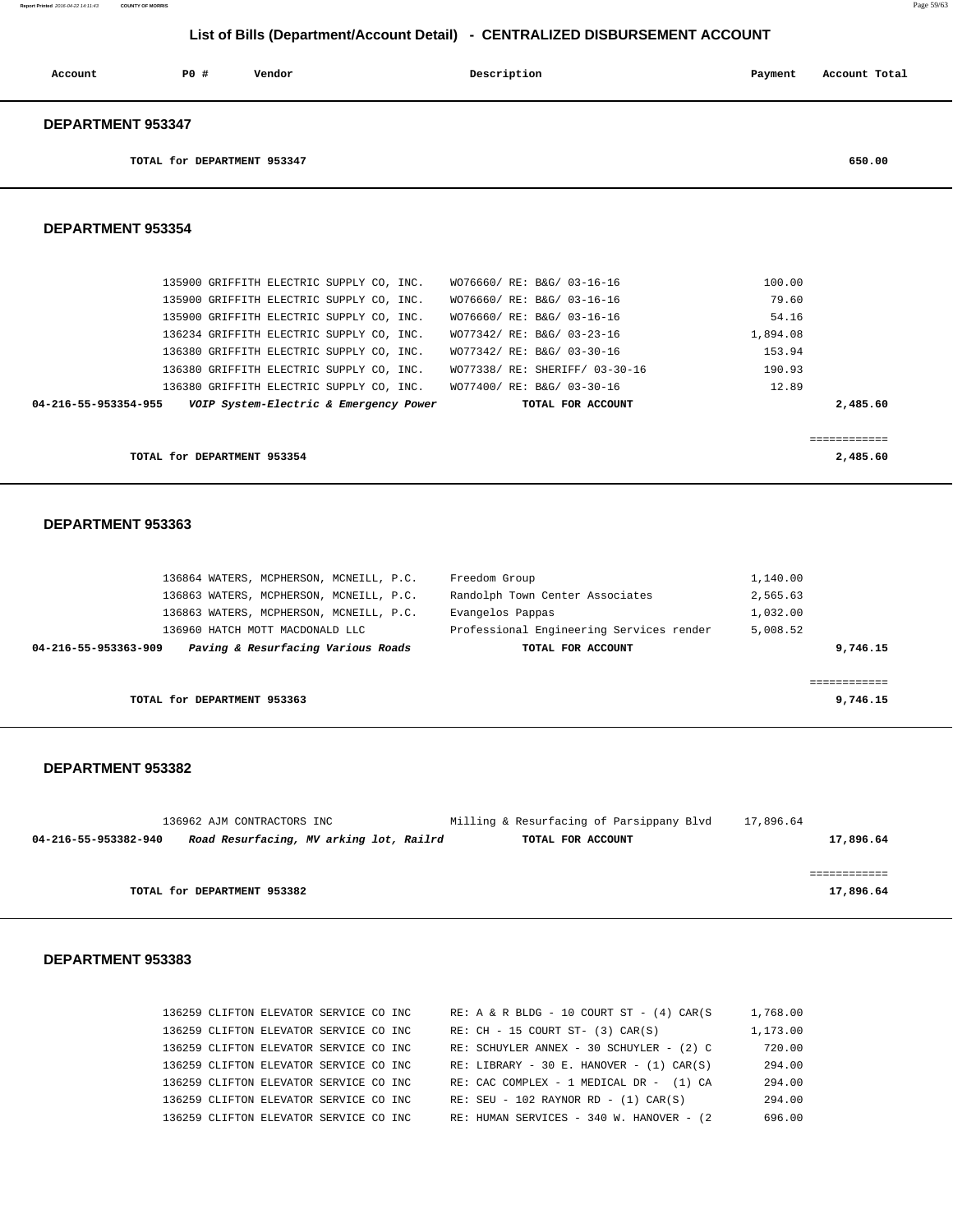**Report Printed** 2016-04-22 14:11:43 **COUNTY OF MORRIS** Page 60/63

## **List of Bills (Department/Account Detail) - CENTRALIZED DISBURSEMENT ACCOUNT**

| Account              | PO# | Vendor                                                                                                                                         | Description |                                                                                                                                                     | Payment                                   | Account Total          |
|----------------------|-----|------------------------------------------------------------------------------------------------------------------------------------------------|-------------|-----------------------------------------------------------------------------------------------------------------------------------------------------|-------------------------------------------|------------------------|
| DEPARTMENT 953383    |     |                                                                                                                                                |             |                                                                                                                                                     |                                           |                        |
|                      |     | 136259 CLIFTON ELEVATOR SERVICE CO INC<br>136259 CLIFTON ELEVATOR SERVICE CO INC<br>136795 RFS COMMERCIAL, INC.<br>136624 RFS COMMERCIAL, INC. |             | RE: $PSTA - 500 W$ . HANOVER - (1) CAR(S)<br>RE: LPS - 450 W. HANOVER - $(2)$ CAR $(S)$<br>WO77002/ RE: SEU/ 04-05-16<br>WO77401/ RE: OTA/ 03-26-16 | 294.00<br>294.00<br>17,900.00<br>5,400.00 |                        |
| 04-216-55-953383-940 |     | 136392 RFS COMMERCIAL, INC.<br>136392 RFS COMMERCIAL, INC.<br>B&G Interior Building Improvements                                               |             | WO77264/ RE: PROSECUTOR/ 03-23-16<br>WO77264/ RE: CH/ 03-23-16<br>TOTAL FOR ACCOUNT                                                                 | 2,495.00<br>1,250.00                      | 33,250.00              |
|                      |     | TOTAL for DEPARTMENT 953383                                                                                                                    |             |                                                                                                                                                     |                                           | eeeeeeeee<br>33,250.00 |
|                      |     |                                                                                                                                                |             |                                                                                                                                                     |                                           |                        |

## **DEPARTMENT 953387**

| 136391 HARRY L. SCHWARZ & CO.                      | Wistuk property-B5000, L5  | 2,565.00 |
|----------------------------------------------------|----------------------------|----------|
| 136391 HARRY L. SCHWARZ & CO.                      | Schmidt property-B5000, L6 | 3,060.00 |
| 136862 WATERS, MCPHERSON, MCNEILL, P.C.            | Valerie Schmidt            | 1,188.00 |
| 136862 WATERS, MCPHERSON, MCNEILL, P.C.            | Joshua Wistuk              | 1,014.20 |
| Various Bridge Replacement<br>04-216-55-953387-909 | TOTAL FOR ACCOUNT          | 7,827.20 |
|                                                    |                            |          |
|                                                    |                            |          |
| TOTAL for DEPARTMENT 953387                        |                            | 7,827,20 |
|                                                    |                            |          |

#### **DEPARTMENT 953388**

| 130417 BROWN'S HUNTERDON                                 | 2016 International Model 4400 SBA Wheelb | 112,951.42 |
|----------------------------------------------------------|------------------------------------------|------------|
| Equip. & Vehicle Replacement-PPW<br>04-216-55-953388-957 | TOTAL FOR ACCOUNT                        | 112,951.42 |
|                                                          |                                          |            |
|                                                          |                                          |            |
| TOTAL for DEPARTMENT 953388                              |                                          | 112,951.42 |
|                                                          |                                          |            |

#### **DEPARTMENT 953401**

|                      | 136738 COMMERCIAL CONSTRUCTION MANAGEMENT RE-SIDING OF FIVE COUNTY PROPERTIES |                   | 3,962.84 |
|----------------------|-------------------------------------------------------------------------------|-------------------|----------|
| 04-216-55-953401-940 | Upgrade Interior/Exterior Ruth Davis Dr                                       | TOTAL FOR ACCOUNT | 3,962.84 |
|                      |                                                                               |                   |          |
|                      |                                                                               |                   |          |
|                      | TOTAL for DEPARTMENT 953401                                                   |                   | 3,962.84 |

|  | 136118 FIRST PRIORITY VEHICLES INC. |  | Whelen LED Pioneer Single Flood Lights ( | 926.64 |
|--|-------------------------------------|--|------------------------------------------|--------|
|  | 136118 FIRST PRIORITY VEHICLES INC. |  | Speaker (Item #SA315p)                   | 177.12 |
|  | 136118 FIRST PRIORITY VEHICLES INC. |  | Speaker Bradcket (Item #SAK1)            | 22.14  |
|  | 136118 FIRST PRIORITY VEHICLES INC. |  | Kussmaul Auto Eject Shore Line Inlet (It | 248.47 |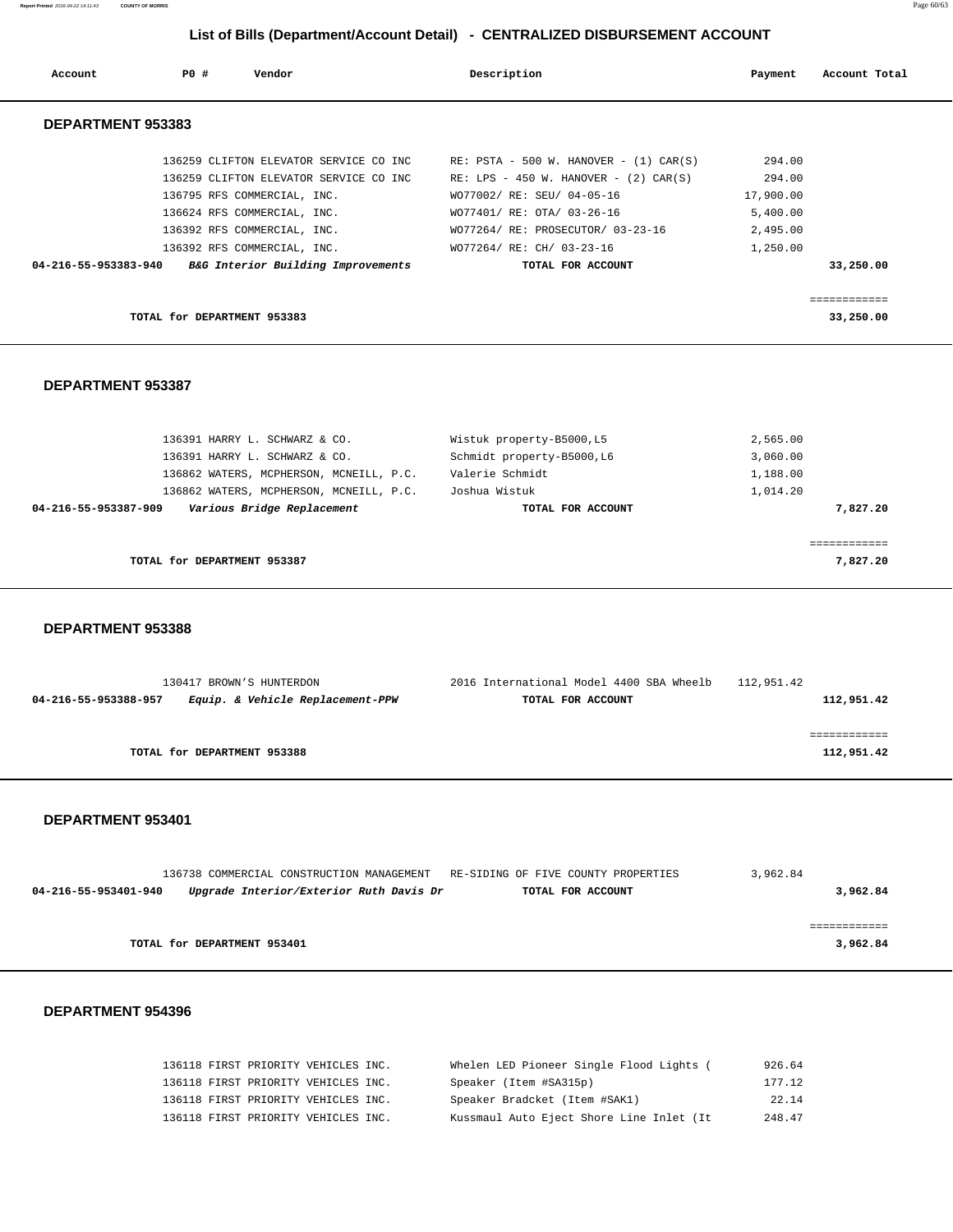**Report Printed** 2016-04-22 14:11:43 **COUNTY OF MORRIS** Page 61/63

## **List of Bills (Department/Account Detail) - CENTRALIZED DISBURSEMENT ACCOUNT**

| Account                  | PO#                         | Vendor                              | Description                              | Payment   | Account Total             |
|--------------------------|-----------------------------|-------------------------------------|------------------------------------------|-----------|---------------------------|
| <b>DEPARTMENT 954396</b> |                             |                                     |                                          |           |                           |
|                          |                             | 134037 FIRST PRIORITY VEHICLES INC. | (4) ITEM #M9*C - Whelen LED Flashing Lig | 6,518.22  |                           |
|                          |                             | 124881 WINNER FORD FLEET            | 2016 POLICE INTERCEPTOR UTILITY --- AS P | 46,138.00 |                           |
|                          |                             | 124881 WINNER FORD FLEET            | PROVIDE AS PER OUOTE#070915WB            | 12,312.40 |                           |
|                          |                             | 124881 WINNER FORD FLEET            | TWO EXTRA KEYS PER VEHICLE               | 10.00     |                           |
| 04-216-55-954396-956     |                             | Sheriff-Replacement of 12 Vehicles  | TOTAL FOR ACCOUNT                        |           | 66,840.49                 |
|                          |                             |                                     |                                          |           |                           |
|                          |                             |                                     |                                          |           |                           |
|                          | TOTAL for DEPARTMENT 954396 |                                     |                                          |           | ============<br>66,840.49 |

#### **DEPARTMENT 955345**

| TOTAL for DEPARTMENT 955345                            |                   | 1,673.67 |
|--------------------------------------------------------|-------------------|----------|
|                                                        |                   |          |
| Various Projects - Morris View<br>04-216-55-955345-940 | TOTAL FOR ACCOUNT | 1,673.67 |
| 136303 STANLEY HEALTHCARE                              | MOR750, 3-16-2016 | 414.50   |
| 136302 STANLEY HEALTHCARE                              | MOR750, 2-17-2016 | 1,204.17 |
| 136301 STANLEY HEALTHCARE                              | MOR750, 3-1-2016  | 55.00    |

#### **DEPARTMENT 955403**

|                      | 136879 WALLKILL GROUP INC<br>136290 MEDLINE INDUSTRIES INC | A4517.00, Payment No.3, Construction thru<br>1183053, 3-10-2016 | 103,013.21<br>2,947.04 |
|----------------------|------------------------------------------------------------|-----------------------------------------------------------------|------------------------|
| 04-216-55-955403-951 | MV-Long Term Health Center Improvements                    | TOTAL FOR ACCOUNT                                               | 105,960.25             |
|                      | TOTAL for DEPARTMENT 955403                                |                                                                 | 105,960.25             |

#### **DEPARTMENT 962343**

| 113869 EXTEL COMMUNICATIONS                           | Wiring as per quote dated 02/10/15 | 4,480.00 |
|-------------------------------------------------------|------------------------------------|----------|
| Purchase Various Equip for IT<br>04-216-55-962343-955 | TOTAL FOR ACCOUNT                  | 4,480.00 |
|                                                       |                                    |          |
|                                                       |                                    |          |
| TOTAL for DEPARTMENT 962343                           |                                    | 4,480.00 |

| 135316 CDW GOVERNMENT LLC<br>135316 CDW GOVERNMENT LLC  | InFocus IN1112A 2200 Lumens 3D DLP Proje<br>InFocus Manual Pull-up Screen 73" | 913.41<br>590.18 |
|---------------------------------------------------------|-------------------------------------------------------------------------------|------------------|
| 135316 CDW GOVERNMENT LLC                               | C2G High Speed HDMI Cable                                                     | 10.14            |
| ITD-Computer & Newtork Upgrades<br>04-216-55-962398-955 | TOTAL FOR ACCOUNT                                                             | 1,513.73         |
|                                                         |                                                                               |                  |
| TOTAL for DEPARTMENT 962398                             |                                                                               | 1,513.73         |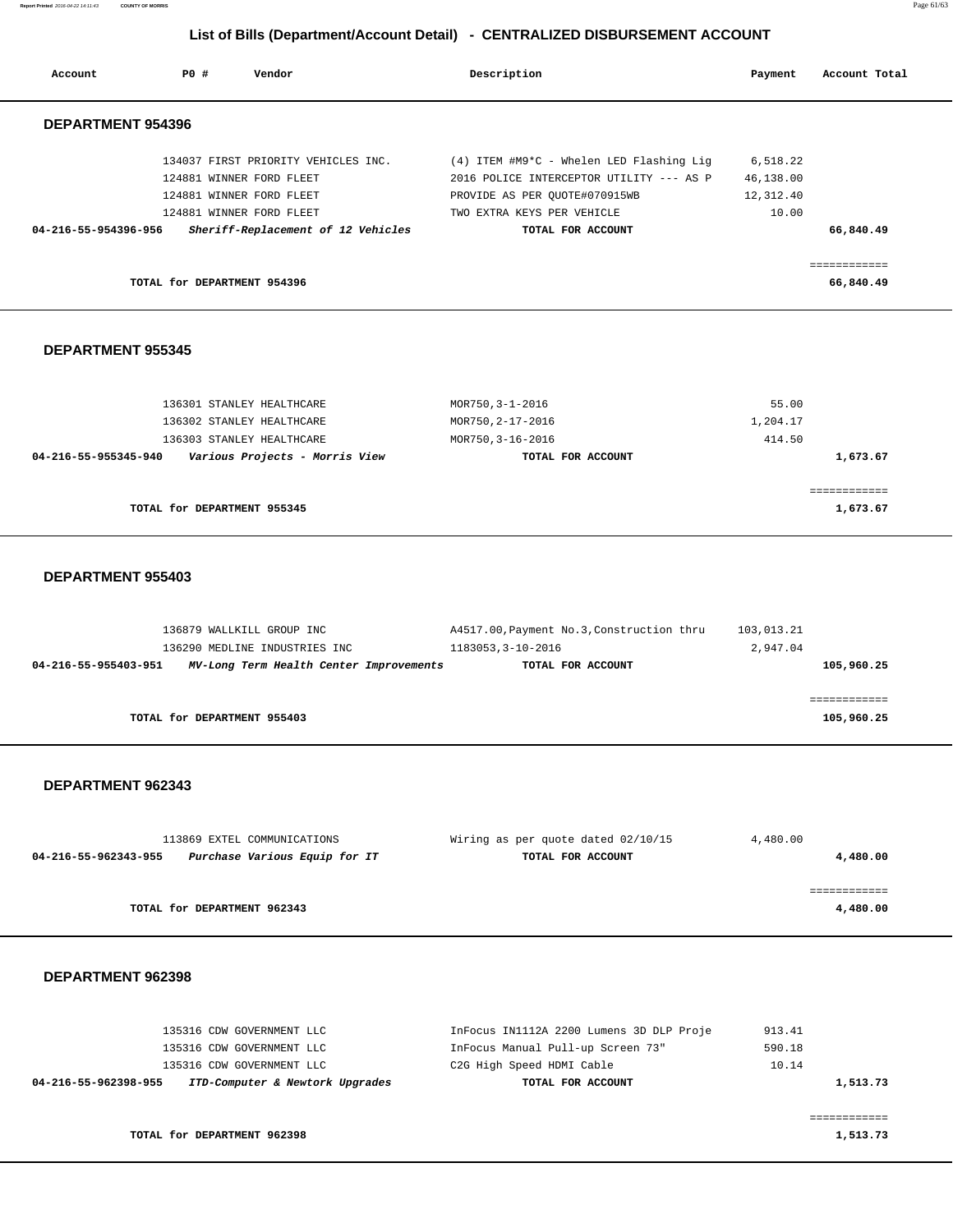**Report Printed** 2016-04-22 14:11:43 **COUNTY OF MORRIS** Page 62/63

## **List of Bills (Department/Account Detail) - CENTRALIZED DISBURSEMENT ACCOUNT**

| Account              | PO#                         | Vendor                                | Description                              | Payment   | Account Total |
|----------------------|-----------------------------|---------------------------------------|------------------------------------------|-----------|---------------|
| DEPARTMENT 963369    |                             |                                       |                                          |           |               |
|                      |                             | 135594 TRIANGLE COMMUNICATIONS LLC    | BT-583APX, Bluetooth dongle for APX radi | 625.00    |               |
|                      |                             | 135594 TRIANGLE COMMUNICATIONS LLC    | BT-523, Bluetooth dongle w/ QD jack, fit | 1,250.00  |               |
|                      |                             | 135594 TRIANGLE COMMUNICATIONS LLC    | BT-PTT2, Wireless Bluetooth push to talk | 1,500.00  |               |
|                      |                             | 135594 TRIANGLE COMMUNICATIONS LLC    | Discount                                 | $-270.00$ |               |
|                      |                             | 135594 TRIANGLE COMMUNICATIONS LLC    | LG210, LG210 Bluetooth earpieces         | 525.00    |               |
| 04-216-55-963369-952 |                             | Upgrade Cty Radio System-Law & Public | TOTAL FOR ACCOUNT                        |           | 3,630.00      |
|                      |                             |                                       |                                          |           |               |
|                      |                             |                                       |                                          |           | ============  |
|                      | TOTAL for DEPARTMENT 963369 |                                       |                                          |           | 3,630.00      |

|                      | 137012 MC VOCATIONAL SCHOOL DISTRICT                                         | MCVSD Salaries (PE Challenge), USA Archi                      | 13,766.35              |
|----------------------|------------------------------------------------------------------------------|---------------------------------------------------------------|------------------------|
| 04-216-55-968344-909 | Various Purchases for MC School Tech                                         | TOTAL FOR ACCOUNT                                             | 13,766.35              |
| 04-216-55-968344-940 | 137012 MC VOCATIONAL SCHOOL DISTRICT<br>Various Purchases for MC School Tech | Project Adventure, Inc., Essex Fence (PE<br>TOTAL FOR ACCOUNT | 70,832.03<br>70,832.03 |
|                      | TOTAL for DEPARTMENT 968344                                                  |                                                               | 84,598.38              |
|                      |                                                                              |                                                               |                        |